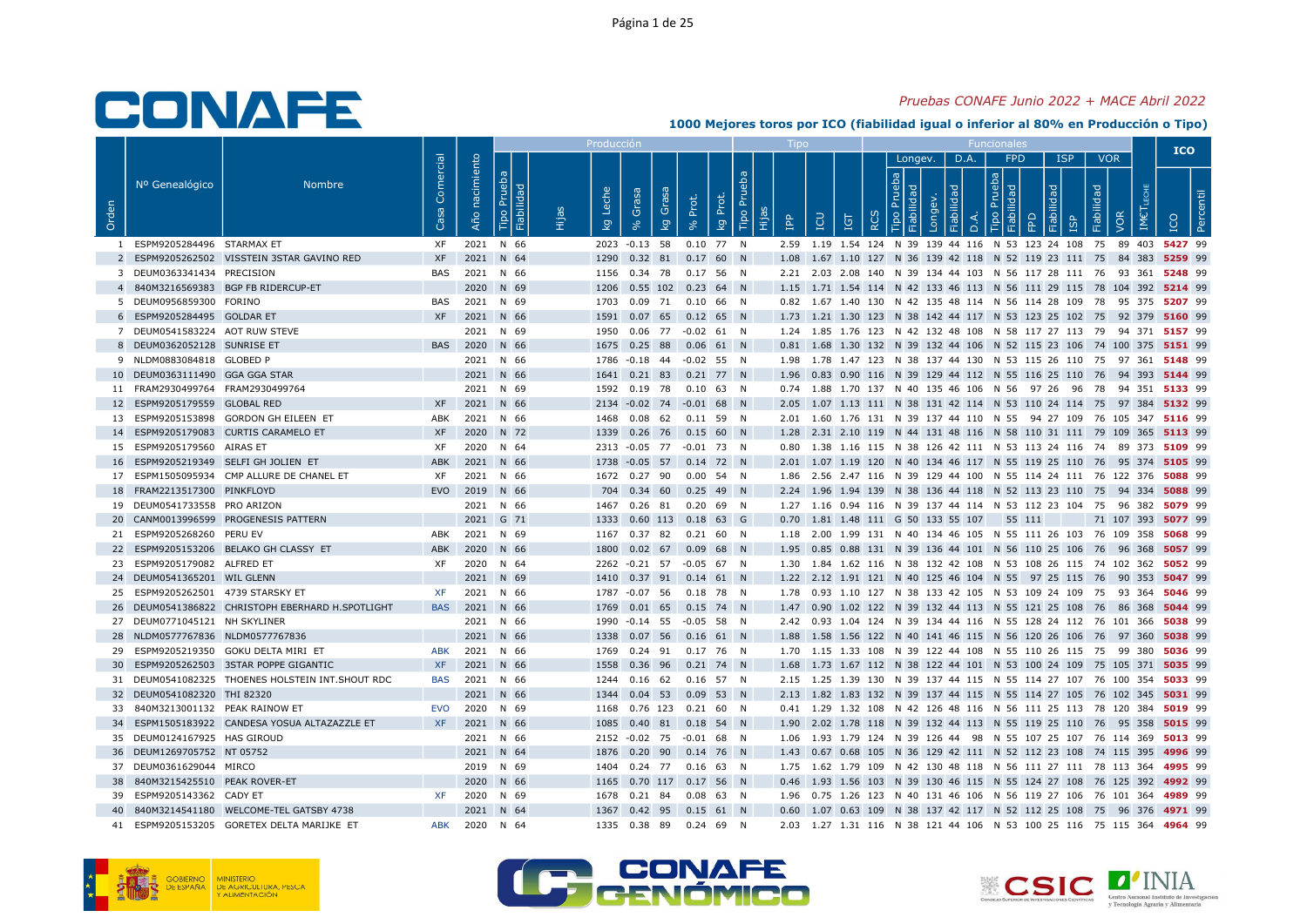#### Pruebas CONAFE Junio 2022 + MACE Abril 2022

|       |                                                          |                                                |                   |                   |                           | Producción          |                                                            |             |                                           |            |                                                                                                                                               |               |      |                                |   |                          |                          | <b>ICO</b> |  |
|-------|----------------------------------------------------------|------------------------------------------------|-------------------|-------------------|---------------------------|---------------------|------------------------------------------------------------|-------------|-------------------------------------------|------------|-----------------------------------------------------------------------------------------------------------------------------------------------|---------------|------|--------------------------------|---|--------------------------|--------------------------|------------|--|
| Orden | Nº Genealógico                                           | <b>Nombre</b>                                  | Comercial<br>Casa | nacimiento<br>Año | Prueba<br>bilidad<br>Tipo | Leche<br><b>L</b> g | Grasa<br>Grasa<br>$\overline{5}$                           | Prot.       | <b>Bd</b><br>Tipo Pru<br>Prot.<br>ΙŞ<br>旧 | <b>AdI</b> | $\overline{5}$<br><u>igr</u>                                                                                                                  | Longev.<br>ੂਰ | D.A. | FPD<br>$\boxed{g}$ $\boxed{g}$ | 뫂 | <b>ISP</b><br>Fiabilidad | <b>VOR</b><br><b>JOR</b> |            |  |
|       | 42 DEUM0362684641 SHIPPER ET                             |                                                | <b>ALB</b>        |                   | 2020 N 66                 |                     | 1732  0.07  70  -0.01  55  N                               |             |                                           |            | 2.28 1.17 1.54 117 N 39 133 46 114 N 56 116 32 108 76 95 349 4957 99                                                                          |               |      |                                |   |                          |                          |            |  |
|       | 43 840M3215426004 PEAK VITTORIO-ET                       |                                                |                   |                   | 2020 N 66                 |                     | 1572  0.13  71  0.14  66  N                                |             |                                           |            | 0.15 1.64 1.36 114 N 39 134 46 113 N 55 99 25 120 76 98 353 4956 99                                                                           |               |      |                                |   |                          |                          |            |  |
|       | 44 ESPM9205143364 ADONIS ADAI ET                         |                                                | <b>XF</b>         |                   | 2020 N 66                 |                     | 1569 - 0.02 54 0.03 54 N                                   |             |                                           |            | 0.94 2.12 1.80 120 N 38 133 44 121 N 55 109 27 116 75 100 339 4953 99                                                                         |               |      |                                |   |                          |                          |            |  |
|       |                                                          | 45 ESPM9205179081 3STAR HWH BAMBAM P           | <b>XF</b>         |                   | 2020 N 66                 |                     | 872  0.31  64  0.25  54  N                                 |             |                                           |            | 1.50 1.87 1.43 122 N 39 137 44 122 N 56 117 26 106 76 118 360 4951 99                                                                         |               |      |                                |   |                          |                          |            |  |
|       |                                                          | 46 DEUM0541318407 PEAK RIVER RUW SUPREME       |                   |                   | 2020 N 69                 |                     | 1548  0.36  96  0.08  59  N                                |             |                                           |            | 0.52 1.38 0.93 120 N 40 136 46 100 N 55 118 27 108 76 104 376 4950 99                                                                         |               |      |                                |   |                          |                          |            |  |
|       |                                                          | 47 DEUM1406333215 VH SUPERFLY SVERRE           |                   |                   | 2020 N 69                 |                     | 1433  0.34  89  0.15  63  N                                |             |                                           |            | 0.39 1.48 0.98 115 N 42 140 46 104 N 56 115 27 105 78 105 383 4948 99                                                                         |               |      |                                |   |                          |                          |            |  |
|       |                                                          | 48 NLDM0936213231 GINGER SANDERIJ SYMAN RED ET |                   | BAS 2019 N 69     |                           |                     | 1870 -0.01 66 0.05 66 N                                    |             |                                           |            | 1.94 1.29 1.51 118 N 42 129 48 106 N 58 127 28 112 79 100 357 4948 99                                                                         |               |      |                                |   |                          |                          |            |  |
|       | 49 DEUM0363296918 Cassilas                               |                                                |                   |                   | 2020 N 66                 | 1886                | $0.15$ 85 $0.02$ 63 N                                      |             |                                           |            | 1.04 1.18 0.92 120 N 38 130 42 101 N 55 125 26 113 75 95 371 4947 99                                                                          |               |      |                                |   |                          |                          |            |  |
|       |                                                          | 50 NLDM0630318564 POPPE K&L SAN REMO ET        | <b>BAS</b>        |                   | 2019 N 69                 |                     | 1138  0.32  75  0.18  56  N                                |             |                                           |            | 2.07 1.90 1.86 124 N 42 132 48 107 N 56 111 30 103 78 95 342 4946 99                                                                          |               |      |                                |   |                          |                          |            |  |
|       | 51 NLDM0575217889 DG DIEWERT ET                          |                                                |                   |                   | 2021 N 69                 |                     | 1536  0.25  83  0.09  59  N                                |             |                                           |            | 1.58  1.20  1.21  120  N  40  136  46  104  N  56  111  23  104  78  110  366  4944  99                                                       |               |      |                                |   |                          |                          |            |  |
|       | 52 FRAM2931504555 SANTIAGO                               |                                                |                   |                   | 2021 N 66                 |                     | 1612  0.05  64  0.07  60  N                                |             |                                           |            | 1.03 1.65 1.55 123 N 38 129 44 119 N 53 107 24 108 76 92 331 4943 99                                                                          |               |      |                                |   |                          |                          |            |  |
|       | 53 ESPM9205179085 SPLASH ET<br>54 FRAM2913511478 SUNBAY  |                                                | XF                |                   | 2021 N 69<br>2021 N 66    |                     | 1328  0.06  54  0.08  52  N<br>1124  0.32  74  0.21  59  N |             |                                           |            | 1.92 1.75 1.84 133 N 40 132 46 115 N 56 101 27 108 76 89 321 4939 99<br>1.67 2.34 2.29 128 N 38 124 44 105 N 53 112 26 109 75 101 339 4938 99 |               |      |                                |   |                          |                          |            |  |
|       | 55 FRAM5502638273 REMSTAR                                |                                                |                   |                   | 2020 N 64                 |                     | 990  0.36  73  0.25  58  N                                 |             |                                           |            | 1.67 2.12 2.12 130 N 36 127 42 105 N 52 106 30 111 75 81 322 4937 99                                                                          |               |      |                                |   |                          |                          |            |  |
|       | 56 ESPM9205094068 WILDER COACH ET                        |                                                | <b>XF</b>         |                   | 2020 N 69                 |                     | 1915  0.11  81  0.01  63  N                                |             |                                           |            | 1.53 1.46 1.51 112 N 42 130 48 106 N 56 120 30 105 78 117 372 4932 99                                                                         |               |      |                                |   |                          |                          |            |  |
| 57    |                                                          | ESPM1505095988 CMP EGOISTE DE CHANEL ET        | <b>XF</b>         |                   | 2021 N 66                 |                     | 292  0.52  62  0.28  37  N                                 |             |                                           |            | 2.30 2.03 2.01 131 N 39 140 44 125 N 55 124 23 107 75 98 321 4924 99                                                                          |               |      |                                |   |                          |                          |            |  |
|       | 58 DEUM0363438236 GERONIMO                               |                                                |                   |                   | 2021 N 69                 |                     | 1300 0.39 89 0.14 57 N                                     |             |                                           |            | 0.75 1.53 1.17 119 N 42 134 48 106 N 61 113 28 112 78 90 355 4921 99                                                                          |               |      |                                |   |                          |                          |            |  |
|       | 59 DEUM0957009492 HRH DRAGON                             |                                                |                   |                   | 2021 N 66                 |                     | 1663  0.06  66                                             | 0.00 54 N   |                                           |            | 1.62 1.50 1.47 120 N 39 139 44 106 N 55 115 27 109 76 103 354 4921 99                                                                         |               |      |                                |   |                          |                          |            |  |
|       | 60 DEUM1406051353 SHA CATEYE                             |                                                |                   |                   | 2020 N 69                 |                     | 2104  0.11  88  0.08  77  N                                |             |                                           |            | 2.09 1.16 1.58 99 N 42 116 48 111 N 56 120 33 108 78 97 367 4919 99                                                                           |               |      |                                |   |                          |                          |            |  |
|       | 61 DEUM0363106586 HHF AIRCRAFT                           |                                                |                   |                   | 2021 N 64                 | 1165                | 0.24 68 0.11 50 N                                          |             |                                           |            | 1.40 1.80 1.60 128 N 38 133 42 121 N 52 110 26 99 75 106 338 4917 99                                                                          |               |      |                                |   |                          |                          |            |  |
|       | 62 DEUM0363803897 PATRIZIO                               |                                                |                   |                   | 2021 N 69                 | 1325                | 0.02 50 0.12 56 N                                          |             |                                           |            | 1.96 2.15 2.29 121 N 40 132 46 114 N 59 112 27 114 78 83 320 4917 99                                                                          |               |      |                                |   |                          |                          |            |  |
|       | 63 NLDM0740210192 NLDM0740210192                         |                                                |                   |                   | 2021 N 66                 |                     | 1381  0.21  72  0.25  72  N                                |             |                                           |            | 2.76 1.05 1.59 105 N 38 128 44 108 N 55 120 26 116 76 100 366 4913 99                                                                         |               |      |                                |   |                          |                          |            |  |
|       |                                                          | 64 NLDM0588825936 DELTA BARTENDER ET           |                   | CRV 2020 N 69     |                           |                     | 1020  0.22  60  0.16  50  N                                |             |                                           |            | 2.03 1.86 2.03 133 N 40 134 46 110 N 56 113 27 108 78 83 313 4910 99                                                                          |               |      |                                |   |                          |                          |            |  |
|       | 65 FRAM7948711261 STIVE                                  |                                                |                   |                   | 2021 N 66                 |                     | 918  0.10  43  0.18  49  N                                 |             |                                           |            | 1.62  2.18  2.06  139  N  38  132  42  122  N  52  110  26  107  75  97  310  4906  99                                                        |               |      |                                |   |                          |                          |            |  |
|       |                                                          | 66 ESPM9205153899 GLOBO ALH QUILA ET           | <b>ABK</b>        |                   | 2021 N 66                 |                     | 1740 0.27 93 0.12 70 N                                     |             |                                           |            | 1.24 0.99 0.94 112 N 38 129 44 96 N 53 110 25 114 75 111 381 4903 99                                                                          |               |      |                                |   |                          |                          |            |  |
|       | 67 DEUM0362186356 HHF SIR ISLAND                         |                                                |                   |                   | 2020 N 69                 |                     | 1754  0.18  83  0.03  60  N                                |             |                                           |            | 1.28 1.20 1.10 121 N 42 127 46 107 N 58 111 27 109 78 89 344 4902 99                                                                          |               |      |                                |   |                          |                          |            |  |
|       | 68 DEUM0541365166 WIL 65166                              |                                                |                   |                   | 2021 N 66                 |                     | 1275  0.22  70  0.15  58  N                                |             |                                           |            | 0.27 1.89 1.26 120 N 39 131 44 120 N 53 113 25 112 76 92 343 4893 99                                                                          |               |      |                                |   |                          |                          |            |  |
| 69    |                                                          | ESPM9204898428 KAERGAARD SOUNDCLOUD KEY        | XF                |                   | 2019 N 69                 |                     | 1214  0.13  57  0.04  44  N                                |             |                                           |            | 2.26 2.05 2.00 133 N 40 135 46 109 N 56 107 29 105 78 81 309 4893 99                                                                          |               |      |                                |   |                          |                          |            |  |
|       |                                                          | 70 NLDM0740221264 POPPE 3STAR MAGIC BULL       |                   |                   | 2021 N 66                 |                     | 1345  0.39  91  0.17  62  N                                |             |                                           |            | 0.68 1.57 1.34 121 N 39 132 44 102 N 55 120 26 103 75 110 368 4889 99                                                                         |               |      |                                |   |                          |                          |            |  |
|       |                                                          | 71 ESPM1505063932 CMP SATURN HELO ET           | <b>XF</b>         |                   | 2020 N 69                 |                     | 1017 0.44 83                                               | $0.03$ 36 N |                                           |            | 1.84  2.02  1.80  129  N  42  132  46  111  N  56  112  28  109  78  109  327  4888  99                                                       |               |      |                                |   |                          |                          |            |  |
|       | 72 ESPM9205179084 CROSS                                  |                                                | <b>XF</b>         |                   | 2020 N 69                 |                     | 954  0.52  89  0.28  60  N                                 |             |                                           |            | 1.41 2.12 1.85 106 N 42 129 48 111 N 58 111 30 111 78 99 350 4887 99                                                                          |               |      |                                |   |                          |                          |            |  |
|       | 73 FRAM5657170535 REAWOOD                                |                                                |                   |                   | 2020 N 66                 |                     | 998  0.22  59  0.20  53  N                                 |             |                                           |            | 1.60  2.07  1.81  126  N  39  128  44  120  N  53  118  24  111  75  93  324  4880  99                                                        |               |      |                                |   |                          |                          |            |  |
|       | 74 FRAM2235672441 ROLIF                                  |                                                |                   |                   | 2020 N 66                 |                     | 1143 0.21 63 0.18 56 N                                     |             |                                           |            | 1.72 1.45 1.64 133 N 39 133 44 108 N 55 117 25 106 76 87 325 4874 99                                                                          |               |      |                                |   |                          |                          |            |  |
|       | 75 DEUM0817478162 CAMUS ET                               |                                                | BAS               |                   | 2020 N 72                 |                     | 1233  0.26  72  0.13  54  N                                |             |                                           |            | 1.31 1.47 1.47 120 N 45 136 50 114 N 61 102 26 106 81 119 348 4869 99                                                                         |               |      |                                |   |                          |                          |            |  |
|       | 76 FRAM8844319560 ROHIRIM                                |                                                |                   |                   | 2020 N 66                 | 1002                | 0.49 88 0.13 46 N                                          |             |                                           |            | 0.25 2.23 1.54 122 N 39 132 44 117 N 53 117 26 106 76 109 344 4869 99                                                                         |               |      |                                |   |                          |                          |            |  |
|       | 77 DEUM1269727752 AGK Superior                           |                                                |                   |                   | 2021 N 64                 |                     | 776  0.36  65  0.28  54  N                                 |             |                                           |            | 1.27 1.74 1.49 135 N 39 132 42 114 N 55 122 26 106 75 86 327 4868 99                                                                          |               |      |                                |   |                          |                          |            |  |
|       | 78 BELM0614585753 BELM0614585753                         |                                                |                   |                   | 2020 N 66                 |                     | 1267 0.36 84 0.21 64 N                                     |             |                                           |            | 1.52 1.37 1.26 106 N 39 133 44 105 N 55 120 27 116 76 106 373 4866 99                                                                         |               |      |                                |   |                          |                          |            |  |
|       | 79 NLDM0941473934 NLDM0941473934                         |                                                |                   |                   | 2021 N 66                 |                     | 1218  0.03  47  0.18  59  N                                |             |                                           |            | 2.31 1.35 1.44 124 N 38 134 44 114 N 55 113 26 113 75 99 334 4865 99                                                                          |               |      |                                |   |                          |                          |            |  |
|       | 80 DEUM1406421940 MHD 21940<br>81 DEUM0363341451 ADAMSKI |                                                |                   |                   | 2021 N 69<br>2021 N 64    |                     | 1482  0.16  71  0.17  67  N<br>1633  0.09  69  0.22  77  N |             |                                           |            | 0.10 1.69 1.45 120 N 42 129 48 113 N 58 114 28 109 78 91 344 4864 99<br>0.66 1.55 1.24 109 N 38 132 42 107 N 52 107 24 105 74 104 361 4862 99 |               |      |                                |   |                          |                          |            |  |
|       | 82 ESPM9204899563 GAUDI ET                               |                                                | <b>XF</b>         |                   | 2019 N 69                 |                     | 1567 -0.06 49 -0.01 49 N                                   |             |                                           |            | 1.50 1.41 1.32 128 N 40 136 46 114 N 56 109 27 118 78 93 320 4861 99                                                                          |               |      |                                |   |                          |                          |            |  |
|       |                                                          |                                                |                   |                   |                           |                     |                                                            |             |                                           |            |                                                                                                                                               |               |      |                                |   |                          |                          |            |  |





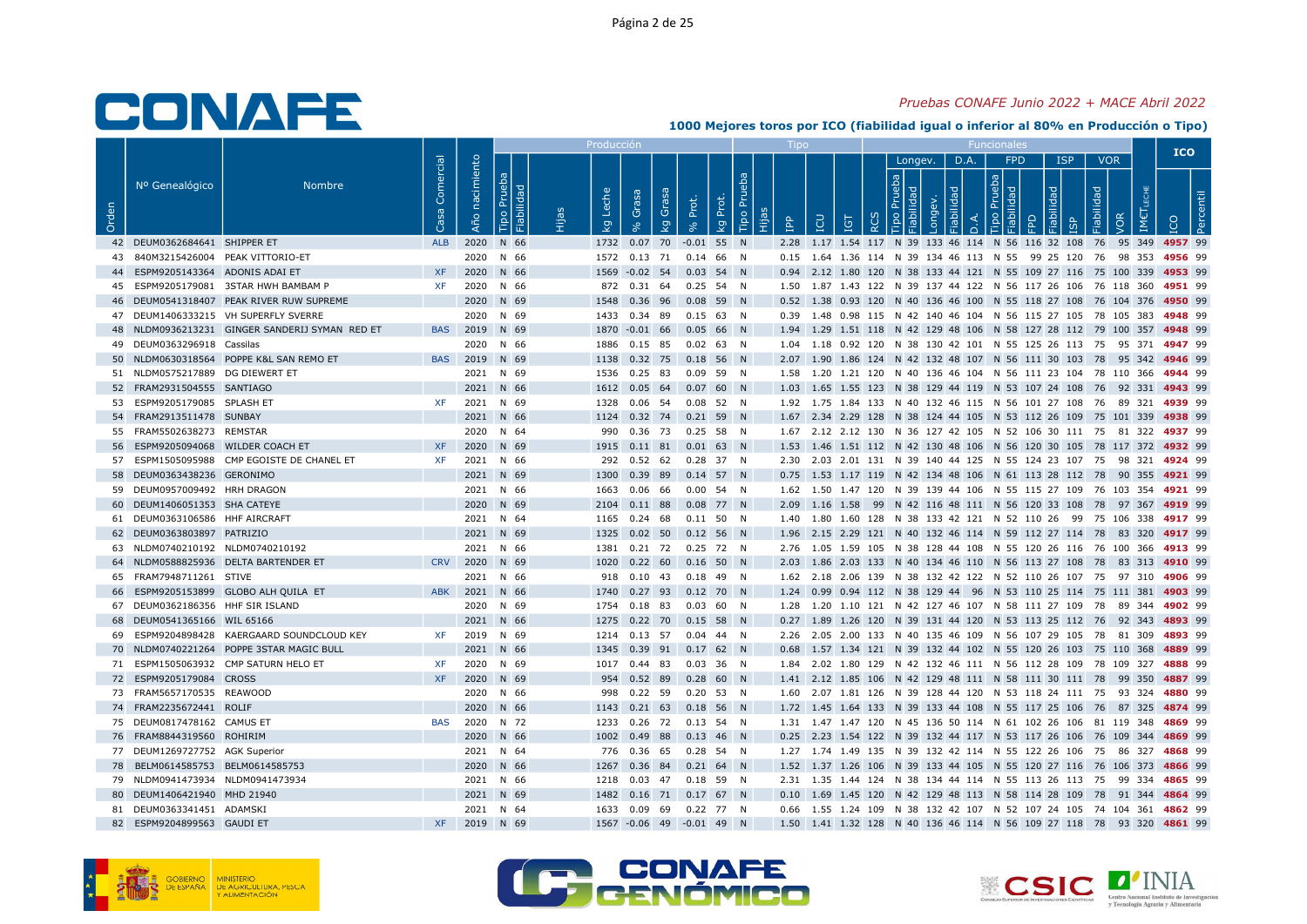#### Pruebas CONAFE Junio 2022 + MACE Abril 2022

|       |                                     |                                              |                  |                   |                              |       | Producción |                                                           |                                       |           |              |                                                                                                                                                                  |          |                          |      |                   |            |                                 | <b>ICO</b>         |
|-------|-------------------------------------|----------------------------------------------|------------------|-------------------|------------------------------|-------|------------|-----------------------------------------------------------|---------------------------------------|-----------|--------------|------------------------------------------------------------------------------------------------------------------------------------------------------------------|----------|--------------------------|------|-------------------|------------|---------------------------------|--------------------|
| Orden | Nº Genealógico                      | <b>Nombre</b>                                | Comercial<br>്ര  | nacimiento<br>Año | Prueba<br>Fiabilidad<br>Tipo | Hijas | kg Leche   | Grasa<br>Grasa<br>Ιğ                                      | Prot.<br>Prot.<br>kg<br>$\mathcal{S}$ | Tipo Prue | $\mathbf{f}$ | <b>POI</b><br>IGT                                                                                                                                                | $\alpha$ | Longev.<br>$\frac{d}{d}$ | D.A. | FPD<br><b>day</b> | <b>ISP</b> | <b>VOR</b><br>Fiabilidad<br>VOR |                    |
|       | 83 FRAM2927702943 SALTOPERF         |                                              |                  |                   | 2021 N 64                    |       |            | 697 0.22 47                                               | $0.20$ 43 N                           |           |              | 2.00 2.08 1.91 128 N 36 140 41 120 N 50 114 25 112 74 110 325 4861 99                                                                                            |          |                          |      |                   |            |                                 |                    |
|       | 84 ESPM9205094069 HFP BENTLEY ET    |                                              | <b>XF</b>        |                   | 2020 N 66                    |       |            | 1481  0.14  69  0.13  62  N                               |                                       |           |              | 1.64 1.41 1.32 114 N 38 130 44 111 N 55 108 25 112 75 96 346 4859 99                                                                                             |          |                          |      |                   |            |                                 |                    |
|       | 85 DEUM0123860591 SH GIGALINER ET   |                                              | ALB              |                   | 2019 N 66                    |       | 1781       | 0.15 81 0.11 70 N                                         |                                       |           |              | 1.57  0.83  1.07  124  N  39  123  44  100  N  56  113  26  107  76  98  352  4856  99                                                                           |          |                          |      |                   |            |                                 |                    |
|       |                                     | ESPM9205219347 GENIO GH BLUES ET             | <b>ABK</b>       |                   | 2021 N 64                    |       | 1810       | 0.29 98 0.09 68 N                                         |                                       |           |              | 1.35 1.03 1.00 101 N 36 125 41 105 N 52 105 24 112 74 102 370 4854 99                                                                                            |          |                          |      |                   |            |                                 |                    |
|       |                                     | 87 840M3215425396 PEAK FUGLEMAN ET           | <b>CRV</b>       |                   | 2020 N 64                    |       |            | 1225  0.53  101  0.23  64  N                              |                                       |           |              | 0.34 1.79 1.40 110 N 36 130 42 104 N 52 111 27 105 74 118 370 4853 99                                                                                            |          |                          |      |                   |            |                                 |                    |
|       | 88 NLDM0917636635 NLDM0917636635    |                                              |                  |                   | 2020 N 66                    |       | 1661       | $0.02$ 62 0.14 69 N                                       |                                       |           |              | 1.21 1.06 0.89 126 N 39 129 44 109 N 55 110 25 104 76 109 352 4852 99                                                                                            |          |                          |      |                   |            |                                 |                    |
|       |                                     | 89 ESPM9205179087 3STAR POPPE TIGER RED      | <b>XF</b>        |                   | 2021 N 66                    |       |            | 2076 -0.11 62 -0.03 63 N                                  |                                       |           |              | 2.47 1.19 1.34 120 N 39 128 44 99 N 55 117 24 107 75 96 351 4851 99                                                                                              |          |                          |      |                   |            |                                 |                    |
|       | 90 DEUM0362322891 WEH FELLANI       |                                              |                  |                   | 2020 N 66                    |       |            | 1626  0.15  75  0.15  69  N                               |                                       |           |              | 0.51 1.49 1.21 119 N 40 126 44 110 N 56 104 27 106 76 102 346 4850 99                                                                                            |          |                          |      |                   |            |                                 |                    |
|       | 91 NLDM0740210262 DG JEAN ET        |                                              |                  |                   | 2021 N 66                    |       |            | 1472  0.25  80  0.15  64  N                               |                                       |           |              | 0.45 1.29 0.92 116 N 39 133 46 111 N 55 101 27 106 76 106 357 4849 99                                                                                            |          |                          |      |                   |            |                                 |                    |
|       | 92 DEUM0362917434 KG CONTENDER      |                                              |                  |                   | 2020 N 72                    |       |            | 1776 -0.01 63 -0.01 56 N                                  |                                       |           |              | 1.65 2.21 2.26 118 N 44 124 48 105 N 58 106 31 117 79 97 325 4849 99                                                                                             |          |                          |      |                   |            |                                 |                    |
| 93    | ESPM9205097044 DIRECTOR EV ET       |                                              | ABK              |                   | 2020 N 66                    |       | 1305       | 0.28 77 0.13 56 N                                         |                                       |           |              | 1.12 2.43 2.36 122 N 38 122 44 102 N 53 100 29 119 76 98 321 4848 99                                                                                             |          |                          |      |                   |            |                                 |                    |
|       | 94 FRAM5376726039 SARZEAU           |                                              |                  |                   | 2021 N 64                    |       |            | 1267  0.04  50  0.10  52  N                               |                                       |           |              | 1.01 1.43 1.23 135 N 38 134 42 120 N 52 118 24 109 75 101 329 4848 99                                                                                            |          |                          |      |                   |            |                                 |                    |
|       | 95 DEUM0362278563 Timezone          |                                              |                  |                   | 2020 N 72                    |       |            | 1613  0.24  85  0.02  54  N                               |                                       |           |              | 1.03 1.53 1.35 118 N 42 128 48 111 N 59 114 34 105 79 98 344 4845 99                                                                                             |          |                          |      |                   |            |                                 |                    |
|       | 96 DEUM0541324749 THI 24749         |                                              |                  |                   | 2020 N 66                    |       |            | 591  0.42  64  0.34  54  N                                |                                       |           |              | 2.36 1.39 1.48 130 N 39 133 44 111 N 56 104 27 111 76 113 331 4845 99                                                                                            |          |                          |      |                   |            |                                 |                    |
|       | 97 ESPM9204897687 GALILEO ET        |                                              | <b>XF</b>        |                   | 2019 N 69                    |       |            | 1870 -0.08 58 -0.01 59 N                                  |                                       |           |              | 1.18 1.19 1.38 130 N 40 125 46 112 N 56 118 28 114 78 80 315 4844 99                                                                                             |          |                          |      |                   |            |                                 |                    |
|       | 98 DEUM0362217817 CODEX             |                                              |                  |                   | 2020 N 69                    |       | 1201       | 0.19 63 0.16 56 N                                         |                                       |           |              | 1.48 1.92 1.68 110 N 40 132 46 121 N 56 119 28 111 78 101 340 4842 99                                                                                            |          |                          |      |                   |            |                                 |                    |
|       | 99 DEUM0541471278 PEAK RUW MOVIE    |                                              |                  |                   | 2021 N 69                    |       | 1700       | 0.06 68 0.02 57 N                                         |                                       |           |              | 1.02  2.09  1.96  110  N  40  135  46  106  N  55  112  25  110  76  125  359  4841  99                                                                          |          |                          |      |                   |            |                                 |                    |
|       |                                     | 100 ITAM3990585217 ALL.NURE EINSTEIN SPIKE   |                  |                   | 2020 N 69                    |       | 1265       | $0.23$ 70 $0.19$ 62 N                                     |                                       |           |              | 1.08 1.53 1.43 111 N 39 133 46 115 N 56 113 31 112 76 99 347 4840 99                                                                                             |          |                          |      |                   |            |                                 |                    |
|       | 101 DEUM0817567776 OLDFIELD         |                                              |                  |                   | 2020 N 69                    |       |            | 1260  0.30  78  0.25  68  N                               |                                       |           |              | 1.05 1.20 1.02 111 N 42 128 48 116 N 56 125 26 110 78 90 356 4839 99                                                                                             |          |                          |      |                   |            |                                 |                    |
|       | 102 DEUM0541315718 KNS Frieso RDC   |                                              |                  |                   | 2020 N 69                    |       | 1660       | $0.03$ 63 0.08 63 N                                       |                                       |           |              | 1.81 1.61 1.92 113 N 42 127 46 113 N 58 109 30 107 78 106 340 4838 99                                                                                            |          |                          |      |                   |            |                                 |                    |
|       |                                     | 103 CANM0013996514 PROGENESIS EDMONTON       |                  |                   | 2021 G 70                    |       | 899        | 0.66 101 0.19 49 G                                        |                                       |           |              | 1.47 1.68 1.49 116 G 50 131 55 110                                                                                                                               |          |                          |      | 55 114            |            |                                 | 71 109 349 4836 99 |
|       |                                     | 104 NLDM0597120035 POPPE FLIGHT RED ET       | <b>BAS</b>       |                   | 2020 N 66                    |       | 833        | 0.49 81 0.20 48 N                                         |                                       |           |              | 1.03 1.69 1.39 138 N 39 132 44 104 N 53 111 27 107 76 95 332 4836 99                                                                                             |          |                          |      |                   |            |                                 |                    |
| 105   |                                     | ESPM9205064708 FESTIVAL ALH ISABELLA ET      | <b>ABK</b>       |                   | 2020 N 72                    |       |            | 1514  0.12  68                                            | $0.15\quad 66\quad N$                 |           |              | 2.06 1.51 1.71 120 N 42 122 48 107 N 58 103 29 107 79 92 326 4832 99                                                                                             |          |                          |      |                   |            |                                 |                    |
|       |                                     | 106 DNKM3200304736 HOLDNKM003200304736       |                  |                   | 2020 N 66                    |       |            | 930  0.18  52  0.24  55  N                                |                                       |           |              | 2.30 1.46 1.36 114 N 39 132 44 126 N 56 105 26 116 76 90 322 4832 99                                                                                             |          |                          |      |                   |            |                                 |                    |
|       |                                     | 107 DEUM0541057559 METRO (INS DE IMP)        |                  |                   | 2019 N 69                    |       |            | 1571  0.46  108  0.14  66  N                              |                                       |           |              | 1.19  0.84  1.11  118  N  40  121  46  100  N  55  109  25  103  76  106  358  4830  99                                                                          |          |                          |      |                   |            |                                 |                    |
|       |                                     | 108 CANM0014074815 PROGENESIS LEGOBLOCKS     |                  |                   | 2021 G 68                    |       | 1287       | 0.48 98 0.17 60 G                                         |                                       |           |              | 0.66 1.49 1.19 108 G 50 132 55 111                                                                                                                               |          |                          |      |                   |            |                                 | 70 113 361 4829 99 |
|       | 109 FRAM2933739213 RODDICK          |                                              |                  |                   | 2020 N 66                    |       | 1386       | $0.11$ 62                                                 | $0.08$ 54 N                           |           |              | 1.60 1.87 1.96 131 N 38 118 42 115 N 53 108 27 115 76 88 307 4829 99                                                                                             |          |                          |      |                   |            |                                 |                    |
|       | 110 NLDM0680008134 HET COPY WILLIAM |                                              |                  |                   | 2020 N 69                    |       | 1491       | 0.19 74 0.07 56 N                                         |                                       |           |              | 1.36 2.58 2.27 111 N 42 128 48 101 N 56 119 30 113 78 107 347 4827 99                                                                                            |          |                          |      |                   |            |                                 |                    |
|       | 111 CZEM0064191256 CZEM0064191256   |                                              |                  |                   | 2020 N 64                    |       |            | 832  0.31  62  0.17  45  N                                |                                       |           |              | 1.87 1.50 1.68 132 N 36 137 42 112 N 53 104 26 111 75 92 307 4827 99                                                                                             |          |                          |      |                   |            |                                 |                    |
|       | 112 DEUM0362071915 WHO 71915        |                                              |                  |                   | 2020 N 64                    |       | 1478       | 0.22 77 0.22 72 N                                         |                                       |           |              | 0.77 0.83 0.60 108 N 36 132 41 111 N 52 120 24 114 74 107 374 4825 99                                                                                            |          |                          |      |                   |            |                                 |                    |
|       | 113 DEUM0363561202 SKATER           |                                              |                  |                   | 2021 N 66                    |       |            | 1254  0.17  63  0.24  66  N                               |                                       |           |              | 2.30 1.75 2.15 115 N 40 121 46 112 N 56 103 24 112 76 102 326 4824 99                                                                                            |          |                          |      |                   |            |                                 |                    |
|       | 114 ESPM9205063436 DAMIL ET         |                                              | <b>XF</b>        |                   | 2020 N 69                    |       |            | 1118  0.32  74  0.19  56  N                               |                                       |           |              | 1.12 1.80 1.34 129 N 42 123 48 110 N 58 113 31 113 78 83 321 4822 99                                                                                             |          |                          |      |                   |            |                                 |                    |
|       |                                     | 115 DNKM3200304545 HOLDNKM003200304545       |                  |                   | 2020 N 66                    |       |            | 1136  0.27  70  0.11  49  N                               |                                       |           |              | 1.96 2.27 2.32 126 N 39 123 44 110 N 56 99 30 109 76 93 305 4822 99                                                                                              |          |                          |      |                   |            |                                 |                    |
|       |                                     | 116 ESPM1505095977 CMP BLEU DE CHANEL ET     | <b>XF</b>        | 2021 N 64         |                              |       |            | 927 0.13 47 0.13 44 N                                     |                                       |           |              | 2.27 1.59 1.44 138 N 38 133 42 117 N 52 124 26 110 75 95 315 4821 99                                                                                             |          |                          |      |                   |            |                                 |                    |
|       | 118 DEUM0362263506 DEUM0362263506   | 117 CANM0013996602 PROGENESIS PERKS          |                  |                   | 2021 G 70<br>2020 N 64       |       |            | 1177  0.53  99  0.19  59  G<br>926  0.53  89  0.23  54  N |                                       |           |              | 0.39 1.53 1.21 117 G 50 128 55 111<br>1.33 1.07 0.82 118 N 36 133 41 113 N 49 118 23 108 72 109 356 4820 99                                                      |          |                          |      | 55 115            |            |                                 | 71 112 360 4820 99 |
|       | 119 ESPM9205063929 FAVORITE ET      |                                              |                  |                   | 2019 N 69                    |       |            | 1726 -0.04 58                                             | 0.06 62 N                             |           |              | 1.89  0.84  1.33  125  N  40  128  46  112  N  58  122  29  108  78  83  320  4820  99                                                                           |          |                          |      |                   |            |                                 |                    |
|       |                                     |                                              | XF<br><b>ALB</b> |                   | 2019 N 69                    |       |            | 1428  0.03  54  0.06  53  N                               |                                       |           |              |                                                                                                                                                                  |          |                          |      |                   |            |                                 |                    |
|       | 120 DEUM0817297660 SOUL P RED ET    | 121 ESPM9205095969 KAEGAARDEN BERLIN KARL ET | <b>XF</b>        |                   | 2020 N 66                    |       |            | 1040  0.13  51  0.22  57  N                               |                                       |           |              | 1.34 1.67 1.33 120 N 42 132 46 121 N 58 114 27 110 78 114 342 4820 99<br>1.37  2.00  1.78  118  N  38  127  44  127  N  55  119  26  114  75  105  326  4820  99 |          |                          |      |                   |            |                                 |                    |
|       | 122 DEUM0124182627 THH SMAUG PP     |                                              |                  |                   | 2020 N 66                    |       |            | 2021 -0.06 66 0.03 68 N                                   |                                       |           |              | 0.55 1.16 1.09 119 N 39 131 44 109 N 56 106 25 101 76 93 334 4818 99                                                                                             |          |                          |      |                   |            |                                 |                    |
|       | 123 DEUM0541715371 RUW SEA P        |                                              |                  |                   | 2021 N 66                    |       |            | 1539  0.18  75  0.19  71  N                               |                                       |           |              | 0.95 1.33 1.12 113 N 39 132 44 103 N 55 119 24 105 76 104 362 4817 99                                                                                            |          |                          |      |                   |            |                                 |                    |
|       |                                     |                                              |                  |                   |                              |       |            |                                                           |                                       |           |              |                                                                                                                                                                  |          |                          |      |                   |            |                                 |                    |





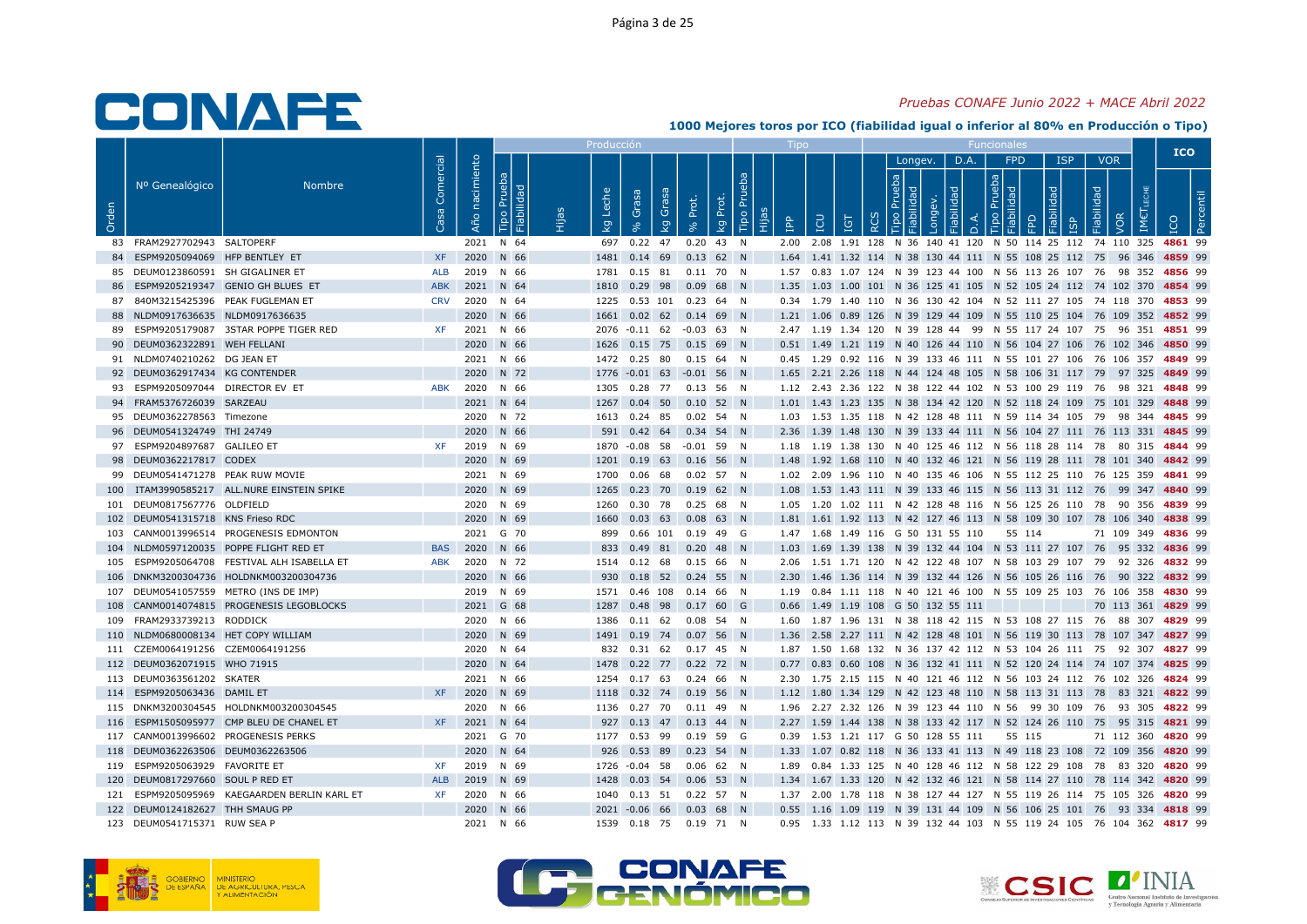#### Pruebas CONAFE Junio 2022 + MACE Abril 2022

|       |                                      |                                                 |                 |                          |                              | Producci            |                                                            |       |                         |                 |     |                              |                                             |      |                                    |        |            |                                 | <b>ICO</b>                                                                                |  |
|-------|--------------------------------------|-------------------------------------------------|-----------------|--------------------------|------------------------------|---------------------|------------------------------------------------------------|-------|-------------------------|-----------------|-----|------------------------------|---------------------------------------------|------|------------------------------------|--------|------------|---------------------------------|-------------------------------------------------------------------------------------------|--|
| Orden | Nº Genealógico                       | Nombre                                          | Comercial<br>്ള | nacimiento<br><b>Año</b> | Prueba<br>Fiabilidad<br>Tipo | Leche<br><b>L</b> g | Grasa<br>Grasa<br><b>L</b> g                               | Prot. | Tipo Pru<br>Prot.<br>kg | <b>Add</b><br>E | LCU | $\overline{\Xi}$<br>$\alpha$ | Longev.<br><b>da</b>                        | D.A. | FPD<br>$\frac{1}{2}$ $\frac{1}{8}$ | 모      | <b>ISP</b> | <b>VOR</b><br>Fiabilidad<br>/OR |                                                                                           |  |
|       | 124 FRAM3531064433 SUMMUM            |                                                 |                 |                          | 2021 N 66                    |                     | 1240  0.11  56  0.18  60  N                                |       |                         |                 |     |                              |                                             |      |                                    |        |            |                                 | 2.02 1.57 1.71 131 N 38 130 44 104 N 53 112 25 106 75 115 333 4817 99                     |  |
|       | 125 ESPM9205152125 BIO GH YOYO ET    |                                                 | ABK             |                          | 2020 N 64                    |                     | 1642  0.10  70  0.10  64  N                                |       |                         |                 |     |                              |                                             |      |                                    |        |            |                                 | 0.91 1.29 0.95 113 N 36 133 41 110 N 52 102 23 108 74 111 355 4815 99                     |  |
|       | 126 DEUM0541363388 Probstings GLOBUS |                                                 |                 |                          | 2021 N 69                    |                     | 1395 -0.18 30 0.03 48 N                                    |       |                         |                 |     |                              |                                             |      |                                    |        |            |                                 | 2.93 1.56 1.67 121 N 40 133 46 125 N 56 115 24 115 78 85 308 4815 99                      |  |
|       |                                      | 127 CANM0013636716 WESTCOAST FASTBALL RIZA 3404 |                 |                          | 2020 N 69                    |                     | 1325  0.28  78  0.14  58  N                                |       |                         |                 |     |                              |                                             |      |                                    |        |            |                                 | 1.03 1.36 1.03 102 N 42 133 48 122 N 56 112 31 112 78 114 358 4814 99                     |  |
|       | 128 DEUM0817865080 BHA 65080         |                                                 |                 |                          | 2021 N 66                    |                     | 1388  0.23  75  0.12  58  N                                |       |                         |                 |     |                              |                                             |      |                                    |        |            |                                 | 1.26 1.02 1.05 129 N 39 126 44 111 N 55 109 24 108 76 88 326 4814 99                      |  |
|       |                                      | 129 ESPM2705063950 JAIME SATURN XUSTAS ET       | XF              |                          | 2020 N 69                    |                     | 1337  0.19  69  0.13  57  N                                |       |                         |                 |     |                              |                                             |      |                                    |        |            |                                 | 3.23 1.19 1.79 122 N 42 121 46 103 N 56 106 27 118 78 116 330 4813 99                     |  |
|       | 130 FRAM1723960242 RONNY             |                                                 |                 |                          | 2020 N 69                    |                     | 1092  0.06  46  0.17  54  N                                |       |                         |                 |     |                              |                                             |      |                                    |        |            |                                 | 0.21 2.77 1.98 121 N 40 137 46 120 N 56 109 28 107 76 113 328 4813 99                     |  |
|       | 131 DEUM1262556309 AGK Grollus       |                                                 |                 |                          | 2019 N 69                    |                     | 1149  0.37  81  0.20  59  N                                |       |                         |                 |     |                              |                                             |      |                                    |        |            |                                 | 0.54 1.36 0.98 130 N 40 131 46 103 N 56 115 30 109 76 79 334 4812 99                      |  |
|       | 132 840M3212150562 PEAK EXTREMO-ET   |                                                 |                 |                          | 2020 G 71                    |                     | 1169  0.58  104  0.23  62  G                               |       |                         |                 |     |                              | 0.31 0.93 0.62 111 G 50 134 55 111          |      |                                    | 55 115 |            |                                 | 71 102 369 4811 99                                                                        |  |
|       |                                      | 133 CANM0014074699 PROGENESIS MANSION           |                 |                          | 2021 G 70                    |                     | 1184  0.54  100  0.26  66  G                               |       |                         |                 |     |                              | 0.28 1.12 0.77 117 G 49 131 55 105          |      |                                    | 53 108 |            |                                 | 70 103 362 4809 99                                                                        |  |
|       | 134 ESPM9205063930 GIGABALL ET       |                                                 | <b>XF</b>       |                          | 2019 N 69                    | 930                 | 0.35 70 0.19 50 N                                          |       |                         |                 |     |                              |                                             |      |                                    |        |            |                                 | 1.99 1.72 1.75 132 N 40 130 46 105 N 56 107 27 107 78 92 315 4809 99                      |  |
|       | 135 DEUM0363384422 ADWIN             |                                                 |                 |                          | 2021 N 64                    |                     | 1568  0.01  57  0.05  56  N                                |       |                         |                 |     |                              |                                             |      |                                    |        |            |                                 | 0.75 1.36 0.99 117 N 38 137 42 117 N 53 124 25 113 74 94 344 4808 99                      |  |
|       | 136 FRAM2912558000 SALTO P           |                                                 |                 |                          | 2021 N 66                    |                     | 979  0.18  54  0.09  41  N                                 |       |                         |                 |     |                              |                                             |      |                                    |        |            |                                 | 0.81 1.78 1.35 139 N 39 139 44 116 N 53 100 28 109 76 86 304 4808 99                      |  |
|       |                                      | 137 CANM0014074644 PROGENESIS FORWARD           |                 |                          | 2021 G 70                    |                     | 1377 0.47 101 0.21 68 G                                    |       |                         |                 |     |                              | -0.09  0.98  0.64  112  G  49  132  55  108 |      |                                    | 52 115 |            |                                 | 70 106 371 4807 99                                                                        |  |
|       | 138 FRAM2940135921 DGF W HANGON      |                                                 |                 |                          | 2021 N 72                    |                     | 1912 -0.05 63 0.05 67 N                                    |       |                         |                 |     |                              |                                             |      |                                    |        |            |                                 | 1.03 1.10 0.85 114 N 44 131 48 109 N 58 116 29 110 79 115 363 4807 99                     |  |
|       | 139 NLDM0716119531 NLDM0716119531    |                                                 |                 |                          | 2020 N 66                    |                     | 680  0.26  51  0.28  51  N                                 |       |                         |                 |     |                              |                                             |      |                                    |        |            |                                 | 3.08  0.76  1.16  119  N  39  141  44  122  N  55  122  26  110  76  114  339  4806  99   |  |
|       |                                      | 140 ESPM0805028387 THOS SATURN GRECO            | <b>XF</b>       |                          | 2020 N 69                    |                     | 1657  0.30  93  0.04  58  N                                |       |                         |                 |     |                              |                                             |      |                                    |        |            |                                 | 1.24 1.78 1.61 111 N 42 125 48 100 N 58 98 27 108 79 118 350 4804 99                      |  |
|       |                                      | 141 CANM0013601284 CLAYNOOK COMBINE             |                 |                          | 2020 G 68                    |                     | 1250  0.55  104  0.26  69  G                               |       |                         |                 |     |                              | 0.86 1.21 1.18 113 G 49 123 55 105          |      |                                    | 54 110 |            |                                 | 69 101 354 4803 99                                                                        |  |
|       |                                      | 142 CANM0013996417 PROGENESIS PUGETSOUND        |                 |                          | 2020 G 71                    |                     | 1208  0.52  99  0.25  66  G                                |       |                         |                 |     |                              | 0.01 1.33 0.77 108 G 51 132 55 112 55 122   |      |                                    |        |            |                                 | 72 108 375 4803 99                                                                        |  |
|       | 143 DEUM0362520475 RUW CHAGALL ET    |                                                 | <b>BAS</b>      |                          | 2020 N 69                    |                     | 1147  0.20  62  0.14  52  N                                |       |                         |                 |     |                              |                                             |      |                                    |        |            |                                 | 2.14 1.19 1.24 116 N 40 136 48 117 N 58 128 26 110 78 107 350 4802 99                     |  |
|       | 144 NLDM0567144841 CHARMANDER        |                                                 |                 |                          | 2020 N 69                    |                     | 1571  0.09  66  0.16  68  N                                |       |                         |                 |     |                              |                                             |      |                                    |        |            |                                 | 0.50 1.60 1.26 116 N 40 130 46 107 N 56 118 31 112 78 103 353 4801 99                     |  |
|       | 145 FRAM7253843259 PELLEGRINO ET     |                                                 | EVO             |                          | 2019 N 72                    |                     | 1394  0.15  66  0.05  50  N                                |       |                         |                 |     |                              |                                             |      |                                    |        |            |                                 | 0.44  2.33  1.80  124  N  45  135  52  106  N  61  110  38  108  81  96  323  4799  99    |  |
|       | 146 DEUM0541017383 KOE 17383         |                                                 |                 |                          | 2019 N 69                    | 882                 | 0.38 71 0.18 47 N                                          |       |                         |                 |     |                              |                                             |      |                                    |        |            |                                 | 1.86 1.82 1.59 132 N 40 130 46 106 N 56 121 30 109 78 91 327 4799 99                      |  |
|       | 147 FRAM5377266177 REP RF            |                                                 |                 |                          | 2020 N 69                    |                     | 1814  0.04  70  0.10  70  N                                |       |                         |                 |     |                              |                                             |      |                                    |        |            |                                 | 1.55 1.05 1.32 121 N 39 124 46 99 N 56 112 29 111 78 75 327 4798 99                       |  |
|       | 149 DEUM0362322917 RHO MOONWALKER    | 148 CANM0014074677 PROGENESIS MAASTRICHT        |                 |                          | 2021 G 70<br>2020 N 69       |                     | 1136  0.39  82  0.18  56  G<br>1954  0.19  92  0.11  76  N |       |                         |                 |     |                              | 0.51 1.43 1.02 120 G 49 134 55 115 53 109   |      |                                    |        |            |                                 | 70 100 342 4798 99<br>0.12 1.23 1.05 119 N 42 118 48 99 N 58 108 28 105 78 84 345 4797 99 |  |
|       | 150 FRAM2236463646 SEABULL           |                                                 |                 |                          | 2021 N 66                    |                     | 793  0.56  86  0.25  52  N                                 |       |                         |                 |     |                              |                                             |      |                                    |        |            |                                 | 0.54 1.64 1.14 121 N 40 131 46 118 N 55 116 25 106 76 117 349 4797 99                     |  |
|       | 151 FRAM7936614192 SAPLOMB           |                                                 |                 |                          | 2021 N 66                    |                     | 1374  0.13  64  0.11  56  N                                |       |                         |                 |     |                              |                                             |      |                                    |        |            |                                 | 2.23 1.83 1.82 124 N 38 127 44 105 N 53 110 26 103 76 101 325 4797 99                     |  |
|       | 152 DEUM0362097635 GENIUS ET         |                                                 | <b>BAS</b>      |                          | 2019 N 69                    |                     | 1598 -0.07 50 0.02 54 N                                    |       |                         |                 |     |                              |                                             |      |                                    |        |            |                                 | 1.04 2.01 1.74 121 N 42 133 48 110 N 58 112 27 116 79 107 328 4797 99                     |  |
|       | 153 DEUM0362080669 GALLIUS ET        |                                                 | BAS             |                          | 2019 N 72                    |                     | 1581  0.04  61  0.02  53  N                                |       |                         |                 |     |                              |                                             |      |                                    |        |            |                                 | 1.33 1.68 1.69 132 N 42 121 48 111 N 59 110 28 115 79 76 300 4795 99                      |  |
|       |                                      | 154 NLDM0737303085 HUL-STEIN HOTZE P RF         |                 |                          | 2021 N 64                    |                     | 490  0.55  73  0.34  50  N                                 |       |                         |                 |     |                              |                                             |      |                                    |        |            |                                 | 1.13 1.63 1.42 125 N 36 133 42 119 N 55 113 25 112 75 103 330 4795 99                     |  |
|       | 155 DEUM0362989280 RHO POGBA         |                                                 |                 |                          | 2021 N 69                    |                     | 1493  0.46  104  0.24  75  N                               |       |                         |                 |     |                              |                                             |      |                                    |        |            |                                 | 0.73 1.57 1.52 99 N 40 120 46 104 N 56 97 28 106 78 104 357 4793 99                       |  |
|       |                                      | 156 NLDM0585455134 J H S HOLSTEINS ENTITY 5513  |                 |                          | 2020 N 72                    |                     | 1409  0.28  81  0.07  53  N                                |       |                         |                 |     |                              |                                             |      |                                    |        |            |                                 | 1.20 1.26 1.34 122 N 42 132 48 104 N 58 103 30 110 78 90 328 4792 99                      |  |
|       | 157 DEUM0955256129 BEACHBOY          |                                                 |                 |                          | 2019 N 66                    |                     | 1775  0.04  68  0.02  60  N                                |       |                         |                 |     |                              |                                             |      |                                    |        |            |                                 | 1.82 1.34 1.49 106 N 39 130 44 109 N 53 111 28 114 75 110 345 4791 99                     |  |
|       | 158 840M3220288443 SHELAND 1008      |                                                 |                 |                          | 2020 N 66                    | 1054                | 0.43 83 0.24 60 N                                          |       |                         |                 |     |                              |                                             |      |                                    |        |            |                                 | 0.65 1.46 1.51 106 N 39 134 44 120 N 53 94 28 105 75 98 334 4791 99                       |  |
|       | 159 DEUM1273500423 RBB CADEN P       |                                                 |                 |                          | 2020 N 66                    |                     | 1361  0.06  55  0.10  55  N                                |       |                         |                 |     |                              |                                             |      |                                    |        |            |                                 | 1.22 1.06 1.12 122 N 39 140 44 113 N 55 122 26 112 76 107 345 4791 99                     |  |
|       |                                      | 160 CANM0013712919 PROGENESIS MONTEVERDI ET     | <b>SMX</b>      |                          | 2020 G 75                    |                     | 1029  0.51  91  0.15  49  G                                |       |                         |                 |     |                              | 1.33 1.50 1.39 116 G 55 135 59 110          |      |                                    | 57 120 |            |                                 | 78 111 352 4790 99                                                                        |  |
|       | 161 DEUM0361346247 GNABRY RDC ET     |                                                 | <b>BAS</b>      |                          | 2019 N 69                    |                     | 1613  0.05  64  0.05  58  N                                |       |                         |                 |     |                              |                                             |      |                                    |        |            |                                 | 1.28 1.24 1.07 115 N 42 133 48 113 N 59 109 29 110 79 93 333 4789 99                      |  |
|       | 162 DEUM0363644825 UEH SKIPPY RDC    |                                                 |                 |                          | 2021 N 69                    |                     | 1384  0.12  63  0.08  53  N                                |       |                         |                 |     |                              |                                             |      |                                    |        |            |                                 | 1.51 0.89 1.14 122 N 40 136 46 117 N 56 114 24 106 78 99 330 4787 99                      |  |
|       |                                      | 163 ESPM1505063980 GRILLE DROST DRON ET         | XF              |                          | 2020 N 64                    |                     | 1297 -0.02 44 0.00 42 N                                    |       |                         |                 |     |                              |                                             |      |                                    |        |            |                                 | 0.61 1.79 1.36 135 N 35 144 41 113 N 52 106 30 111 74 77 306 4787 99                      |  |
|       | 164 FRAM4445551044 SOLDADO           |                                                 |                 |                          | 2021 N 66                    |                     | 1201 0.37 83 0.22 63 N                                     |       |                         |                 |     |                              |                                             |      |                                    |        |            |                                 | 0.98 1.74 1.81 123 N 39 119 44 110 N 53 107 26 105 76 97 321 4786 99                      |  |





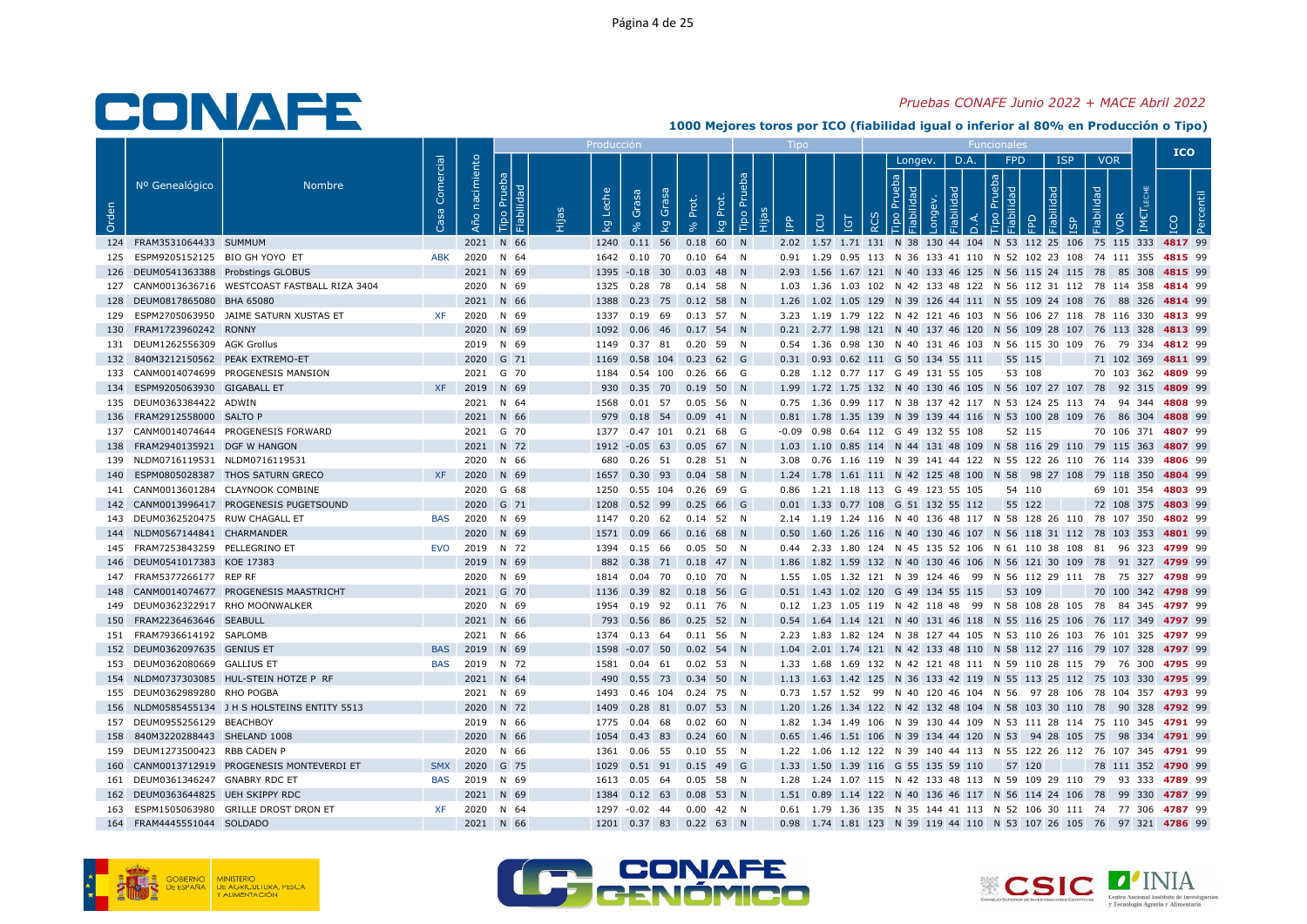#### Pruebas CONAFE Junio 2022 + MACE Abril 2022

|       |                                                                        |                                                  |                 |                   |                              | Producci            |                                                       |       |                         |   |           |                                    |           |         |      |                                    |        |            |                                        | <b>ICO</b>                                                                                                                                                    |
|-------|------------------------------------------------------------------------|--------------------------------------------------|-----------------|-------------------|------------------------------|---------------------|-------------------------------------------------------|-------|-------------------------|---|-----------|------------------------------------|-----------|---------|------|------------------------------------|--------|------------|----------------------------------------|---------------------------------------------------------------------------------------------------------------------------------------------------------------|
| Orden | Nº Genealógico                                                         | Nombre                                           | Comercial<br>്ള | nacimiento<br>Año | Prueba<br>Fiabilidad<br>Tipo | Leche<br><b>L</b> g | Grasa<br>Grasa<br><b>S</b>                            | Prot. | Tipo Pru<br>Prot.<br>kg | ÷ | <u>ed</u> | <b>CO</b><br>Ξ                     | $\propto$ | Longev. | D.A. | FPD<br>$\frac{1}{2}$ $\frac{1}{2}$ | 요      | <b>ISP</b> | <b>VOR</b><br>Fiabilidad<br><b>JOR</b> |                                                                                                                                                               |
|       | 165 DEUM1262563317 RBB CROWNTOWN                                       |                                                  |                 |                   | 2020 N 66                    |                     | 1469  0.18  73  0.15  64  N                           |       |                         |   |           |                                    |           |         |      |                                    |        |            |                                        | 1.04 1.31 1.06 113 N 39 130 44 112 N 56 126 27 106 76 89 349 4786 99                                                                                          |
|       | 166 DEUM0124167904 HAS PESSOA                                          |                                                  |                 |                   | 2021 N 69                    |                     | 1264  0.27  75  0.15  57  N                           |       |                         |   |           |                                    |           |         |      |                                    |        |            |                                        | 1.90 1.44 1.59 123 N 42 129 48 101 N 58 114 26 108 78 107 336 4786 99                                                                                         |
|       |                                                                        | 167 ESPM9205153204 SMITH ALH XILLY ET            | <b>ABK</b>      |                   | 2021 N 69                    |                     | 1085  0.12  52  0.13  49  N                           |       |                         |   |           |                                    |           |         |      |                                    |        |            |                                        | 2.17 1.73 1.82 131 N 40 135 46 106 N 56 108 27 109 76 86 304 4785 99                                                                                          |
|       | 168 DEUM0541172373 SOLIST                                              |                                                  |                 |                   | 2020 N 69                    |                     | 1164  0.37  81  0.18  57  N                           |       |                         |   |           |                                    |           |         |      |                                    |        |            |                                        | 1.02 2.19 2.06 116 N 40 123 46 112 N 56 105 27 106 78 107 328 4784 99                                                                                         |
|       | 169 DEUM0362322958 WEH Gigacube                                        |                                                  |                 |                   | 2019 N 69                    |                     | 1951 -0.21 46 0.00 63 N                               |       |                         |   |           |                                    |           |         |      |                                    |        |            |                                        | 0.93 1.66 1.16 125 N 42 134 46 107 N 58 109 31 100 78 92 337 4784 99                                                                                          |
|       |                                                                        | 170 ESPM9205237032 GEFRI MERCURIO RED PC ET      |                 |                   | FEF 2021 N 66                |                     | 1492  0.20  76  0.10  59  N                           |       |                         |   |           |                                    |           |         |      |                                    |        |            |                                        | 1.82 1.53 1.49 109 N 38 129 44 108 N 53 135 25 107 75 96 354 4783 99                                                                                          |
|       | 171 FRAM6141042652 SAFE RF HP                                          |                                                  |                 |                   | 2021 N 69                    |                     | 1241  0.23  69  0.17  59  N                           |       |                         |   |           |                                    |           |         |      |                                    |        |            |                                        | 1.19 1.70 1.86 130 N 40 127 46 106 N 55 100 27 102 78 88 308 4781 99                                                                                          |
|       |                                                                        | 172 840M3215425521 PEAK ALTAALANZO ET            | <b>EFP</b>      |                   | 2020 N 69                    |                     | 858  0.68  102  0.30  59  N                           |       |                         |   |           |                                    |           |         |      |                                    |        |            |                                        | 1.54 1.40 1.46 100 N 40 123 46 115 N 55 122 25 117 76 133 371 4780 99                                                                                         |
|       | 173 DEUM0541369196 DEUM0541369196                                      |                                                  |                 |                   | 2021 N 66                    |                     | 1121  0.18  59  0.10  47  N                           |       |                         |   |           |                                    |           |         |      |                                    |        |            |                                        | 3.27 1.81 2.15 118 N 39 125 46 109 N 56 114 24 121 76 101 315 4780 99                                                                                         |
|       | 174 DEUM0362071926 WHO BELLINI                                         |                                                  |                 |                   | 2020 N 66                    |                     | 845 0.18 49 0.24 52 N                                 |       |                         |   |           |                                    |           |         |      |                                    |        |            |                                        | 1.55 1.44 1.19 126 N 40 136 44 123 N 56 114 25 109 76 95 322 4780 99                                                                                          |
|       | 175 DEUM0362842881 Cashflow                                            |                                                  |                 |                   | 2020 N 66                    |                     | 1753  0.09  73  0.15  74  N                           |       |                         |   |           |                                    |           |         |      |                                    |        |            |                                        | 1.13 0.45 0.64 115 N 39 123 44 112 N 56 123 26 112 76 86 344 4779 99                                                                                          |
|       |                                                                        | 176 840M3214541194 WELCOME-TEL GUAM-ET           |                 |                   | 2021 N 66                    |                     | 1178  0.44  90  0.18  57  N                           |       |                         |   |           |                                    |           |         |      |                                    |        |            |                                        | -0.04 1.21 0.75 119 N 39 131 44 114 N 53 116 26 109 75 108 353 4779 99                                                                                        |
|       | 177 FRAM5610003238 SORO                                                |                                                  |                 |                   | 2021 N 66                    |                     | 507  0.42  60  0.21  38  N                            |       |                         |   |           |                                    |           |         |      |                                    |        |            |                                        | 1.56 2.13 2.00 141 N 39 132 46 117 N 55 95 26 106 76 104 290 4779 99                                                                                          |
|       | 178 FRAM5502726210 RADIOHEAD                                           |                                                  |                 |                   | 2020 N 66                    |                     | 1063  0.32  72  0.17  53  N                           |       |                         |   |           |                                    |           |         |      |                                    |        |            |                                        | 1.19 2.23 2.23 122 N 39 130 44 107 N 55 108 26 105 75 103 320 4778 99                                                                                         |
|       | 179 NLDM0684554460 NLDM0684554460                                      |                                                  |                 |                   | 2020 N 66                    |                     | 1299  0.35  85  0.29  74  N                           |       |                         |   |           |                                    |           |         |      |                                    |        |            |                                        | 1.90 1.15 1.33 111 N 39 118 44 102 N 55 110 25 114 75 108 346 4776 99                                                                                         |
|       | 180 DEUM0362934603 MB FELINO                                           |                                                  |                 |                   | 2020 N 69                    |                     | 1236  0.33  80  0.19  60  N                           |       |                         |   |           |                                    |           |         |      |                                    |        |            |                                        | 1.39 1.17 1.33 103 N 44 133 48 116 N 59 115 29 110 79 96 351 4774 99                                                                                          |
|       | 181 ESPM9205262500 3558 DONUT P                                        |                                                  | XF              |                   | 2021 N 69                    |                     | 464  0.47  64  0.27  42  N                            |       |                         |   |           |                                    |           |         |      |                                    |        |            |                                        | 0.70  2.41  1.63  127  N  42  142  48  114  N  56  121  27  107  78  109  331  4773  99                                                                       |
|       | 182 ESPM9205063435 COTY ET                                             |                                                  | <b>XF</b>       |                   | 2020 N 69                    |                     | 1585 0.31 92 0.13 66 N                                |       |                         |   |           |                                    |           |         |      |                                    |        |            |                                        | 0.48 1.80 1.76 113 N 42 119 48 102 N 58 114 30 112 78 120 352 4772 99                                                                                         |
|       |                                                                        | 183 840M3219743170 LARS-ACRES STING-ET           |                 |                   | 2021 N 66                    |                     | 1669  0.40  105  0.09  64  N                          |       |                         |   |           |                                    |           |         |      |                                    |        |            |                                        | -0.50 0.89 0.49 119 N 39 124 44 108 N 53 113 26 104 75 103 360 4770 99                                                                                        |
|       |                                                                        | 184 ESPM0805217450 THOS BENNIE LLUNET            | <b>XF</b>       |                   | 2021 N 66                    |                     | 2029 -0.07 65 0.01 66 N                               |       |                         |   |           |                                    |           |         |      |                                    |        |            |                                        | 1.46 1.05 1.05 117 N 38 130 44 100 N 55 120 27 107 75 82 341 4770 99                                                                                          |
|       | 185 DEUM0541715356 CEH 15356                                           |                                                  |                 |                   | 2021 N 66                    |                     | 2124 -0.10 65 0.15 86 N                               |       |                         |   |           |                                    |           |         |      |                                    |        |            |                                        | 1.17 1.11 1.29 113 N 38 119 44 99 N 55 112 24 106 76 92 339 4769 99                                                                                           |
|       | 186 DEUM0124244711 AGH RIPLEY                                          |                                                  |                 |                   | 2021 N 69                    |                     | 1790  0.18  85  0.13  72  N                           |       |                         |   |           |                                    |           |         |      |                                    |        |            |                                        | 1.25 1.42 1.50 101 N 40 124 46 101 N 56 106 28 111 76 99 349 4769 99                                                                                          |
|       | 187 DEUM0123926900 KAX HUNTING ET                                      |                                                  |                 |                   | 2019 N 69                    |                     | 1239  0.26  72  0.28  70  N                           |       |                         |   |           |                                    |           |         |      |                                    |        |            |                                        | 1.14 1.37 1.61 124 N 39 120 46 105 N 56 104 29 114 76 87 314 4769 99                                                                                          |
|       | 188 FRAM2928466923 SONIBEST                                            |                                                  |                 |                   | 2021 N 66                    |                     | 792  0.15  44  0.25  52  N                            |       |                         |   |           |                                    |           |         |      |                                    |        |            |                                        | 2.14 1.75 2.21 140 N 39 126 44 113 N 53 101 25 114 76 96 284 4769 99                                                                                          |
|       | 189 DEUM0540908991 WIL 08991                                           |                                                  |                 |                   | 2020 N 69                    |                     | 1194  0.29  74  0.17  57  N                           |       |                         |   |           |                                    |           |         |      |                                    |        |            |                                        | 0.86 1.59 1.26 125 N 42 130 48 102 N 56 105 29 115 79 90 327 4768 99                                                                                          |
|       |                                                                        | 190 840M3213001126 PEAK ALTAZINGLER-ET           |                 |                   | 2020 N 66                    |                     | 835 0.41 73 0.19 47 N                                 |       |                         |   |           |                                    |           |         |      |                                    |        |            |                                        | -0.13 1.25 0.73 123 N 38 139 44 127 N 53 121 25 110 75 96 334 4766 99                                                                                         |
|       |                                                                        | 191 ESPM9205152120 CAIMAN ALH MANDI ET           | ABK             |                   | 2020 N 69                    |                     | 1358  0.20  71  0.08  53  N                           |       |                         |   |           |                                    |           |         |      |                                    |        |            |                                        | 1.02 1.79 1.43 127 N 40 130 46 100 N 55 110 32 113 76 111 337 4765 99                                                                                         |
|       | 192 DEUM1305983721 DE1305983721 ET<br>193 840M3205435951 PEAK PERRY ET |                                                  |                 |                   | 2019 N 72<br>EVO 2019 N 69   |                     | 1301 0.34 84 0.11 54 N                                |       |                         |   |           |                                    |           |         |      |                                    |        |            |                                        | 1.22 1.68 1.45 113 N 42 125 48 111 M 61 112 29 112 79 103 338 4763 99                                                                                         |
|       |                                                                        | 194 840M3219743066 LARS-ACRES MARENGO            |                 |                   | 2021 N 64                    |                     | 1455  0.17  71  0.06  54  N<br>1328 0.34 85 0.13 57 N |       |                         |   |           |                                    |           |         |      |                                    |        |            |                                        | 1.28  2.27  2.21  125  N  42  125  46  107  N  59  101  34  95  78  97  308  4763  99<br>0.83 1.49 1.18 111 N 38 129 42 111 N 52 112 25 110 74 93 342 4762 99 |
|       | 195 DEUM0123451744 KAX BENICIO                                         |                                                  |                 |                   | 2019 N 69                    |                     | 1421  0.16  68  0.16  63  N                           |       |                         |   |           |                                    |           |         |      |                                    |        |            |                                        | 1.41  2.00  1.90  116  N  42  124  48  105  M  59  104  31  109  78  95  323  4762  99                                                                        |
|       | 196 NLDM0639576868 NLDM0639576868                                      |                                                  |                 |                   | 2021 N 66                    |                     | 1059  0.25  65  0.22  58  N                           |       |                         |   |           |                                    |           |         |      |                                    |        |            |                                        | 1.37 1.42 1.48 120 N 38 134 44 109 N 53 113 26 111 76 101 330 4762 99                                                                                         |
|       | 197 FRAM2232985935 SPECULOS                                            |                                                  |                 |                   | 2021 N 64                    |                     | 1019  0.25  63  0.15  49  N                           |       |                         |   |           |                                    |           |         |      |                                    |        |            |                                        | 1.79 1.76 2.02 136 N 36 127 42 108 N 52 116 25 106 75 100 301 <b>4762</b> 99                                                                                  |
|       |                                                                        | 198 DEUM0541471266 PEAK RUW SUPERMAN             |                 |                   | 2021 N 66                    |                     | 1471  0.32  88  0.06  54  N                           |       |                         |   |           |                                    |           |         |      |                                    |        |            |                                        | 0.66 0.57 0.20 118 N 40 134 46 114 N 55 116 25 105 76 109 359 4761 99                                                                                         |
|       | 199 DEUM0361907418 DEUM0361907418                                      |                                                  |                 |                   | 2020 N 69                    |                     | 1188  0.26  70  0.14  54  N                           |       |                         |   |           |                                    |           |         |      |                                    |        |            |                                        | 1.49 1.43 1.16 113 N 40 137 46 111 N 55 112 27 107 76 94 337 4761 99                                                                                          |
|       |                                                                        | 200 840M3212150557 PEAK BREAKING NEWS-ET         |                 |                   | 2020 G 70                    |                     | 812 0.47 78 0.25 52 G                                 |       |                         |   |           | 0.00 1.15 0.69 132 G 49 139 55 115 |           |         |      | 54 117                             |        |            |                                        | 70 100 338 4760 99                                                                                                                                            |
|       |                                                                        | 201 840M3212150599 WINSTAR GRAZIANO ET           | <b>SMX</b>      |                   | 2020 G 74                    |                     | 441  0.96  112  0.32  47  G                           |       |                         |   |           | 0.56 0.93 0.55 120 G 53 135 59 116 |           |         |      |                                    | 55 117 |            |                                        | 77 110 355 4759 99                                                                                                                                            |
|       |                                                                        | 202 ESPM2705095941 PORTAGANDARA RIOAV RIFLE P ET | <b>XF</b>       |                   | 2021 N 66                    |                     | 1160  0.27  71  0.23  62  N                           |       |                         |   |           |                                    |           |         |      |                                    |        |            |                                        | 1.39 1.42 1.08 115 N 40 125 44 114 N 56 112 26 113 76 103 342 4757 99                                                                                         |
|       |                                                                        | 203 ESPM9204897684 KOE 10275 SPORTING ET         | XF              |                   | 2019 N 69                    |                     | 751 0.28 56 0.18 43 N                                 |       |                         |   |           |                                    |           |         |      |                                    |        |            |                                        | 2.40 1.61 1.78 129 N 42 129 48 120 N 58 100 28 113 79 94 292 4757 99                                                                                          |
|       |                                                                        | 204 CANM0013996549 PROGENESIS MARASCHINO         |                 |                   | 2021 G 70                    |                     | 888 0.77 112 0.22 52 G                                |       |                         |   |           | 0.92 0.99 0.92 112 G 49 133 55 109 |           |         |      | 54 113                             |        |            |                                        | 69 113 359 4756 99                                                                                                                                            |
|       | 205 DEUM0123860587 SH GUITAR ET                                        |                                                  |                 |                   | BAS 2019 N 72                |                     | 1997 -0.04 67 0.04 69 N                               |       |                         |   |           |                                    |           |         |      |                                    |        |            |                                        | 1.32 1.42 1.30 113 N 42 126 48 100 N 58 119 26 107 79 107 356 4755 99                                                                                         |





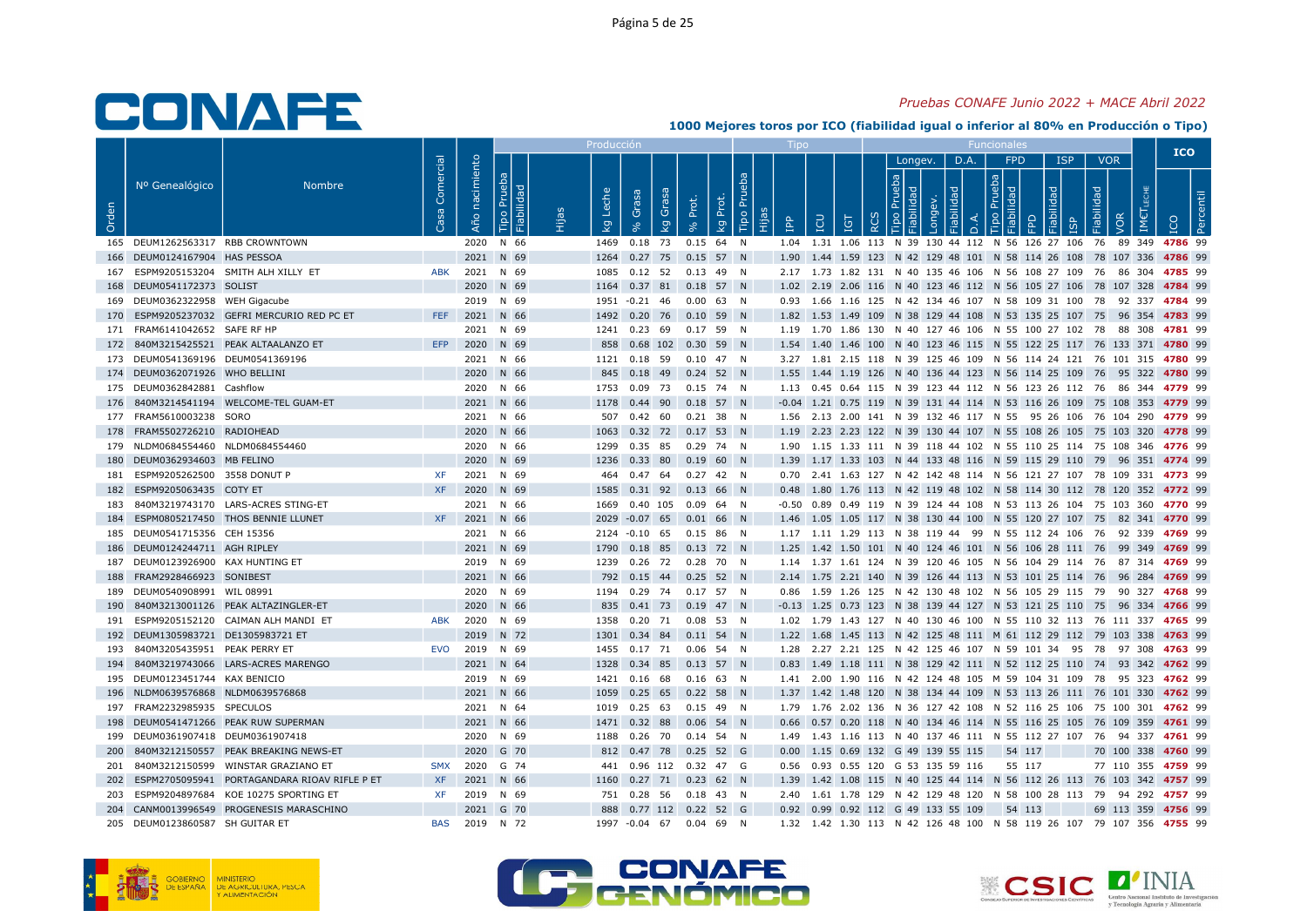#### Pruebas CONAFE Junio 2022 + MACE Abril 2022

|       |                                      |                                               |                   |                   |                        |    | Produccić          |                                                     |                      |               |     |                                                                                                                                              |                          |      |                   |          |                         | <b>ICO</b>         |  |
|-------|--------------------------------------|-----------------------------------------------|-------------------|-------------------|------------------------|----|--------------------|-----------------------------------------------------|----------------------|---------------|-----|----------------------------------------------------------------------------------------------------------------------------------------------|--------------------------|------|-------------------|----------|-------------------------|--------------------|--|
| Orden | Nº Genealógico                       | <b>Nombre</b>                                 | Comercial<br>- 53 | nacimiento<br>Año | Pru<br>흐               |    | ீ<br>$\mathcal{Q}$ | Grasa<br>Grasa<br>$\mathcal{Q}$                     | Prot.<br>Prot.<br>Κg | Tipo Pru<br>旧 | ПPР | <b>B</b><br>Ξ                                                                                                                                | Longev.<br>$\frac{8}{5}$ | D.A. | <b>FPD</b><br>막 묶 | ISP<br>모 | <b>VOR</b><br>iabilidad |                    |  |
|       |                                      | 206 840M3215743652 PEAK ALTACITRINE-ET        |                   |                   | 2020 N 69              |    |                    | 1136  0.65  110  0.25  63  N                        |                      |               |     | -0.19 1.51 1.27 124 N 40 118 46 101 N 55 118 26 109 76 116 351 4754 99                                                                       |                          |      |                   |          |                         |                    |  |
|       |                                      | ESPM9205097050 CALGARY DELTA TRACY ET         | ABK               |                   | 2020 N 66              |    |                    | 1252  0.23  70  0.08  49  N                         |                      |               |     | 1.47 0.91 1.05 120 N 39 133 46 121 N 55 110 27 107 76 119 333 4753 99                                                                        |                          |      |                   |          |                         |                    |  |
|       | 208 DNKM0000261908 VH Burzazo Biniam |                                               |                   |                   | 2020 N 64              |    |                    | 780  0.43  72  0.30  56  N                          |                      |               |     | 1.67 0.31 0.18 123 N 36 133 42 120 N 52 116 23 114 74 103 348 4752 99                                                                        |                          |      |                   |          |                         |                    |  |
| 209   | 840M3213001210 PEAK 3114-ET          |                                               |                   |                   | 2020 G 71              |    |                    | 1344  0.39  91  0.12  56  G                         |                      |               |     | 0.56 1.39 1.09 119 G 51 133 55 103                                                                                                           |                          |      | 56 115            |          |                         | 72 115 354 4751 99 |  |
|       | 210 ESPM9204987958 RAIRIZ ET         |                                               | <b>XF</b>         |                   | 2019 N 66              |    |                    | 1072  0.21  61  0.14  50  N                         |                      |               |     | 1.81 2.06 1.85 127 N 39 126 44 111 N 55 113 27 108 76 98 312 4750 99                                                                         |                          |      |                   |          |                         |                    |  |
|       | 211 ESPM9205152123 FOREX GH WIL ET   |                                               | <b>ABK</b>        |                   | 2020 N 69              |    |                    | 1859  0.05  73  0.00  60  N                         |                      |               |     | 1.21 1.42 1.06 106 N 42 133 48 107 N 56 116 32 104 78 121 369 4749 99                                                                        |                          |      |                   |          |                         |                    |  |
|       | 212 840M3211472025 PEN-COL ZAYLO-ET  |                                               |                   |                   | 2020 G 70              |    |                    | 1036  0.48  88  0.15  49  G                         |                      |               |     | 0.15 1.63 0.97 118 G 49 136 55 115 54 116                                                                                                    |                          |      |                   |          |                         | 69 107 349 4747 99 |  |
|       | 213 FRAM8501201959 REWARD            |                                               |                   |                   | 2020 N 69              |    |                    | 607  0.51  73  0.23  43  N                          |                      |               |     | 1.59  2.64  2.48  125  N  42  128  48  111  N  56  104  28  106  78  89  298  4747  99                                                       |                          |      |                   |          |                         |                    |  |
|       | 214 NLDM0578126331 NLDM0578126331    |                                               |                   |                   | 2021 N 66              |    |                    | 852 0.25 57 0.26 55 N                               |                      |               |     | 2.25 1.72 1.88 116 N 39 121 44 126 N 55 117 26 116 76 100 314 4746 99                                                                        |                          |      |                   |          |                         |                    |  |
|       | 215 NLDM0734970583 NLDM0734970583    |                                               |                   |                   | 2020 N 66              |    |                    | 1196  0.43  89  0.19  59  N                         |                      |               |     | 1.91  0.82  1.15  117  N  38  124  44  102  N  53  105  25  118  75  105  337  4745  99                                                      |                          |      |                   |          |                         |                    |  |
|       |                                      | 216 CANM0013996479 PROGENESIS MASCOT          |                   |                   | 2021 G 71              |    |                    | 792 0.57 87 0.23 50 G                               |                      |               |     | 0.54 1.20 0.77 120 G 50 137 55 118                                                                                                           |                          |      | 55 118            |          |                         | 71 104 342 4745 99 |  |
|       | 217 DEUM1306102528 TD 02528          |                                               |                   |                   | 2021 N 66              |    |                    | 1752  0.19  84  0.15  74  N                         |                      |               |     | 1.56  0.63  0.90  115  N  38  119  42  101  N  53  99  26  109  75  102  337  4744  99                                                       |                          |      |                   |          |                         |                    |  |
|       | 218 DEUM0363561219 GALOTTI P         |                                               |                   |                   | 2021 N 66              |    |                    | 1246  0.16  62  0.24  66  N                         |                      |               |     | 1.63 1.63 1.37 109 N 39 129 44 112 N 55 116 26 108 76 100 341 4744 99                                                                        |                          |      |                   |          |                         |                    |  |
|       | 219 ESPM9205065139 JUMBO ALH RIO ET  |                                               | ABK               |                   | 2020 N 66              |    | 1788               | 0.00 64 0.13 72 N                                   |                      |               |     | 0.58 0.96 0.83 121 N 39 126 44 111 N 53 113 25 102 75 102 341 4743 99                                                                        |                          |      |                   |          |                         |                    |  |
|       | 220 DEUM0363384500 WEH 84500         |                                               |                   |                   | 2020 N 66              |    |                    | 1670  0.15  77  0.07  62  N                         |                      |               |     | 1.51 1.18 1.23 116 N 39 130 44 97 N 55 123 23 108 75 100 349 4743 99                                                                         |                          |      |                   |          |                         |                    |  |
|       |                                      | 221 ESPM1505183950 RAMOS GOODLIFE MIRABEL ET  | XF.               |                   | 2021 N 66              |    |                    | 1872  0.02  70  0.02  63  N                         |                      |               |     | 1.96 1.57 1.91 118 N 39 121 44 99 N 55 99 27 106 76 95 315 4743 99                                                                           |                          |      |                   |          |                         |                    |  |
|       | 222 FRAM2716294218 SURVILLE          |                                               |                   |                   | 2021 N 64              |    |                    | 901  0.45  79  0.30  61  N                          |                      |               |     | 1.47 1.22 1.34 134 N 36 119 42 111 N 52 116 25 101 75 100 322 4743 99                                                                        |                          |      |                   |          |                         |                    |  |
|       | 223 FRAM4427394649 SPEEDY P          |                                               |                   |                   | 2021 N 66              |    |                    | 800  0.71  102  0.18  45  N                         |                      |               |     | 0.85  2.08  1.73  113  N  39  127  44  105  N  53  106  24  118  75  102  331  4741  99                                                      |                          |      |                   |          |                         |                    |  |
|       | 224 DEUM0362538349 THEO              |                                               |                   |                   | 2020 N 69              |    |                    | 852 0.46 78 0.21 50 N                               |                      |               |     | 0.03 1.27 0.89 127 N 40 133 46 120 N 58 117 29 110 76 86 322 4741 99                                                                         |                          |      |                   |          |                         |                    |  |
|       | 225 840M3218556136 SIEMERS ROZOT-ET  |                                               |                   |                   | 2021 N 69              |    |                    | 810  0.50  81  0.14  41  N                          |                      |               |     | 1.63 0.87 0.85 120 N 40 133 46 123 N 56 107 27 113 76 107 325 4740 99                                                                        |                          |      |                   |          |                         |                    |  |
|       | 226 DEUM0363111504 GGA POKER         |                                               |                   |                   | 2021 N 69              |    |                    | 1557 0.14 72 0.13 65 N                              |                      |               |     | 1.49 0.83 0.98 116 N 40 125 46 111 N 56 108 24 109 78 109 343 4739 99                                                                        |                          |      |                   |          |                         |                    |  |
|       | 227 DEUM1262598882 MBL SIMAS         |                                               |                   |                   | 2020 N 64              |    |                    | 1262  0.21  68  0.12  54  N                         |                      |               |     | 1.01 1.64 1.23 117 N 36 135 42 108 N 52 111 27 110 74 102 338 4739 99                                                                        |                          |      |                   |          |                         |                    |  |
|       | 228 NLDM0692183669 NLDM0692183669    |                                               |                   |                   | 2020 N 66              |    |                    | 554 0.41 61 0.28 46 N                               |                      |               |     | 1.45 1.30 1.08 126 N 38 132 44 128 N 55 116 25 113 76 112 321 4739 99                                                                        |                          |      |                   |          |                         |                    |  |
|       | 229 NLDM0549118804 NLDM0549118804    | 230 ESPM9205064710 DRAGON DELTA FLIRT ET      |                   |                   | 2021 N 69              |    |                    | 1342  0.26  76  0.26  72  N                         |                      |               |     | 1.58 1.21 1.32 110 N 40 123 46 108 N 56 112 27 106 76 102 341 4736 99                                                                        |                          |      |                   |          |                         |                    |  |
|       | 231 FRAM5631923485 RIJKAARD          |                                               | <b>ABK</b>        |                   | 2020 N 66<br>2020 N 66 |    |                    | 733 0.40 67 0.20 44 N<br>507  0.38  56  0.23  40  N |                      |               |     | 1.27 1.77 1.64 144 N 39 129 44 100 N 55 121 27 118 76 84 300 4736 99<br>0.83 1.96 1.46 135 N 40 134 46 122 N 53 108 23 115 76 93 296 4736 99 |                          |      |                   |          |                         |                    |  |
|       | 232 CZEM0016652064 AGRAS ZING ET     |                                               |                   |                   | 2017 M 70              | 85 |                    | 2132 0.02 79 -0.06 62 M 83                          |                      |               |     | 0.07 1.13 0.78 122 M 37 125 59 107 G 60 108                                                                                                  |                          |      |                   |          |                         | 77 94 332 4735 99  |  |
|       | 233 DEUM0362769797 COPYLAND          |                                               |                   |                   | 2020 N 69              |    |                    | 1328  0.27  77  0.24  69  N                         |                      |               |     | 1.40 1.70 1.73 110 N 40 118 46 110 N 56 116 31 109 78 104 338 4734 99                                                                        |                          |      |                   |          |                         |                    |  |
|       | 234 DEUM0363253909 RUH CASTELLI      |                                               |                   |                   | 2020 N 66              |    |                    | 1519  0.27  84  -0.01  48  N                        |                      |               |     | 1.93 1.28 1.46 117 N 39 125 44 106 N 56 120 27 112 76 111 337 4734 99                                                                        |                          |      |                   |          |                         |                    |  |
|       | 235 ESPM9204895627 GENUINE ET        |                                               | <b>XF</b>         |                   | 2019 N 69              |    | 1597               | 0.06 64 0.06 58 N                                   |                      |               |     | 1.88 1.73 1.78 116 N 42 123 48 108 N 62 108 26 110 78 88 314 4734 99                                                                         |                          |      |                   |          |                         |                    |  |
|       |                                      | 236 840M3217140921 CHERRYPENCOL GLOBAL-ET     |                   |                   | 2020 G 70              |    |                    | 1457 0.38 94 0.10 58 G                              |                      |               |     | $-0.05$ 1.38 0.84 116 G 49 131 55 107 54 117                                                                                                 |                          |      |                   |          |                         | 70 110 359 4731 99 |  |
|       | 237 DEUM1406051280 SHA FOREMAN ET    |                                               | BAS               |                   | 2020 N 72              |    |                    | 1332  0.36  87  0.18  63  N                         |                      |               |     | 0.63 1.33 1.25 102 N 44 131 50 113 N 59 111 33 107 79 113 358 4731 99                                                                        |                          |      |                   |          |                         |                    |  |
|       | 238 FRAM2239965116 RANCE             |                                               |                   |                   | 2020 N 66              |    |                    | 1371  0.14  64  0.11  56  N                         |                      |               |     | 1.99 1.75 1.65 110 N 39 131 46 105 N 56 102 28 114 76 103 327 4731 99                                                                        |                          |      |                   |          |                         |                    |  |
|       | 239 FRAM4422785259 RANGERS ET        |                                               | EVO               |                   | 2020 N 69              |    |                    | 904  0.33  67  0.10  40  N                          |                      |               |     | 1.21 1.58 1.30 128 N 40 139 46 118 N 58 102 31 99 78 93 310 4731 99                                                                          |                          |      |                   |          |                         |                    |  |
|       | 240 NLDM0575217865 DG JOSIAH ET      |                                               |                   |                   | 2021 N 66              |    | 1538               | 0.39 99 0.24 76 N                                   |                      |               |     | -0.22 1.00 0.36 108 N 38 123 42 102 N 53 120 27 112 75 92 369 4730 99                                                                        |                          |      |                   |          |                         |                    |  |
|       |                                      | 241 ESPM9405183913 SUSAO G-GORCH SENLLEIRO ET | <b>XF</b>         |                   | 2021 N 69              |    |                    | 1371  0.23  74  0.14  60  N                         |                      |               |     | 0.87 1.27 1.14 121 N 40 127 46 109 N 56 122 27 109 76 95 336 4730 99                                                                         |                          |      |                   |          |                         |                    |  |
|       | 242 DEUM1504507361 GROSSO ET         |                                               |                   |                   | BAS 2019 N 69          |    |                    | 1351  0.26  77  0.12  57  N                         |                      |               |     | 0.92 1.64 1.57 127 N 42 121 48 104 M 59 117 29 113 78 106 325 4730 99                                                                        |                          |      |                   |          |                         |                    |  |
|       |                                      | 243 840M3217140918 CHERRYPENCOL HIGHCLOUD-ET  |                   |                   | 2020 G 70              |    |                    | 1021  0.59  99  0.23  57  G                         |                      |               |     | 0.13 1.35 0.87 119 G 49 129 55 110 54 114                                                                                                    |                          |      |                   |          |                         | 70 112 352 4728 99 |  |
|       | 244 ESPM9204899611 MERCURY ET        |                                               |                   |                   | XF 2019 N 72           |    |                    | 1797  0.22  90  0.10  69  N                         |                      |               |     | 1.92 1.38 1.51 110 N 42 115 50 92 N 58 109 26 114 78 87 335 4726 99                                                                          |                          |      |                   |          |                         |                    |  |
|       | 245 FRAM2239995033 SOLIXOR           |                                               |                   |                   | 2021 N 66              |    |                    | 1165  0.29  73  0.25  65  N                         |                      |               |     | 1.34 1.14 1.12 107 N 39 131 44 114 N 55 116 26 108 76 105 344 4725 99                                                                        |                          |      |                   |          |                         |                    |  |
|       | 246 FRAM1452583362 SINATRA P         |                                               |                   |                   | 2021 N 66              |    |                    | 864 0.13 44 0.20 49 N                               |                      |               |     | 1.94 1.91 2.11 129 N 38 136 42 114 N 53 94 27 104 75 95 291 4725 99                                                                          |                          |      |                   |          |                         |                    |  |





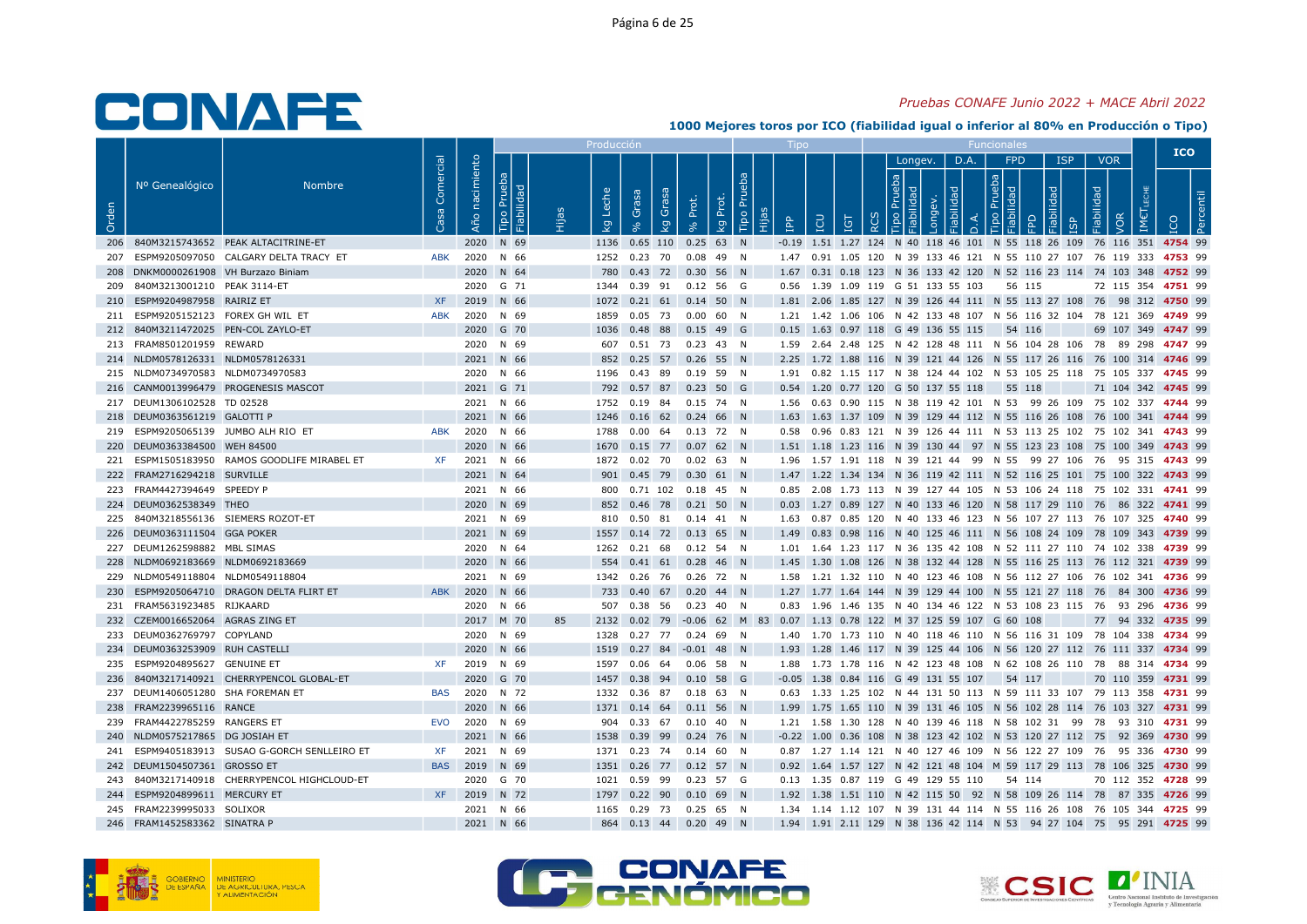#### Pruebas CONAFE Junio 2022 + MACE Abril 2022

|       |                                     |                                                   |                 |                   |                             | Produccić |                                                           |                   |                   |           |                                           |          |                          |                |                   |           |                          |     | <b>ICO</b>                                                                                                                                    |  |
|-------|-------------------------------------|---------------------------------------------------|-----------------|-------------------|-----------------------------|-----------|-----------------------------------------------------------|-------------------|-------------------|-----------|-------------------------------------------|----------|--------------------------|----------------|-------------------|-----------|--------------------------|-----|-----------------------------------------------------------------------------------------------------------------------------------------------|--|
| Orden | Nº Genealógico                      | <b>Nombre</b>                                     | Comercial<br>္တ | nacimiento<br>Año | Pru<br><b>bilid</b><br>Tipo | ு<br>Σã   | Grasa<br>Grasa<br>$\mathcal{Q}$                           | kg Prot.<br>Prot. | Tipo Pru<br>Hijas | <b>PP</b> | <b>CD</b><br>ΙGΤ                          | $\alpha$ | Longev.<br>$\frac{1}{2}$ | D.A.<br>$\cap$ | <b>FPD</b><br>막 몸 | ISP<br>ੂਰ | <b>VOR</b><br>Fiabilidad | VOR |                                                                                                                                               |  |
|       | 247 DEUM1262598996 BENDER           |                                                   |                 |                   | 2019 N 69                   |           | 532 0.23 42 0.17 35 N                                     |                   |                   |           |                                           |          |                          |                |                   |           |                          |     | 1.86 1.98 1.65 122 N 42 139 48 129 N 58 115 28 120 79 101 310 4725 99                                                                         |  |
|       |                                     | 248 ESPM9205097047 SIMON ALH TALEA ET             | <b>ABK</b>      |                   | 2020 N 66                   |           | 1684  0.06  67  0.02  57  N                               |                   |                   |           |                                           |          |                          |                |                   |           |                          |     | 1.42 1.17 1.34 123 N 38 122 44 104 N 55 104 24 123 75 102 318 4724 99                                                                         |  |
|       |                                     | 249 ESPM9204898427 ANDERSTRUP SOUNDCLOUD HEROPLUS | XF.             |                   | 2019 N 72                   |           | 1249  0.36  84  0.14  56  N                               |                   |                   |           |                                           |          |                          |                |                   |           |                          |     | 0.48  2.07  1.56  110  N  42  126  48  109  N  58  103  30  113  79  116  336  4723  99                                                       |  |
| 250   |                                     | ESPM1505095953 EIRAS KEY HARKEY ET                | <b>XF</b>       |                   | 2021 N 66                   | 1529      | 0.06 62 0.07 57 N                                         |                   |                   |           |                                           |          |                          |                |                   |           |                          |     | 1.70 1.86 1.81 115 N 39 129 44 104 N 53 111 28 109 76 109 328 4723 99                                                                         |  |
|       |                                     | 251 CANM0013572566 HEIDIFARM COLLECTOR-ET         |                 |                   | 2020 N 64                   |           | 1539  0.23  81  0.14  65  N                               |                   |                   |           |                                           |          |                          |                |                   |           |                          |     | 0.55 0.94 0.58 107 N 38 128 42 115 N 52 118 28 110 74 103 360 4722 99                                                                         |  |
|       | 252 FRAM5638856206 POMPADOUR        |                                                   |                 |                   | 2019 N 69                   |           | 1206 0.34 80 0.24 65 N                                    |                   |                   |           |                                           |          |                          |                |                   |           |                          |     | 0.86 1.48 1.06 121 N 40 120 46 111 N 56 117 26 104 78 104 337 4722 99                                                                         |  |
|       | 253 DEUM0362072005 WHO GLORY RDC    |                                                   |                 |                   | 2019 N 72                   |           | 1005  0.10  47  0.13  46  N                               |                   |                   |           |                                           |          |                          |                |                   |           |                          |     | 1.15 1.21 1.17 130 N 42 144 48 115 M 61 115 29 110 79 106 317 4722 99                                                                         |  |
|       |                                     | 254 ESPM9205219348 CAVIAR ALH BLUE JEAN ET        | <b>ABK</b>      |                   | 2021 N 66                   |           | 1741  0.07  70  0.09  66  N                               |                   |                   |           |                                           |          |                          |                |                   |           |                          |     | 1.67 1.19 1.29 109 N 39 125 44 107 N 55 114 23 108 76 95 337 4720 99                                                                          |  |
|       |                                     | 255 DEUM0363111565 GIESMANN G.AMERLAND HAWK P RDC | BAS             |                   | 2020 N 66                   |           | 821 0.38 69 0.35 63 N                                     |                   |                   |           |                                           |          |                          |                |                   |           |                          |     | 1.39 1.75 1.46 115 N 39 125 44 114 N 55 103 25 110 76 107 329 4719 99                                                                         |  |
|       |                                     | 256 ESPM2705095961 PORTAGANDARA RIOAVE RICCO P ET | XF              |                   | 2021 N 66                   |           | 785 0.37 66 0.18 44 N                                     |                   |                   |           |                                           |          |                          |                |                   |           |                          |     | 1.50 2.12 1.90 121 N 39 132 44 117 N 55 104 26 106 75 115 315 4719 99                                                                         |  |
|       | 257 DEUM0364006107 WHN SHOWMAN      |                                                   |                 |                   | 2021 N 64                   |           | 1882 -0.23 41 0.07 69 N                                   |                   |                   |           |                                           |          |                          |                |                   |           |                          |     | 1.58  1.13  0.98  109  N  36  131  41  115  N  50  120  24  111  74  86  334  4718  99                                                        |  |
|       | 258 NLDM0690845680 WESTENRADE GOLF  |                                                   |                 |                   | 2019 N 69                   |           | 835 0.48 80 0.25 53 N                                     |                   |                   |           |                                           |          |                          |                |                   |           |                          |     | 2.38 1.76 2.00 113 N 40 126 48 107 N 56 115 29 109 78 99 321 4718 99                                                                          |  |
|       |                                     | 259 840M3215425399 PEAK FREELANCER ET             | CRI             |                   | 2020 G 74                   |           | 1811  0.16  83  0.08  67  G                               |                   |                   |           | 0.33 1.15 0.90 108 G 55 129 57 109        |          |                          |                | 57 110            |           |                          |     | 76 108 356 4717 99                                                                                                                            |  |
|       |                                     | 260 840M3230985820 DENOVO 17885 ASTER-ET          |                 |                   | 2021 G 70                   |           | 1227  0.50  98  0.25  67  G                               |                   |                   |           | 0.74 1.15 0.95 112 G 49 125 55 105        |          |                          |                | 52 114            |           |                          |     | 69 108 355 4716 99                                                                                                                            |  |
|       | 261 DEUM1306102473 TD SKAMBO        |                                                   |                 |                   | 2021 N 69                   |           | 1290  0.16  64  0.13  56  N                               |                   |                   |           |                                           |          |                          |                |                   |           |                          |     | 1.64 1.58 1.67 117 N 40 128 46 110 N 56 120 25 111 78 107 337 4715 99                                                                         |  |
|       | 262 DEUM0540682571 GEN RAVE ET      |                                                   | <b>ALB</b>      |                   | 2019 N 69                   |           | 563  0.49  70  0.22  41  N                                |                   |                   |           |                                           |          |                          |                |                   |           |                          |     | 0.98 1.16 0.95 133 N 40 132 46 124 M 61 118 27 113 78 80 302 4715 99                                                                          |  |
|       | 263 ESPM9205063434 RAFIKI ET        |                                                   | XF              |                   | 2020 N 66                   |           | 1551  0.26  85  0.06  57  N                               |                   |                   |           |                                           |          |                          |                |                   |           |                          |     | 1.23 0.72 0.83 125 N 39 126 44 102 N 55 108 24 108 76 92 328 4714 99                                                                          |  |
|       | 264 FRAM5368969709 SORRY P          |                                                   |                 |                   | 2021 N 62                   |           | 950 0.34 70 0.22 54 N                                     |                   |                   |           |                                           |          |                          |                |                   |           |                          |     | 1.77 1.83 1.84 123 N 34 122 39 113 N 49 111 26 107 74 92 308 4714 99                                                                          |  |
|       | 265 DEUM0363274053 VH CONNECT       |                                                   |                 |                   | 2020 N 69                   |           | 1408  0.25  78  0.21  69  N                               |                   |                   |           |                                           |          |                          |                |                   |           |                          |     | 0.92 1.53 1.56 106 N 42 124 48 108 N 58 115 30 111 78 112 349 4713 99                                                                         |  |
|       | 267 FRAM2941263496 CAPJ RIZON       | 266 ESPM9204933278 BUTRON CR JAVINE ET            |                 |                   | ABK 2019 N 66<br>2020 N 72  |           | 1142  0.34  77  0.14  52  N<br>916  0.20  54  0.18  49  N |                   |                   |           |                                           |          |                          |                |                   |           |                          |     | 1.37 0.66 0.89 124 N 39 127 46 117 N 55 112 26 112 76 91 315 4713 99                                                                          |  |
|       |                                     |                                                   | <b>ABK</b>      |                   | 2019 N 69                   |           |                                                           |                   |                   |           |                                           |          |                          |                |                   |           |                          |     | 1.51  2.28  2.00  124  N  44  130  48  111  N  58  111  32  113  79  94  304  4712  99                                                        |  |
| 268   | 269 DEUM0361804792 GGA GANGWAY ET   | ESPM9204932288 GALON ALH IBIZIANA ET              | BAS             |                   | 2019 N 69                   |           | 1907 -0.27 38 -0.03 58 N<br>1692  0.08  70  0.17  74  N   |                   |                   |           |                                           |          |                          |                |                   |           |                          |     | 1.84 1.62 1.54 118 N 42 129 48 111 N 58 121 27 112 79 97 320 4711 99<br>1.18 0.87 1.15 117 N 40 122 48 105 N 58 110 28 107 78 101 333 4709 99 |  |
|       |                                     | 270 ESPM1505095987 CAMPA RIOAVESO RISCAL          | <b>XF</b>       |                   | 2021 N 69                   |           | 1005  0.54  93  0.26  60  N                               |                   |                   |           |                                           |          |                          |                |                   |           |                          |     | 1.26 1.41 1.19 116 N 40 124 46 101 N 56 110 29 111 76 86 331 4708 99                                                                          |  |
|       | 271 ESPM9204987957 GROVE ET         |                                                   | XF              |                   | 2019 N 69                   |           | 1652  0.09  69  0.07  61  N                               |                   |                   |           |                                           |          |                          |                |                   |           |                          |     | 1.32 1.96 1.88 117 N 42 119 46 104 N 58 109 27 111 78 90 318 4708 99                                                                          |  |
|       |                                     | 272 840M3214541108 WELCOME TIGERMAN ET            | ALB             |                   | 2020 N 64                   |           | 1014  0.40  79  0.14  48  N                               |                   |                   |           |                                           |          |                          |                |                   |           |                          |     | 1.59 1.70 1.65 112 N 38 129 42 119 N 52 107 24 102 75 109 323 4708 99                                                                         |  |
|       |                                     | 273 ESPM9205153897 SIMPLEX ALH PIPO P ET          | <b>ABK</b>      |                   | 2021 N 66                   |           | 937 0.23 58 0.20 51 N                                     |                   |                   |           |                                           |          |                          |                |                   |           |                          |     | 1.99  0.94  1.31  121  N  40  133  46  120  N  56  117  26  112  76  99  315  4708  99                                                        |  |
|       |                                     | 274 NLDM0574590532 POPPE FREESTYLE-RED            | <b>CRV</b>      |                   | 2019 N 66                   |           | 1201  0.23  68  0.15  55  N                               |                   |                   |           |                                           |          |                          |                |                   |           |                          |     | 1.29 1.40 1.50 119 N 39 128 46 116 N 56 117 26 106 76 96 318 4706 99                                                                          |  |
|       |                                     | 275 USAM0145172060 DEWGOOD 720-C X C-3-ET         |                 |                   | 2021 N 64                   |           | 1606  0.29  90  0.14  68  N                               |                   |                   |           |                                           |          |                          |                |                   |           |                          |     | 0.49 1.31 1.18 101 N 38 128 42 107 N 52 104 25 104 74 117 353 4704 99                                                                         |  |
|       | 276 FRAM5942084868 RAYMOND          |                                                   |                 |                   | 2020 N 66                   |           | 1023  0.19  57  0.23  58  N                               |                   |                   |           |                                           |          |                          |                |                   |           |                          |     | 2.02 1.33 1.51 128 N 38 124 44 112 N 55 117 26 110 76 103 313 4704 99                                                                         |  |
|       | 277 ESPM9204895628 BIMBO ET         |                                                   | <b>XF</b>       |                   | 2019 N 69                   |           | 918  0.23  57  0.13  43  N                                |                   |                   |           |                                           |          |                          |                |                   |           |                          |     | 1.28  2.18  1.55  119  N  42  133  48  122  N  56  106  26  108  78  108  316  4704  99                                                       |  |
|       | 278 840M3216213926 SSI-BADGER 17140 |                                                   |                 |                   | 2021 G 69                   |           | 1220  0.35  81  0.13  54  G                               |                   |                   |           | 0.52 1.76 1.30 116 G 47 132 55 110 52 107 |          |                          |                |                   |           |                          |     | 68 105 334 4703 99                                                                                                                            |  |
|       |                                     | 279 840M3206963786 WELCOME LEADING-ET             |                 |                   | 2019 N 69                   |           | 1216  0.22  67  0.07  47  N                               |                   |                   |           |                                           |          |                          |                |                   |           |                          |     | 0.38 1.13 0.72 130 N 40 135 46 116 N 55 118 28 108 76 97 325 4703 99                                                                          |  |
|       | 280 DEUM0362572632 WSH HILTON       |                                                   |                 |                   | 2020 N 69                   |           | 787  0.32  61  0.20  46  N                                |                   |                   |           |                                           |          |                          |                |                   |           |                          |     | 0.33 1.79 1.29 130 N 42 140 48 114 N 58 99 34 106 76 90 306 4703 99                                                                           |  |
|       | 281 NLDM0737504587 NLDM0737504587   |                                                   |                 |                   | 2020 N 64                   |           | 319  0.51  62  0.40  50  N                                |                   |                   |           |                                           |          |                          |                |                   |           |                          |     | 1.71 1.50 1.41 127 N 36 129 42 116 N 53 119 26 122 75 115 320 <b>4701</b> 99                                                                  |  |
|       |                                     | 282 CANM0013807894 PROGENESIS PODIUM              |                 |                   | 2020 G 71                   |           | 1439  0.45  101  0.23  72  G                              |                   |                   |           | 0.19 0.94 0.74 118 G 50 120 55 102 53 116 |          |                          |                |                   |           |                          |     | 71 88 342 4700 99                                                                                                                             |  |
|       | 283 DEUM0361971737 SKINNERRDC       |                                                   |                 |                   | 2019 N 69                   |           | 1371  0.16  67  0.05  50  N                               |                   |                   |           |                                           |          |                          |                |                   |           |                          |     | 1.24  0.80  0.66  123  N  40  133  48  116  N  56  112  28  108  78  84  323  4700  99                                                        |  |
|       |                                     | 284 840M3212150549 PEAK ALTAAZURA-ET              |                 |                   | 2020 N 66                   |           | 762  0.76  106  0.32  58  N                               |                   |                   |           |                                           |          |                          |                |                   |           |                          |     | 0.19 1.38 1.25 120 N 39 123 46 104 N 55 102 25 113 76 117 331 4699 99                                                                         |  |
|       | 285 DEUM1306102211 TD BAYARD        |                                                   |                 |                   | 2020 N 66                   |           | 1403  0.07  58  0.15  62  N                               |                   |                   |           |                                           |          |                          |                |                   |           |                          |     | 0.80 1.33 1.01 120 N 39 132 44 111 N 55 120 27 107 76 101 333 4699 99                                                                         |  |
|       | 286 DEUM0362802978 RHO MELBOURNE    |                                                   |                 |                   | 2020 N 69                   |           | 1683  0.05  66  0.13  69  N                               |                   |                   |           |                                           |          |                          |                |                   |           |                          |     | 0.91 1.62 1.17 111 N 40 125 48 107 N 58 118 28 105 78 91 341 4698 99                                                                          |  |
| 287   |                                     | ESPM9205097048 BIMAX ALH IMAX ET                  | ABK             |                   | 2020 N 69                   |           | 1309  0.07  55  0.08  51  N                               |                   |                   |           |                                           |          |                          |                |                   |           |                          |     | 1.59  2.05  1.92  109  N  42  130  48  119  N  58  114  30  111  79  106  321  4698  99                                                       |  |





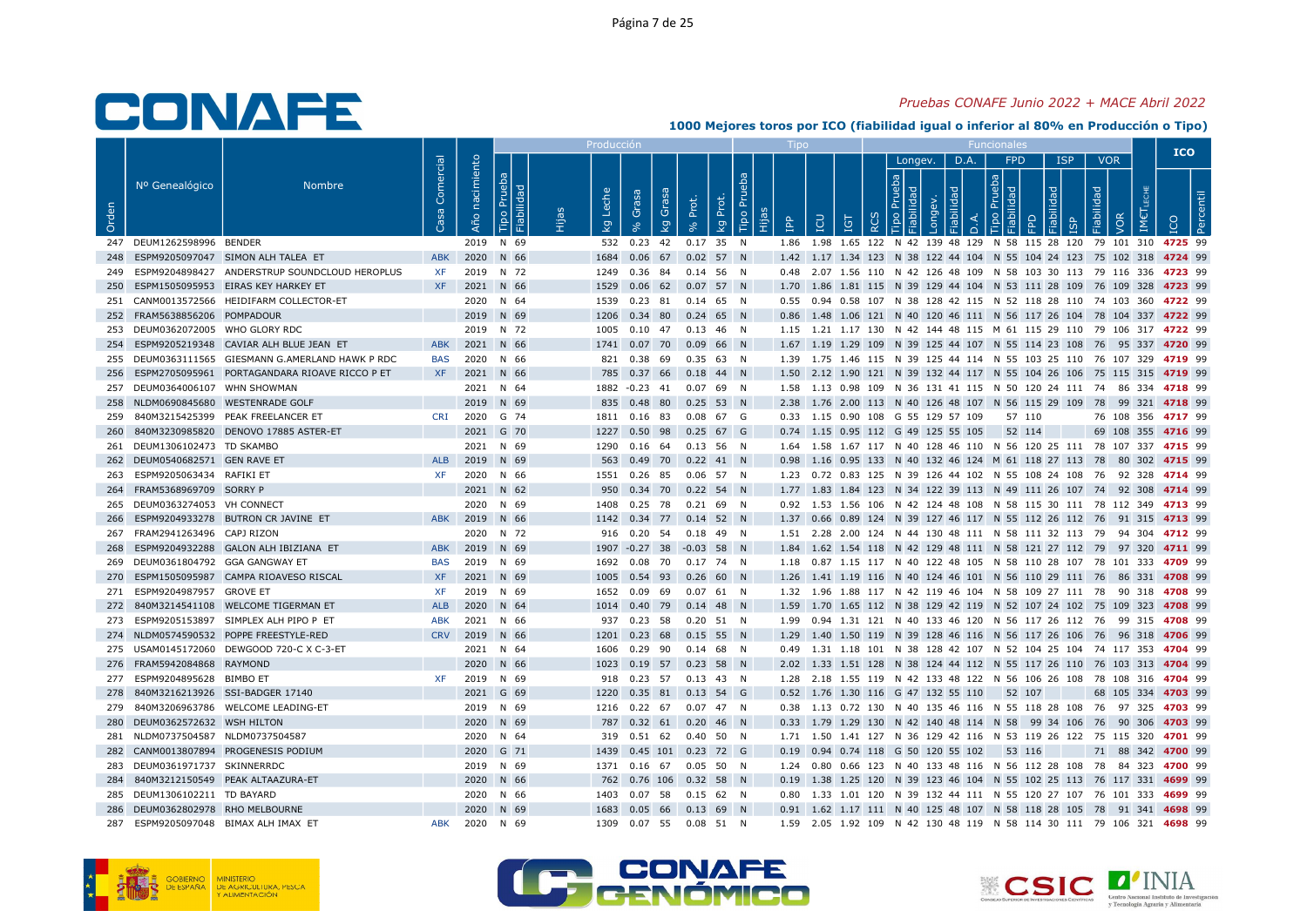#### Pruebas CONAFE Junio 2022 + MACE Abril 2022

|       |                                      |                                                   |                 |            |                           |     | Producc                    |                                                                                         |             |                               |             |     |                                           |                          |      |                                    |   |            |                          | <b>ICO</b>                                                                              |
|-------|--------------------------------------|---------------------------------------------------|-----------------|------------|---------------------------|-----|----------------------------|-----------------------------------------------------------------------------------------|-------------|-------------------------------|-------------|-----|-------------------------------------------|--------------------------|------|------------------------------------|---|------------|--------------------------|-----------------------------------------------------------------------------------------|
| Orden | Nº Genealógico                       | <b>Nombre</b>                                     | Comercial<br>്ര | nacimiento | Prueba<br>Pe<br>Fiabilida |     | che<br>$\overline{\sigma}$ | Grasa<br>Grasa                                                                          | Prot.       | $\overrightarrow{E}$<br>Prot. |             |     |                                           | Longev.<br>$\frac{1}{9}$ | D.A. | FPD<br>$\frac{1}{2}$ $\frac{1}{2}$ | う | <b>ISP</b> | <b>VOR</b><br>Fiabilidad |                                                                                         |
|       |                                      |                                                   |                 | Año        | Tipo                      |     | $\mathcal{Q}$              | $\overline{\mathsf{g}}$                                                                 |             | Tipo<br>Ιğ                    | e<br>E<br>÷ | LCU | Ξ                                         |                          |      |                                    |   |            | /OR                      |                                                                                         |
|       |                                      | 288 840M3218556335 SIEMERS TICTOC-ET              |                 |            | 2021 N 69                 |     |                            | 1521 0.38 97 0.15 66 N                                                                  |             |                               |             |     |                                           |                          |      |                                    |   |            |                          | 0.46 1.01 0.88 100 N 40 127 46 110 N 58 114 27 107 76 119 369 4696 99                   |
|       |                                      | 289 CANM0013996581 PROGENESIS REFLECTION          |                 |            | 2021 G 70                 |     |                            | 806  0.59  90  0.24  51  G                                                              |             |                               |             |     | 0.32 2.00 1.63 117 G 49 130 55 113 33 110 |                          |      |                                    |   |            |                          | 70 103 325 4695 99                                                                      |
|       | 290 NLDM0542034572 NLDM0542034572    |                                                   |                 |            | 2020 N 64                 |     |                            | 747 0.48 76 0.25 50 N                                                                   |             |                               |             |     |                                           |                          |      |                                    |   |            |                          | 2.55 1.37 1.66 109 N 38 128 42 117 N 52 113 25 111 75 101 323 4695 99                   |
|       | 291 DEUM1269506693 RBB SPIRIT        |                                                   |                 |            | 2019 N 69                 |     |                            | 1251  0.14  60                                                                          | $0.08$ 49 N |                               |             |     |                                           |                          |      |                                    |   |            |                          | 1.39 1.25 1.25 114 N 42 134 48 121 M 59 118 27 112 78 100 329 4695 99                   |
|       | 292 FRAM2912557997 SURFEUR           |                                                   |                 |            | 2021 N 69                 |     |                            | 775 0.27 56 0.15 41 N                                                                   |             |                               |             |     |                                           |                          |      |                                    |   |            |                          | 1.09 1.87 1.58 134 N 40 136 46 114 N 56 107 28 108 78 90 297 4695 99                    |
|       | 293 FRAM1452673557 RAYBAN            |                                                   |                 |            | 2020 N 69                 |     |                            | 1479  0.28  84  0.24  74  N                                                             |             |                               |             |     |                                           |                          |      |                                    |   |            |                          | 1.10 1.35 1.44 107 N 40 114 46 109 N 58 94 26 111 78 93 322 4694 99                     |
|       |                                      | 294 DEUM0541269085 Hinnemann 3Star HUGO PP RDC    |                 |            | 2020 N 66                 |     |                            | 1362 -0.04 44 0.13 58 N                                                                 |             |                               |             |     |                                           |                          |      |                                    |   |            |                          | 1.13 1.53 1.22 123 N 39 135 44 109 N 55 118 24 113 76 108 332 4693 99                   |
|       |                                      | 295 NLDM0571815449 KOEPON CAMDEN RDC              |                 |            | 2019 N 69                 |     |                            | 1159  0.32  76  0.22  61  N                                                             |             |                               |             |     |                                           |                          |      |                                    |   |            |                          | 0.98 1.32 1.19 122 N 40 131 46 101 N 58 122 31 105 78 107 345 4692 99                   |
|       | 296 FRAM1449183929 RICARD            |                                                   |                 |            | 2020 N 66                 |     |                            | 1144  0.17  59  0.14  52  N                                                             |             |                               |             |     |                                           |                          |      |                                    |   |            |                          | 1.62 1.80 2.01 127 N 39 125 44 112 N 55 110 27 107 76 89 293 4692 99                    |
|       |                                      | 297 DNKM0000262183 VH OPAL RED OAKS RC            |                 |            | 2021 N 64                 |     |                            | 586  0.46  68  0.30  50  N                                                              |             |                               |             |     |                                           |                          |      |                                    |   |            |                          | 0.31 0.72 0.43 118 N 36 146 42 127 N 50 97 24 106 75 101 322 4692 99                    |
| 298   |                                      | 840M3231545223 PINE-TREE 8311 ZAZZL 105-ET        |                 |            | 2021 G 68                 |     | 1085                       | 0.54 96 0.29 66 G                                                                       |             |                               |             |     | $-0.24$ 1.15 0.68 115 G 49 127 55 112     |                          |      |                                    |   |            |                          | 69 110 342 4691 99                                                                      |
|       | 299 DEUM0540625415 DEUM0540625415    |                                                   |                 |            | 2020 N 69                 |     |                            | 1345  0.23  73  0.22  68  N                                                             |             |                               |             |     |                                           |                          |      |                                    |   |            |                          | 1.23 0.85 0.89 110 N 40 130 46 108 N 58 112 24 109 78 117 352 4690 99                   |
|       | 300 DEUM1273562049 SOW CANOSO        |                                                   |                 |            | 2020 N 72                 |     |                            | 1367  0.18  69  0.12  57  N                                                             |             |                               |             |     |                                           |                          |      |                                    |   |            |                          | 0.15 0.87 0.56 126 N 44 133 50 112 N 59 113 29 110 79 100 331 4690 99                   |
|       | 301 DEUM0363899061 MUH PIETER        |                                                   |                 |            | 2021 N 69                 |     |                            | 2017 -0.01 71 0.05 71 N                                                                 |             |                               |             |     |                                           |                          |      |                                    |   |            |                          | 1.30 1.55 1.47 111 N 40 116 46 101 N 55 110 26 110 76 107 337 4688 99                   |
|       | 302 DEUM1406051699 SHA ZIVET         |                                                   |                 |            | 2021 N 69                 |     |                            | 1525 0.21 78 0.19 70 N                                                                  |             |                               |             |     |                                           |                          |      |                                    |   |            |                          | 0.89 1.52 1.37 109 N 40 122 46 103 N 56 119 26 111 76 91 334 4688 99                    |
|       |                                      | 303 DEUM0770618336 WIESENBERGERHOF GENETIC STAR P | BAS             |            | 2019 N 72                 |     | 1381                       | 0.14 65 0.20 66 N                                                                       |             |                               |             |     |                                           |                          |      |                                    |   |            |                          | 1.61 0.87 0.86 119 N 42 127 48 107 N 59 118 27 108 79 86 333 4688 99                    |
|       | 304 DEUM0361214517 WEH Shining       |                                                   |                 |            | 2019 N 69                 |     |                            | 1162  0.26  70  0.10  48  N                                                             |             |                               |             |     |                                           |                          |      |                                    |   |            |                          | 1.16 1.57 1.42 117 N 42 129 48 118 N 56 109 31 110 78 97 314 4688 99                    |
|       |                                      | 305 CANM0014074784 PROGENESIS TICTACTOE           |                 |            | 2021 G 70                 |     | 1040                       | 0.54 94 0.20 55 G                                                                       |             |                               |             |     | 0.13 1.01 0.66 114 G 51 132 55 118        |                          |      |                                    |   |            |                          | 72 101 336 4687 99                                                                      |
|       |                                      | 306 DEUM0541082276 Thoenes Holsteins Internationa |                 |            | 2020 N 66                 |     |                            | 1267 0.04 50 0.21 64 N                                                                  |             |                               |             |     |                                           |                          |      |                                    |   |            |                          | 1.48 1.09 1.02 109 N 38 135 42 117 N 55 102 28 112 75 100 329 4687 99                   |
|       | 307 DEUM0362441033 WIL Stakkato      |                                                   |                 |            | 2019 N 72                 |     | 1208                       | 0.01 44 0.07 47 N                                                                       |             |                               |             |     |                                           |                          |      |                                    |   |            |                          | 1.58  2.30  2.19  127  N  44  123  50  121  N  59  98  27  110  81  83  278  4687  99   |
|       |                                      | 308 ESPM2705095903 CAMPOLONGO SATURN 9646 SAIGON  | <b>XF</b>       |            | 2021 N 69                 |     |                            | 781 0.43 72 0.07 33 N                                                                   |             |                               |             |     |                                           |                          |      |                                    |   |            |                          | 2.00 1.30 1.50 117 N 42 137 48 121 N 58 116 28 114 78 115 319 4687 99                   |
|       |                                      | 309 NLDM0895043078 DELTA IMPERIAL-RED             |                 |            | 2019 N 60                 |     |                            | 617 0.29 51 0.22 43 N                                                                   |             |                               |             |     |                                           |                          |      |                                    |   |            |                          | 1.57 0.62 0.63 143 N 33 131 39 126 N 49 118 23 114 72 89 295 4687 99                    |
|       |                                      | 310 USAM0145143800 DEWGOOD 720 END ZONE-ET        |                 |            | 2020 G 71                 |     |                            | 833 0.69 102 0.26 54 G                                                                  |             |                               |             |     | 0.16 1.19 0.77 111 G 50 136 55 111        |                          |      | 37 117                             |   |            |                          | 71 114 357 4686 99                                                                      |
|       |                                      | 311 NLDM0879035453 WEINTERPER SOLUTION            |                 |            | 2017 M 73                 | 102 |                            | 1131  0.34  77  0.20  58  M  23  1.47  0.87  1.09  128  M  36  128  54  106  M  56  106 |             |                               |             |     |                                           |                          |      |                                    |   |            |                          | 59 92 312 4686 99                                                                       |
|       | 312 FRAM2921959860 SIMBA             |                                                   |                 |            | 2021 N 66                 |     |                            | 641 0.33 57 0.29 51 N                                                                   |             |                               |             |     |                                           |                          |      |                                    |   |            |                          | 2.26 1.15 1.82 135 N 39 127 44 119 N 53 107 24 101 75 88 281 4686 99                    |
|       |                                      | 313 840M3149934774 PLAIN-KNOLL REVOLUTION ET      | <b>WWS</b>      |            | 2020 G 69                 |     |                            | 1147 0.39 83 0.18 56 G                                                                  |             |                               |             |     | 1.30 1.66 1.52 117 G 48 129 55 103        |                          |      | 53 106                             |   |            |                          | 69 100 326 4685 99                                                                      |
|       |                                      | 314 CHEM0150949027 Gplus Meier's GP-MYSTERY       |                 |            | 2020 N 72                 |     |                            | 1105 -0.08 31 0.12 49 N                                                                 |             |                               |             |     |                                           |                          |      |                                    |   |            |                          | 0.13 2.15 1.45 123 N 44 136 50 132 N 58 111 30 112 79 94 303 4685 99                    |
|       | 315 DEUM0362637928 KNO 37928         |                                                   |                 |            | 2020 N 66                 |     |                            | 1335  0.11  60  0.16  61  N                                                             |             |                               |             |     |                                           |                          |      |                                    |   |            |                          | 1.08  0.99  0.69  117  N  39  132  44  117  N  56  120  26  105  76  109  338  4684  99 |
|       |                                      | 316 CANM0014074662 PROGENESIS MAGNIFY             |                 |            | 2021 G 70                 |     |                            | 1440  0.44  100  0.21  70  G                                                            |             |                               |             |     | $-0.01$ 0.52 0.31 110 G 48 130 55 106     |                          |      | 52 112                             |   |            |                          | 69 94 356 4683 99                                                                       |
|       |                                      | 317 840M3212150654 PEAK PROFESSOR-ET              |                 |            | 2020 G 71                 |     |                            | 1163  0.52  98  0.15  54  G                                                             |             |                               |             |     | $-0.07$ 1.19 0.83 118 G 50 129 55 113     |                          |      | 55 111                             |   |            |                          | 71 111 338 4683 99                                                                      |
|       | 318 ESPM9205097046 OFFICIAL EV ET    |                                                   | <b>ABK</b>      |            | 2020 N 66                 |     |                            | 1384  0.20  71  0.13  59  N                                                             |             |                               |             |     |                                           |                          |      |                                    |   |            |                          | 1.21 1.63 1.87 120 N 39 121 44 111 N 53 108 29 105 76 96 305 4683 99                    |
|       | 319 840M3213001229 PEAK ZAPPY-ET     |                                                   |                 |            | 2020 G 71                 |     |                            | 1542  0.49  110  0.17  69  G                                                            |             |                               |             |     | -0.50 0.83 0.44 109 G 51 124 55 107       |                          |      | 37 117                             |   |            |                          | 71 109 364 4681 99                                                                      |
|       | 320 840M3215425433 PEAK ALTALAJOY-ET |                                                   |                 |            | 2020 G 71                 |     |                            | 1012  0.69  109  0.23  57  G                                                            |             |                               |             |     | 0.33 1.23 0.90 109 G 51 130 55 107        |                          |      | 55 117                             |   |            |                          | 72 114 354 4681 99                                                                      |
|       |                                      | 321 CANM0013025326 GLENHAVEN SATURN ET            | <b>BAS</b>      |            | 2018 N 69                 |     |                            | 1195  0.48  95  0.14  54  N                                                             |             |                               |             |     |                                           |                          |      |                                    |   |            |                          | 1.78  1.33  1.30  122  N  44  115  48  105  N  64  113  28  107  79  108  325  4681  99 |
| 322   | ESPM9205094067 GGA COPYON ET         |                                                   | <b>XF</b>       |            | 2020 N 69                 |     | 1728                       | 0.08 71 0.06 62 N                                                                       |             |                               |             |     |                                           |                          |      |                                    |   |            |                          | 0.85 2.03 1.86 108 N 40 124 46 103 N 56 105 31 112 78 121 339 4681 99                   |
|       | 323 ESPM1505095999 LSCG ZAIR FIV ET  |                                                   | XF.             |            | 2021 N 66                 |     |                            | 1395  0.33  86  0.07  53  N                                                             |             |                               |             |     |                                           |                          |      |                                    |   |            |                          | 1.31 1.49 1.37 110 N 39 126 44 108 N 53 115 25 108 75 118 345 4681 99                   |
|       |                                      | 324 CANM0013601301 CLAYNOOK CRACKER               |                 |            | 2021 G 70                 |     |                            | 929  0.68  105  0.24  55  G                                                             |             |                               |             |     | 1.03 1.39 1.37 118 G 49 122 55 106        |                          |      | 54 107                             |   |            |                          | 70 96 322 4679 99                                                                       |
|       | 325 POLM5477529139 PROMOTOR          |                                                   |                 |            | 2020 N 64                 |     |                            | 465  0.46  63  0.30  45  N                                                              |             |                               |             |     |                                           |                          |      |                                    |   |            |                          | 0.70 1.54 1.15 137 N 38 136 42 115 N 53 99 27 107 75 73 287 4679 99                     |
|       | 326 ESPM9205064709 CROS ALH YOYO ET  |                                                   | <b>ABK</b>      |            | 2020 N 69                 |     |                            | 1175 -0.08 33 0.04 42 N                                                                 |             |                               |             |     |                                           |                          |      |                                    |   |            |                          | 1.98 2.00 1.85 127 N 40 133 46 120 N 56 103 25 112 76 101 291 4679 99                   |
|       | 327 840M3214292599 WINSTAR MEDIA-ET  |                                                   |                 |            | 2020 G 70                 |     |                            | 1655  0.47  112  0.08  62  G                                                            |             |                               |             |     | -0.36 0.37 0.01 121 G 49 127 55 100       |                          |      | 53 112                             |   |            |                          | 69 95 348 4678 99                                                                       |
|       |                                      | 328 CANM0013996434 PROGENESIS PUERTORICO          |                 |            | 2020 G 71                 |     |                            | 944  0.61  98  0.33  65  G                                                              |             |                               |             |     | 0.00 1.65 1.00 111 G 50 127 55 107        |                          |      | 55 123                             |   |            |                          | 71 109 356 4678 99                                                                      |





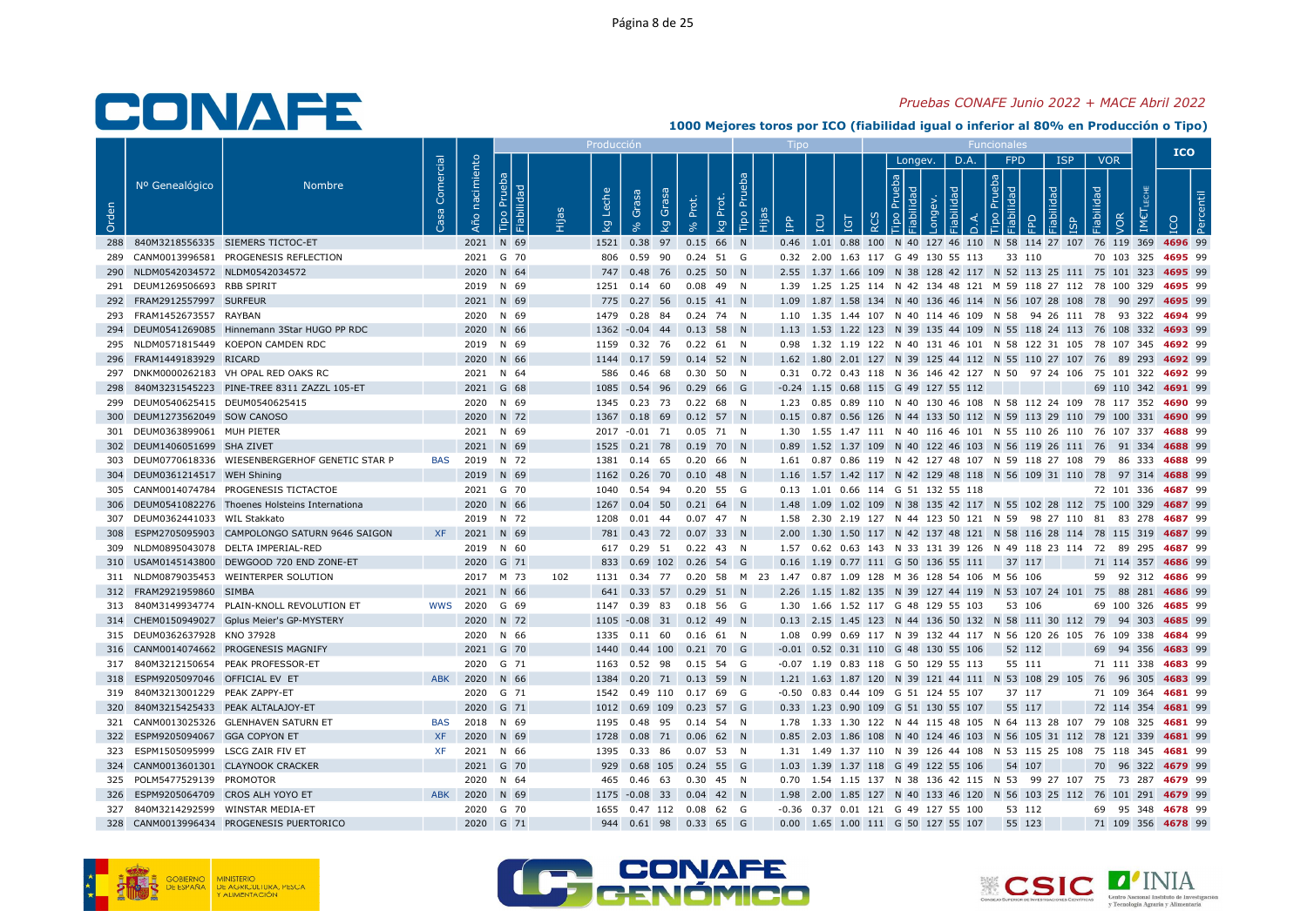### Pruebas CONAFE Junio 2022 + MACE Abril 2022

|       |                                     |                                               |                        |                   |                                     | Producció                         |                                                            |                      |          |                 |                                           |          |         |      |                      |        |            |                                        | <b>ICO</b>                                                                                                                                    |  |
|-------|-------------------------------------|-----------------------------------------------|------------------------|-------------------|-------------------------------------|-----------------------------------|------------------------------------------------------------|----------------------|----------|-----------------|-------------------------------------------|----------|---------|------|----------------------|--------|------------|----------------------------------------|-----------------------------------------------------------------------------------------------------------------------------------------------|--|
| Orden | Nº Genealógico                      | <b>Nombre</b>                                 | Comercial<br><b>Sa</b> | nacimiento<br>Año | Prueba<br><b>Fiabilidad</b><br>Tipo | Leche<br>$\overline{\mathcal{Q}}$ | Grasa<br>Grasa<br>$\overline{\mathsf{g}}$                  | Prot.<br>Prot.<br>Ιğ | Tipo Pru | <b>AdI</b><br>旧 | <b>CD</b><br>IGT                          | $\alpha$ | Longev. | D.A. | FPD<br>$\frac{1}{2}$ | 몪      | <b>ISP</b> | <b>VOR</b><br>Fiabilidad<br><b>JOR</b> |                                                                                                                                               |  |
|       | 329 FRAM4451945935 SCHWARZY         |                                               |                        |                   | 2021 N 66                           |                                   | 959 0.38 74 0.23 55 N                                      |                      |          |                 |                                           |          |         |      |                      |        |            |                                        | 0.90 1.23 0.87 124 N 38 131 42 113 N 53 115 26 102 75 89 319 4678 99                                                                          |  |
|       |                                     | 330 DEUM0540935242 RONELEE RUW LOVER ET       | <b>BAS</b>             |                   | 2019 N 66                           |                                   | 1225 -0.04 40 0.12 53 N                                    |                      |          |                 |                                           |          |         |      |                      |        |            |                                        | 0.88 2.01 1.62 124 N 39 137 44 113 N 55 98 28 108 76 112 312 4678 99                                                                          |  |
|       |                                     | 331 ESPM1505183951 RAMOS KEY LUME ET          | XF                     |                   | 2021 N 66                           |                                   | 1135  0.11  52  0.00  37  N                                |                      |          |                 |                                           |          |         |      |                      |        |            |                                        | 2.46 2.18 2.32 123 N 39 128 44 119 N 53 97 25 105 75 81 273 4678 99                                                                           |  |
|       | 332 ESPM9205065141 CONVOY GH JUA ET |                                               | <b>ABK</b>             |                   | 2020 N 69                           |                                   | 1407 0.16 68 0.10 56 N                                     |                      |          |                 |                                           |          |         |      |                      |        |            |                                        | 1.48 1.98 1.97 115 N 42 123 48 105 N 56 119 31 113 78 102 318 4677 99                                                                         |  |
|       | 333 NLDM0710500955 NLDM0710500955   |                                               |                        |                   | 2020 N 64                           |                                   | 1356  0.01  50  0.14  59  N                                |                      |          |                 |                                           |          |         |      |                      |        |            |                                        | 0.87 1.25 0.73 119 N 36 136 42 114 N 52 108 25 109 74 95 328 4677 99                                                                          |  |
|       | 334 DEUM0956848298 LUZ PATRIOT      |                                               |                        |                   | 2021 N 69                           |                                   | 1137 0.14 56 0.10 48 N                                     |                      |          |                 |                                           |          |         |      |                      |        |            |                                        | 0.65 2.38 1.97 130 N 40 126 46 108 N 59 117 29 117 78 98 302 4677 99                                                                          |  |
|       | 335 DEUM0362572955 WSH GORIUS       |                                               |                        |                   | 2019 N 69                           |                                   | 874  0.07  39  0.12  41  N                                 |                      |          |                 |                                           |          |         |      |                      |        |            |                                        | 2.29 1.95 2.01 124 N 40 135 46 120 N 58 117 29 111 78 99 299 4676 99                                                                          |  |
|       | 336 840M3213270729 47183            |                                               |                        |                   | 2020 G 67                           |                                   | 1393  0.47  102  0.17  64  G                               |                      |          |                 | 0.75 0.84 0.63 111 G 48 126 55 103        |          |         |      | 51 103               |        |            |                                        | 68 113 354 4675 99                                                                                                                            |  |
|       | 337 FRAM1220003526 PARELOUP         |                                               |                        |                   | 2019 N 72                           |                                   | 1122  0.36  79  0.09  46  N                                |                      |          |                 |                                           |          |         |      |                      |        |            |                                        | 1.74 1.20 1.23 126 N 42 123 48 110 N 58 102 30 113 79 99 307 4675 99                                                                          |  |
|       |                                     | 338 CANM0013996472 PROGENESIS WATERMARK       |                        |                   | 2021 G 70                           |                                   | 1238  0.48  96  0.19  61  G                                |                      |          |                 | $-0.52$ 1.58 0.98 114 G 50 131 55 105     |          |         |      | 55 109               |        |            |                                        | 70 112 351 4674 99                                                                                                                            |  |
|       |                                     | 339 ESPM1505063994 CUNDINS ROCHAS SATURN ET   | <b>XF</b>              |                   | 2021 N 69                           |                                   | 1531  0.23  80  0.13  64  N                                |                      |          |                 |                                           |          |         |      |                      |        |            |                                        | 2.05 1.14 1.57 109 N 42 117 46 111 N 58 115 27 105 78 108 332 4673 99                                                                         |  |
|       |                                     | 340 ESPM9204932289 SINGER ALH WEL ET          | <b>ABK</b>             |                   | 2019 N 66                           |                                   | 1132 0.15 57 0.09 46 N                                     |                      |          |                 |                                           |          |         |      |                      |        |            |                                        | 1.68 1.59 1.37 127 N 39 135 44 106 N 56 121 27 109 76 106 324 4673 99                                                                         |  |
|       | 341 840M3224955965 PEAK 83600-ET    |                                               |                        |                   | 2020 G 71                           |                                   | 529 0.75 95 0.27 45 G                                      |                      |          |                 | 0.45 1.32 0.85 124 G 50 136 55 112        |          |         |      | 37 112               |        |            |                                        | 71 103 331 4672 99                                                                                                                            |  |
|       | 343 ESPM9205143361 BENZEMA ET       | 342 DNKM0000260958 VH NORLAND NADER           | <b>GLO</b>             |                   | 2019 N 66                           |                                   | 432 0.57 72 0.33 47 N                                      |                      |          |                 |                                           |          |         |      |                      |        |            |                                        | 1.13 1.03 1.07 119 N 38 137 44 120 M 59 119 23 117 76 104 321 4672 99                                                                         |  |
|       |                                     | 344 CANM0014074947 PROGENESIS GAMEDAY 6648    | <b>XF</b>              |                   | 2020 N 66<br>2021 G 67              |                                   | 884  0.14  46  0.15  44  N<br>1084  0.54  96  0.25  62  G  |                      |          |                 | 1.30 1.27 1.32 108 G 48 125 52 107        |          |         |      |                      |        |            |                                        | 0.36 1.49 0.91 127 N 39 143 44 122 N 56 109 24 113 76 97 309 4672 99<br>69 103 334 4670 99                                                    |  |
|       |                                     | 345 CANM0013712943 PROGENESIS QUEENSPARK      |                        |                   | 2020 G 71                           |                                   | 1382  0.48  102  0.08  53  G                               |                      |          |                 | 0.37 1.06 0.65 119 G 51 128 55 104        |          |         |      | 55 115               |        |            |                                        | 71 103 344 4669 99                                                                                                                            |  |
|       | 346 DEUM0123451708 KAX GLADIUS      |                                               | <b>BAS</b>             |                   | 2019 N 69                           |                                   | 1728  0.19  83  0.08  65  N                                |                      |          |                 |                                           |          |         |      |                      |        |            |                                        | 1.01 0.99 0.96 109 N 40 123 46 104 M 59 99 28 112 76 103 337 4668 99                                                                          |  |
|       | 347 840M3219939860 PEAK 63408-ET    |                                               |                        |                   | 2021 N 66                           |                                   | 1380  0.16  67  0.13  59  N                                |                      |          |                 |                                           |          |         |      |                      |        |            |                                        | 0.67 1.50 1.20 118 N 40 131 46 106 N 55 105 28 109 76 113 329 4668 99                                                                         |  |
|       | 348 NLDM0649991095 NLDM0649991095   |                                               |                        |                   | 2020 N 64                           |                                   | 1354  0.31  82  0.22  68  N                                |                      |          |                 |                                           |          |         |      |                      |        |            |                                        | 1.24 1.09 1.25 108 N 38 130 44 101 N 53 118 24 103 75 109 352 4667 99                                                                         |  |
|       | 349 840M3224956459 PEAK ZONATA-ET   |                                               |                        |                   | 2021 N 66                           | 844                               | 0.50 82 0.19 47 N                                          |                      |          |                 |                                           |          |         |      |                      |        |            |                                        | 0.60 1.81 1.44 109 N 40 134 46 118 N 55 105 27 108 76 119 332 4667 99                                                                         |  |
|       | 350 FRAM0120028822 ROGER            |                                               |                        |                   | 2020 N 66                           |                                   | 1115  0.10  51  0.21  58  N                                |                      |          |                 |                                           |          |         |      |                      |        |            |                                        | 2.66 1.90 1.94 119 N 40 129 46 102 N 56 109 27 105 76 107 317 4667 99                                                                         |  |
|       | 351 840M3213241894 PINE TREE 924-ET |                                               |                        |                   | 2020 G 71                           |                                   | 1079  0.64  107  0.21  57  G                               |                      |          |                 | -0.26 1.56 1.04 113 G 50 130 55 103       |          |         |      |                      |        |            |                                        | 71 113 344 4666 99                                                                                                                            |  |
|       | 352 NLDM0577622009 KOEPON ZAZ 2200  |                                               |                        |                   | 2021 N 66                           |                                   | 737  0.65  93  0.29  54  N                                 |                      |          |                 |                                           |          |         |      |                      |        |            |                                        | 0.97 2.35 2.10 112 N 39 125 44 101 N 55 111 26 109 76 113 326 4666 99                                                                         |  |
|       |                                     | 353 CANM0014074669 PROGENESIS CRONK           |                        |                   | 2021 G 70                           |                                   | 1702  0.22  86  0.13  70  G                                |                      |          |                 | -0.10 0.69 0.53 118 G 49 127 55 105       |          |         |      | 53 112               |        |            |                                        | 70 88 337 4665 99                                                                                                                             |  |
|       |                                     | 354 840M3224714931 SWISSLANE AZ BUDDIE-ET     |                        |                   | 2020 G 68                           |                                   | 1045  0.69  111  0.19  54  G                               |                      |          |                 | 0.45 1.11 0.84 118 G 50 128 55 101        |          |         |      |                      |        |            |                                        | 70 104 336 4665 99                                                                                                                            |  |
|       |                                     | 355 CANM0013712724 PROGENESIS PEGASUS ET      | <b>SMX</b>             |                   | 2020 G 77                           |                                   | 1406  0.19  71  0.10  56  G                                |                      |          |                 | 0.55 2.26 2.07 110 G 56 130 60 110        |          |         |      |                      | 58 102 |            |                                        | 80 109 319 4665 99                                                                                                                            |  |
|       |                                     | 356 840M3213001145 PEAK ALTAAFFILIATE-ET      |                        |                   | 2020 G 71                           |                                   | 464 0.88 105 0.29 44 G                                     |                      |          |                 | 0.28 1.71 1.24 117 G 50 133 55 113        |          |         |      | 55 113               |        |            |                                        | 71 111 333 4665 99                                                                                                                            |  |
|       | 357 DEUM1505059329 SL MASTBULLE     |                                               |                        |                   | 2021 N 66                           |                                   | 1314  0.18  67  0.09  52  N                                |                      |          |                 |                                           |          |         |      |                      |        |            |                                        | 1.86 1.78 1.96 121 N 38 118 44 110 N 53 101 24 114 75 108 302 4665 99                                                                         |  |
| 358   | 840M3213001208 PEAK 3112-ET         |                                               |                        |                   | 2020 G 71                           |                                   | 934 0.43 79 0.17 48 G                                      |                      |          |                 | 0.29 1.66 0.85 122 G 51 133 55 116        |          |         |      | 55 118               |        |            |                                        | 71 95 329 4665 99                                                                                                                             |  |
|       | 359 BELM0118992106 BELM0118992106   |                                               |                        |                   | 2021 N 66                           |                                   | 1493  0.16  71  0.09  58  N                                |                      |          |                 |                                           |          |         |      |                      |        |            |                                        | 1.86  0.70  0.84  116  N  40  130  46  101  N  56  113  25  116  76  92  326  4664  99                                                        |  |
|       | 360 840M3224955911 PEAK LAVEZZI-ET  |                                               |                        |                   | 2020 N 66                           |                                   | 974 0.66 104 0.20 53 N                                     |                      |          |                 |                                           |          |         |      |                      |        |            |                                        | 0.28 1.27 1.15 112 N 39 123 44 114 N 55 117 25 111 76 131 348 4663 99                                                                         |  |
|       | 361 FRAM0121029557 SENIOR           |                                               |                        |                   | 2021 N 66                           |                                   | 1029  0.05  42  0.15  49  N                                |                      |          |                 |                                           |          |         |      |                      |        |            |                                        | 1.02 1.96 1.77 136 N 38 131 42 111 N 53 97 27 112 75 89 284 4663 99                                                                           |  |
|       |                                     | 362 840M3212874372 COOKIECUTTER HOLYSMOKES ET | SMX                    |                   | 2020 G 74                           |                                   | 1095  0.42  84  0.23  60  G                                |                      |          |                 | 0.83 1.45 1.41 119 G 54 126 57 107 54 107 |          |         |      |                      |        |            |                                        | 76 94 319 4662 99                                                                                                                             |  |
|       | 363 ESPM9205152122 RABAT GH HAS ET  |                                               | <b>ABK</b>             |                   | 2020 N 69                           |                                   | 1265  0.11  57  0.06  47  N                                |                      |          |                 |                                           |          |         |      |                      |        |            |                                        | 0.69 1.41 0.91 125 N 40 136 46 115 N 56 118 23 109 76 106 323 4662 99                                                                         |  |
|       |                                     | 364 ESPM9205152119 HURACAN GH KIDROCK ET      | <b>ABK</b>             |                   | 2020 N 72                           |                                   | 1019  0.13  50  0.21  55  N                                |                      |          |                 |                                           |          |         |      |                      |        |            |                                        | 1.29 2.29 1.78 123 N 44 126 50 112 N 61 105 28 110 79 99 303 4661 99                                                                          |  |
|       |                                     | 365 ESPM9205097049 DOLOMITA DELTA JAIDYN ET   | ABK                    |                   | 2020 N 64                           |                                   | 1093  0.08  48  0.12  48  N                                |                      |          |                 |                                           |          |         |      |                      |        |            |                                        | 2.10 2.21 2.60 123 N 36 129 42 108 N 53 105 30 111 75 101 288 4661 99                                                                         |  |
|       | 366 NLDM0567145109 SILLUS RED       | 367 ESPM9205152121 AMAZON ALH ESPRIT ET       | <b>ABK</b>             |                   | 2020 N 69<br>2020 N 66              |                                   | 1025  0.04  41  0.07  41  N<br>1526  0.08  64  0.10  60  N |                      |          |                 |                                           |          |         |      |                      |        |            |                                        | 1.35 2.06 1.77 130 N 42 139 48 112 N 58 128 28 109 78 96 310 4661 99<br>1.26 1.19 1.38 116 N 38 130 44 108 N 55 114 24 106 75 101 319 4660 99 |  |
|       | 368 NLDM0886519096 SANCHEZ P ET     |                                               | <b>BAS</b>             |                   | 2019 N 72                           |                                   | 1560  0.02  58  0.05  56  N                                |                      |          |                 |                                           |          |         |      |                      |        |            |                                        | 2.34 1.85 2.04 121 N 42 121 48 104 N 59 113 30 104 79 95 307 4660 99                                                                          |  |
|       | 369 FRAM5940169787 PROMPT           |                                               |                        |                   | 2019 N 66                           |                                   | 1216  0.11  55  0.13  53  N                                |                      |          |                 |                                           |          |         |      |                      |        |            |                                        | 1.32 1.60 1.32 125 N 38 124 44 117 N 55 111 29 111 75 88 302 4660 99                                                                          |  |
|       |                                     |                                               |                        |                   |                                     |                                   |                                                            |                      |          |                 |                                           |          |         |      |                      |        |            |                                        |                                                                                                                                               |  |





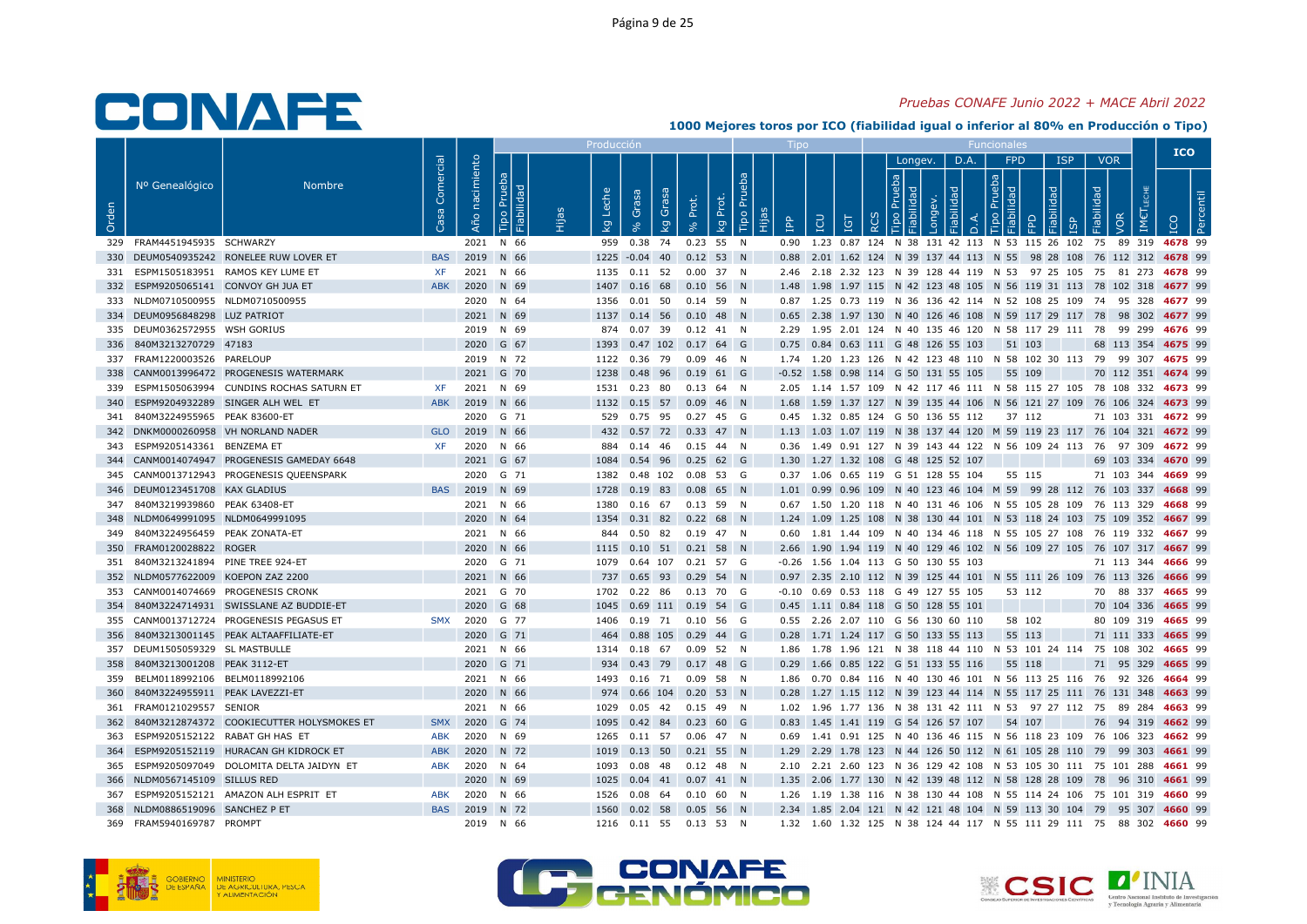### Pruebas CONAFE Junio 2022 + MACE Abril 2022

|       |                                      |                                                |                 |                   |                              | Producci |                                                            |             |                         |   |                                                                                                                                                                 |                              |      |                                           |                                 |            |                                 | <b>ICO</b>                              |  |
|-------|--------------------------------------|------------------------------------------------|-----------------|-------------------|------------------------------|----------|------------------------------------------------------------|-------------|-------------------------|---|-----------------------------------------------------------------------------------------------------------------------------------------------------------------|------------------------------|------|-------------------------------------------|---------------------------------|------------|---------------------------------|-----------------------------------------|--|
| Orden | Nº Genealógico                       | <b>Nombre</b>                                  | Comercial<br>Sa | nacimiento<br>Año | Prueba<br>ᄝ<br>bilid<br>Tipo | che      | <b>BSB</b><br>Grasa<br>Ö                                   | Prot.       | Tipo Prueba<br>kg Prot. | 욥 | LCU<br>Ξ                                                                                                                                                        | Longev.<br><b>동 [할</b><br>ਾਰ | D.A. | <b>FPD</b><br>$\frac{a}{b}$ $\frac{b}{c}$ | $\overline{\sigma}$<br>$\Omega$ | <b>ISP</b> | <b>VOR</b><br>Fiabilidad<br>/OR |                                         |  |
|       |                                      |                                                |                 |                   |                              | ତ୍ୟୁ     | $\overline{g}$                                             |             |                         |   |                                                                                                                                                                 |                              |      |                                           |                                 |            |                                 |                                         |  |
|       | 370 DEUM0362842892 BAKER             |                                                |                 |                   | 2020 N 64                    |          | 988  0.15  51  0.19  52  N                                 |             |                         |   | 1.54 1.20 0.95 112 N 36 137 42 121 N 55 117 24 116 75 110 328 4660 99                                                                                           |                              |      |                                           |                                 |            |                                 |                                         |  |
|       | 372 FRAM1452583337 RAIKKONEN         | 371 840M3147118734 GENOSOURCE CAPTAIN- ET      |                 | DIS 2019 G 76     |                              |          | 1377 0.45 99 0.15 61 G                                     |             |                         |   | 0.55 1.13 0.73 106 G 55 126 57 110 M 62 114                                                                                                                     |                              |      |                                           |                                 |            |                                 | 76 112 356 4659 99                      |  |
|       |                                      | 373 840M3220398063 840003220398063-ET          |                 |                   | 2020 N 66<br>2020 G 70       |          | 1392  0.16  68<br>1523 0.28 86 0.14 65 G                   | $0.18$ 65 N |                         |   | 0.66 1.95 1.68 116 N 40 118 46 113 N 56 95 26 106 76 90 303 4659 99                                                                                             |                              |      |                                           | 53 113                          |            |                                 |                                         |  |
|       |                                      | 374 CANM0014003904 WESTCOAST GAMEDAY SILV 3883 |                 |                   | 2021 G 67                    |          | 960  0.54  91  0.16  48  G                                 |             |                         |   | 0.52 1.12 0.98 111 G 49 127 55 107<br>0.74 1.78 1.84 120 G 48 129 55 107                                                                                        |                              |      |                                           |                                 |            |                                 | 69 95 339 4657 99<br>69 111 315 4657 99 |  |
|       | 375 FRAM6951148591 ROUGE RED         |                                                |                 |                   | 2020 N 64                    |          | 900  0.08  41  0.16  46  N                                 |             |                         |   | 1.95 1.90 1.92 137 N 38 127 42 115 N 52 98 25 108 75 82 271 4656 99                                                                                             |                              |      |                                           |                                 |            |                                 |                                         |  |
|       | 376 840M3234373487 SSI-BADGER 17291  |                                                |                 |                   | 2021 G 70                    |          | 734  0.63  91  0.28  53  G                                 |             |                         |   | 0.55 1.18 0.91 125 G 48 130 55 110                                                                                                                              |                              |      |                                           |                                 |            |                                 | 69 101 319 4655 99                      |  |
|       |                                      | 377 CANM0013996571 PROGENESIS ENERGYSTAR       |                 |                   | 2021 G 70                    |          | 494 0.66 84                                                | 0.21 37 G   |                         |   | 1.41 1.76 1.53 112 G 50 138 55 121                                                                                                                              |                              |      |                                           | 54 117                          |            |                                 | 70 112 326 4655 99                      |  |
|       |                                      | 378 ESPM1704958320 AF JORDY GYWER ET           | <b>ABK</b>      |                   | 2020 N 69                    |          | 987 0.09 45 0.11 44 N                                      |             |                         |   | 1.76 1.58 1.49 132 N 40 134 46 114 N 58 115 27 109 78 78 286 4655 99                                                                                            |                              |      |                                           |                                 |            |                                 |                                         |  |
|       | 379 CANM0013848151 VELTHUIS COGNAC   |                                                |                 |                   | 2020 G 71                    |          | 1509  0.40  98  0.15  65  G                                |             |                         |   | -0.06 1.15 1.02 113 G 50 125 55 104                                                                                                                             |                              |      |                                           | 56 106                          |            |                                 | 71 97 334 4654 99                       |  |
| 380   |                                      | CANM0013996376 PROGENESIS ASCEND               |                 |                   | 2020 G 71                    |          | 676 0.74 100 0.21 44 G                                     |             |                         |   | 0.78 0.98 0.70 115 G 51 136 55 116                                                                                                                              |                              |      |                                           | 55 125                          |            |                                 | 71 112 347 4654 99                      |  |
|       |                                      | 381 840M3220448507 MATCREST MR LIU-ET          |                 |                   | 2020 N 66                    |          | 1513  0.39  98  0.20  71  N                                |             |                         |   | 0.23 1.07 0.77 101 N 39 124 44 105 N 53 115 26 107 75 107 359 4653 99                                                                                           |                              |      |                                           |                                 |            |                                 |                                         |  |
|       | 382 840M3143986627 SIEMERS BRAVE ET  |                                                |                 | SMX 2019 G 75     |                              |          | 1697 0.14 77 0.17 74 G                                     |             |                         |   | -0.12 1.04 0.60 109 G 55 126 57 112 M 51 101                                                                                                                    |                              |      |                                           |                                 |            |                                 | 78 104 345 4653 99                      |  |
|       |                                      | 383 840M3215568846 TERRA-CALROY ZEPPLN-ET      |                 |                   | 2020 N 66                    |          | 976  0.87  127  0.23  56  N                                |             |                         |   | 0.08 1.61 1.26 115 N 40 117 46 97 N 55 112 26 107 76 121 349 4652 99                                                                                            |                              |      |                                           |                                 |            |                                 |                                         |  |
|       |                                      | 384 840M3200824445 PEAK ALTAZAZZLE ET          |                 | EFP 2018 N 72     |                              |          | 998  0.65  104  0.20  54  N                                |             |                         |   | 0.36 1.49 1.16 113 N 42 126 46 109 M 69 109                                                                                                                     |                              |      |                                           |                                 |            |                                 | 78 120 343 4652 99                      |  |
|       |                                      | 385 CANM0013996544 PROGENESIS MACBETH          |                 |                   | 2021 G 70                    |          | 683  0.80  106  0.28  51  G                                |             |                         |   | 0.31 1.09 0.83 118 G 49 130 55 112                                                                                                                              |                              |      | 54 112                                    |                                 |            |                                 | 70 103 334 4651 99                      |  |
| 386   |                                      | ESPM1505095937 CMP GROUCHO FIV ET              |                 | ABK 2021 N 66     |                              |          | 1647 0.02 61 0.04 58 N                                     |             |                         |   | 1.52 2.25 2.23 120 N 38 115 44 101 N 53 108 24 117 75 98 299 4651 99                                                                                            |                              |      |                                           |                                 |            |                                 |                                         |  |
|       | 387 840M3215425410 PEAK LEGISLATE-ET |                                                |                 |                   | 2020 G 74                    |          | 1081  0.56  98                                             | $0.16$ 52 G |                         |   | 0.41 1.38 1.04 109 G 54 132 57 111                                                                                                                              |                              |      | 57 119                                    |                                 |            |                                 | 77 116 351 4650 99                      |  |
|       | 388 POLM5480774564 BJ ARAGORN        |                                                |                 |                   | 2020 N 69                    |          | 370 0.22 35 0.22 34 N                                      |             |                         |   | 1.54 2.54 1.96 129 N 42 143 48 122 N 58 110 29 107 78 76 274 4650 99                                                                                            |                              |      |                                           |                                 |            |                                 |                                         |  |
|       |                                      | 389 ESPM9205268263 CASINO GH GGA JOLEEN ET     | ABK             |                   | 2021 N 69                    |          | 1434  0.08  60  0.12  60  N                                |             |                         |   | 1.08 1.73 1.53 119 N 40 123 46 109 N 56 117 26 111 78 96 318 4649 99                                                                                            |                              |      |                                           |                                 |            |                                 |                                         |  |
|       | 390 DEUM0361723698 DE0361723698 ET   |                                                |                 |                   | 2019 N 72                    |          | 1413  0.05  56  0.10  57  N                                |             |                         |   | 2.05 1.12 1.27 121 N 44 125 50 109 N 61 108 28 113 81 79 302 4649 99                                                                                            |                              |      |                                           |                                 |            |                                 |                                         |  |
|       | 391 DNKM0000261782 VH BURZACO BLAIN  |                                                |                 |                   | 2020 N 60                    |          | 856  0.35  67  0.27  56  N                                 |             |                         |   | 0.47 1.20 0.81 121 N 31 131 38 119 N 47 110 22 111 71 101 319 4649 99                                                                                           |                              |      |                                           |                                 |            |                                 |                                         |  |
|       | 392 FRAM4445550944 ROSARIO           |                                                |                 |                   | 2020 N 69                    | 1023     | $0.26$ 64 0.21 55 N                                        |             |                         |   | 1.98 2.07 1.96 114 N 42 122 46 113 N 59 120 33 107 78 115 322 4649 99                                                                                           |                              |      |                                           |                                 |            |                                 |                                         |  |
|       | 393 NLDM0577410163 NLDM0577410163    |                                                |                 |                   | 2021 N 57                    |          | 1454  0.05  58  0.15  64  N                                |             |                         |   | 0.78  0.85  1.04  122  N  30  120  36  125  N  45  111  22  108  70  93  310  4648  99                                                                          |                              |      |                                           |                                 |            |                                 |                                         |  |
|       | 394 CANM0013483346 PEAK NEXUS ET     |                                                |                 | SMX 2019 G 75     |                              |          | 1064  0.24  64  0.13  48  G                                |             |                         |   | 1.02 1.54 1.26 127 G 56 131 57 116                                                                                                                              |                              |      | 57 115                                    |                                 |            |                                 | 77 95 309 4648 99                       |  |
|       | 395 840M3213001146 PEAK 3050-ET      |                                                |                 |                   | 2020 G 71                    |          | 578  0.62  83  0.31  50  G                                 |             |                         |   | 0.87 0.96 0.84 115 G 50 139 55 119                                                                                                                              |                              |      |                                           | 55 117                          |            |                                 | 71 108 339 4647 99                      |  |
|       | 396 FRAM4243253106 POM RYM           |                                                |                 |                   | 2020 N 69                    |          | 1324 0.33 83 0.14 58 N                                     |             |                         |   | 1.55 1.49 1.51 122 N 42 115 46 107 N 56 103 30 103 78 76 299 4646 99                                                                                            |                              |      |                                           |                                 |            |                                 |                                         |  |
|       | 397 FRAM4472336588 RAUL P            |                                                |                 |                   | 2020 N 64                    |          | 1121  0.33  75  0.16  53  N                                |             |                         |   | 1.33 1.34 1.44 127 N 38 121 42 113 N 52 104 25 103 75 90 296 4645 99                                                                                            |                              |      |                                           |                                 |            |                                 |                                         |  |
|       | 398 ESPM1505183946 LSCG XEN FIV ET   |                                                |                 | XF 2021 N 66      |                              |          | 1448  0.09  62  -0.02  45  N                               |             |                         |   | 2.12 2.27 2.30 117 N 39 122 44 105 N 55 125 27 115 76 112 315 4644 99                                                                                           |                              |      |                                           |                                 |            |                                 |                                         |  |
|       |                                      | 399 840M3219742983 LARS-ACRES GEORGE MILLER-ET |                 |                   | 2020 G 69                    | 509      | 0.58 77 0.31 48 G                                          |             |                         |   | -0.03 1.74 1.12 127 G 48 136 55 116                                                                                                                             |                              |      | 52 103                                    |                                 |            |                                 | 68 100 312 4644 99                      |  |
|       | 400 DEUM0667390953 CRUSOE            |                                                |                 |                   | 2020 N 72                    |          | 1098  0.28  69  0.10  46  N                                |             |                         |   | 1.91 1.98 1.98 123 N 44 124 50 109 N 61 96 28 104 79 95 294 4643 99                                                                                             |                              |      |                                           |                                 |            |                                 |                                         |  |
|       | 401 DEUM1505011805 Hagos             |                                                |                 |                   | 2019 N 72                    |          | 1573  0.19  78  0.08  60  N                                |             |                         |   | 1.55 1.63 1.39 112 N 42 123 48 99 N 59 110 31 106 79 100 330 4640 99                                                                                            |                              |      |                                           |                                 |            |                                 |                                         |  |
|       | 402 DEUM0363253954 RUH CASIM         |                                                |                 |                   | 2020 N 69                    |          | 1197  0.09  53  0.11  51  N                                |             |                         |   | 1.35 1.56 1.30 125 N 42 131 48 113 N 58 112 27 106 78 94 309 4640 99                                                                                            |                              |      |                                           |                                 |            |                                 |                                         |  |
|       | 403 DEUM0770954740 SHS 54740         |                                                |                 |                   | 2020 N 66                    |          | 1247  0.10  56  0.09  50  N                                |             |                         |   | 2.00 1.87 1.87 118 N 39 126 44 114 N 55 108 25 105 76 109 310 4638 99                                                                                           |                              |      |                                           |                                 |            |                                 |                                         |  |
|       | 405 NLDM0894523353 NLDM0894523353    | 404 840M3215425506 PEAK VICEVERSA-ET           |                 |                   | 2020 G 69                    | 860      | 0.65 99 0.21 50 G                                          |             |                         |   | 0.64 1.18 0.93 110 G 50 134 55 112                                                                                                                              |                              |      | 55 115                                    |                                 |            |                                 | 72 105 335 4637 99                      |  |
|       |                                      | 406 ESPM9204933663 GLOBAL GH ASKETIN ET        | ABK             |                   | 2021 N 66<br>2019 N 69       |          | 1156  0.25  68  0.18  57  N<br>1294  0.03  50  0.07  49  N |             |                         |   | 1.85  0.85  1.19  118  N  40  131  46  112  N  55  103  23  100  76  105  317  4637  99<br>1.43 2.03 1.71 125 N 40 126 46 109 N 56 118 26 115 78 84 297 4637 99 |                              |      |                                           |                                 |            |                                 |                                         |  |
|       | 407 840M3205435952 PEAK TIESTO ET    |                                                |                 | TRG 2019 N 72     |                              |          | 1385  0.29  81  0.17  63  N                                |             |                         |   | 1.46 1.99 1.98 114 N 44 116 48 102 N 61 102 34 102 79 93 309 4636 99                                                                                            |                              |      |                                           |                                 |            |                                 |                                         |  |
|       | 408 DEUM0817663070 CARSON            |                                                |                 |                   | 2020 N 69                    |          | 998 0.27 64 0.07 40 N                                      |             |                         |   | 2.54 1.39 1.65 119 N 42 127 48 122 N 58 112 28 105 79 96 301 4636 99                                                                                            |                              |      |                                           |                                 |            |                                 |                                         |  |
|       | 409 FRAM2724823668 RYVEL RED         |                                                |                 |                   | 2020 N 66                    |          | 654  0.27  51  0.19  41  N                                 |             |                         |   | 1.49 2.17 1.85 125 N 39 134 44 111 N 55 103 26 120 76 102 298 4636 99                                                                                           |                              |      |                                           |                                 |            |                                 |                                         |  |
|       | 410 840M3211041675                   |                                                |                 |                   | 2020 G 71                    |          | 1556  0.12  69  0.01  51  G                                |             |                         |   | -0.07 1.05 0.35 127 G 51 138 55 108                                                                                                                             |                              |      | 54 115                                    |                                 |            |                                 | 71 91 328 4635 99                       |  |
|       |                                      |                                                |                 |                   |                              |          |                                                            |             |                         |   |                                                                                                                                                                 |                              |      |                                           |                                 |            |                                 |                                         |  |





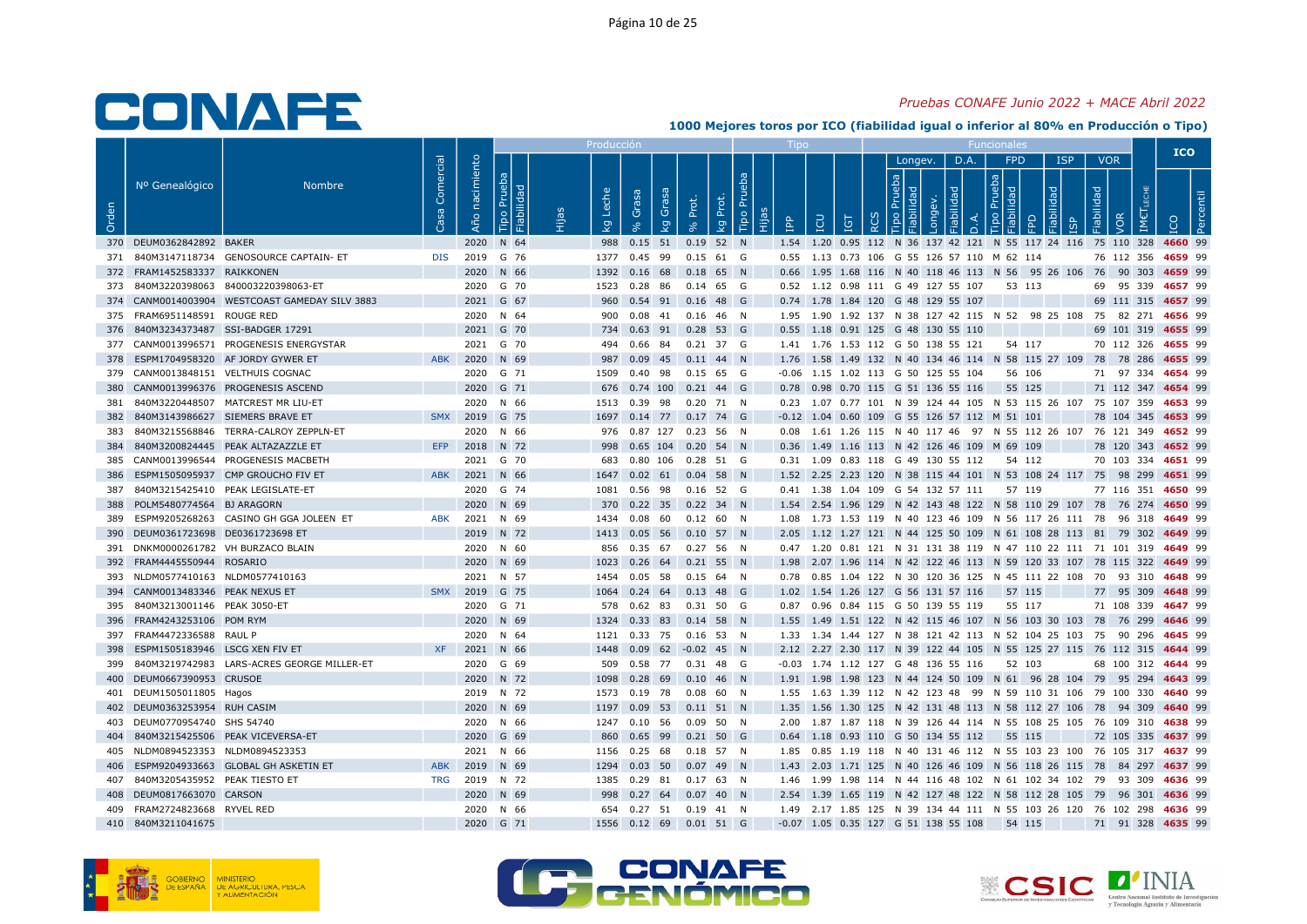### Pruebas CONAFE Junio 2022 + MACE Abril 2022

|       |                                      |                                                   |                        |                   |                              |    | Producció                        |                                                            |             |                         |         |                                                                                                                                                |          |              |           |    |            |                            |                                 | <b>ICO</b>         |
|-------|--------------------------------------|---------------------------------------------------|------------------------|-------------------|------------------------------|----|----------------------------------|------------------------------------------------------------|-------------|-------------------------|---------|------------------------------------------------------------------------------------------------------------------------------------------------|----------|--------------|-----------|----|------------|----------------------------|---------------------------------|--------------------|
| Orden | Nº Genealógico                       | <b>Nombre</b>                                     | Comercial<br><b>Sa</b> | nacimiento<br>Año | Prueba<br>Fiabilidad<br>Tipo |    | Leche<br>$\overline{\mathsf{x}}$ | Grasa<br>Grasa<br>$\overline{\mathsf{g}}$                  | Prot.       | Tipo Pru<br>Prot.<br>Ιğ | ۹q<br>旧 | <b>CO</b><br>IGT                                                                                                                               | $\alpha$ | Longev.<br>윿 | D.A.<br>≏ |    | FPD<br>몸 몸 | <b>ISP</b><br>$\mathbb{R}$ | <b>VOR</b><br>Fiabilidad<br>VOR |                    |
|       |                                      | 411 CANM0013712915 PROGENESIS PUBLISHER           |                        |                   | 2020 G 64                    |    |                                  | 1633 0.34 97                                               | $0.15$ 70 G |                         |         | 0.09 1.33 1.08 114 G 40 121 55                                                                                                                 |          |              |           | 96 | 37 109     |                            |                                 | 56 106 339 4634 99 |
|       |                                      | 412 ESPM0805030928 GEL PRUDENCE ONLINE ET         | <b>XF</b>              |                   | 2020 N 69                    |    |                                  | 1460  0.14  68  0.03  50  N                                |             |                         |         | 2.04 1.77 1.75 129 N 40 118 46 99 N 55 112 27 110 76 113 309 4634 99                                                                           |          |              |           |    |            |                            |                                 |                    |
|       | 413 DEUM0362375470 FREEWOOD P        |                                                   |                        |                   | 2020 N 69                    |    |                                  | 1311  0.46  97  0.17  61  N                                |             |                         |         | 0.21 1.59 1.33 110 N 42 120 46 107 N 56 103 29 107 78 104 330 4633 99                                                                          |          |              |           |    |            |                            |                                 |                    |
|       |                                      | 414 ESPM0805030929 GEL PRUDENCE SATOR             | <b>XF</b>              |                   | 2020 N 69                    |    | 1460                             | 0.24 79 0.19 68 N                                          |             |                         |         | 1.11 1.16 1.29 120 N 40 115 46 108 N 56 108 27 102 76 106 319 4632 99                                                                          |          |              |           |    |            |                            |                                 |                    |
|       | 415 NLDM0571815689 KOEPON MARPON     |                                                   |                        |                   | 2019 N 69                    |    |                                  | 718  0.48  75  0.23  47  N                                 |             |                         |         | 1.68  1.51  1.70  117  N  42  130  48  110  N  59  107  30  114  78  106  309  4631  99                                                        |          |              |           |    |            |                            |                                 |                    |
|       | 416 DEUM0817856085 COHEN RDC         |                                                   |                        |                   | 2021 N 62                    |    |                                  | 1490  0.15  70  0.15  65  N                                |             |                         |         | 0.66 1.17 0.96 115 N 34 124 39 113 N 47 110 24 104 72 90 321 4630 99                                                                           |          |              |           |    |            |                            |                                 |                    |
|       |                                      | 417 CANM0013807741 PROGENESIS REGENERATE ET       |                        |                   | SMX 2020 G 70                |    |                                  | 1117 0.45 88 0.20 57 G                                     |             |                         |         | -0.04 1.53 1.14 121 G 50 130 55 104                                                                                                            |          |              |           |    | 55 108     |                            |                                 | 71 111 334 4630 99 |
|       | 418 DNKM2468006017 DNKM2468006017    |                                                   |                        |                   | 2020 N 69                    |    |                                  | 1820 -0.04 61 0.04 63 N                                    |             |                         |         | 1.09  0.91  1.14  124  N  42  122  46  106  N  58  121  28  110  78  95  314  4630  99                                                         |          |              |           |    |            |                            |                                 |                    |
|       | 419 DEUM0541272254 HGH PRIME         |                                                   |                        |                   | 2021 N 66                    |    |                                  | 1294  0.30  79  0.13  56  N                                |             |                         |         | 1.45 1.29 1.34 107 N 38 130 42 106 N 55 106 26 109 75 131 338 4629 99                                                                          |          |              |           |    |            |                            |                                 |                    |
|       | 421 ESPM9204897686 GGA STUART ET     | 420 ESPM9204932284 GINTONIC GH KONU ET            | ABK                    |                   | 2019 N 66                    |    |                                  | 1116 0.23 64 0.11 48 N                                     |             |                         |         | 1.83 0.99 1.30 128 N 39 130 46 111 N 56 116 25 105 76 80 293 4629 99                                                                           |          |              |           |    |            |                            |                                 |                    |
|       |                                      | 422 ESPM1505063902 QUEIRUGUEIRA SATUR SANTYAGO ET | <b>XF</b><br><b>XF</b> |                   | 2019 N 69<br>2020 N 69       |    |                                  | 1341  0.24  74  0.09  53  N<br>1273  0.27  75  0.10  52  N |             |                         |         | 2.15 1.34 1.49 117 N 42 117 48 114 N 58 115 28 106 79 108 319 4628 99<br>1.50 1.38 1.23 117 N 40 126 46 109 N 56 112 28 106 78 102 320 4628 99 |          |              |           |    |            |                            |                                 |                    |
|       |                                      | 423 840M3215425442 PEAK ALTAMERAKI-ET             |                        |                   | 2020 G 71                    |    |                                  | 778  0.68  98  0.16  42  G                                 |             |                         |         | -0.01 1.80 1.20 112 G 50 134 55 117                                                                                                            |          |              |           |    | 55 116     |                            |                                 | 71 105 328 4628 99 |
|       | 424 FRAM2235672476 SWIFFER           |                                                   |                        |                   | 2021 N 69                    |    |                                  | 826 0.32 63 0.31 59 N                                      |             |                         |         | 1.53 2.09 1.70 109 N 40 121 46 120 N 58 103 26 110 78 113 316 4628 99                                                                          |          |              |           |    |            |                            |                                 |                    |
|       | 425 FRAM4472336533 RAMAVINGA         |                                                   |                        |                   | 2020 N 69                    |    |                                  | 1664  0.01  61  0.11  66  N                                |             |                         |         | 1.70 1.11 1.70 123 N 40 118 46 108 N 56 104 27 101 78 99 300 4626 99                                                                           |          |              |           |    |            |                            |                                 |                    |
|       | 426 FRAM2938951294 RIMINIFIGA        |                                                   |                        |                   | 2020 N 62                    |    | 1400                             | $0.06$ 57 $0.13$ 59 N                                      |             |                         |         | 0.50 1.88 1.72 127 N 36 124 41 110 N 52 110 28 103 74 89 298 4626 99                                                                           |          |              |           |    |            |                            |                                 |                    |
|       | 427 ESPM9205143363 SOUN              |                                                   | XF.                    |                   | 2020 N 69                    |    |                                  | 1280  0.18  65  0.17  60  N                                |             |                         |         | 2.30 1.75 2.01 108 N 39 125 44 104 N 55 107 26 107 76 106 317 4625 99                                                                          |          |              |           |    |            |                            |                                 |                    |
|       | 428 DEUM1505080758 FIS 80758         |                                                   |                        |                   | 2021 N 64                    |    |                                  | 1316  0.16  65  0.12  56  N                                |             |                         |         | 0.89 1.11 0.78 110 N 35 129 41 122 N 50 104 23 110 72 107 326 4625 99                                                                          |          |              |           |    |            |                            |                                 |                    |
|       | 429 ESPM1505183918 CIAM ZAZAR FIV ET |                                                   | XF                     |                   | 2021 N 69                    |    |                                  | 1260  0.33  81  0.07  48  N                                |             |                         |         | 1.16 1.64 1.39 112 N 40 125 46 112 N 55 116 26 110 76 124 337 4624 99                                                                          |          |              |           |    |            |                            |                                 |                    |
|       | 430 FRAM8538292687 RAPSODY           |                                                   |                        |                   | 2020 N 69                    |    |                                  | 1329  0.07  55  0.18  63  N                                |             |                         |         | 1.06 1.70 1.32 116 N 40 124 46 114 N 56 103 28 107 78 105 313 4624 99                                                                          |          |              |           |    |            |                            |                                 |                    |
|       |                                      | 431 CANM0014074681 PROGENESIS SELTZER             |                        |                   | 2021 G 71                    |    |                                  | 1444  0.41  97  0.12  60  G                                |             |                         |         | 0.82 1.08 1.15 106 G 51 127 55 105                                                                                                             |          |              |           |    | 56 112     |                            |                                 | 72 120 347 4623 99 |
|       |                                      | 432 840M3144578369 BPS PANTHER FOXCATCHER-ET      |                        |                   | 2017 M 71                    | 86 |                                  | 1429  0.32  86  0.14  62  G                                |             |                         |         | -0.05 1.21 0.78 120 G 53 125 56 107 M 67 109                                                                                                   |          |              |           |    |            |                            |                                 | 70 94 329 4623 99  |
|       |                                      | 433 840M3216213973 BADGER SSI AHEAD JAFFA-ET      |                        |                   | 2021 G 70                    |    |                                  | 889  0.56  90  0.36  66  G                                 |             |                         |         | 1.07 1.26 1.34 120 G 49 123 55 100                                                                                                             |          |              |           |    | 53 100     |                            |                                 | 69 97 315 4623 99  |
|       | 434 FRAM4243342510 SMOG ROF          |                                                   |                        |                   | 2021 N 69                    |    |                                  | 703 0.43 69 0.27 51 N                                      |             |                         |         | 1.46 2.31 2.30 128 N 42 121 48 110 N 56 106 25 100 78 88 287 4623 99                                                                           |          |              |           |    |            |                            |                                 |                    |
|       | 435 DEUM0362754351 WW Cognito        |                                                   |                        |                   | 2020 N 69                    |    |                                  | 1177  0.12  55  0.08  47  N                                |             |                         |         | 1.04 1.71 1.41 116 N 40 132 46 120 N 56 115 28 111 78 100 313 4623 99                                                                          |          |              |           |    |            |                            |                                 |                    |
|       | 436 840M3215425585 AURORA 83066-ET   |                                                   |                        |                   | 2020 G 70                    |    |                                  | 942 0.60 97 0.16 47 G                                      |             |                         |         | 0.03 1.41 0.67 118 G 50 133 55 110 54 114                                                                                                      |          |              |           |    |            |                            |                                 | 70 106 337 4622 99 |
|       | 437 DEUM0361887549 Grappa            |                                                   |                        |                   | 2019 N 69                    |    |                                  | 1053  0.36  76  0.17  52  N                                |             |                         |         | 0.55 1.31 0.96 125 N 40 122 46 116 N 58 116 28 112 78 103 313 4622 99                                                                          |          |              |           |    |            |                            |                                 |                    |
|       | 438 DEUM0361395654 RUH SKELTON       |                                                   |                        |                   | 2019 N 72                    |    |                                  | 1134  0.16  58  0.17  55  N                                |             |                         |         | 2.21 1.56 1.86 120 N 44 118 50 114 M 65 108 28 114 79 97 298 4622 99                                                                           |          |              |           |    |            |                            |                                 |                    |
|       |                                      | 439 CANM0013996550 PROGENESIS MACKINAC            |                        |                   | 2021 G 70                    |    |                                  | 1058  0.64  106  0.22  58  G                               |             |                         |         | 0.41 1.20 0.82 116 G 49 122 55 106                                                                                                             |          |              |           |    | 54 109     |                            |                                 | 69 103 335 4621 99 |
|       | 440 NLDM0547344399 K&L SPUTNIK RDC   |                                                   | <b>BAS</b>             |                   | 2019 N 72                    |    |                                  | 1518  0.03  58  0.02  51  N                                |             |                         |         | 1.60 0.95 1.15 121 N 44 130 50 111 M 61 121 30 111 79 90 315 4621 99                                                                           |          |              |           |    |            |                            |                                 |                    |
|       |                                      | 441 CANM0014074936 PROGENESIS GAMEDAY 6637        |                        |                   | 2021 G 68                    |    |                                  | 1487  0.54  113  0.11  60  G                               |             |                         |         | 0.06 1.08 0.78 116 G 49 123 53 95                                                                                                              |          |              |           |    |            |                            |                                 | 70 114 340 4620 99 |
|       |                                      | 442 CANM0014074935 PROGENESIS GAMEDAY 6636        |                        |                   | 2021 G 68                    |    |                                  | 1487  0.54  113  0.11  60  G                               |             |                         |         | 0.06 1.08 0.78 116 G 49 123 53 95                                                                                                              |          |              |           |    |            |                            |                                 | 70 114 340 4620 99 |
|       | 443 DEUM0362537676 THEODOR           |                                                   |                        |                   | 2020 N 72                    |    |                                  | 1299  0.02  49  0.09  52  N                                |             |                         |         | 0.50 1.84 1.57 121 N 42 133 48 114 N 59 118 33 111 79 98 308 4620 99                                                                           |          |              |           |    |            |                            |                                 |                    |
|       | 444 840M3216669824                   |                                                   |                        |                   | 2021 G 67                    |    |                                  | 1782  0.40  109  0.13  72  G                               |             |                         |         | -0.06 0.45 0.46 107 G 48 120 55 104                                                                                                            |          |              |           |    |            |                            |                                 | 68 106 345 4619 99 |
|       | 446 DEUM0362794521 CLOONEY           | 445 DEUM0360424684 HOLDEUM000360424684            |                        |                   | 2018 N 72<br>2020 N 69       |    | 1066                             | 0.38 79 0.18 54 N<br>1451  0.16  70  0.18  67  N           |             |                         |         | 0.53 1.23 0.88 119 N 42 127 48 111 M 61 105 28 113 79 95 318 4619 99<br>0.50 0.92 0.74 111 N 42 120 48 123 N 58 120 25 108 78 101 332 4618 99  |          |              |           |    |            |                            |                                 |                    |
|       | 447 DEUM0362071853 WHO SKETCH        |                                                   |                        |                   | 2021 N 66                    |    |                                  | 1263  0.11  57  0.20  63  N                                |             |                         |         | 1.64 1.65 1.76 122 N 40 119 46 109 N 56 107 26 107 76 112 310 4618 99                                                                          |          |              |           |    |            |                            |                                 |                    |
|       | 448 DEUM0363107020 SQ CONRAD         |                                                   |                        |                   | 2020 N 72                    |    |                                  | 798  0.42  72  0.27  54  N                                 |             |                         |         | 1.49 1.59 1.63 122 N 44 124 48 110 N 58 104 31 108 79 95 297 4618 99                                                                           |          |              |           |    |            |                            |                                 |                    |
|       |                                      | 449 840M3216669744 WELCOME-TEL TO HOLLYWOOD       |                        |                   | 2020 G 70                    |    |                                  | 739  0.68  96  0.24  49  G                                 |             |                         |         | 0.41 1.44 0.76 120 G 49 129 55 111                                                                                                             |          |              |           |    | 34 112     |                            |                                 | 70 100 334 4617 99 |
|       | 450 FRAM7246651709 RAVANELLI         |                                                   |                        |                   | 2020 N 69                    |    |                                  | 1233 0.04 49 0.10 51 N                                     |             |                         |         | 1.71 2.06 1.85 125 N 40 123 46 109 N 58 102 28 113 78 92 286 4616 99                                                                           |          |              |           |    |            |                            |                                 |                    |
|       | 451 DEUM0123962673 GOG COLLIN        |                                                   |                        |                   | 2020 N 69                    |    |                                  | 1754  0.13  78  0.10  68  N                                |             |                         |         | 1.92 1.47 1.98 96 N 40 122 46 99 N 55 106 28 110 76 113 337 4615 99                                                                            |          |              |           |    |            |                            |                                 |                    |
|       |                                      |                                                   |                        |                   |                              |    |                                  |                                                            |             |                         |         |                                                                                                                                                |          |              |           |    |            |                            |                                 |                    |





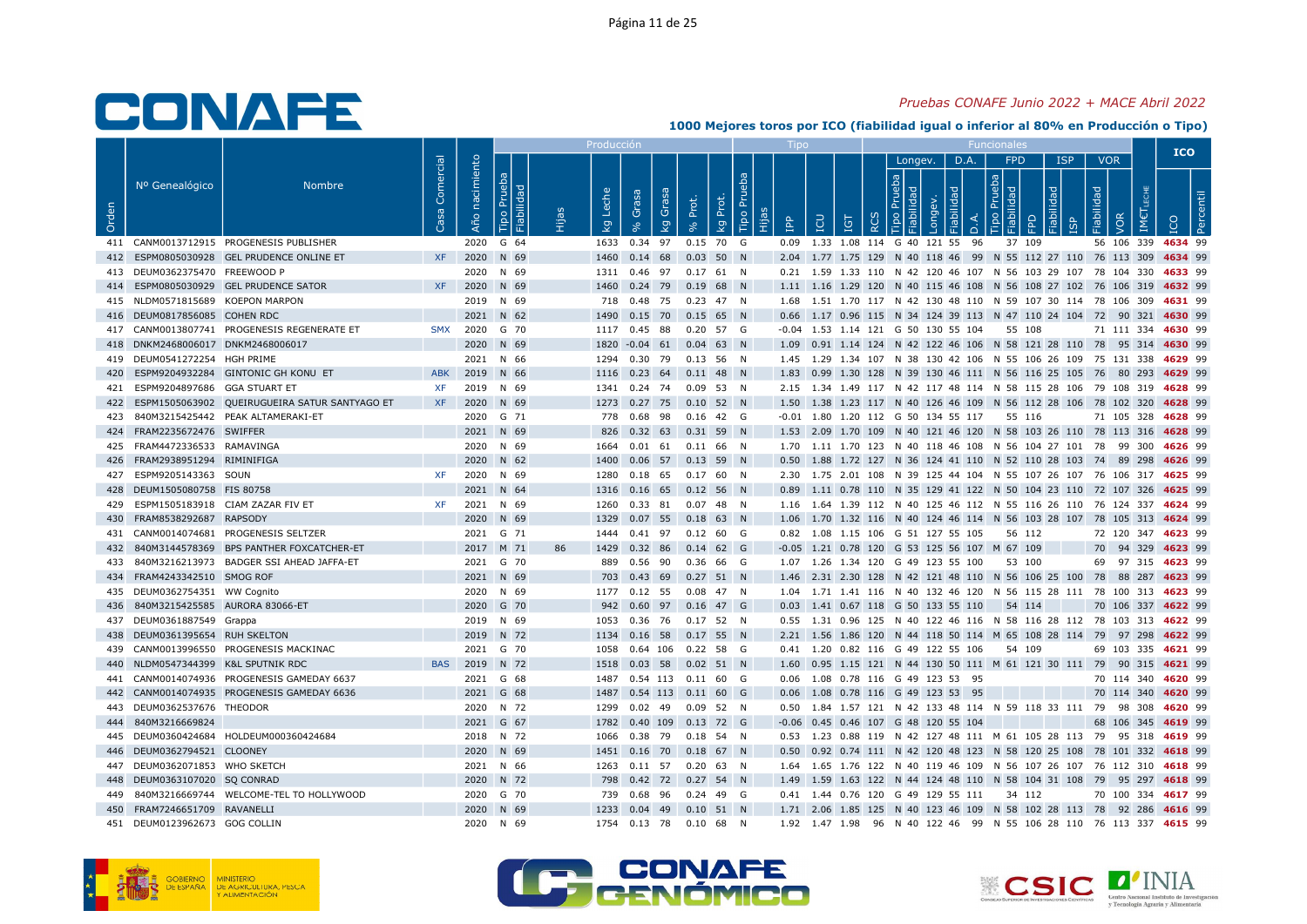### Pruebas CONAFE Junio 2022 + MACE Abril 2022

|       |                                    |                                              |                 |                   |                               | Producci    |                                        |             |          |                  |   |                                                                                                                                                                |                                                               |      |                                                                  |                                      |            |                                 | <b>ICO</b>         |  |
|-------|------------------------------------|----------------------------------------------|-----------------|-------------------|-------------------------------|-------------|----------------------------------------|-------------|----------|------------------|---|----------------------------------------------------------------------------------------------------------------------------------------------------------------|---------------------------------------------------------------|------|------------------------------------------------------------------|--------------------------------------|------------|---------------------------------|--------------------|--|
| Orden | Nº Genealógico                     | <b>Nombre</b>                                | Comercial<br>Sa | nacimiento<br>Año | Prueba<br>18<br>bilid<br>Tipo | che<br>ତ୍ୟୁ | Grasa<br>Grasa<br>$\overline{g}$       | Prot.       | kg Prot. | Tipo Prueba<br>旧 | 욥 | LCU<br>ΙGΤ                                                                                                                                                     | Longev.<br>$\frac{1}{2}$ $\frac{1}{2}$<br>$\overline{\sigma}$ | D.A. | <b>FPD</b><br>$\frac{1}{2}$ $\frac{1}{2}$<br>$\overline{\sigma}$ | $\overline{\sigma}$<br>$\frac{1}{2}$ | <b>ISP</b> | <b>VOR</b><br>Fiabilidad<br>/OR |                    |  |
|       | 452 DNKM0000262182 VH BOHEMY BODIE |                                              |                 |                   | 2021 N 62                     |             | 130  0.82  84                          | $0.41$ 44 N |          |                  |   | 1.55 0.57 0.57 130 N 35 129 41 119 N 50 108 24 114 74 101 311 4615 99                                                                                          |                                                               |      |                                                                  |                                      |            |                                 |                    |  |
|       | 453 840M3223868488 OCD 64313       |                                              |                 |                   | 2021 G 70                     |             | 747 0.58 86 0.20 45 G                  |             |          |                  |   | 1.09  1.13  0.90  120  G  49  135  55  112                                                                                                                     |                                                               |      |                                                                  |                                      |            |                                 | 69 100 314 4614 99 |  |
|       | 454 FRAM2929586162 RODNEY          |                                              |                 |                   | 2020 N 66                     |             | 900 0.22 55 0.24 54 N                  |             |          |                  |   | 1.43 1.29 1.28 126 N 39 127 44 116 N 55 112 29 111 76 90 299 4614 99                                                                                           |                                                               |      |                                                                  |                                      |            |                                 |                    |  |
|       | 455 NLDM0695817374 SUPERTOP        |                                              |                 |                   | 2021 N 72                     |             | 1311  0.33  83  0.17  61  N            |             |          |                  |   | -0.33 1.46 1.08 117 N 45 126 50 108 N 61 95 27 107 81 84 307 4613 99                                                                                           |                                                               |      |                                                                  |                                      |            |                                 |                    |  |
|       | 456 NLDM0884634760 NLDM0884634760  |                                              |                 |                   | 2019 N 64                     |             | 812  0.55  86  0.24  51  N             |             |          |                  |   | 1.69 1.04 1.07 125 N 36 121 42 105 N 53 114 27 115 75 105 317 4612 99                                                                                          |                                                               |      |                                                                  |                                      |            |                                 |                    |  |
|       | 457 DEUM0362476512 WKM MASTBULLE   |                                              |                 |                   | 2020 N 69                     |             | 1458 -0.01 51 0.06 54 N                |             |          |                  |   | 2.20 1.55 1.59 116 N 42 127 48 110 N 58 110 25 107 78 92 309 4612 99                                                                                           |                                                               |      |                                                                  |                                      |            |                                 |                    |  |
|       | 458 DEUM0362572774 WSH CRUSADER    |                                              |                 |                   | 2020 N 69                     |             | 1338  0.06  54  0.08  52  N            |             |          |                  |   | 1.95 1.40 1.48 108 N 42 133 48 114 N 59 118 26 111 79 102 327 4612 99                                                                                          |                                                               |      |                                                                  |                                      |            |                                 |                    |  |
|       |                                    | 459 ESPM1505095948 LSCG RAVE RAXOI ET        | <b>XF</b>       | 2021 N 66         |                               | 669         | $0.37$ 62 0.21 43 N                    |             |          |                  |   | 1.69 1.08 1.11 119 N 39 133 46 123 N 56 117 27 115 76 90 301 4612 99                                                                                           |                                                               |      |                                                                  |                                      |            |                                 |                    |  |
|       |                                    | 460 840M3205437016 PEAK OLD DUTCH-ET         |                 |                   | 2020 G 72                     |             | 1506  0.30  87  0.10  60  G            |             |          |                  |   | $-0.02$ 1.00 0.59 115 G 52 130 55 107 55 113                                                                                                                   |                                                               |      |                                                                  |                                      |            |                                 | 72 100 340 4611 99 |  |
|       | 461 NLDM0562018952 DELTA AMUSE     |                                              |                 | CRV 2019 N 64     |                               |             | 1597  0.15  74  0.07  59  N            |             |          |                  |   | 2.30 0.73 1.34 113 N 36 123 42 101 M 55 99 25 113 75 102 314 4611 99                                                                                           |                                                               |      |                                                                  |                                      |            |                                 |                    |  |
| 462   |                                    | 840M3230985812 DENOVO 17877 MOSINEE-P-ET     |                 |                   | 2021 G 70                     | 705         | 0.68 95 0.25 49 G                      |             |          |                  |   | 0.19 1.40 0.89 116 G 48 136 55 109                                                                                                                             |                                                               |      | 51 119                                                           |                                      |            |                                 | 69 95 337 4611 99  |  |
|       |                                    | 463 840M3212150609 WINSTAR ALTAREGULUS ET    | EFP             |                   | 2020 N 66                     | 698         | 0.85 112 0.30 54 N                     |             |          |                  |   | -0.65 1.13 0.76 115 N 40 131 46 110 N 55 106 26 102 76 117 339 4610 99                                                                                         |                                                               |      |                                                                  |                                      |            |                                 |                    |  |
|       | 465 DEUM1505201168 KHE GRAHAM      | 464 840M3215097712 S-S-I MAGNITUDE ROXTON-ET |                 |                   | 2020 G 70                     |             | 1164  0.46  91  0.12  50  G            |             |          |                  |   | 0.03 1.24 0.92 126 G 49 128 55 108                                                                                                                             |                                                               |      | 53 112                                                           |                                      |            |                                 | 69 105 321 4610 99 |  |
|       | 466 DEUM0541630063 DEUM0541630063  |                                              |                 |                   | 2021 N 64                     |             | 1655  0.15  76  0.09  63  N            |             |          |                  |   | 0.88 1.22 1.22 105 N 38 125 42 108 N 53 107 24 110 75 110 331 4609 99                                                                                          |                                                               |      |                                                                  |                                      |            |                                 |                    |  |
|       | 467 840M3209312109 BOMAZ EUROSTAR  |                                              |                 |                   | 2021 N 66<br>2020 N 69        |             | 1186  0.05  48  0.15  54  N<br>0.24 98 | $0.05$ 68 N |          |                  |   | 1.40 1.18 0.95 128 N 39 133 44 107 N 55 127 24 112 75 96 315 4609 99<br>0.75  0.65  0.71  104  N  40  127  46  89  N  55  104  31  110  76  107  351  4608  99 |                                                               |      |                                                                  |                                      |            |                                 |                    |  |
|       | 468 NLDM0899287221 3STAR SECUNDUS  |                                              |                 |                   | 2020 N 69                     | 1949        | 1431  0.26  80  0.19  67  N            |             |          |                  |   | 1.10 0.61 0.76 114 N 44 122 48 106 N 59 123 26 111 79 97 332 4608 99                                                                                           |                                                               |      |                                                                  |                                      |            |                                 |                    |  |
|       | 469 840M3213134228 551HO04456      |                                              |                 |                   | 2020 G 70                     |             | 1045  0.40  80                         | 0.17 52 G   |          |                  |   | 0.97 1.17 1.14 113 G 48 130 55 118                                                                                                                             |                                                               |      | 35 110                                                           |                                      |            |                                 | 68 106 318 4608 99 |  |
|       | 470 NLDM0577621880 NLDM0577621880  |                                              |                 |                   | 2021 N 66                     |             | 552  0.61  81  0.40  59  N             |             |          |                  |   | 0.32 1.35 1.17 125 N 39 121 44 116 N 55 129 25 111 75 116 324 4608 99                                                                                          |                                                               |      |                                                                  |                                      |            |                                 |                    |  |
|       | 471 DEUM0362400775 LAOLA           |                                              |                 |                   | 2020 N 69                     |             | 689  0.58  84  0.21  44  N             |             |          |                  |   | 1.33 1.27 1.23 126 N 42 129 48 108 N 58 113 30 108 78 94 305 4608 99                                                                                           |                                                               |      |                                                                  |                                      |            |                                 |                    |  |
|       |                                    | 472 CANM0014074880 PROGENESIS MUGGLE         |                 |                   | 2021 G 70                     |             | 1524 0.38 97 0.12 63 G                 |             |          |                  |   | 0.60 0.90 0.82 114 G 49 127 55 96                                                                                                                              |                                                               |      |                                                                  |                                      |            |                                 | 71 101 330 4607 99 |  |
|       | 473 DEUM0541060291 WIL 60291       |                                              |                 |                   | 2020 N 66                     |             | 1027  0.26  64  0.15  49  N            |             |          |                  |   | 0.64  2.15  1.86  120  N  39  128  44  110  N  56  111  34  113  76  97  301  4607  99                                                                         |                                                               |      |                                                                  |                                      |            |                                 |                    |  |
|       |                                    | 474 840M3212150640 PEAK HIGH ENERGY-ET       |                 |                   | 2020 G 71                     |             | 1017  0.60  100  0.22  56  G           |             |          |                  |   | $-0.29$ 1.04 0.65 106 G 51 134 55 115                                                                                                                          |                                                               |      | 55 119                                                           |                                      |            |                                 | 71 118 356 4606 99 |  |
|       |                                    | 475 840M3217140957 PEN-COL ZAZ 895-ET        |                 |                   | 2020 G 71                     |             | 1205  0.39  85  0.15  55  G            |             |          |                  |   | -0.38 1.36 0.78 118 G 50 132 55 111                                                                                                                            |                                                               |      | 37 111                                                           |                                      |            |                                 | 71 110 335 4606 99 |  |
|       |                                    | 476 CANM0013996598 PROGENESIS NEWYORK        |                 |                   | 2021 G 68                     |             | 1021  0.56  96  0.12  46  G            |             |          |                  |   | -0.12 1.29 0.77 119 G 49 134 55 110                                                                                                                            |                                                               |      |                                                                  |                                      |            |                                 | 70 101 321 4606 99 |  |
|       | 477 840M3214292657 WINSTAR ZEEK-ET |                                              |                 |                   | 2020 G 68                     |             | 1120  0.48  91  0.18  56  G            |             |          |                  |   | -0.21 0.89 0.44 115 G 50 135 55 111                                                                                                                            |                                                               |      |                                                                  |                                      |            |                                 | 70 94 328 4605 99  |  |
|       |                                    | 478 DNKM0000261628 KĦrgaarden Berlin Kamel   |                 |                   | 2020 G 71                     |             | 1256  0.06  51  0.07  48  G            |             |          |                  |   | 0.95 1.53 1.19 125 G 48 133 59 119                                                                                                                             |                                                               |      | 45 114                                                           |                                      |            |                                 | 72 102 307 4605 99 |  |
|       |                                    | 479 ESPM0805032496 GEL PRUDENCE SATEN ET     | <b>ABK</b>      |                   | 2020 N 66                     |             | 1237 0.27 73 0.22 64 N                 |             |          |                  |   | 1.97 1.51 1.34 124 N 38 115 44 98 N 53 107 27 106 75 103 311 4604 99                                                                                           |                                                               |      |                                                                  |                                      |            |                                 |                    |  |
|       |                                    | 840M3215743635 PEAK CURVEBALL ET             |                 | CRV 2020 N 66     |                               |             | 1293  0.27  76  0.14  57  N            |             |          |                  |   | 0.82 0.87 0.70 105 N 39 133 44 115 N 53 114 29 110 75 100 336 4604 99                                                                                          |                                                               |      |                                                                  |                                      |            |                                 |                    |  |
|       | 481 NLDM0628453396 NLDM0628453396  |                                              |                 |                   | 2020 N 64                     |             | 904  0.41  75  0.27  58  N             |             |          |                  |   | 1.82 0.21 0.69 119 N 36 121 42 116 N 52 114 25 123 75 97 314 4604 99                                                                                           |                                                               |      |                                                                  |                                      |            |                                 |                    |  |
|       | 482 FRAM2928823840 SKY ETL PP      |                                              |                 |                   | 2021 N 69                     |             | 611 0.21 43 0.25 45 N                  |             |          |                  |   | 0.87 1.63 1.37 129 N 40 136 46 122 N 58 112 25 114 78 95 291 4604 99                                                                                           |                                                               |      |                                                                  |                                      |            |                                 |                    |  |
|       | 483 840M3224956499 PEAK 84134-ET   |                                              |                 |                   | 2021 G 68                     |             | 1206  0.42  88                         | 0.22 63 G   |          |                  |   | 0.17 0.83 0.81 119 G 49 128 55 107                                                                                                                             |                                                               |      |                                                                  |                                      |            |                                 | 70 102 321 4603 99 |  |
|       | 484 FRAM8071377855 RUMBA           |                                              |                 |                   | 2020 N 69                     |             | 1004  0.39  77  0.16  49  N            |             |          |                  |   | 0.18 2.15 1.79 114 N 42 127 48 114 N 56 113 32 110 78 92 307 4603 99                                                                                           |                                                               |      |                                                                  |                                      |            |                                 |                    |  |
|       | 485 DEUM0362020390 GGA GGA C       |                                              |                 |                   | 2020 N 69                     |             | 1095  0.13  53  0.14  50  N            |             |          |                  |   | 0.84 1.98 1.72 129 N 42 129 46 109 N 58 107 31 108 78 104 300 4603 99                                                                                          |                                                               |      |                                                                  |                                      |            |                                 |                    |  |
| 486   |                                    | POLM5510279090 HOLPOLM005510279090           |                 |                   | 2020 N 64                     | 959         | $0.08$ 43 0.16 48 N                    |             |          |                  |   | 0.84 1.49 1.20 128 N 39 136 44 121 N 55 106 26 106 75 106 298 4603 99                                                                                          |                                                               |      |                                                                  |                                      |            |                                 |                    |  |
|       | 487 DEUM1505012868 KHE CRESPO RDC  |                                              |                 |                   | 2020 N 66                     |             | 1585  0.23  83  0.04  56  N            |             |          |                  |   | 1.50 1.26 1.33 116 N 40 122 46 97 N 56 105 30 110 76 90 315 <b>4602</b> 99                                                                                     |                                                               |      |                                                                  |                                      |            |                                 |                    |  |
|       | 488 DEUM0770995499 ESH STATIO      |                                              |                 |                   | 2021 N 66                     |             | 1857 -0.14 51 0.06 67 N                |             |          |                  |   | 1.35 1.17 0.92 116 N 39 129 44 100 N 53 127 24 107 75 91 335 4602 99                                                                                           |                                                               |      |                                                                  |                                      |            |                                 |                    |  |
|       |                                    | 489 840M3212150603 WINSTAR GREYCUP-ET        |                 |                   | 2020 G 74                     |             | 801  0.63  94  0.26  53  G             |             |          |                  |   | 0.48  0.84  0.59  112  G  53  135  59  114  56  116                                                                                                            |                                                               |      |                                                                  |                                      |            |                                 | 77 106 342 4602 99 |  |
|       |                                    | 490 ESPM9205219339 PUMA ALH CASSANDRA ET     | <b>ABK</b>      | 2021 N 69         |                               |             | 1028  0.33  72  0.29  64  N            |             |          |                  |   | 2.15 1.97 2.30 108 N 42 119 48 104 N 59 102 29 106 78 104 307 4602 99                                                                                          |                                                               |      |                                                                  |                                      |            |                                 |                    |  |
|       | 491 DEUM0363062786 RR 62786        |                                              |                 |                   | 2020 N 69                     |             | 646  0.51  75  0.30  52  N             |             |          |                  |   | 2.04 1.30 1.79 123 N 42 124 48 109 N 59 96 31 108 79 102 293 4602 99                                                                                           |                                                               |      |                                                                  |                                      |            |                                 |                    |  |
|       |                                    | 492 CANM0013807651 PROGENESIS PROMO          |                 |                   | 2020 G 70                     |             | 922  0.65  101  0.22  53  G            |             |          |                  |   | -0.04 1.37 0.83 113 G 50 129 55 111 37 114                                                                                                                     |                                                               |      |                                                                  |                                      |            |                                 | 70 94 332 4601 99  |  |





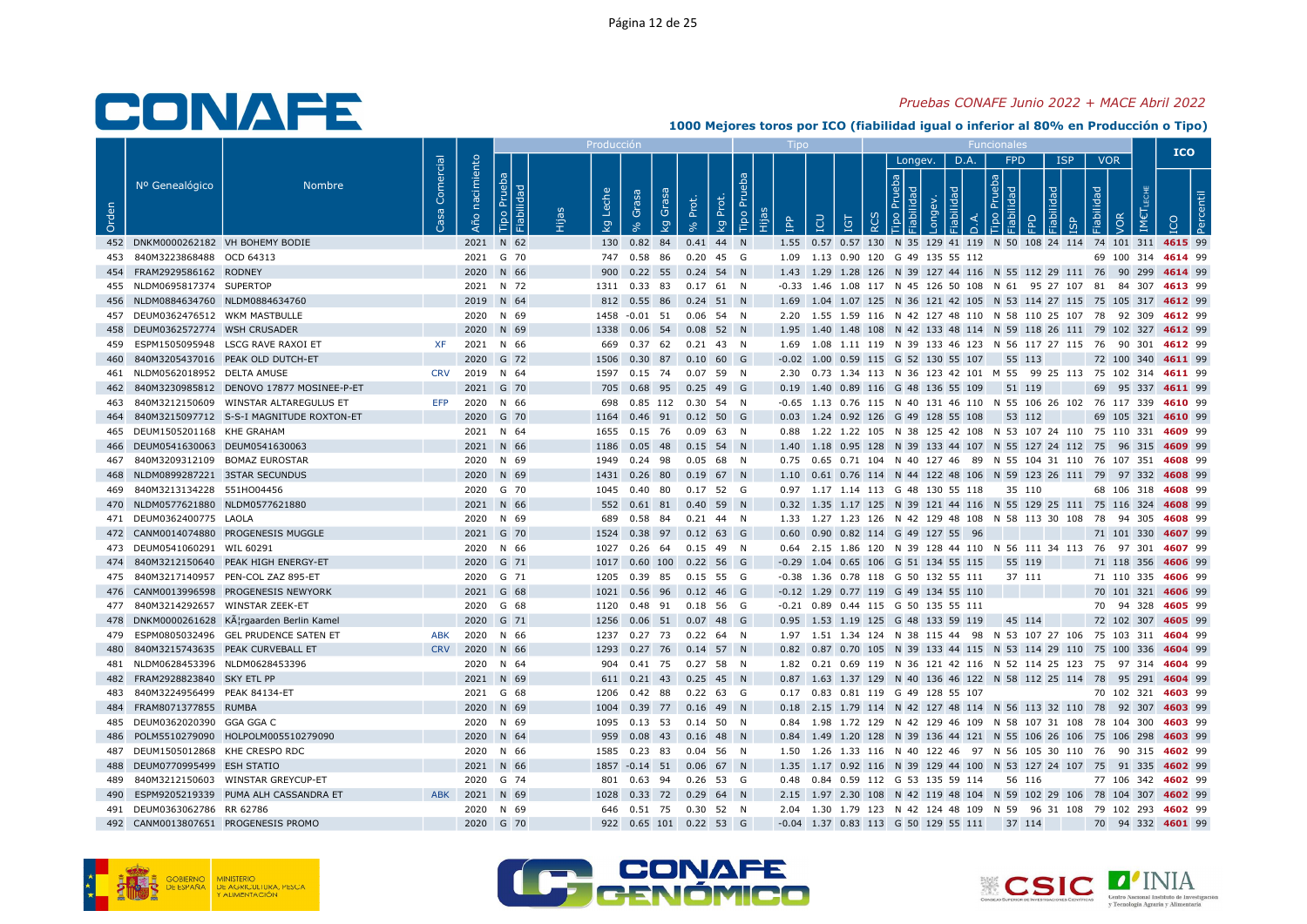#### Pruebas CONAFE Junio 2022 + MACE Abril 2022

|       |                                                                   |                                            |                   |                |                              |     | Producciór                       |                                                   |                      |               |           |                                             |          |              |      |        |                                    |                                                                                                                                              |                          |                    | <b>ICO</b> |  |
|-------|-------------------------------------------------------------------|--------------------------------------------|-------------------|----------------|------------------------------|-----|----------------------------------|---------------------------------------------------|----------------------|---------------|-----------|---------------------------------------------|----------|--------------|------|--------|------------------------------------|----------------------------------------------------------------------------------------------------------------------------------------------|--------------------------|--------------------|------------|--|
| Orden | Nº Genealógico                                                    | <b>Nombre</b>                              | Comercial<br>Casa | Año nacimiento | Prueba<br>Fiabilidad<br>Tipo |     | Leche<br>$\overline{\mathsf{g}}$ | Grasa<br>Grasa<br>$\overline{\mathsf{g}}$         | Prot.<br>Prot.<br>ΙŞ | Tipo Pru<br>旧 | <u>ed</u> | EQ<br>IGT                                   | $\alpha$ | Longev.<br>⊡ | D.A. | $\cap$ | FPD<br>$\frac{1}{2}$ $\frac{1}{6}$ | <b>ISP</b><br>요                                                                                                                              | <b>VOR</b><br>Fiabilidad | <b>JOR</b>         |            |  |
|       | 493 840M3219392417 SSI-VICTORY 1277                               |                                            |                   |                | 2020 G 70                    |     |                                  | 1538  0.15  72  0.07  57  G                       |                      |               |           | 0.90 1.04 0.90 116 G 48 131 55 108          |          |              |      |        | 53 112                             |                                                                                                                                              |                          | 69 99 329 4601 99  |            |  |
|       |                                                                   | 494 POLM5479270688 HOLPOLM005479270688     |                   |                | 2020 N 69                    |     |                                  | 1398  0.15  67  0.04  49  N                       |                      |               |           |                                             |          |              |      |        |                                    | 1.40 1.54 1.56 127 N 42 128 48 96 N 59 109 27 112 79 94 302 4601 99                                                                          |                          |                    |            |  |
|       | 495 DEUM0541305098 RODNEY                                         |                                            |                   |                | 2020 N 69                    |     |                                  | 1046  0.34  73  0.06  40  N                       |                      |               |           |                                             |          |              |      |        |                                    | 0.33 1.98 1.29 122 N 40 132 46 113 N 56 119 23 108 76 95 311 4601 99                                                                         |                          |                    |            |  |
|       | 496 DEUM0363376817 WKM MASTBULLE                                  |                                            |                   |                | 2020 N 64                    |     |                                  | 827 0.44 75 0.14 41 N                             |                      |               |           |                                             |          |              |      |        |                                    | 1.55 1.13 1.10 118 N 38 135 42 111 N 52 116 26 114 74 99 316 4601 99                                                                         |                          |                    |            |  |
|       | 497 840M3213125556                                                |                                            |                   |                | 2021 G 69                    |     |                                  | 1503  0.40  98  0.12  62  G                       |                      |               |           | 0.63 1.16 1.10 105 G 50 124 55 105          |          |              |      |        |                                    |                                                                                                                                              |                          | 71 117 341 4600 99 |            |  |
|       | 498 DEUM1306390548 231 PROXIM                                     |                                            |                   |                | 2021 N 69                    |     |                                  | 1071  0.55  97  0.26  62  N                       |                      |               |           |                                             |          |              |      |        |                                    | 1.57 1.02 1.23 102 N 42 124 46 106 N 58 106 28 105 78 112 339 4600 99                                                                        |                          |                    |            |  |
|       | 499 DEUM1273565891 CRIMONI                                        |                                            |                   |                | 2020 N 66                    |     |                                  | 1488  0.19  74  0.13  62  N                       |                      |               |           |                                             |          |              |      |        |                                    | 0.66 1.49 1.14 103 N 39 124 44 116 N 53 114 26 107 75 92 326 4600 99                                                                         |                          |                    |            |  |
| 500   | FRAM0121030389 SUPRA                                              |                                            |                   |                | 2021 N 69                    |     |                                  | 461 0.37 53 0.30 45 N                             |                      |               |           |                                             |          |              |      |        |                                    | 2.47 2.21 2.52 119 N 42 127 48 118 N 56 110 24 108 78 107 290 4600 99                                                                        |                          |                    |            |  |
| 501   |                                                                   | 840M3220448629 TTM TAOS ENERGIZED ET       | ALB               |                | 1940 G 67                    |     |                                  | 1428  0.22  75  0.14  62  G                       |                      |               |           | 0.49  0.94  0.81  113  G  48  133  55  108  |          |              |      |        | 52 103                             |                                                                                                                                              |                          | 69 105 327 4599 99 |            |  |
|       |                                                                   | 502 840M3212150679 PEAK INSTANT REPLAY-ET  |                   |                | 2020 G 74                    |     |                                  | 1160 0.31 75 0.07 45 G                            |                      |               |           | 0.51 1.62 1.35 119 G 53 136 57 110          |          |              |      |        | 55 112                             |                                                                                                                                              |                          | 77 107 317 4599 99 |            |  |
|       | 503 DEUM0361985968 KNS HEINZ                                      |                                            |                   |                | 2019 N 69                    |     |                                  | 1031  0.00  37  0.12  46  N                       |                      |               |           |                                             |          |              |      |        |                                    | 1.88 1.19 1.22 129 N 42 139 48 112 N 58 122 28 111 78 88 304 4599 99                                                                         |                          |                    |            |  |
|       |                                                                   | 504 840M3140986599 WESTCOAST AROMAS-ET     |                   |                | 2017 M 85                    | 306 |                                  | 1683 0.29 93 0.09 64 G                            |                      |               |           | 0.11 1.24 1.00 110 M 37 120 61 108 M 71 104 |          |              |      |        |                                    |                                                                                                                                              |                          | 75 100 326 4598 99 |            |  |
|       | 505 NLDM0578124272 NLDM0578124272                                 |                                            |                   |                | 2021 N 66                    |     |                                  | 1027  0.33  72  0.37  72  N                       |                      |               |           |                                             |          |              |      |        |                                    | 1.94  0.95  1.25  112  N  39  117  44  106  N  55  115  25  115  76  118  337  4598  99                                                      |                          |                    |            |  |
| 506   |                                                                   | 840M3012575530 SAN-DAN SAHAB MYTYME ET     | <b>DIS</b>        |                | 2020 G 71                    |     |                                  | 1872 -0.04 63 -0.01 59 G                          |                      |               |           | 0.33 1.08 0.62 119 G 51 133 55 106          |          |              |      |        | 54 111                             |                                                                                                                                              |                          | 71 99 331 4598 99  |            |  |
| 507   |                                                                   | 840M3215761217 S-S-I PR MAX SUPREME ET     |                   | WWS 2020 G 70  |                              |     |                                  | 1239  0.33  80  0.10  51  G                       |                      |               |           | 0.39 1.92 1.16 113 G 49 131 55 108          |          |              |      |        | 54 105                             |                                                                                                                                              |                          | 70 109 330 4598 99 |            |  |
| 508   | FRAM5348225815 RIKENT                                             |                                            |                   |                | 2020 N 69                    |     |                                  | 1019  0.21  59  0.17  51  N                       |                      |               |           |                                             |          |              |      |        |                                    | 1.47 2.07 2.07 121 N 40 118 46 121 N 55 111 26 106 78 105 291 4598 99                                                                        |                          |                    |            |  |
| 509   |                                                                   | CANM0013712812 PROGENESIS TOPSTORY         |                   |                | 2020 G 71                    |     |                                  | 1303  0.52  103  0.14  57  G                      |                      |               |           | 0.42 1.53 1.42 109 G 50 122 55 105          |          |              |      |        | 37 113                             |                                                                                                                                              |                          | 71 104 330 4597 99 |            |  |
|       | 510 NLDM0685819841 GHOST RED ET                                   |                                            |                   | BAS 2019 N 69  |                              |     |                                  | 1141  0.10  52  0.08  45  N                       |                      |               |           |                                             |          |              |      |        |                                    | 0.80 1.37 1.07 122 N 42 135 48 122 N 58 125 28 108 78 96 309 4597 99                                                                         |                          |                    |            |  |
|       | 511 FRAM5011131172 SOUMILLON                                      |                                            |                   |                | 2021 N 64                    |     |                                  | 1029  0.15  53  0.10  44  N                       |                      |               |           |                                             |          |              |      |        |                                    | 1.13  2.47  2.40  130  N  36  124  41  114  N  50  108  26  104  74  102  281  4597  99                                                      |                          |                    |            |  |
|       | 512 FRAM2716161840 SACCO                                          |                                            |                   |                | 2021 N 66                    |     |                                  | 651  0.07  30  0.19  41  N                        |                      |               |           |                                             |          |              |      |        |                                    | 0.61 2.10 1.73 136 N 40 137 46 125 N 56 113 25 109 76 99 279 4597 99                                                                         |                          |                    |            |  |
|       |                                                                   | 513 840M3209481407 SANDY-VALLEY LOVOO-ET   |                   |                | 2020 N 69                    |     |                                  | 1250  0.42  90  0.19  61  N                       |                      |               |           |                                             |          |              |      |        |                                    | 1.72 1.29 1.56 109 N 42 117 48 109 N 58 109 26 100 78 82 309 4596 99                                                                         |                          |                    |            |  |
|       | 514 840M3216669754 47668                                          |                                            |                   |                | 2020 G 69                    |     |                                  | 1444 0.22 76 0.11 59 G                            |                      |               |           | 0.42 1.43 0.97 112 G 50 131 55 107          |          |              |      |        |                                    |                                                                                                                                              |                          | 71 108 331 4596 99 |            |  |
|       | 515 DEUM0362375386 Galeno P                                       |                                            |                   |                | 2019 N 69                    |     |                                  | 1072  0.39  80                                    | $0.09$ 44 N          |               |           |                                             |          |              |      |        |                                    | 1.51 1.37 1.44 124 N 40 126 46 105 N 56 115 27 110 76 100 308 4596 99                                                                        |                          |                    |            |  |
|       | 516 DEUM0362520458 DEUM0362520458                                 |                                            |                   |                | 2021 N 69                    |     |                                  | 1187 0.23 67 0.19 59 N                            |                      |               |           |                                             |          |              |      |        |                                    | 0.49 1.98 1.65 117 N 40 123 46 105 N 56 100 23 117 76 93 300 4595 99                                                                         |                          |                    |            |  |
|       | 517 DEUM0361892225 DE0361892225 ET                                |                                            |                   |                | 2019 N 69                    |     |                                  | 1524 -0.02 53 0.07 57 N                           |                      |               |           |                                             |          |              |      |        |                                    | 1.54 0.93 1.10 120 N 42 125 48 115 N 58 127 27 111 79 91 309 4595 99                                                                         |                          |                    |            |  |
|       | 518 NLDM0894523726 NLDM0894523726                                 |                                            |                   |                | 2020 N 62                    |     |                                  | 653 0.37 61 0.35 57 N                             |                      |               |           |                                             |          |              |      |        |                                    | 1.79 1.13 1.39 121 N 35 122 41 118 N 52 110 25 117 74 104 303 4595 99                                                                        |                          |                    |            |  |
|       | 519 840M3222037700 DENOVO 17413                                   |                                            |                   |                | 2020 G 70                    |     |                                  | 1606  0.29  90                                    | 0.10 63 G            |               |           | 0.17 0.50 0.34 118 G 49 130 55 101          |          |              |      |        | 53 112                             |                                                                                                                                              |                          | 69 103 341 4594 99 |            |  |
| 520   |                                                                   | 840M3215425362 PEAK DECLARATION ET         | CRI               |                | 2020 G 72                    |     |                                  | 1722  0.25  90  0.04  60  G                       |                      |               |           | 0.16 1.16 0.88 112 G 52 131 55 97           |          |              |      |        | 55 109                             |                                                                                                                                              |                          | 70 109 343 4594 99 |            |  |
|       |                                                                   | 521 840M3222037866 DENOVO 17579 GIP-ET     |                   |                | 2021 G 71                    |     |                                  | 1139  0.33  76  0.21  59  G                       |                      |               |           | 0.89  0.80  0.63  111  G  50  136  55  111  |          |              |      |        | 53 111                             |                                                                                                                                              |                          | 71 115 345 4594 99 |            |  |
|       | 522 FRAM4427394530 RUBERCY                                        |                                            |                   |                | 2020 N 69                    |     |                                  | 1456  0.06  59  0.13  61  N                       |                      |               |           |                                             |          |              |      |        |                                    | 3.11 2.09 2.72 109 N 42 115 46 102 N 58 101 30 106 78 99 296 4594 99                                                                         |                          |                    |            |  |
|       | 523 DEUM0361985926 KNS Gundoll<br>524 NLDM0737303319 GEN PERCIVAL |                                            |                   |                | 2019 N 69<br>2021 N 66       |     |                                  | 1384 -0.06 43 0.03 48 N<br>1462 0.28 83 0.14 63 N |                      |               |           |                                             |          |              |      |        |                                    | 1.82 1.14 1.31 120 N 42 131 48 122 N 58 129 27 108 79 76 298 4594 99<br>1.67 1.05 1.34 107 N 39 118 44 110 N 55 104 25 105 76 85 314 4593 99 |                          |                    |            |  |
|       |                                                                   | 525 CANM0013996615 PROGENESIS BUMBLEBEE    |                   |                | 2021 G 71                    |     |                                  | 897 0.58 93 0.19 49 G                             |                      |               |           | 0.87 1.61 1.49 116 G 50 130 55 104          |          |              |      |        | 55 115                             |                                                                                                                                              |                          | 71 110 322 4593 99 |            |  |
|       |                                                                   | 526 840M3219696545 BOMAZ MR ENNO-ET        |                   |                | 2020 N 69                    |     |                                  | 1086  0.27  68  0.13  49  N                       |                      |               |           |                                             |          |              |      |        |                                    | 0.57 1.64 1.31 126 N 40 131 46 106 N 56 118 28 108 76 94 311 4593 99                                                                         |                          |                    |            |  |
|       | 527 DEUM0541534429 DEUM0541534429                                 |                                            |                   |                | 2020 N 69                    |     |                                  | 688  0.34  59  0.23  46  N                        |                      |               |           |                                             |          |              |      |        |                                    | 1.66 1.98 1.64 118 N 40 127 46 118 N 58 114 25 112 78 96 298 4593 99                                                                         |                          |                    |            |  |
|       |                                                                   | 528 NLDM0597117626 KOEPON CROWD ET         |                   |                | 2020 N 69                    |     |                                  | 1283  0.53  104  0.27  71  N                      |                      |               |           |                                             |          |              |      |        |                                    | 0.81  0.61  0.73  109  N  42  118  48  100  N  58  100  31  108  78  87  327  4592  99                                                       |                          |                    |            |  |
|       |                                                                   | 529 840M3209481288 SANDY-VALLEY EQ ET      | ALB               |                | 2020 N 69                    |     |                                  | 1272  0.35  83  0.16  59  N                       |                      |               |           |                                             |          |              |      |        |                                    | 0.79 1.72 1.48 101 N 39 123 46 114 N 56 106 29 107 75 103 324 4591 99                                                                        |                          |                    |            |  |
|       | 530 FRAM3536427890 RICK                                           |                                            |                   |                | 2020 N 69                    |     |                                  | 1436  0.26  80  0.04  51  N                       |                      |               |           |                                             |          |              |      |        |                                    | 1.58 1.98 2.30 117 N 40 116 46 100 N 55 95 26 113 78 103 290 4591 99                                                                         |                          |                    |            |  |
|       |                                                                   | 531 ESPM9204933275 GURU ALH IBIZIANA ET    | ABK               |                | 2019 N 69                    |     |                                  | 1616 -0.03 55 0.00 52 N                           |                      |               |           |                                             |          |              |      |        |                                    | 1.86 1.36 1.63 117 N 40 126 46 110 N 56 125 27 109 78 87 304 4591 99                                                                         |                          |                    |            |  |
|       |                                                                   | 532 840M3217140933 CHERRYPENCOL ZAZ 871-ET |                   |                | 2020 G 70                    |     |                                  | 1290  0.38  87  0.13  56  G                       |                      |               |           | 0.28 1.26 0.87 115 G 49 128 55 109          |          |              |      |        | 54 115                             |                                                                                                                                              |                          | 70 101 331 4590 99 |            |  |
|       | 533 FRAM5630460079 REPUBLIK                                       |                                            |                   |                | 2020 N 64                    |     |                                  | 1222  0.34  80  0.19  60  N                       |                      |               |           |                                             |          |              |      |        |                                    | 0.96 1.39 1.36 123 N 38 121 42 103 N 53 98 29 102 75 85 300 4590 99                                                                          |                          |                    |            |  |
|       |                                                                   |                                            |                   |                |                              |     |                                  |                                                   |                      |               |           |                                             |          |              |      |        |                                    |                                                                                                                                              |                          |                    |            |  |





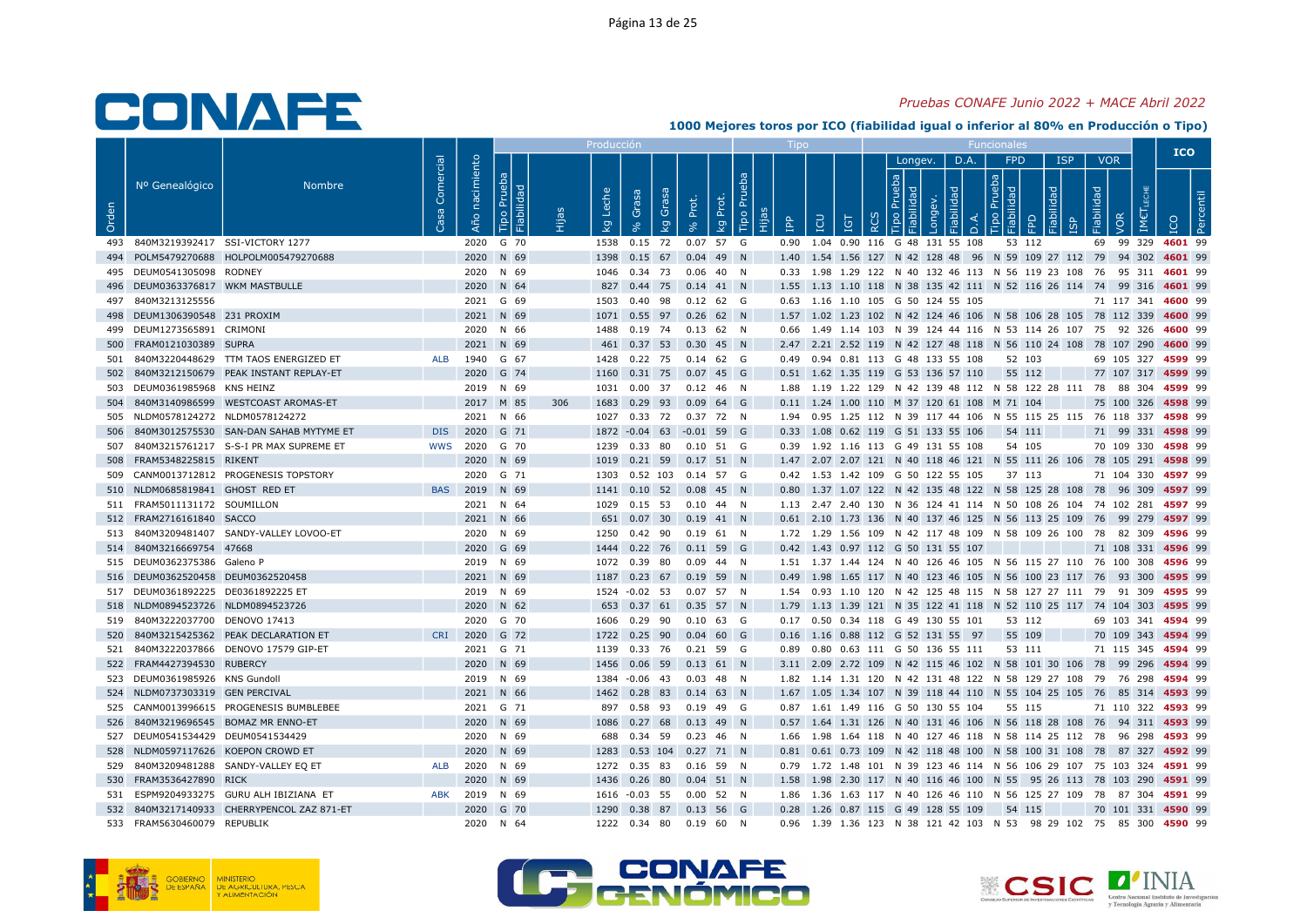### Pruebas CONAFE Junio 2022 + MACE Abril 2022

|       |                                    |                                                 |                   |                          |                              | Producci            |                                                           |       |                         |            |     |                            |                                            |      |                                           |                 |                          |     | <b>ICO</b>                                                                                  |
|-------|------------------------------------|-------------------------------------------------|-------------------|--------------------------|------------------------------|---------------------|-----------------------------------------------------------|-------|-------------------------|------------|-----|----------------------------|--------------------------------------------|------|-------------------------------------------|-----------------|--------------------------|-----|---------------------------------------------------------------------------------------------|
| Orden | Nº Genealógico                     | Nombre                                          | Comercial<br>Casa | nacimiento<br><b>Año</b> | Prueba<br>Fiabilidad<br>Tipo | Leche<br><b>L</b> g | Grasa<br>Grasa<br>$\overline{5}$                          | Prot. | Tipo Pru<br>Prot.<br>kg | <b>Add</b> | LCU | $\overline{5}$<br>$\alpha$ | Longev.                                    | D.A. | <b>FPD</b><br>$\frac{1}{2}$ $\frac{1}{2}$ | <b>ISP</b><br>요 | <b>VOR</b><br>Fiabilidad | /OR |                                                                                             |
|       | 534 840M3223868608 OCD 64433       |                                                 |                   |                          | 2021 G 67                    |                     | 1036  0.45  85                                            |       | $0.16$ 50 G             |            |     |                            | 1.31 1.39 1.50 112 G 48 128 55 112         |      |                                           |                 |                          |     | 69 105 313 4590 99                                                                          |
|       | 535 FRAM5502695183 ROHMER          |                                                 |                   |                          | 2020 N 66                    |                     | 1017  0.23  61  0.26  60  N                               |       |                         |            |     |                            |                                            |      |                                           |                 |                          |     | 0.78 1.90 1.72 124 N 39 125 44 105 N 55 102 26 108 76 98 299 4590 99                        |
|       | 536 DEUM0817762475 BOWIE           |                                                 |                   |                          | 2020 N 69                    |                     | 1151  0.22  65  0.16  54  N                               |       |                         |            |     |                            |                                            |      |                                           |                 |                          |     | 0.23 1.37 1.11 115 N 42 135 48 111 N 58 106 24 114 78 124 328 4590 99                       |
|       | 537 FRAM2229184853 FRAM2229184853  |                                                 |                   |                          | 2020 N 69                    |                     | 1200  0.11  55  0.12  52  N                               |       |                         |            |     |                            |                                            |      |                                           |                 |                          |     | 1.83 1.92 1.96 120 N 40 127 46 107 N 56 112 29 105 78 108 305 4590 99                       |
|       | 538 840M3213270825 47279           |                                                 |                   |                          | 2020 G 68                    |                     | 1376  0.33  86  0.04  49  G                               |       |                         |            |     |                            | 0.84 1.18 0.63 115 G 49 131 55 107         |      |                                           |                 |                          |     | 69 99 327 4589 99                                                                           |
|       | 539 DEUM0541052060 SONO P RDC      |                                                 |                   |                          | 2020 N 69                    |                     | 1277 -0.05 40 0.16 59 N                                   |       |                         |            |     |                            |                                            |      |                                           |                 |                          |     | 1.59 1.06 0.90 116 N 40 136 46 113 N 58 116 27 111 78 105 323 4589 99                       |
|       | 540 FRAM3511872727 POULIDOR        |                                                 | EVO               |                          | 2019 N 69                    |                     | 754  0.28  56  0.21  46  N                                |       |                         |            |     |                            |                                            |      |                                           |                 |                          |     | 1.50 2.42 2.41 126 N 40 120 46 113 N 58 112 31 116 79 102 284 4589 99                       |
|       |                                    | 541 ESPM3604894038 ABONXO SALVUS LUIGI ET       | <b>XF</b>         |                          | 2020 N 72                    |                     | 1153 -0.01 40 0.00 37 N                                   |       |                         |            |     |                            |                                            |      |                                           |                 |                          |     | 1.39  2.20  1.93  137  N  44  132  48  104  N  59  111  37  117  79  69  259  4589  99      |
|       | 542 DEUM0362054446 DEUM0362054446  |                                                 |                   |                          | 2019 N 69                    |                     | 1569  0.16  74  0.10  62  N                               |       |                         |            |     |                            |                                            |      |                                           |                 |                          |     | 1.40 1.47 1.42 114 N 40 120 46 104 N 56 108 27 102 76 105 318 4588 99                       |
|       |                                    | 543 CANM0013636833 PROGENESIS BUCCANEERS        |                   |                          | 2020 G 64                    |                     | 756  0.65  94  0.26  51  G                                |       |                         |            |     |                            | 0.38 1.57 1.15 111 G 39 129 55 115 55 109  |      |                                           |                 |                          |     | 54 114 330 4588 99                                                                          |
|       | 544 FRAM4974973537 PLATON          |                                                 |                   | EVO 2019 N 69            |                              |                     | 1319  0.14  63  0.14  58  N                               |       |                         |            |     |                            |                                            |      |                                           |                 |                          |     | 1.78 1.33 1.63 129 N 40 120 46 103 N 55 110 30 104 78 103 302 4588 99                       |
|       |                                    | 545 840M3213241829 PINE-TREE RENEGADE TITAN-ET  |                   |                          | 2020 G 71                    |                     | 835 0.47 79 0.24 52 G                                     |       |                         |            |     |                            | 1.13 1.88 1.56 115 G 49 126 55 112         |      | 54 102                                    |                 |                          |     | 69 104 310 4588 99                                                                          |
|       | 546 FRAM4472336565 RICHIE          | 547 DNKM0000261797 VH TIRSVAD BEST BENZ BRICK P |                   |                          | 2020 N 69<br>2020 N 66       |                     | 786 0.38 67 0.19 45 N                                     |       |                         |            |     |                            |                                            |      |                                           |                 |                          |     | 1.33 1.48 1.29 117 N 42 132 48 117 N 59 108 27 110 79 119 319 4588 99                       |
|       |                                    | 548 840M3212874409 COOKIECUTTER TA EFFECTOR-ET  |                   |                          | 2020 G 70                    |                     | 1118  0.06  46  0.11  48  N<br>736 0.36 63 0.18 42 G      |       |                         |            |     |                            | 0.95 1.89 1.40 126 G 48 134 55 116         |      |                                           |                 |                          |     | 1.30 1.70 1.32 117 N 39 131 44 123 N 56 121 26 109 76 100 307 4588 99<br>69 106 304 4588 99 |
|       | 549 840M3213270824 47278           |                                                 |                   |                          | 2020 G 70                    | 1200                | 0.48 95 0.20 60 G                                         |       |                         |            |     |                            | 0.46 0.97 0.64 110 G 49 127 55 109         |      | 52 111<br>33 112                          |                 |                          |     | 69 105 341 4587 99                                                                          |
|       | 550 840M3212874445 IDEAL 90275     |                                                 |                   |                          | 2020 G 70                    |                     | 1487 0.14 69 0.13 62 G                                    |       |                         |            |     |                            | 0.78 1.13 1.16 116 G 49 127 55 110         |      | 53 110                                    |                 |                          |     | 69 110 323 4587 99                                                                          |
|       |                                    | 551 840M3127590901 DENOVO 3303 CITIZEN-ET       |                   |                          | 2019 G 71                    |                     | 963  0.53  90  0.18  50  G                                |       |                         |            |     |                            | 0.66 0.76 0.80 117 G 51 131 55 116         |      | 54 115                                    |                 |                          |     | 72 103 320 4587 99                                                                          |
|       |                                    | 552 CANM0013636808 PROGENESIS PHABLET           |                   |                          | 2020 G 67                    |                     | 480 0.84 101 0.32 48 G                                    |       |                         |            |     |                            | 0.20 1.61 1.12 115 G 49 131 55 112         |      | 54 115                                    |                 |                          |     | 69 116 333 4587 99                                                                          |
|       |                                    | 553 840M3215568705 TERRA-LINDA MOONRAKER-ET     |                   |                          | 2020 G 72                    |                     | 1101  0.29  70  0.13  49  G                               |       |                         |            |     |                            | 1.09 1.85 1.68 113 G 50 129 55 116         |      | 55 104                                    |                 |                          |     | 70 102 305 4587 99                                                                          |
|       |                                    | 554 CANM0013996527 PROGENESIS WOLFGANG          |                   |                          | 2021 G 70                    |                     | 440 0.77 93 0.28 43 G                                     |       |                         |            |     |                            | 0.37 1.25 0.90 123 G 50 133 55 117         |      | 54 119                                    |                 |                          |     | 70 100 319 4587 99                                                                          |
|       | 555 DEUM1505038432 PRINGLES        |                                                 |                   |                          | 2020 N 69                    |                     | 1019  0.31  69  0.13  47  N                               |       |                         |            |     |                            |                                            |      |                                           |                 |                          |     | 0.18 1.73 0.97 124 N 40 131 46 112 N 56 112 28 109 76 102 316 4587 99                       |
| 556   | FRAM8844246979 SITCOM RED          |                                                 |                   |                          | 2021 N 66                    |                     | 663  0.36  60  0.16  38  N                                |       |                         |            |     |                            |                                            |      |                                           |                 |                          |     | 1.99 1.79 1.68 125 N 38 128 44 118 N 53 117 28 110 75 91 290 4587 99                        |
|       | 557 FRAM7261295427 ROUILLON        |                                                 |                   |                          | 2020 N 66                    |                     | 1232  0.29  76  0.13  54  N                               |       |                         |            |     |                            |                                            |      |                                           |                 |                          |     | 0.83 1.44 1.32 123 N 38 123 42 109 N 52 103 27 103 75 100 304 4586 99                       |
|       | 558 DEUM0123810193 FRONTMAN        |                                                 |                   |                          | 2020 N 72                    |                     | 967 0.14 49 0.17 49 N                                     |       |                         |            |     |                            |                                            |      |                                           |                 |                          |     | 2.31 1.77 2.05 112 N 44 133 50 112 N 61 117 30 111 81 109 311 4586 99                       |
|       | 559 FRAM4457925376 SALMA PP        |                                                 |                   |                          | 2021 N 66                    |                     | 541  0.21  40  0.23  41  N                                |       |                         |            |     |                            |                                            |      |                                           |                 |                          |     | 1.31 1.83 1.76 135 N 38 134 44 120 N 53 96 26 110 75 92 267 4586 99                         |
|       | 560 DEUM0361296626 Cassiano        |                                                 |                   |                          | 2019 N 69                    |                     | 975 0.43 80 0.19 52 N                                     |       |                         |            |     |                            |                                            |      |                                           |                 |                          |     | 0.89 1.01 0.71 124 N 42 127 48 107 M 65 112 34 111 79 89 314 4585 99                        |
|       | 561 FRAM5632451886 REGUINY         |                                                 |                   |                          | 2020 N 66                    |                     | 1358  0.05  54  0.07  52  N                               |       |                         |            |     |                            |                                            |      |                                           |                 |                          |     | 1.72 1.46 1.48 127 N 39 125 44 109 N 55 103 29 104 76 84 286 4585 99                        |
|       |                                    | 562 840M3218764734 S-S-I BR TAOS ULYSSES-ET     |                   |                          | 2020 G 70                    |                     | 1113  0.57  101  0.23  61  G                              |       |                         |            |     |                            | 0.04 1.37 0.96 109 G 49 124 55 108         |      | 53 105                                    |                 |                          |     | 69 102 333 4584 99                                                                          |
|       | 563 840M3215425757 PEAK 83238-ET   |                                                 |                   |                          | 2020 G 70                    |                     | 620 0.85 109 0.39 60 G                                    |       |                         |            |     |                            | 0.31 1.67 1.46 115 G 49 122 55 101         |      | 55 105                                    |                 |                          |     | 70 106 323 4584 99                                                                          |
|       | 564 DEUM0363206549 TNP SUNNY P     |                                                 |                   |                          | 2020 N 69                    |                     | 1269  0.28  76  0.18  61  N                               |       |                         |            |     |                            |                                            |      |                                           |                 |                          |     | 0.66 1.04 0.88 116 N 42 124 46 110 N 58 108 27 110 78 114 327 4584 99                       |
|       | 565 DEUM0362754386 WW SUSSEX       |                                                 |                   |                          | 2020 N 72                    |                     | 1630 -0.02 56 0.10 64 N                                   |       |                         |            |     |                            |                                            |      |                                           |                 |                          |     | 1.40 1.36 1.39 117 N 44 119 50 107 N 59 98 28 114 81 103 303 4584 99                        |
|       | 566 FRAM2912557964 ROZYWILL        |                                                 |                   |                          | 2020 N 69                    |                     | 780 0.43 72 0.23 49 N                                     |       |                         |            |     |                            |                                            |      |                                           |                 |                          |     | 0.96 1.59 1.44 124 N 40 125 46 111 N 56 115 30 114 78 98 301 4584 99                        |
|       | 567 DEUM0363306119 KNO 06119       |                                                 |                   |                          | 2020 N 69                    |                     | 1461 -0.06 46 0.06 54 N                                   |       |                         |            |     |                            |                                            |      |                                           |                 |                          |     | 1.06 1.32 1.27 115 N 39 134 44 111 N 56 115 26 118 76 116 320 4584 99                       |
| 568   | 569 ITAM4992304139 PESS FARM EDGAR | ESPM0805151787 THOS SANJAY LLAMA                | XF                |                          | 2021 N 69<br>2021 G 58       |                     | 1037  0.03  40  0.29  64  N                               |       |                         |            |     |                            | 0.34 1.57 1.08 116 G 40 139 51 121         |      |                                           |                 |                          |     | 1.86 1.89 1.89 125 N 40 122 46 109 N 55 107 27 107 76 103 294 4584 99                       |
|       | 570 FRAM2910226785 ROSCOFF         |                                                 |                   |                          | 2020 N 64                    |                     | 992  0.26  63  0.13  46  G<br>1008  0.00  36  0.07  40  N |       |                         |            |     |                            |                                            |      |                                           |                 |                          |     | 53 112 311 4584 99<br>1.07 2.07 1.50 138 N 38 128 42 118 N 52 122 27 113 75 89 278 4584 99  |
|       | 571 840M3216669834                 |                                                 |                   |                          | 2021 G 68                    |                     | 821 0.61 93 0.27 55 G                                     |       |                         |            |     |                            | 0.59  0.81  0.71  117  G  49  130  55  112 |      |                                           |                 |                          |     | 69 106 322 4583 99                                                                          |
|       | 572 ESPM9204987446 AALSHORST GWEN  |                                                 | <b>XF</b>         |                          | 2019 N 66                    |                     | 1470 -0.14 37 0.05 53 N                                   |       |                         |            |     |                            |                                            |      |                                           |                 |                          |     | 2.01 1.70 1.58 127 N 39 125 46 108 N 56 126 28 111 76 81 288 4583 99                        |
|       | 573 FRAM2938951251 RIPCURL         |                                                 |                   |                          | 2020 N 72                    |                     | 543 0.37 57 0.25 43 N                                     |       |                         |            |     |                            |                                            |      |                                           |                 |                          |     | 1.63  2.44  1.99  138  N  42  121  50  109  N  59  113  29  107  79  97  276  4583  99      |
|       |                                    | 574 ESPM3604894080 KINTEIRO LAVONTE DEZA ET     | <b>XF</b>         |                          | 2020 N 69                    |                     | 1050  0.15  53  0.00  34  N                               |       |                         |            |     |                            |                                            |      |                                           |                 |                          |     | 1.40 2.12 1.76 122 N 42 136 48 114 N 59 114 31 109 79 76 286 4583 99                        |
|       |                                    |                                                 |                   |                          |                              |                     |                                                           |       |                         |            |     |                            |                                            |      |                                           |                 |                          |     |                                                                                             |





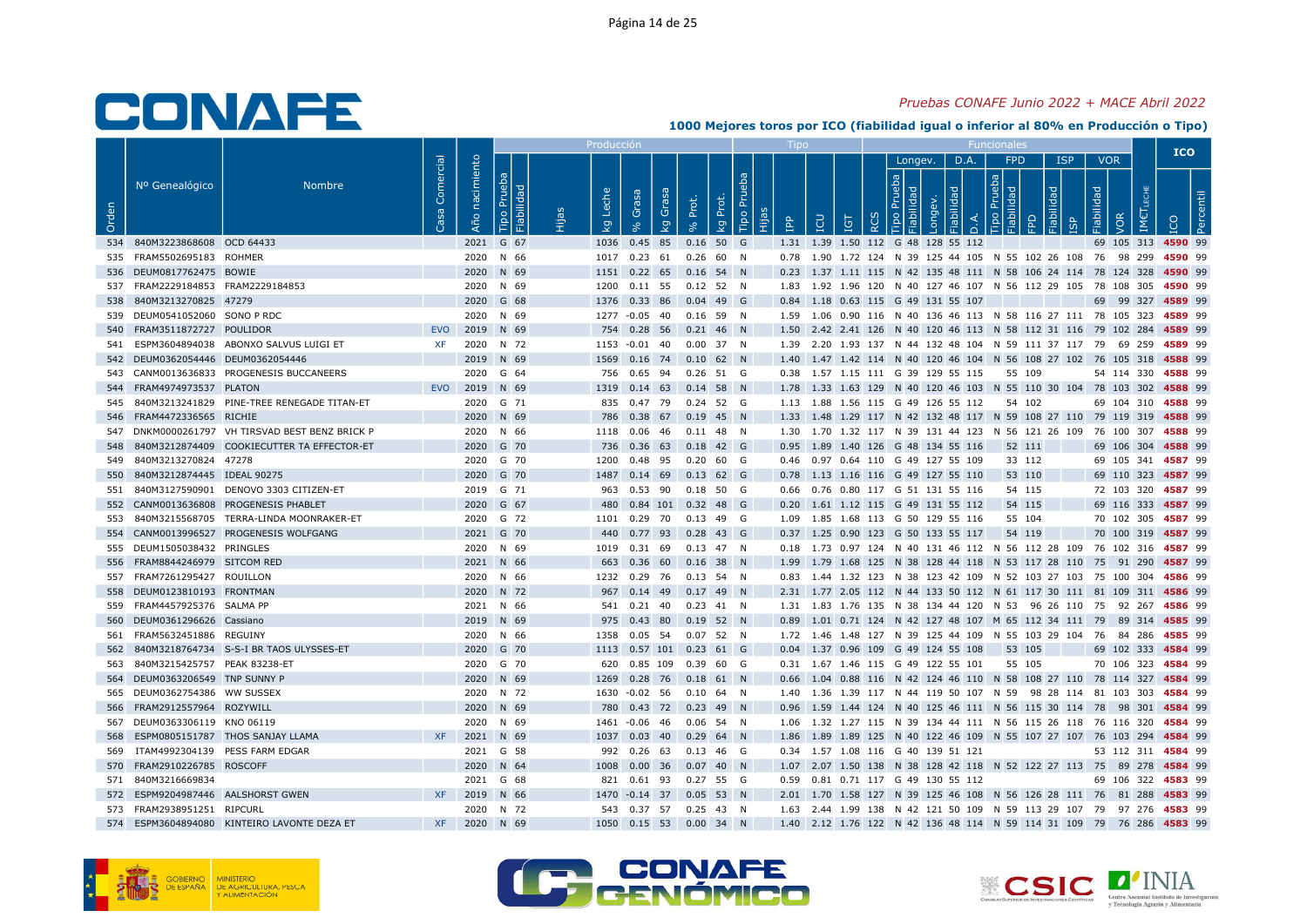#### Pruebas CONAFE Junio 2022 + MACE Abril 2022

|       |                                     |                                                 |                   |                |                                   | Producciór                      |                                  |                            |                          |           |                                                        |   |              |      |        |            |                                                                                         |                                 | <b>ICO</b>                                                            |  |
|-------|-------------------------------------|-------------------------------------------------|-------------------|----------------|-----------------------------------|---------------------------------|----------------------------------|----------------------------|--------------------------|-----------|--------------------------------------------------------|---|--------------|------|--------|------------|-----------------------------------------------------------------------------------------|---------------------------------|-----------------------------------------------------------------------|--|
| Orden | Nº Genealógico                      | <b>Nombre</b>                                   | Comercial<br>Casa | Año nacimiento | Prueba<br><b>bebilide</b><br>Tipo | Leche<br>$\mathbf{\mathcal{Q}}$ | Grasa<br>Grasa<br>$\overline{5}$ | Prot.<br>Prot.<br>$\infty$ | ā<br>Tipo Pru<br>ΙŞ<br>旧 | <u>ed</u> | EQ<br>ΙGΤ                                              | ≃ | Longev.<br>호 | D.A. | $\cap$ | FPD<br>의 모 | <b>ISP</b><br>몫                                                                         | <b>VOR</b><br>Fiabilidad<br>VOR |                                                                       |  |
|       |                                     | 575 ESPM0805030921 THOS COPYRIGHT MIRROR        | <b>XF</b>         |                | 2020 N 69                         |                                 | 1750 -0.13 48                    | $-0.09$ 46 N               |                          |           |                                                        |   |              |      |        |            |                                                                                         |                                 | 0.95 1.88 1.57 116 N 42 133 48 110 N 58 117 31 111 79 100 304 4582 99 |  |
|       | 576 DEUM1306331961 DEUM1306331961   |                                                 |                   |                | 2020 N 66                         |                                 | 539 0.29 48 0.24 42 N            |                            |                          |           |                                                        |   |              |      |        |            |                                                                                         |                                 | 0.46 1.49 1.00 127 N 39 137 44 130 N 55 118 23 110 76 93 292 4582 99  |  |
|       |                                     | 577 ESPM2705183957 TEIXEIRO XF CALVIN ROZZIE ET | <b>XF</b>         |                | 2021 N 69                         |                                 | 829 0.37 68 0.15 43 N            |                            |                          |           |                                                        |   |              |      |        |            | 1.45 1.39 1.29 110 N 40 142 46 114 N 56 117 26 104 76 116 325 4581 99                   |                                 |                                                                       |  |
|       | 578 DEUM0361985919 GARY RED         |                                                 |                   |                | 2019 N 72                         |                                 | 1297 -0.20 25 -0.05 37 N         |                            |                          |           |                                                        |   |              |      |        |            |                                                                                         |                                 | 1.75 1.49 1.53 127 N 42 138 48 124 N 59 121 27 112 79 83 280 4581 99  |  |
|       |                                     | 579 840M3213134154 STGEN CAPT INDI-ET           |                   |                | 2020 G 69                         |                                 | 1277  0.30  78  0.17  60  G      |                            |                          |           | 0.31 1.31 0.90 106 G 48 133 55 112                     |   |              |      |        | 52 114     |                                                                                         |                                 | 69 113 344 4579 99                                                    |  |
| 580   | ESPM9204896314 GIO P ET             |                                                 | <b>XF</b>         |                | 2019 N 72                         |                                 | 1474 -0.04 48 0.09 57 N          |                            |                          |           |                                                        |   |              |      |        |            |                                                                                         |                                 | 1.11 0.57 0.74 108 N 45 133 50 129 N 61 128 27 111 81 96 324 4579 99  |  |
|       | 581 FRAM2929586230 RAGUAY           |                                                 |                   |                | 2020 N 66                         |                                 | 589  0.59  81  0.26  46  N       |                            |                          |           |                                                        |   |              |      |        |            | 2.02 1.39 1.50 118 N 38 123 42 115 N 56 109 27 108 75 81 293 4579 99                    |                                 |                                                                       |  |
|       | 582 FRAM4939507891 REFLEX P         |                                                 |                   |                | 2020 N 69                         |                                 | 1101  0.18  59  0.13  50  N      |                            |                          |           |                                                        |   |              |      |        |            |                                                                                         |                                 | 2.26 1.32 1.56 110 N 40 129 46 111 N 56 102 27 118 78 115 313 4579 99 |  |
| 583   |                                     | 840M3205251413 S-S-I BG RENEGAD DARNELL-ET      |                   |                | 2019 G 72                         |                                 | 1623  0.22  83  0.13  67  G      |                            |                          |           | 0.15  0.62  0.49  113  G  50  127  55  108             |   |              |      |        | 55 102     |                                                                                         |                                 | 70 95 325 4578 99                                                     |  |
| 584   |                                     | 840M3143986022 SIEMERS RENEGAD ARROZO           |                   |                | 2019 G 75                         |                                 | 1555 0.24 82 0.16 68 G           |                            |                          |           | 0.99  0.43  0.49  106  G  54  125  57  113  M  54  101 |   |              |      |        |            |                                                                                         |                                 | 77 107 334 4577 99                                                    |  |
|       | 585 DEUM0362020428 GGA Sartre RDC   |                                                 |                   |                | 2019 N 69                         |                                 | 1734  0.06  69  0.16  74  N      |                            |                          |           |                                                        |   |              |      |        |            | 1.98 1.72 1.96 109 N 42 117 48 85 N 59 109 30 112 79 106 326 4577 99                    |                                 |                                                                       |  |
|       | 586 DEUM1262594509 Rajano           |                                                 |                   |                | 2019 N 69                         |                                 | 1717  0.08  71  0.07  63  N      |                            |                          |           |                                                        |   |              |      |        |            |                                                                                         |                                 | 1.12 1.53 1.51 111 N 40 117 46 103 N 56 104 29 115 76 93 309 4577 99  |  |
| 587   |                                     | 840M3215425481 AURORA SHORELINE-ET              |                   |                | 2020 G 68                         | 1060                            | 0.49 90 0.17 52 G                |                            |                          |           | 0.21 1.51 0.80 118 G 50 130 55 105                     |   |              |      |        | 54 115     |                                                                                         |                                 | 70 108 337 4577 99                                                    |  |
|       | 588 DEUM1406440012 Supporter        |                                                 |                   |                | 2020 N 69                         |                                 | 1075  0.34  75  0.18  54  N      |                            |                          |           |                                                        |   |              |      |        |            |                                                                                         |                                 | 0.18 1.14 0.83 113 N 40 135 46 112 N 55 115 27 110 76 109 332 4577 99 |  |
|       | 589 DEUM0362851467 VH SHEIK P       |                                                 |                   |                | 2020 N 64                         |                                 | 773 0.49 78 0.27 53 N            |                            |                          |           |                                                        |   |              |      |        |            | 0.42 1.54 1.26 118 N 38 126 42 115 N 52 113 23 110 74 115 325 4577 99                   |                                 |                                                                       |  |
| 590   |                                     | DNKM3200304945 KAERGAARDEN GAGE P               |                   |                | 2021 N 64                         | 1108                            | $0.25$ 66 0.18 55 N              |                            |                          |           |                                                        |   |              |      |        |            |                                                                                         |                                 | 1.17 0.70 0.80 118 N 38 131 42 115 N 53 117 23 109 75 92 311 4577 99  |  |
|       | 591 DEUM0667512345 RZH HAVERTZ      |                                                 |                   |                | 2020 N 72                         |                                 | 1585  0.16  75  0.12  64  N      |                            |                          |           |                                                        |   |              |      |        |            | 1.65 0.83 1.16 113 N 44 120 50 102 N 59 113 30 112 79 88 316 4576 99                    |                                 |                                                                       |  |
| 592   | 840M3215425452 PEAK BIG HYPE-ET     |                                                 |                   |                | 2020 G 72                         |                                 | 883 0.65 100 0.24 54 G           |                            |                          |           | 0.31 1.13 0.86 109 G 51 130 55 112                     |   |              |      |        | 56 113     |                                                                                         |                                 | 72 112 339 4576 99                                                    |  |
|       | 593 DEUM0540355393 Wilder DOMINO    |                                                 |                   |                | 2019 N 66                         |                                 | 1271  0.08  54  0.16  58  N      |                            |                          |           |                                                        |   |              |      |        |            | 0.80 0.80 0.58 118 N 39 130 44 121 N 55 126 24 110 76 100 328 4576 99                   |                                 |                                                                       |  |
|       |                                     | 594 DNKM0000261915 VH NADER NAMUR P             |                   |                | 2021 N 64                         |                                 | 413  0.68  82  0.41  55  N       |                            |                          |           |                                                        |   |              |      |        |            |                                                                                         |                                 | 1.13 1.31 1.27 115 N 36 130 42 111 N 52 112 23 108 75 106 320 4575 99 |  |
| 595   |                                     | 840M3209641511 PEAK POKEMON A2A2 BLF BYF C      |                   |                | 2019 N 69                         |                                 | 1093  0.42  84  0.16  52  N      |                            |                          |           |                                                        |   |              |      |        |            | 0.47 1.25 0.95 118 N 42 128 48 108 N 58 111 28 108 78 97 317 4574 99                    |                                 |                                                                       |  |
| 596   |                                     | DEUM0541324748 THOENES HOLSTEINS INTERNATIONA   |                   |                | 2020 N 69                         |                                 | 1035  0.15  53  0.24  59  N      |                            |                          |           |                                                        |   |              |      |        |            |                                                                                         |                                 | 1.78 1.66 1.57 113 N 40 130 46 107 N 58 104 27 110 78 106 312 4574 99 |  |
| 597   |                                     | ESPM9205095907 EIT RUW FREESBY ET               | XF                |                | 2020 N 69                         |                                 | 1148  0.10  52  0.08  46  N      |                            |                          |           |                                                        |   |              |      |        |            | 2.15 2.31 2.19 110 N 42 132 48 105 N 58 100 27 112 78 114 305 4574 99                   |                                 |                                                                       |  |
| 598   |                                     | 840M3206094217 GENOSOURCE JOHN-ETN              |                   |                | 2020 G 72                         |                                 | 1278 0.48 98 0.14 56 G           |                            |                          |           | 0.55 1.16 0.75 106 G 51 126 56 110                     |   |              |      |        | 54 114     |                                                                                         |                                 | 71 109 343 4573 99                                                    |  |
| 599   |                                     | 840M3206094216 GENOSOURCE JACK-ETN              |                   |                | 2020 G 72                         |                                 | 1277 0.48 98 0.14 56 G           |                            |                          |           | 0.55 1.16 0.75 106 G 51 126 56 110                     |   |              |      |        | 54 114     |                                                                                         |                                 | 71 109 343 4573 99                                                    |  |
| 600   | DEUM0124340445 KAX BENSTA           |                                                 |                   |                | 2021 N 69                         | 1669                            | $0.10$ 71 $0.11$ 66 N            |                            |                          |           |                                                        |   |              |      |        |            |                                                                                         |                                 | 0.92 1.53 1.37 117 N 42 119 46 99 N 56 100 29 106 78 91 308 4573 99   |  |
| 601   |                                     | 840M3215425505 PEAK ALTAINSCAPE-ET              |                   |                | 2020 G 72                         |                                 | 1286  0.38  87  0.14  57  G      |                            |                          |           | 0.25 1.22 0.97 111 G 51 132 55 106                     |   |              |      |        | 55 111     |                                                                                         |                                 | 71 109 333 4573 99                                                    |  |
| 602   | 840M3202071379                      |                                                 |                   |                | 2021 G 68                         | 1209                            | 0.38 84 0.13 53 G                |                            |                          |           | 0.13 0.83 0.40 119 G 49 129 55 117                     |   |              |      |        |            |                                                                                         |                                 | 70 109 327 4573 99                                                    |  |
| 603   |                                     | 840M3215425484 PEAK ALTAGAINES-ET               |                   |                | 2020 N 66                         |                                 | 1003  0.44  82  0.18  52  N      |                            |                          |           |                                                        |   |              |      |        |            | 0.25 1.20 0.97 106 N 39 130 44 116 N 53 118 27 120 75 126 340 4573 99                   |                                 |                                                                       |  |
|       | 604 DEUM0361371867 WSH Bastiano     |                                                 |                   |                | 2019 N 72                         |                                 | 1620 -0.10 47 -0.03 49 N         |                            |                          |           |                                                        |   |              |      |        |            |                                                                                         |                                 | 1.28 1.51 1.27 133 N 42 128 48 103 N 59 106 38 108 78 91 292 4573 99  |  |
|       | 605 FRAM5344217368 SORBAY P         |                                                 |                   |                | 2021 N 66                         |                                 | 1168  0.09  52  0.11  50  N      |                            |                          |           |                                                        |   |              |      |        |            | 1.56 1.94 1.95 122 N 39 124 44 109 N 56 107 26 115 76 105 290 4573 99                   |                                 |                                                                       |  |
| 606   |                                     | ESPM1505183943 GRILLE KEYSER FIV ET             | <b>XF</b>         |                | 2021 N 66                         |                                 | 1496 -0.11 41 -0.13 34 N         |                            |                          |           |                                                        |   |              |      |        |            |                                                                                         |                                 | 1.78 1.66 1.50 123 N 39 135 44 118 N 55 127 25 109 76 86 293 4573 99  |  |
|       | 607 DEUM0361986026 KNS 86026        |                                                 |                   |                | 2020 N 66                         |                                 | 1264  0.25  72  0.23  66  N      |                            |                          |           |                                                        |   |              |      |        |            | 1.12 0.94 0.98 122 N 40 120 46 102 N 56 100 26 112 76 87 301 4572 99                    |                                 |                                                                       |  |
|       | 608 DEUM0770949312 KAR 49312        |                                                 |                   |                | 2020 N 64                         |                                 | 1068  0.39  80  0.18  54  N      |                            |                          |           |                                                        |   |              |      |        |            |                                                                                         |                                 | 1.37 0.45 0.46 113 N 38 136 42 108 N 55 113 26 105 75 106 339 4572 99 |  |
|       | 609 DEUM0541569555 WIL 69555        |                                                 |                   |                | 2020 N 66                         | 1268                            | 0.09 55 0.13 55 N                |                            |                          |           |                                                        |   |              |      |        |            | 0.73  2.17  1.57  119  N  40  127  46  107  N  55  117  29  109  76  102  311  4572  99 |                                 |                                                                       |  |
|       | 610 ESPM9204897685 STELO ET         |                                                 | <b>XF</b>         |                | 2019 N 69                         |                                 | 1352  0.06  55  0.06  50  N      |                            |                          |           |                                                        |   |              |      |        |            |                                                                                         |                                 | 1.93 1.91 2.12 122 N 42 123 48 107 N 58 94 27 106 78 84 276 4572 99   |  |
|       |                                     | 611 ESPM2705183935 CASAGABINO CHUNIUS FIV ET    | XF                |                | 2021 N 66                         |                                 | 1350  0.03  52  0.17  62  N      |                            |                          |           |                                                        |   |              |      |        |            | 0.50 1.92 1.69 122 N 39 126 44 103 N 53 101 27 112 76 113 302 4570 99                   |                                 |                                                                       |  |
|       | 612 DNKM0000261780 VH SLATT SKOVLYP |                                                 |                   |                | 2020 N 66                         |                                 | 531 0.53 72 0.34 52 N            |                            |                          |           |                                                        |   |              |      |        |            |                                                                                         |                                 | 1.01 1.71 1.56 118 N 39 121 44 122 N 53 108 26 111 76 116 309 4570 99 |  |
|       | 613 ESPM9205095970 LARS ET          |                                                 | <b>XF</b>         |                | 2020 N 72                         |                                 | 860  0.26  58  0.22  51  N       |                            |                          |           |                                                        |   |              |      |        |            | 1.11 1.77 1.29 119 N 44 132 50 110 N 61 115 29 111 79 105 314 4570 99                   |                                 |                                                                       |  |
|       | 614 840M3213125015 93388            |                                                 |                   |                | 2020 G 69                         |                                 | 1445  0.55  112  0.14  62  G     |                            |                          |           | 0.52 0.16 0.04 112 G 50 121 55 106                     |   |              |      |        |            |                                                                                         |                                 | 70 95 337 4569 99                                                     |  |
|       | 615 840M3218932219 PEAK PALOMINE    |                                                 |                   |                | 2021 N 66                         |                                 | 1460  0.41  98  0.16  65  N      |                            |                          |           |                                                        |   |              |      |        |            | -0.01 1.83 1.42 107 N 39 117 44 101 N 55 116 26 105 76 110 331 4569 99                  |                                 |                                                                       |  |





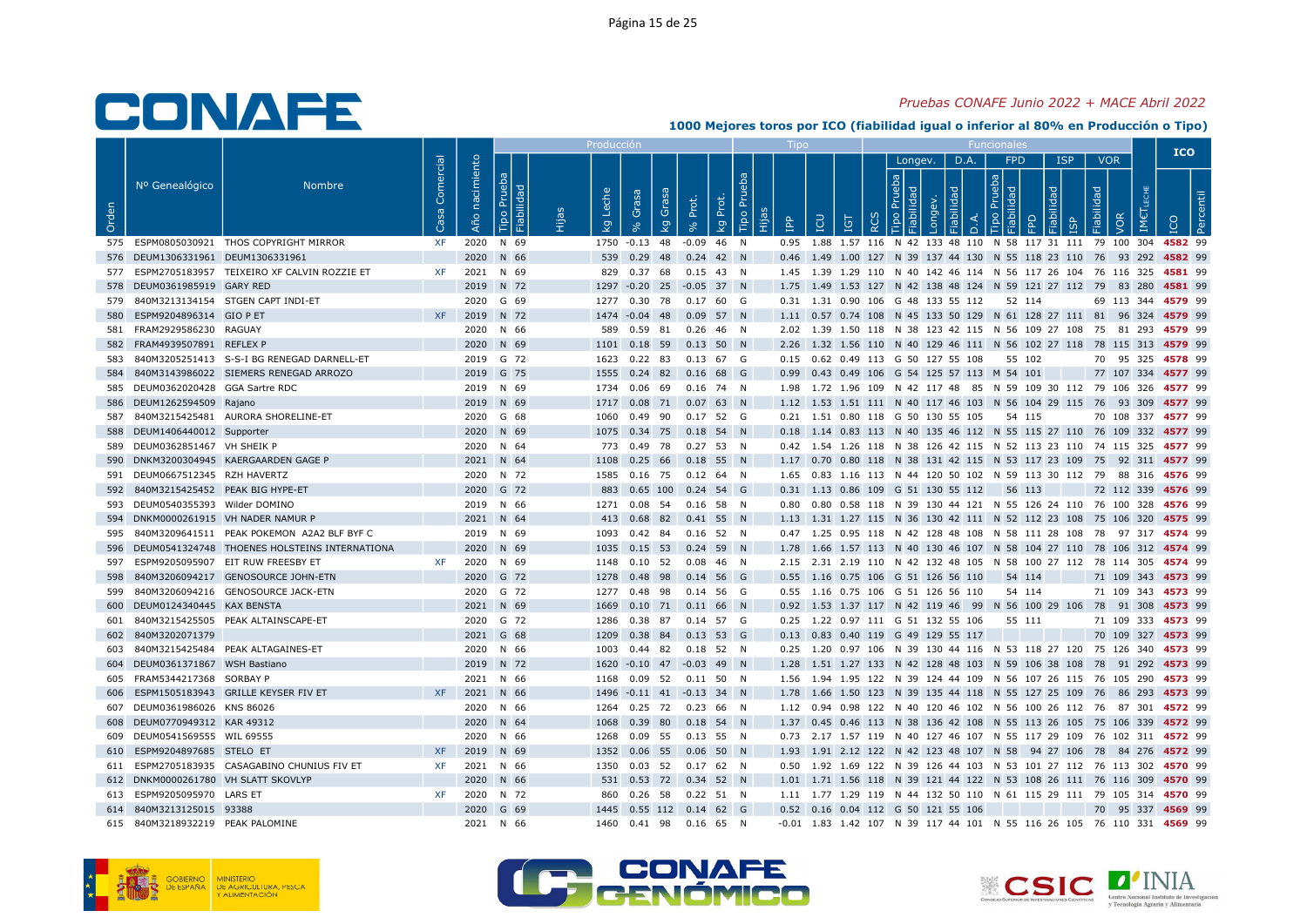### Pruebas CONAFE Junio 2022 + MACE Abril 2022

|       |                                                       |                                              |                |                   |                              | Producci    |                                                      |       |             |           |   |                                                                                                                                                      |                              |      |                                           |                                 |            |                          |     | <b>ICO</b>         |  |
|-------|-------------------------------------------------------|----------------------------------------------|----------------|-------------------|------------------------------|-------------|------------------------------------------------------|-------|-------------|-----------|---|------------------------------------------------------------------------------------------------------------------------------------------------------|------------------------------|------|-------------------------------------------|---------------------------------|------------|--------------------------|-----|--------------------|--|
| Orden | Nº Genealógico                                        | <b>Nombre</b>                                | Comercial<br>အ | nacimiento<br>Año | Prueba<br>ᄝ<br>bilid<br>Tipo | che<br>ତ୍ୟୁ | ese<br>Grasa<br>Ö<br>$\overline{g}$                  | Prot. | kg Prot.    | Tipo Prue | 욥 | LCU<br>Ξ                                                                                                                                             | Longev.<br><b>동 [할</b><br>ਾਰ | D.A. | <b>FPD</b><br>$\frac{a}{b}$ $\frac{b}{c}$ | $\overline{\sigma}$<br>$\Omega$ | <b>ISP</b> | <b>VOR</b><br>Fiabilidad | /OR |                    |  |
|       | 616 FRAM8501201687 OWINDMILL                          |                                              |                |                   | 2018 N 72                    |             | 1193 0.38 84                                         |       | $0.16$ 56 N |           |   | 1.00 1.59 1.56 118 N 45 118 50 102 N 59 122 39 113 81 101 316 4569 99                                                                                |                              |      |                                           |                                 |            |                          |     |                    |  |
|       | 617 NLDM0899567419 NLDM0899567419                     |                                              |                |                   | 2019 N 66                    |             | 1409  0.18  70  0.12  59  N                          |       |             |           |   | 1.53 0.42 0.74 119 N 38 120 44 116 N 53 113 26 110 76 110 317 4569 99                                                                                |                              |      |                                           |                                 |            |                          |     |                    |  |
|       | 618 840M3234522712 DENOVO 2712                        |                                              |                |                   | 2021 G 69                    |             | 1234  0.54  103  0.15  56  G                         |       |             |           |   | 0.34 0.58 0.61 114 G 48 127 55 108                                                                                                                   |                              |      |                                           | 51 105                          |            |                          |     | 69 100 326 4568 99 |  |
|       | 619 NLDM0685504000 CLYDE                              |                                              |                |                   | 2020 N 66                    | 1530        | $0.08$ 64 $0.12$ 63 N                                |       |             |           |   | 1.65 1.32 1.43 118 N 39 124 44 98 N 55 105 25 105 76 101 315 4568 99                                                                                 |                              |      |                                           |                                 |            |                          |     |                    |  |
|       |                                                       | 620 CANM0013651696 CLELOR MAGNITUDE BOSSMAN  |                |                   | 2020 G 71                    |             | 524  0.69  88  0.13  30  G                           |       |             |           |   | 1.07 2.16 1.74 124 G 50 135 55 107                                                                                                                   |                              |      |                                           | 53 110                          |            |                          |     | 71 110 306 4568 99 |  |
|       | 621 FRAM2213517307 PROST                              |                                              |                |                   | 2019 N 66                    |             | 309  0.34  44  0.22  32  N                           |       |             |           |   | 2.30 2.19 2.26 135 N 39 127 44 122 N 53 99 23 112 76 100 255 4568 99                                                                                 |                              |      |                                           |                                 |            |                          |     |                    |  |
|       | 622 DEUM0956066853 CORELLI                            |                                              |                |                   | 2020 N 69                    |             | 1374  0.20  71  0.09  54  N                          |       |             |           |   | 0.48 1.44 1.14 120 N 40 128 46 109 N 56 125 33 102 76 103 325 4567 99                                                                                |                              |      |                                           |                                 |            |                          |     |                    |  |
|       |                                                       | 623 840M3209481546 SANDY-VALLEY T ROSWELL-ET |                |                   | 2021 G 70                    |             | 1045  0.32  71  0.14  49  G                          |       |             |           |   | 0.07 1.93 1.10 116 G 48 133 55 115                                                                                                                   |                              |      |                                           |                                 |            |                          |     | 69 104 316 4567 99 |  |
|       | 624 840M3213125757 94130                              |                                              |                |                   | 2021 G 68                    |             | 1512 0.26 83 0.18 69 G                               |       |             |           |   | 0.37 0.93 0.78 107 G 49 124 55 110                                                                                                                   |                              |      |                                           |                                 |            |                          |     | 70 98 327 4565 99  |  |
|       | 625 NLDM0642467753 SJK HELIUM                         |                                              |                |                   | 2020 G 71                    |             | 855 0.45 77 0.24 53 G                                |       |             |           |   | 1.19  0.91  0.98  121  G  51  129  55  114                                                                                                           |                              |      |                                           | 54 109                          |            |                          |     | 71 93 303 4565 99  |  |
|       |                                                       | 626 CANM0014074923 PROGENESIS LOOKUP         |                |                   | 2021 G 71                    |             | 761 0.76 106 0.26 52 G                               |       |             |           |   | 1.42 1.27 1.33 108 G 49 126 55 104                                                                                                                   |                              |      |                                           |                                 |            |                          |     | 71 108 323 4564 99 |  |
|       |                                                       | 627 840M3208834966 KINGS-RANSOM DUFFY-ET     |                |                   | 2020 G 71                    |             | 782  0.54  84  0.24  50  G                           |       |             |           |   | 1.30  0.81  0.71  109  G  51  138  55  113                                                                                                           |                              |      |                                           | 55 111                          |            |                          |     | 71 106 331 4564 99 |  |
|       | 628 FRAM6111836975 ROOK                               |                                              |                |                   | 2020 N 69                    |             | 572  0.30  51  0.25  44  N                           |       |             |           |   | 0.68 1.80 1.60 139 N 40 132 46 114 N 55 118 29 106 78 87 280 4564 99                                                                                 |                              |      |                                           |                                 |            |                          |     |                    |  |
|       | 629 DEUM1306408872 VH SINNIAC                         |                                              |                |                   | 2020 N 66                    |             | 821  0.56  88  0.21  48  N                           |       |             |           |   | 0.26 1.22 0.56 111 N 38 134 42 113 N 52 126 24 110 75 117 347 4563 99                                                                                |                              |      |                                           |                                 |            |                          |     |                    |  |
|       |                                                       | 630 840M3223871522 S-S-I TAOS PRUSIK-ET      |                |                   | 2020 G 70                    |             | 696  0.60  86  0.25  48  G                           |       |             |           |   | 0.32 1.37 0.97 121 G 49 131 55 114 53 108                                                                                                            |                              |      |                                           |                                 |            |                          |     | 69 101 310 4563 99 |  |
|       |                                                       | 631 DEUM0770822795 KOEPON RUW LINUX ET       | BAS            |                   | 2019 N 69                    |             | 1147  0.28  71  0.10  48  N                          |       |             |           |   | 0.86 1.34 1.20 124 N 40 130 46 105 N 56 116 29 110 78 93 310 4563 99                                                                                 |                              |      |                                           |                                 |            |                          |     |                    |  |
|       | 632 840M3224239312 AOT BRAVE 522-ET                   |                                              |                |                   | 2021 G 68                    |             | 1403 0.16 68 0.11 57 G                               |       |             |           |   | 0.48 1.62 1.01 113 G 49 127 55 114                                                                                                                   |                              |      |                                           |                                 |            |                          |     | 70 102 318 4562 99 |  |
|       | 633 DNKM0000261909 VH Alberta Alloy                   |                                              |                |                   | 2020 N 64                    |             | 472  0.59  76  0.27  43  N                           |       |             |           |   | 0.66 1.29 0.88 117 N 36 131 42 124 N 52 119 25 114 75 113 320 4562 99                                                                                |                              |      |                                           |                                 |            |                          |     |                    |  |
|       | 634 FRAM7230471719 SURFAYE                            |                                              |                |                   | 2021 N 69                    |             | 929 0.27 62 0.27 59 N                                |       |             |           |   | 2.06 1.59 1.59 112 N 40 123 46 111 N 56 108 28 108 78 94 300 4561 99                                                                                 |                              |      |                                           |                                 |            |                          |     |                    |  |
|       | 635 FRAM7637042462 SENATEUR                           |                                              |                |                   | 2021 N 66                    |             | 1115  0.09  50  0.10  47  N                          |       |             |           |   | 0.74  2.06  1.90  133  N  39  130  44  105  N  53  110  26  108  75  98  284  4561  99                                                               |                              |      |                                           |                                 |            |                          |     |                    |  |
|       | 636 840M3202071385                                    |                                              |                |                   | 2021 G 67                    |             | 1471 0.26 81 0.14 63 G                               |       |             |           |   | 0.24 0.61 0.39 109 G 48 130 55 114                                                                                                                   |                              |      |                                           |                                 |            |                          |     | 69 103 334 4560 99 |  |
|       | 637 DEUM1269545651 MBL GARNIER                        |                                              |                |                   | 2019 N 72                    |             | 1527  0.22  79  0.08  58  N                          |       |             |           |   | 1.17 1.30 1.23 119 N 42 118 48 100 M 63 123 28 111 79 87 316 4560 99                                                                                 |                              |      |                                           |                                 |            |                          |     |                    |  |
|       | 638 840M3214292628 WINSTAR ZUKO-ET                    |                                              |                |                   | 2020 G 70                    |             | 715 0.69 96 0.21 45 G                                |       |             |           |   | $-0.12$ 1.35 0.85 123 G 49 133 55 109                                                                                                                |                              |      |                                           | 54 113                          |            |                          |     | 69 114 327 4560 99 |  |
|       | 639 FRAM4443991934 SAYMARO                            |                                              |                |                   | 2021 N 66                    |             | 1200  0.20  64  0.12  52  N                          |       |             |           |   | 1.55 1.24 1.45 125 N 39 125 44 109 N 53 116 25 104 76 94 298 4560 99                                                                                 |                              |      |                                           |                                 |            |                          |     |                    |  |
|       | 640 FRAM6114355071 RACKET                             |                                              |                |                   | 2020 N 69                    |             | 683  0.30  55  0.28  51  N                           |       |             |           |   | 1.70 1.89 1.83 115 N 40 126 46 119 N 55 98 27 111 76 100 290 4560 99                                                                                 |                              |      |                                           |                                 |            |                          |     |                    |  |
|       |                                                       | 641 840M3209641634 PEAK ALTAGULLIVER-ET      |                |                   | 2019 G 71                    |             | 1231  0.42  90  0.18  59  G                          |       |             |           |   | 0.43 1.05 0.98 120 G 52 127 55 100                                                                                                                   |                              |      |                                           | 58 112                          |            |                          |     | 73 101 322 4559 99 |  |
|       |                                                       | 642 840M3010353958 GENOSOURCE BIG CITY-ET    |                |                   | 2020 G 69                    |             | 1219  0.36  82  0.15  56  G                          |       |             |           |   | 1.17 1.02 1.03 118 G 51 131 55 99                                                                                                                    |                              |      |                                           | 54 119                          |            |                          |     | 71 103 331 4559 99 |  |
|       | 643 BELM0014717897 FABRIZIO                           |                                              |                |                   | 2020 N 69                    |             | 810  0.58  89  0.21  48  N                           |       |             |           |   | 1.14 1.52 1.37 111 N 40 125 46 110 N 58 113 29 112 78 92 311 4559 99                                                                                 |                              |      |                                           |                                 |            |                          |     |                    |  |
|       | 644 840M3228657057 OCD 94143                          |                                              |                |                   | 2020 G 70                    |             | 556  0.65  86  0.20  38  G                           |       |             |           |   | 0.42 1.22 0.72 124 G 48 136 55 118                                                                                                                   |                              |      |                                           |                                 |            |                          |     | 68 105 308 4559 99 |  |
|       | 645 FRAM2239995046 SHERLOCK                           |                                              |                |                   | 2021 N 66                    |             | 956  0.18  53  0.22  54  N                           |       |             |           |   | 1.09  2.18  2.12  120  N  38  121  44  118  N  53  103  26  108  76  113  290  4559  99                                                              |                              |      |                                           |                                 |            |                          |     |                    |  |
|       |                                                       | 646 840M3205149655 BUSH-BROS FRAGRANT        |                |                   | 2019 N 69                    |             | 582  0.51  72  0.26  45  N                           |       |             |           |   | 0.93 1.51 1.09 126 N 42 131 46 112 M 59 122 29 107 76 88 303 4559 99                                                                                 |                              |      |                                           |                                 |            |                          |     |                    |  |
|       |                                                       | 647 ESPM2705095956 TEIXEIRO HONDO HOGLIO     | XF             |                   | 2021 N 69                    |             | 1220 -0.11 32 -0.07 32 N                             |       |             |           |   | 1.43 1.94 1.56 135 N 42 133 46 120 N 58 112 30 110 78 81 269 4559 99                                                                                 |                              |      |                                           |                                 |            |                          |     |                    |  |
|       | 648 FRAM4436116538 RODMAN<br>649 840M3202071308 43707 |                                              |                |                   | 2020 N 69<br>2020 G 70       |             | 777 0.28 57 0.21 47 N<br>1466  0.19  74  0.05  53  G |       |             |           |   | 1.11 1.60 1.52 126 N 40 134 48 113 N 56 100 30 103 78 92 286 4558 99                                                                                 |                              |      |                                           |                                 |            |                          |     |                    |  |
|       |                                                       |                                              |                |                   |                              |             |                                                      |       |             |           |   | 1.05 1.32 1.14 119 G 50 127 55 105                                                                                                                   |                              |      |                                           | 37 112                          |            |                          |     | 70 98 318 4557 99  |  |
| 650   | 651 DEUM1406051335 SHA COLOBUS ET                     | 840M3220398078 SSI-HOMESTEAD 572             | ALB            |                   | 2020 G 70<br>2020 N 69       | 869         | 0.50 83 0.25 54 G<br>1340  0.16  65  0.12  56  N     |       |             |           |   | 0.64 1.04 0.87 124 G 47 129 55 108                                                                                                                   |                              |      |                                           | 52 106                          |            |                          |     | 68 94 307 4557 99  |  |
|       |                                                       | 652 FINM0000099950 VH VIKING YNGVAR YOGA     |                |                   | 2021 N 66                    |             | 617 0.53 76 0.32 53 N                                |       |             |           |   | 0.16 2.45 1.96 109 N 40 127 46 108 N 56 122 31 108 76 96 310 <b>4557</b> 99<br>0.45 1.04 0.93 129 N 39 121 44 117 N 53 108 25 116 75 103 300 4557 99 |                              |      |                                           |                                 |            |                          |     |                    |  |
|       | 653 DEUM0541057719 DEUM0541057719                     |                                              |                |                   | 2020 N 69                    |             | 1230  0.38  85  0.17  58  N                          |       |             |           |   | 2.05 1.49 2.12 108 N 40 120 46 98 N 55 102 33 109 76 108 305 4556 99                                                                                 |                              |      |                                           |                                 |            |                          |     |                    |  |
|       | 654 FRAM4427424581 RABIOT                             |                                              |                |                   | 2020 N 66                    |             | 1412  0.21  74  0.06  52  N                          |       |             |           |   | 2.01 1.26 1.88 121 N 38 120 44 101 N 52 114 26 108 75 89 293 4556 99                                                                                 |                              |      |                                           |                                 |            |                          |     |                    |  |
|       | 655 SWEM0000045170 SWEM0000045170                     |                                              |                |                   | 2020 N 62                    |             | 349  0.68  80  0.43  54  N                           |       |             |           |   | 0.73 1.08 0.74 121 N 35 126 39 120 N 49 115 25 108 72 113 319 4556 99                                                                                |                              |      |                                           |                                 |            |                          |     |                    |  |
|       |                                                       | 656 DEUM0540381912 PROBSTINGS GLOBAL         |                |                   | 2019 N 72                    |             | 1600 -0.12 44 -0.01 51 N                             |       |             |           |   | 2.18 1.75 1.78 115 N 42 123 48 112 M 61 117 28 112 79 90 294 4556 99                                                                                 |                              |      |                                           |                                 |            |                          |     |                    |  |
|       |                                                       |                                              |                |                   |                              |             |                                                      |       |             |           |   |                                                                                                                                                      |                              |      |                                           |                                 |            |                          |     |                    |  |





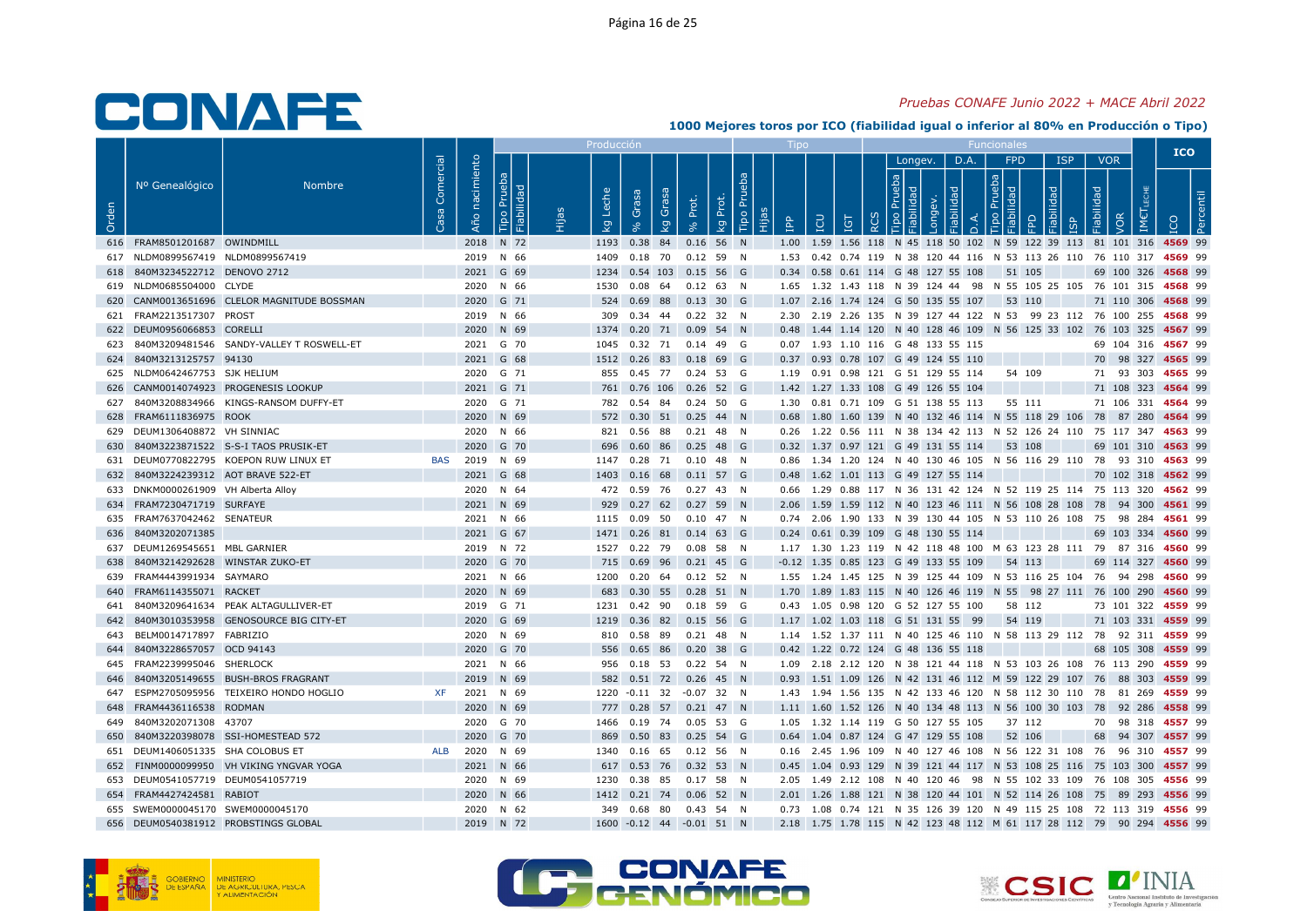### Pruebas CONAFE Junio 2022 + MACE Abril 2022

|       |                                    |                                                |                 |                   |                              |     | Producció                        |                                                                                         |               |                         |         |                                                     |          |              |      |                   |                            |                          |     | <b>ICO</b>                                                                                 |  |
|-------|------------------------------------|------------------------------------------------|-----------------|-------------------|------------------------------|-----|----------------------------------|-----------------------------------------------------------------------------------------|---------------|-------------------------|---------|-----------------------------------------------------|----------|--------------|------|-------------------|----------------------------|--------------------------|-----|--------------------------------------------------------------------------------------------|--|
| Orden | Nº Genealógico                     | <b>Nombre</b>                                  | Comercial<br>္တ | nacimiento<br>Año | Prueba<br>Fiabilidad<br>Tipo |     | Leche<br>$\overline{\mathsf{x}}$ | Grasa<br>Grasa<br>$\overline{\mathsf{g}}$                                               | Prot.         | Tipo Pru<br>Prot.<br>kg | ۹q<br>旧 | <b>CO</b><br>IGT                                    | $\alpha$ | Longev.<br>윿 | D.A. | <b>FPD</b><br>음 음 | <b>ISP</b><br>$\mathbb{R}$ | <b>VOR</b><br>Fiabilidad | VOR |                                                                                            |  |
|       |                                    | 657 CANM0013712912 PROGENESIS PROTECTED        |                 |                   | 2020 G 71                    |     |                                  | 1408  0.29  82  0.12  59  G                                                             |               |                         |         | -0.06 1.18 0.99 116 G 50 126 55 111                 |          |              |      | 37 110            |                            |                          |     | 72 98 316 4555 99                                                                          |  |
|       | 658 DEUM1405723810 SHA Gepard RDC  |                                                |                 |                   | 2019 N 66                    |     |                                  | 1614  0.06  65  0.12  66  N                                                             |               |                         |         |                                                     |          |              |      |                   |                            |                          |     | 1.29 1.09 1.29 115 N 39 118 44 108 M 61 111 28 108 76 86 303 4555 99                       |  |
|       |                                    | 659 CANM0013807646 PROGENESIS INSPIRE ET       | <b>SMX</b>      |                   | 2020 G 71                    |     | 1060                             | 0.45 86 0.17 52 G                                                                       |               |                         |         | 0.47 2.00 1.61 108 G 50 128 55 109                  |          |              |      | 55 111            |                            |                          |     | 71 117 327 4555 99                                                                         |  |
|       | 660 DEUM0362852527 DEUM0362852527  |                                                |                 |                   | 2020 N 72                    |     | 1461                             | 0.04 57 0.05 53 N                                                                       |               |                         |         |                                                     |          |              |      |                   |                            |                          |     | 1.38 1.70 1.65 117 N 44 127 48 109 N 58 103 29 103 79 100 301 4555 99                      |  |
|       |                                    | 661 840M3207410684 BADGER SSI BIG AL NEWMAN-ET |                 |                   | 2019 G 72                    |     |                                  | 594  0.58  80  0.13  33  G                                                              |               |                         |         | 0.32 1.50 1.01 124 G 51 143 55 114                  |          |              |      | 55 105            |                            |                          |     | 71 101 305 4555 99                                                                         |  |
|       | 662 FRAM4401573643 PEPPY           |                                                |                 |                   | 2019 N 72                    |     |                                  | 1540 0.36 95 0.08 59 N                                                                  |               |                         |         |                                                     |          |              |      |                   |                            |                          |     | 1.31 0.49 0.87 107 N 44 119 50 105 N 59 112 29 115 79 92 322 4554 99                       |  |
|       |                                    | 663 840M3215425321 PEAK ALTAHOT TICKET-ET      |                 |                   | 2020 G 70                    |     |                                  | 874  0.52  86  0.29  59  G                                                              |               |                         |         | 0.46 1.07 0.92 117 G 49 125 55 114 52 112           |          |              |      |                   |                            |                          |     | 69 92 313 4554 99                                                                          |  |
|       | 664 ESPM9204896315 GIANT ET        |                                                | <b>XF</b>       |                   | 2019 N 69                    |     |                                  | 1572 -0.17 38 0.02 53 N                                                                 |               |                         |         |                                                     |          |              |      |                   |                            |                          |     | 1.13 1.53 1.39 123 N 40 127 46 115 N 56 119 27 112 78 100 299 4554 99                      |  |
|       | 665 DEUM1406051828 ADDO RED        |                                                |                 |                   | 2021 N 69                    |     |                                  | 1504 -0.15 37 -0.01 47 N                                                                |               |                         |         |                                                     |          |              |      |                   |                            |                          |     | 1.73 1.43 1.38 122 N 42 130 48 115 N 58 116 27 113 78 81 288 4554 99                       |  |
|       | 666 NLDM0642554909 NLDM0642554909  |                                                |                 |                   | 2020 N 66                    |     |                                  | 465 0.28 45 0.23 38 N                                                                   |               |                         |         |                                                     |          |              |      |                   |                            |                          |     | 1.88 1.46 1.27 119 N 39 141 44 123 N 55 124 27 112 76 91 300 4554 99                       |  |
|       |                                    | 667 DEUM0541060435 WILDER HENDRICKS ET         | ALB             |                   | 2020 N 69                    |     |                                  | 1518  0.10  66  0.12  62  N                                                             |               |                         |         |                                                     |          |              |      |                   |                            |                          |     | -0.30 1.38 0.98 118 N 40 131 46 103 N 58 110 27 109 76 110 328 4553 99                     |  |
|       | 668 DEUM0363376725 WKM BELUGA      |                                                |                 |                   | 2020 N 69                    |     |                                  | 1210  0.10  54  0.18  58  N                                                             |               |                         |         |                                                     |          |              |      |                   |                            |                          |     | 0.96 0.97 0.69 109 N 40 138 46 117 N 58 110 27 105 76 104 326 4553 99                      |  |
| 669   |                                    | 840M3207538468 AARDEMA BOSA JW HAWKIN-ET       |                 |                   | 2021 G 69                    |     |                                  | 1445 0.29 84 0.11 59 G                                                                  |               |                         |         | -0.03 1.06 0.75 117 G 50 129 55 105                 |          |              |      |                   |                            |                          |     | 71 102 322 4552 99                                                                         |  |
|       |                                    | 670 840M3223871514 S-S-I TAOS VOLCANO-ET       |                 |                   | 2020 G 70                    |     |                                  | 1049  0.34  74  0.20  55  G                                                             |               |                         |         | 0.00 1.54 1.09 117 G 49 132 55 112                  |          |              |      | 53 110            |                            |                          |     | 69 108 321 4552 99                                                                         |  |
|       | 671 ESPM9204896664 GIGI RED ET     |                                                | XF              |                   | 2019 N 69                    |     |                                  | 1613 - 0.15 41 0.01 53 N                                                                |               |                         |         |                                                     |          |              |      |                   |                            |                          |     | 1.71 1.34 1.47 118 N 42 130 48 111 N 58 120 27 110 79 92 300 4552 99                       |  |
|       | 672 DEUM0362323881 CRISPIN         |                                                |                 |                   | 2020 N 69                    |     |                                  | 1052  0.16  55  0.05  39  N                                                             |               |                         |         |                                                     |          |              |      |                   |                            |                          |     | 1.60 2.02 1.73 105 N 44 134 48 122 N 58 122 27 112 79 108 314 4552 99                      |  |
|       | 673 DEUM1604240437 ZZ CULLUS       |                                                |                 |                   | 2021 N 69                    |     |                                  | 1549  0.09  66  0.11  62  N                                                             |               |                         |         |                                                     |          |              |      |                   |                            |                          |     | 0.94 1.80 1.53 107 N 40 123 46 105 N 56 116 28 110 78 97 319 4551 99                       |  |
|       |                                    | 674 CANM0013712833 PROGENESIS FRONTIER         |                 |                   | 2020 G 64                    |     |                                  | 743 0.64 93 0.27 52 G                                                                   |               |                         |         | 0.36 1.65 1.08 111 G 40 126 55 115                  |          |              |      | 37 117            |                            |                          |     | 55 111 330 4551 99                                                                         |  |
|       | 675 FRAM5631923465 PLACID          |                                                |                 |                   | 2019 N 69                    |     |                                  | 1513  0.16  72  0.09  59  N                                                             |               |                         |         |                                                     |          |              |      |                   |                            |                          |     | 1.22 1.71 1.77 118 N 42 119 48 99 N 58 104 28 107 79 117 307 4550 99                       |  |
|       | 676 FRAM5625554259 ROST P          |                                                |                 |                   | 2020 N 66                    |     |                                  | 709 0.32 58 0.15 39 N                                                                   |               |                         |         |                                                     |          |              |      |                   |                            |                          |     | 0.94 2.08 1.81 135 N 39 125 44 113 N 55 101 27 113 76 80 264 4550 99                       |  |
|       | 677 FRAM7230592689 ROLIN           |                                                |                 |                   | 2020 N 64                    |     |                                  | 487 0.47 65 0.27 43 N                                                                   |               |                         |         |                                                     |          |              |      |                   |                            |                          |     | 1.36 1.30 1.07 130 N 38 127 42 117 N 52 103 28 113 74 91 286 4549 99                       |  |
|       | 678 DNKM0000262051 VH ORN OTU PRC  |                                                |                 |                   | 2021 N 64                    |     |                                  | 488  0.45  63  0.28  44  N                                                              |               |                         |         |                                                     |          |              |      |                   |                            |                          |     | 0.17 1.17 0.76 125 N 35 140 41 119 N 50 106 23 112 74 100 304 4549 99                      |  |
|       | 680 GBRM0751203914 DENOVO RHAPSODY | 679 840M3223871576 T-SPRUCE S-S-I BEETHOVEN-ET |                 |                   | 2020 G 70                    |     |                                  | 1117 0.44 87                                                                            | $0.22\ 60\ G$ |                         |         | -0.10 1.29 0.84 116 G 48 127 55 108                 |          |              |      | 52 103            |                            |                          |     | 69 98 320 4548 99                                                                          |  |
|       | 681 FRAM4243281723 SPAK            |                                                |                 |                   | 2020 G 70                    |     |                                  | 1092  0.30  71  0.12  48  G                                                             |               |                         |         | 0.26 1.34 0.76 126 G 49 132 55 112                  |          |              |      | 52 117            |                            |                          |     | 70 92 317 4548 99<br>1.56 1.98 1.84 116 N 39 125 44 114 N 53 102 25 114 76 101 292 4547 99 |  |
|       | 682 840M3214541135 WELCOME 4693    |                                                |                 |                   | 2021 N 66<br>2020 G 70       |     |                                  | 864  0.25  57  0.20  49  N<br>748  0.57  85  0.20  45  G                                |               |                         |         | 1.17 1.61 1.45 114 G 48 127 55 116                  |          |              |      |                   |                            |                          |     | 69 105 302 4546 99                                                                         |  |
|       |                                    | 683 840M3223871470 S-S-I SPOT LITE HAN-ET      |                 |                   | 2020 G 70                    |     |                                  | 1146  0.20  63  0.15  53  G                                                             |               |                         |         | 0.18 1.62 1.01 125 G 49 130 55 112                  |          |              |      | 53 109            |                            |                          |     | 69 97 307 4546 99                                                                          |  |
|       | 684 FRAM3536427870 ROGLIC          |                                                |                 |                   | 2020 N 69                    |     |                                  | 1047  0.19  58  0.18  53  N                                                             |               |                         |         |                                                     |          |              |      |                   |                            |                          |     | 1.70 1.78 1.75 119 N 40 125 46 108 N 55 109 25 108 76 89 289 4546 99                       |  |
|       | 685 DEUM1405898775 RICHMOND ET     |                                                | ALB             |                   | 2019 N 69                    |     |                                  | 1180  0.16  59  0.04  42  N                                                             |               |                         |         |                                                     |          |              |      |                   |                            |                          |     | 0.59 1.08 0.94 129 N 40 130 46 120 N 56 127 26 110 76 82 291 4546 99                       |  |
|       |                                    | 686 840M3141559471 DE-SU 14077 TORONTO-ET      |                 |                   | 2017 M 75                    | 110 |                                  | 1388  0.51  106  0.14  60  M  52  0.81  0.79  0.97  115  G  55  119  47  99  M  59  106 |               |                         |         |                                                     |          |              |      |                   |                            |                          |     | 71 97 316 4545 99                                                                          |  |
|       |                                    | 687 840M3222037906 DENOVO 17619 VERMONT-ET     |                 |                   | 2021 G 70                    |     |                                  | 1447 0.33 88 0.02 49 G                                                                  |               |                         |         | 0.81  1.42  1.16  112  G  48  129  55  103  51  111 |          |              |      |                   |                            |                          |     | 69 107 326 4545 99                                                                         |  |
|       | 688 FRAM8562700803 REWOOD MAN      |                                                |                 |                   | 2020 N 66                    |     |                                  | 924 0.31 66 0.26 57 N                                                                   |               |                         |         |                                                     |          |              |      |                   |                            |                          |     | 0.98 1.17 1.10 115 N 39 128 44 119 N 53 102 27 103 76 83 297 4545 99                       |  |
|       | 689 DEUM0362993638 DEUM0362993638  |                                                |                 |                   | 2020 N 72                    |     |                                  | 1963 -0.07 62 -0.03 60 N                                                                |               |                         |         |                                                     |          |              |      |                   |                            |                          |     | 1.52 0.99 1.07 111 N 44 125 48 105 N 58 113 27 105 79 91 313 4544 99                       |  |
|       |                                    | 690 CANM0013807684 PROGENESIS VALIDATED        |                 |                   | 2020 G 70                    |     |                                  | 790  0.63  93  0.21  47  G                                                              |               |                         |         | 0.49 1.39 1.07 117 G 49 127 55 114 55 121           |          |              |      |                   |                            |                          |     | 70 111 321 4544 99                                                                         |  |
|       | 691 DEUM0360987631 MB GOLIAT RDC   |                                                |                 |                   | 2019 N 69                    |     | 1638                             | 0.05 64 0.07 61 N                                                                       |               |                         |         |                                                     |          |              |      |                   |                            |                          |     | 0.77 1.19 0.89 116 N 42 122 48 108 M 59 109 28 111 78 89 309 4543 99                       |  |
|       | 692 FRAM6114467192 SATANAS PP      |                                                |                 |                   | 2021 N 69                    |     |                                  | 1376  0.03  53  0.10  55  N                                                             |               |                         |         |                                                     |          |              |      |                   |                            |                          |     | 1.07 2.09 1.85 123 N 42 119 48 106 N 58 110 26 114 79 101 292 4543 99                      |  |
|       | 693 FRAM2224237111 SCHLECK         |                                                |                 |                   | 2021 N 66                    |     |                                  | 1195  0.09  53  0.10  49  N                                                             |               |                         |         |                                                     |          |              |      |                   |                            |                          |     | 1.02 1.23 1.26 134 N 38 126 42 110 N 53 114 25 111 75 98 288 4543 99                       |  |
|       | 694 840M3215425490 PEAK GONZO-ET   |                                                |                 |                   | 2020 N 66                    |     |                                  | 1151  0.55  100  0.18  57  N                                                            |               |                         |         |                                                     |          |              |      |                   |                            |                          |     | -0.02 1.78 1.24 106 N 38 119 42 107 N 53 119 27 110 75 113 336 4542 99                     |  |
|       |                                    | 695 840M3214324399 LADYS-MANOR MR ZHAO         |                 |                   | 2020 N 66                    |     |                                  | 1211  0.39  85  0.16  56  N                                                             |               |                         |         |                                                     |          |              |      |                   |                            |                          |     | 1.03 1.25 1.14 106 N 40 124 46 109 N 55 110 26 110 76 113 331 4542 99                      |  |
|       | 696 840M3215425502 PEAK VOLCANO-ET |                                                |                 |                   | 2020 G 69                    |     |                                  | 824 0.65 97 0.21 49 G                                                                   |               |                         |         | 0.44 1.29 1.01 114 G 50 130 55 109                  |          |              |      | 55 107            |                            |                          |     | 71 107 317 4542 99                                                                         |  |
|       | 697 ESPM9204987447 SOL P RED       |                                                | XF              |                   | 2020 N 69                    |     |                                  | 1717 -0.01 60 0.01 57 N                                                                 |               |                         |         |                                                     |          |              |      |                   |                            |                          |     | 1.26 0.99 1.01 124 N 40 127 46 97 N 56 118 29 111 76 100 318 4542 99                       |  |





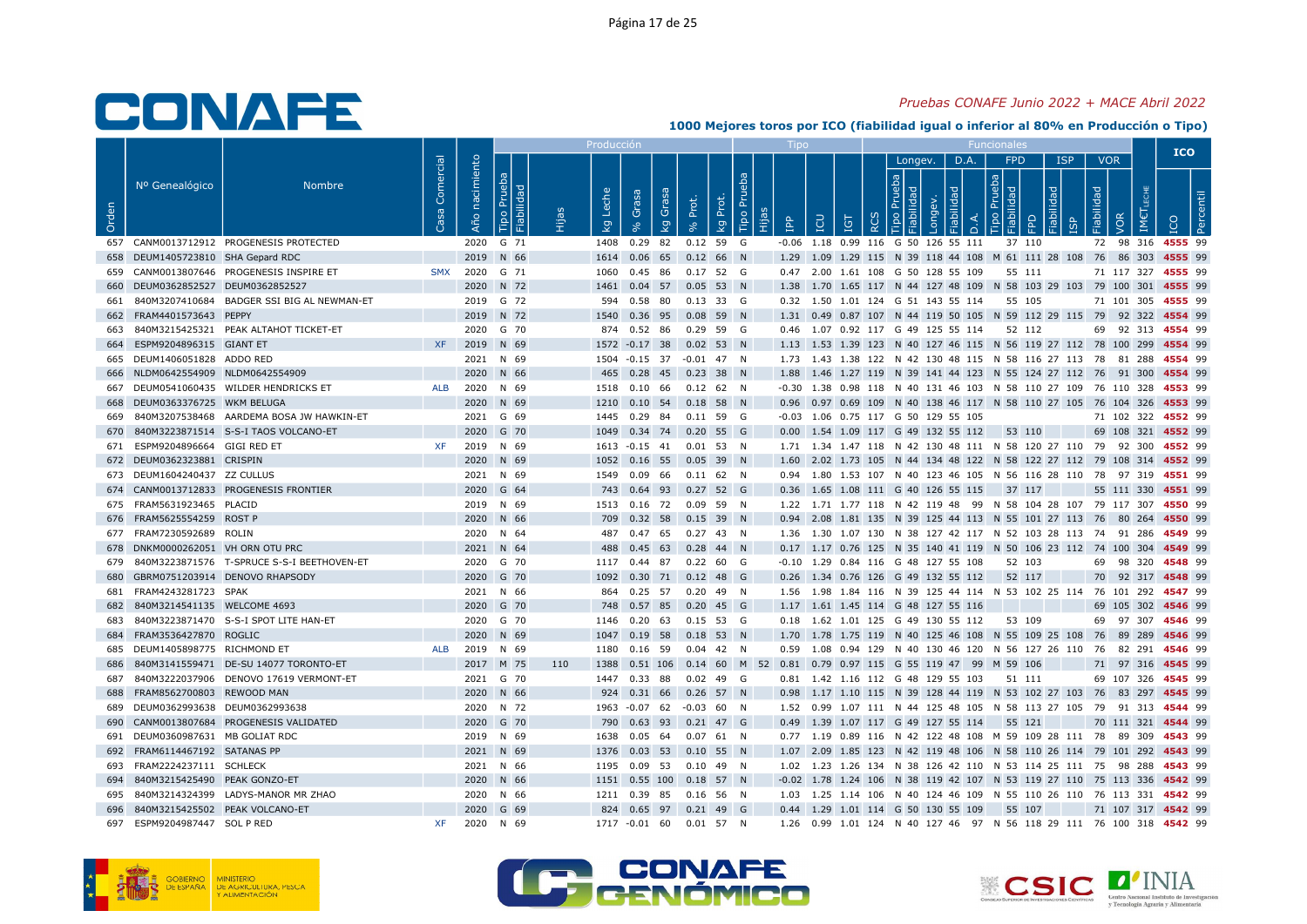### Pruebas CONAFE Junio 2022 + MACE Abril 2022

|       |                                     |                                                   |                |                   |                              | Producci    |                                                   |       |             |           |   |                                                                                                              |                              |      |                                           |                     |            |                                 | <b>ICO</b>                |  |
|-------|-------------------------------------|---------------------------------------------------|----------------|-------------------|------------------------------|-------------|---------------------------------------------------|-------|-------------|-----------|---|--------------------------------------------------------------------------------------------------------------|------------------------------|------|-------------------------------------------|---------------------|------------|---------------------------------|---------------------------|--|
| Orden | Nº Genealógico                      | <b>Nombre</b>                                     | Comercial<br>အ | nacimiento<br>Año | Prueba<br>ᄝ<br>bilid<br>Tipo | che<br>ତ୍ୟୁ | ese<br>Grasa<br>Ö<br>$\mathbb{S}^1$               | Prot. | kg Prot.    | Tipo Prue | 욥 | LCU<br>Ξ                                                                                                     | Longev.<br><b>동 [할</b><br>ਾਰ | D.A. | <b>FPD</b><br>$\frac{a}{b}$ $\frac{b}{c}$ | $\overline{\sigma}$ | <b>ISP</b> | <b>VOR</b><br>Fiabilidad<br>/OR |                           |  |
|       | 698 DEUM0667582321 DACAPO           |                                                   |                |                   | 2020 N 72                    |             | 1563 0.02 58                                      |       | $0.08$ 59 N |           |   | 1.56 1.78 1.72 117 N 42 123 48 101 N 59 110 32 104 79 109 307 4542 99                                        |                              |      |                                           |                     |            |                                 |                           |  |
|       | 699 DEUM1306026883 DE1306026883 ET  |                                                   |                |                   | 2019 N 72                    |             | 1233  0.29  75  0.11  52  N                       |       |             |           |   | 0.65 1.47 1.14 121 N 42 127 48 106 M 59 106 28 103 79 108 310 4542 99                                        |                              |      |                                           |                     |            |                                 |                           |  |
|       | 700 FRAM7261295444 SARTHOIS         |                                                   |                |                   | 2021 N 69                    |             | 844 0.33 64 0.26 54 N                             |       |             |           |   | 0.25 1.65 1.27 129 N 40 123 46 116 N 56 96 29 106 76 89 280 4542 99                                          |                              |      |                                           |                     |            |                                 |                           |  |
|       |                                     | 701 CANM0013712949 PROGENESIS ZEAL-ET             |                |                   | 2020 G 70                    | 1449        | 0.50 107 0.07 54 G                                |       |             |           |   | 0.43 0.92 0.80 107 G 50 127 55 102                                                                           |                              |      | 54 118                                    |                     |            |                                 | 70 111 346 4541 99        |  |
|       |                                     | 702 840M3212876550 BOMAZ HEROIC 2829-ET           |                |                   | 2020 G 72                    |             | 1442  0.37  92  0.08  55  G                       |       |             |           |   | 0.15 1.27 1.10 114 G 52 127 55 103                                                                           |                              |      | 54 117                                    |                     |            |                                 | 73 110 329 4541 99        |  |
|       | 703 DEUM0362447807 BWH COPYMASTER   |                                                   |                |                   | 2020 N 69                    |             | 1354  0.17  67  0.15  60  N                       |       |             |           |   | 0.97 1.61 1.72 111 N 40 127 46 105 N 56 105 32 105 78 96 305 4541 99                                         |                              |      |                                           |                     |            |                                 |                           |  |
|       |                                     | 704 CANM0111351939 HELERENT SOUNDCLOUD PABLO      |                |                   | 2019 N 69                    |             | 1284  0.23  71  0.09  51  N                       |       |             |           |   | 0.77 1.87 1.68 126 N 42 123 46 100 N 56 109 31 107 78 100 302 4541 99                                        |                              |      |                                           |                     |            |                                 |                           |  |
|       |                                     | 705 840M3216575528 OCD TWITCH CASABLANCA-ET       |                |                   | 2020 G 71                    |             | 1514  0.34  92  0.10  60  G                       |       |             |           |   | 0.63 1.13 0.92 111 G 50 121 55 105                                                                           |                              |      | 53 113                                    |                     |            |                                 | 70 107 335 <b>4540</b> 99 |  |
|       | 706 DEUM0363741875 GRADY            |                                                   |                |                   | 2021 N 64                    |             | 1524  0.11  67  0.12  62  N                       |       |             |           |   | 0.56 1.19 1.12 112 N 38 127 42 108 N 53 99 26 107 74 106 315 4540 99                                         |                              |      |                                           |                     |            |                                 |                           |  |
|       | 707 DEUM1269761379 MBL PINO RDC     |                                                   |                |                   | 2021 N 66                    |             | 1321  0.12  60  0.19  63  N                       |       |             |           |   | 1.03 1.38 1.42 113 N 39 124 44 109 N 55 116 26 111 75 107 314 4540 99                                        |                              |      |                                           |                     |            |                                 |                           |  |
|       | 708 840M3219742985 SSI-LARSON 1575  |                                                   |                |                   | 2020 G 70                    |             | 771 0.51 80 0.29 55 G                             |       |             |           |   | 0.61 1.71 1.46 120 G 48 123 55 112                                                                           |                              |      | 53 109                                    |                     |            |                                 | 69 98 303 4540 99         |  |
|       |                                     | 709 POLM5479271456 HOLPOLM005479271456            |                |                   | 2020 N 69                    |             | 853 0.39 71 0.24 53 N                             |       |             |           |   | 1.23 1.64 1.47 120 N 42 120 46 110 N 55 96 27 114 78 104 294 4540 99                                         |                              |      |                                           |                     |            |                                 |                           |  |
|       |                                     | 710 ESPM2705183930 CASAGABINO FRESON FIV RED ET   | XF             |                   | 2021 N 66                    |             | 1223  0.10  55  0.14  55  N                       |       |             |           |   | 0.68 1.81 1.62 116 N 39 127 44 111 N 53 107 25 114 76 99 294 4540 99                                         |                              |      |                                           |                     |            |                                 |                           |  |
|       | 711 840M3224809634 WINSTAR 3244-ET  |                                                   |                |                   | 2020 G 70                    |             | 778  0.83  114  0.25  51  G                       |       |             |           |   | -0.27 1.14 0.67 118 G 50 127 55 104                                                                          |                              |      | 37 115                                    |                     |            |                                 | 70 103 333 4539 99        |  |
|       | 712 NLDM0613944582 DELTA LONGBOW    | 713 CANM0014074881 PROGENESIS MAINTHING           |                |                   | 2018 N 69<br>2021 G 70       |             | 1290  0.25  73  0.24  68  N<br>0.73 120 0.24 63 G |       |             |           |   | 0.76 0.34 0.33 115 N 40 125 48 105 N 56 108 24 118 79 101 325 4539 99<br>-0.14 0.72 0.48 105 G 49 122 55 105 |                              |      |                                           |                     |            |                                 | 71 109 341 4537 99        |  |
|       |                                     | 714 840M3202071284 GENOSOURCE LEONEL-ET           |                |                   | 2020 G 67                    | 1159        | 1529  0.42  102  0.11  61  G                      |       |             |           |   | 0.39 0.89 0.52 107 G 48 126 55 99                                                                            |                              |      | 51 109                                    |                     |            |                                 | 68 110 348 4537 99        |  |
|       | 715 840M3213125664 94037            |                                                   |                |                   | 2021 G 68                    |             | 1304  0.34  84  0.14  57  G                       |       |             |           |   | 0.29 1.22 0.83 113 G 49 128 55 108                                                                           |                              |      |                                           |                     |            |                                 | 70 110 325 4537 99        |  |
|       | 716 DEUM0361878650 DE0361878650 ET  |                                                   |                |                   | 2019 N 69                    |             | 1197 0.11 55 0.11 51 N                            |       |             |           |   | 1.04 1.32 1.14 127 N 40 129 46 112 N 56 105 29 103 78 94 288 4537 99                                         |                              |      |                                           |                     |            |                                 |                           |  |
|       | 717 FRAM2213517340 RIVALDO          |                                                   |                |                   | 2020 N 72                    |             | 1571  0.00  56  0.13  65  N                       |       |             |           |   | 1.44 1.41 1.73 121 N 44 113 50 103 N 59 104 29 119 81 90 286 4536 99                                         |                              |      |                                           |                     |            |                                 |                           |  |
|       |                                     | 718 CANM0013712939 PROGENESIS KANBAN              |                |                   | 2020 G 64                    |             | 934  0.52  88  0.19  50  G                        |       |             |           |   | 0.77 1.23 1.04 117 G 40 130 55 107                                                                           |                              |      | 37 112                                    |                     |            |                                 | 56 102 317 4536 99        |  |
|       |                                     | 719 840M3204566794 RMD-DOTTERER SSI ZADEN-ET      |                |                   | 2019 G 71                    |             | 884  0.47  81  0.20  50  G                        |       |             |           |   | 1.17 1.24 1.13 120 G 50 130 55 106 M 54 105                                                                  |                              |      |                                           |                     |            |                                 | 71 101 306 4536 99        |  |
|       |                                     | 720 ESPM0805217082 THOS GERO LLUITADOR ET         | XF I           | 2021 N 69         |                              |             | 1423  0.10  62  0.03  49  N                       |       |             |           |   | 1.82 2.35 2.09 110 N 40 122 46 104 N 55 120 25 110 78 99 305 4536 99                                         |                              |      |                                           |                     |            |                                 |                           |  |
|       | 721 DEUM0362020396 GGA GGA COLIN    |                                                   |                |                   | 2020 N 69                    |             | 1291  0.23  71  0.21  65  N                       |       |             |           |   | 0.75 1.53 1.47 111 N 42 125 48 104 N 59 114 30 104 78 96 313 4535 99                                         |                              |      |                                           |                     |            |                                 |                           |  |
|       | 722 840M3223871660 SSI-DUCKETT 1904 |                                                   |                |                   | 2020 G 69                    |             | 367 0.78 90 0.24 36 G                             |       |             |           |   | 0.53 1.55 0.92 122 G 47 134 55 117 52 110                                                                    |                              |      |                                           |                     |            |                                 | 68 99 310 4535 99         |  |
|       | 723 FRAM2229184563 OUED             |                                                   | EVO            | 2018 N 69         |                              |             | 1174  0.14  57  0.07  45  N                       |       |             |           |   | 1.59  1.67  1.48  125  N  42  126  46  107  N  56  122  32  112  78  90  296  4535  99                       |                              |      |                                           |                     |            |                                 |                           |  |
|       | 724 FRAM4427394620 SOUND P          |                                                   |                |                   | 2021 N 66                    |             | 931  0.16  50  0.21  52  N                        |       |             |           |   | 1.29 2.37 2.10 131 N 38 123 42 107 N 52 110 27 100 75 102 286 4535 99                                        |                              |      |                                           |                     |            |                                 |                           |  |
|       | 725 840M3216669784 47698            |                                                   |                |                   | 2021 G 68                    |             | 1234  0.38  85  0.21  63  G                       |       |             |           |   | 0.60 1.22 0.82 107 G 49 125 55 109                                                                           |                              |      |                                           |                     |            |                                 | 69 111 331 4534 99        |  |
|       | 726 840M3234463415 BOMAZ PRIME-ET   |                                                   |                |                   | 2021 G 70                    |             | 1108  0.56  100  0.16  53  G                      |       |             |           |   | 0.43 1.37 0.82 109 G 48 127 55 105                                                                           |                              |      | 51 110                                    |                     |            |                                 | 68 100 334 4534 99        |  |
|       | 727 840M3224956330 PEAK 83965-ET    |                                                   |                |                   | 2021 G 68                    | 1430        | 0.22 76 0.17 65 G                                 |       |             |           |   | 0.24 0.91 0.47 111 G 49 129 55 109                                                                           |                              |      |                                           |                     |            |                                 | 70 102 329 4534 99        |  |
|       |                                     | 728 840M3222037892 DENOVO 17605 VELVET-ET         |                |                   | 2021 G 70                    |             | 1148  0.33  76  0.06  44  G                       |       |             |           |   | 1.41 1.43 1.19 114 G 48 133 55 108                                                                           |                              |      | 52 115                                    |                     |            |                                 | 69 105 322 4534 99        |  |
|       | 729 DEUM0362071877 WHO APACHE       |                                                   |                |                   | 2021 N 66                    | 848         | 0.33 65 0.16 44 N                                 |       |             |           |   | 0.69 1.45 1.53 123 N 40 132 46 116 N 56 113 27 108 76 112 300 4534 99                                        |                              |      |                                           |                     |            |                                 |                           |  |
|       | 730 NLDM0612816406 NLDM0612816406   |                                                   |                |                   | 2021 N 64                    |             | 1737 0.09 72 0.17 75 N                            |       |             |           |   | 0.97 1.09 0.87 107 N 36 123 42 93 N 53 106 25 109 75 89 329 4533 99                                          |                              |      |                                           |                     |            |                                 |                           |  |
|       | 731 DEUM0956066816                  |                                                   |                |                   | 2020 G 71                    |             | 1096  0.52  95  0.18  55  G                       |       |             |           |   | 0.63 1.04 0.75 114 G 51 129 55 102                                                                           |                              |      | 37 110                                    |                     |            |                                 | 71 106 332 4533 99        |  |
|       | 732 840M3214742012                  |                                                   |                |                   | 2021 G 67                    | 1178        | 0.41 86 0.19 58 G                                 |       |             |           |   | 1.14 1.10 1.04 103 G 48 127 55 112                                                                           |                              |      |                                           |                     |            |                                 | 68 112 327 4533 99        |  |
|       | 733 840M3210590170 PEAK ZILLION-ET  |                                                   |                |                   | 2019 G 74                    |             | 919  0.54  90  0.26  57  G                        |       |             |           |   | 0.35 1.37 1.03 121 G 51 128 55 99                                                                            |                              |      | 56 108                                    |                     |            |                                 | 72 105 318 4533 99        |  |
|       |                                     | 734 DEUM0770936248 GILLESSEN HOLST. HOPPERHOF FRI |                |                   | 2020 N 66                    |             | 994 0.36 74 0.21 54 N                             |       |             |           |   | 1.32 1.76 1.73 117 N 40 127 46 98 N 56 103 28 108 76 104 307 4533 99                                         |                              |      |                                           |                     |            |                                 |                           |  |
|       | 735 FRAM0121032690 SCOTTY           |                                                   |                |                   | 2021 N 64                    |             | 1099  0.13  53  0.14  51  N                       |       |             |           |   | 0.95 1.77 2.12 126 N 38 127 42 114 N 52 110 23 101 74 106 286 4533 99                                        |                              |      |                                           |                     |            |                                 |                           |  |
|       |                                     | 736 840M3200059944 MELARRY SSI RENGD FORBES-ET    |                |                   | 2019 G 73                    |             | 1186  0.37  82  0.17  57  G                       |       |             |           |   | 0.31 1.20 0.92 119 G 51 126 55 108 M 65 95                                                                   |                              |      |                                           |                     |            |                                 | 70 102 308 4532 99        |  |
|       |                                     | 737 ESPM2704831958 SUSAO SWIFT MIRON ET           | XF             |                   | 2019 N 69                    |             | 1391  0.02  52  0.04  49  N                       |       |             |           |   | 1.68  2.33  2.04  122  N  40  119  48  105  N  58  100  39  111  78  101  287  4532  99                      |                              |      |                                           |                     |            |                                 |                           |  |
|       | 738 840M3215425744 PEAK 83225-ET    |                                                   |                |                   | 2020 G 71                    |             | 1802  0.12  78  0.10  69  G                       |       |             |           |   | 0.49  0.57  0.68  114  G  50  127  55  99                                                                    |                              |      | 56 115                                    |                     |            |                                 | 72 108 333 4531 99        |  |





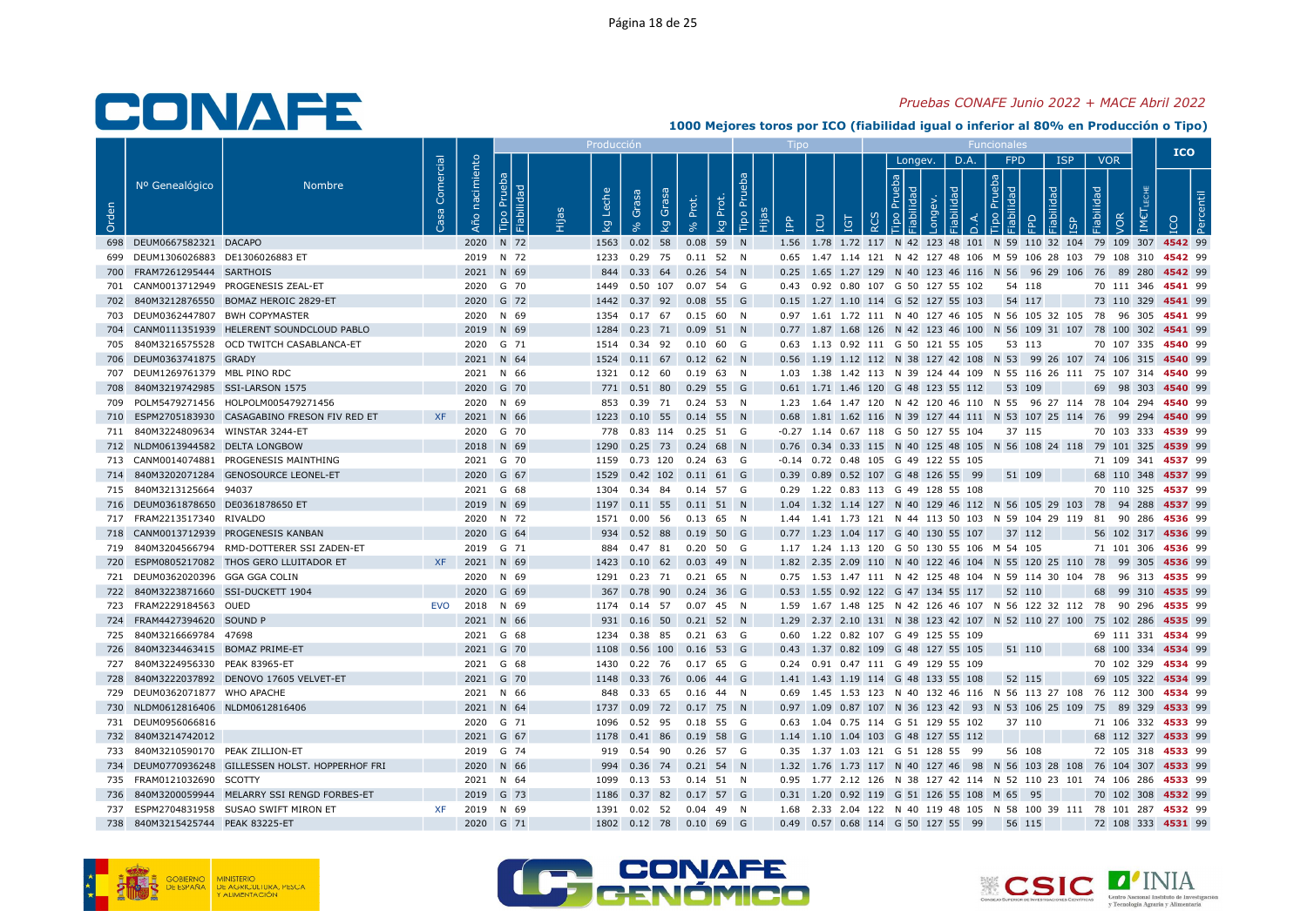#### Pruebas CONAFE Junio 2022 + MACE Abril 2022

|            |                                     |                                                 |                   |                   |                            | Producció           |                                                      |                                  |                       |            |                                            |          |                          |      |          |            |                          |     | <b>ICO</b>                                                                                  |  |
|------------|-------------------------------------|-------------------------------------------------|-------------------|-------------------|----------------------------|---------------------|------------------------------------------------------|----------------------------------|-----------------------|------------|--------------------------------------------|----------|--------------------------|------|----------|------------|--------------------------|-----|---------------------------------------------------------------------------------------------|--|
| Orden      | Nº Genealógico                      | <b>Nombre</b>                                   | Comercial<br>Casa | nacimiento<br>Año | Prueba<br>abilidad<br>Tipo | Leche<br><b>L</b> g | Grasa<br>Grasa<br>ç                                  | Prot.<br>Prot.<br>kg<br>$\infty$ | <b>Bd</b><br>Tipo Pru | <b>AdI</b> | LCU<br>IGT                                 | $\alpha$ | Longev.<br>$\frac{d}{d}$ | D.A. | FPD<br>몪 | <b>ISP</b> | <b>VOR</b><br>Fiabilidad | VOR |                                                                                             |  |
|            |                                     | 739 ESPM1505063962 LSCG BLIZZARD BLINK ET       | XF                |                   | 2020 N 72                  |                     | 1254 0.39 87                                         | $0.19$ 61 N                      |                       |            |                                            |          |                          |      |          |            |                          |     | -0.14 1.22 0.78 107 N 44 123 48 113 N 58 103 31 110 78 93 317 4530 99                       |  |
|            | 740 FRAM5625554203 FRAM5625554203   |                                                 |                   |                   | 2019 N 69                  |                     | 1324 0.24 74 0.11 55 N                               |                                  |                       |            |                                            |          |                          |      |          |            |                          |     | 1.36 1.47 1.37 113 N 40 117 46 109 N 56 105 27 114 76 91 296 4530 99                        |  |
|            | 741 NLDM0572943695 NLDM0572943695   |                                                 |                   |                   | 2020 N 66                  |                     | 1146  0.15  57  0.27  66  N                          |                                  |                       |            |                                            |          |                          |      |          |            |                          |     | 1.72  0.48  0.85  103  N  38  128  44  113  N  53  121  23  125  75  109  330  4530  99     |  |
|            | 742 FRAM4243183167 SHOOT ROF        |                                                 |                   |                   | 2021 N 69                  | 963                 | $0.20$ 56 $0.19$ 51 N                                |                                  |                       |            |                                            |          |                          |      |          |            |                          |     | 1.01 1.46 1.36 125 N 40 125 46 118 N 56 116 28 107 78 89 291 4530 99                        |  |
|            |                                     | 743 840M3209481389 SANDY-VALLEY TAOS EAST-ET    |                   |                   | 2020 G 70                  |                     | 1386  0.32  85  0.17  63  G                          |                                  |                       |            | 0.23 0.87 0.75 116 G 48 122 55 110         |          |                          |      | 52 112   |            |                          |     | 68 84 313 4529 99                                                                           |  |
|            | 744 DEUM0361761067 DATELAND ET      |                                                 |                   | ALB 2019 N 69     |                            | 1802                | $0.04$ 69 $0.05$ 64 N                                |                                  |                       |            |                                            |          |                          |      |          |            |                          |     | 1.64 1.44 1.51 113 N 40 114 46 101 N 58 109 30 107 78 104 309 4529 99                       |  |
|            |                                     | 745 840M3210341485 FLY-HIGHER HUCK-ET           |                   |                   | 2019 G 72                  |                     | 1425  0.26  80  0.12  59  G                          |                                  |                       |            | $-0.23$ 1.93 1.25 121 G 51 122 55 101      |          |                          |      | 55 109   |            |                          |     | 71 108 317 4529 99                                                                          |  |
|            | 746 840M3217428970 PEAK 448-ET      |                                                 |                   |                   | 2020 G 71                  |                     | 1007 0.37 75 0.27 61 G                               |                                  |                       |            | 0.31  0.81  0.50  115  G  50  131  55  115 |          |                          |      | 53 121   |            |                          |     | 71 96 327 4529 99                                                                           |  |
|            | 747 DEUM0363376724 WKM MASTBULLE    |                                                 |                   |                   | 2020 N 66                  |                     | 1022  0.29  67  0.22  56  N                          |                                  |                       |            |                                            |          |                          |      |          |            |                          |     | 1.98 1.19 1.40 113 N 39 122 44 109 N 53 112 24 115 75 92 302 4529 99                        |  |
|            |                                     | 748 ESPM2705063918 JAIME FREEMAX EMILI ET       | <b>XF</b>         |                   | 2020 N 72                  |                     | 745 0.40 68 0.21 46 N                                |                                  |                       |            |                                            |          |                          |      |          |            |                          |     | 1.06 1.54 1.25 112 N 44 137 50 112 N 61 118 31 108 79 99 318 <b>4529</b> 99                 |  |
|            | 749 DEUM0362842847 DEUM0362842847   |                                                 |                   |                   | 2020 N 69                  |                     | 1263  0.17  64  0.20  62  N                          |                                  |                       |            |                                            |          |                          |      |          |            |                          |     | 1.22 1.26 1.14 99 N 42 128 48 116 N 59 112 26 110 79 129 336 4528 99                        |  |
| 750        | 840M3215425832 PEAK RYDEN-ET        |                                                 |                   |                   | 2020 N 69                  |                     | 1133  0.36  79  0.10  47  N                          |                                  |                       |            |                                            |          |                          |      |          |            |                          |     | 0.24 1.50 1.34 116 N 39 129 46 111 N 56 113 28 109 78 123 320 4528 99                       |  |
|            | 751 DEUM1306509840 GALEB            |                                                 |                   |                   | 2021 N 64                  |                     | 1338 0.28 79                                         | $0.15\,$ 60 N                    |                       |            |                                            |          |                          |      |          |            |                          |     | 1.98 1.33 1.33 108 N 36 124 41 95 N 52 113 24 107 74 98 325 <b>4527</b> 99                  |  |
|            |                                     | 752 ESPM1504894082 GRILLE XF FREEMAX FREEWAY ET | XF .              |                   | 2020 N 72                  |                     | 151  0.54  58  0.30  34  N                           |                                  |                       |            |                                            |          |                          |      |          |            |                          |     | 0.58 1.97 1.30 122 N 44 139 50 128 N 61 123 31 108 79 91 296 4527 99                        |  |
|            | 753 DEUM0362476436 WKM MASTBULLE    |                                                 |                   |                   | 2020 N 69                  |                     | 1689  0.11  73  0.13  69  N                          |                                  |                       |            |                                            |          |                          |      |          |            |                          |     | 1.31 0.99 0.94 105 N 42 121 48 101 N 58 116 25 110 78 114 338 4526 99                       |  |
|            |                                     | 754 CANM0013807905 PROGENESIS NOUGAT            |                   |                   | 2020 G 71                  |                     | 954 0.62 99 0.30 62 G                                |                                  |                       |            | 0.26 1.15 0.95 105 G 50 125 55 110         |          |                          |      | 54 113   |            |                          |     | 71 120 338 4526 99                                                                          |  |
|            | 755 DEUM0362072016 DE362072016 ET   |                                                 |                   |                   | 2019 N 69                  |                     | 1076  0.19  59  0.13  49  N                          |                                  |                       |            |                                            |          |                          |      |          |            |                          |     | 0.69 1.59 1.58 127 N 42 124 48 115 M 63 117 29 109 79 107 294 4526 99                       |  |
|            | 756 NLDM0877671471 NLDM0877671471   |                                                 |                   |                   | 2021 N 64                  |                     | 974 0.23 59 0.17 49 N                                |                                  |                       |            |                                            |          |                          |      |          |            |                          |     | 2.59 0.68 1.01 110 N 36 133 42 110 N 53 121 25 119 75 109 321 4526 99                       |  |
|            | 757 FRAM2928823654 PIWI ET          |                                                 |                   |                   | 2019 N 72                  |                     | 690  0.40  66  0.22  45  N                           |                                  |                       |            |                                            |          |                          |      |          |            |                          |     | 0.85 1.55 1.59 126 N 44 127 50 117 N 59 113 24 108 79 88 284 4526 99                        |  |
| 758        |                                     | 840M3200122690 COOKIECUTTER HELIOGEN-ET         |                   |                   | 2019 G 72                  |                     | 1220 0.23 68 0.13 54 G                               |                                  |                       |            | 0.34 1.33 0.78 124 G 50 127 55 112         |          |                          |      | 61 106   |            |                          |     | 70 96 302 4525 99                                                                           |  |
|            | 759 DEUM0363334328 KNS SERGE RED    |                                                 |                   |                   | 2020 N 69                  |                     | 1449  0.03  55  0.07  55  N                          |                                  |                       |            |                                            |          |                          |      |          |            |                          |     | 1.96 0.91 1.33 121 N 42 128 48 108 N 58 119 33 101 78 92 304 4525 99                        |  |
|            | 760 FRAM4469367991 ROLBOY           |                                                 |                   |                   | 2020 N 69                  |                     | 1012  0.27  65  0.11  44  N                          |                                  |                       |            |                                            |          |                          |      |          |            |                          |     | 1.66 1.24 1.31 121 N 40 130 46 110 N 56 122 29 109 78 99 299 4525 99                        |  |
| 761        | 840M3224956059 PEAK 83694-ET        |                                                 |                   |                   | 2021 G 71                  |                     | 1426  0.38  93  0.19  67  G                          |                                  |                       |            | 0.26  0.60  0.41  117  G  51  123  55  100 |          |                          |      | 36 109   |            |                          |     | 71 100 330 4524 99                                                                          |  |
|            | 762 DEUM0540816136 CEH MUSIC ET     |                                                 | ALB               |                   | 2019 G 76                  |                     | 1291  0.20  68  0.09  52  G                          |                                  |                       |            | 0.89 1.40 1.51 127 G 57 125 57 106         |          |                          |      | 60 108   |            |                          |     | 78 94 287 4524 99                                                                           |  |
| 763        |                                     | ESPM1505063900 CIAM XF SOLIT. SOLSTICE RED ET   | XF                |                   | 2020 N 72                  |                     | 1128  0.15  56  0.10  47  N                          |                                  |                       |            |                                            |          |                          |      |          |            |                          |     | 1.10 1.20 1.13 120 N 44 136 50 108 N 59 132 28 113 81 98 315 4523 99                        |  |
| 764        |                                     | CANM0014074789 PROGENESIS LEGISLATE             |                   |                   | 2021 G 69                  |                     | 948  0.56  93  0.26  58  G                           |                                  |                       |            | 0.77 1.17 1.00 104 G 50 128 55 110         |          |                          |      |          |            |                          |     | 71 115 331 4522 99                                                                          |  |
|            |                                     | 765 ESPM9205065138 CORVETTE ALH RIO ET          | <b>ABK</b>        |                   | 2020 N 62                  |                     | 1607  0.03  61  0.06  59  N                          |                                  |                       |            |                                            |          |                          |      |          |            |                          |     | 1.41 1.06 0.97 112 N 35 124 41 114 N 50 110 24 101 72 108 316 4522 99                       |  |
|            | 766 DEUM0541236973 SPREAD P         |                                                 |                   |                   | 2021 N 69                  |                     | 1103  0.09  49  0.17  54  N                          |                                  |                       |            |                                            |          |                          |      |          |            |                          |     | 1.60 1.38 1.41 119 N 42 135 48 104 N 58 116 25 108 78 100 312 4522 99                       |  |
| 767<br>768 | FRAM6207549587 RECTIFY              | 840M3224809715 WINSTAR MELBY-P-ET               |                   |                   | 2020 N 69<br>2021 G 70     |                     | 1005  0.11  48  0.15  48  N<br>793 0.61 92 0.26 53 G |                                  |                       |            | 0.81 1.29 1.12 109 G 49 129 55 110         |          |                          |      | 51 111   |            |                          |     | 0.67 2.46 1.85 113 N 42 124 48 124 N 58 119 28 113 79 100 292 4522 99<br>69 106 325 4521 99 |  |
|            | 769 FRAM2929586131 PUYOL RED        |                                                 |                   |                   | 2019 N 69                  |                     | 850 0.43 75 0.25 54 N                                |                                  |                       |            |                                            |          |                          |      |          |            |                          |     | 1.46 0.95 1.23 111 N 40 125 46 117 N 56 107 26 110 78 115 311 4521 99                       |  |
|            | 770 FRAM4474145162 STOUM            |                                                 |                   |                   | 2021 N 64                  |                     | 1161  0.18  61  0.13  51  N                          |                                  |                       |            |                                            |          |                          |      |          |            |                          |     | 0.89 1.14 1.20 141 N 38 123 42 101 N 52 118 25 110 75 97 289 4521 99                        |  |
|            | 771 DEUM0363111557 GGA GGA A        |                                                 |                   |                   | 2020 N 66                  |                     | 1374  0.01  50  0.10  55  N                          |                                  |                       |            |                                            |          |                          |      |          |            |                          |     | 0.68 1.43 1.41 109 N 38 131 42 122 N 55 109 26 107 75 99 301 4521 99                        |  |
|            | 772 NLDM0658239214 NLDM0658239214   |                                                 |                   |                   | 2020 N 62                  |                     | 592 0.40 62 0.33 53 N                                |                                  |                       |            |                                            |          |                          |      |          |            |                          |     | 0.76 1.38 1.05 112 N 34 128 39 126 N 50 113 25 113 72 108 315 4521 99                       |  |
|            | 773 840M3202071249 43648            |                                                 |                   |                   | 2020 G 70                  |                     | 1631  0.21  82  0.07  60  G                          |                                  |                       |            | -0.60 1.19 0.81 118 G 49 127 55 105        |          |                          |      | 53 109   |            |                          |     | 69 106 323 4520 99                                                                          |  |
|            |                                     | 774 840M3231725096 SANDY-VALLEY UNDERDOG-ET     |                   |                   | 2021 G 68                  | 1279                | 0.41 90 0.15 58 G                                    |                                  |                       |            | 0.60 0.76 0.74 119 G 49 126 55 102         |          |                          |      |          |            |                          |     | 70 98 313 4520 99                                                                           |  |
|            | 775 ESPM9204895625 STARDUST ET      |                                                 | XF                |                   | 2019 N 69                  |                     | 1456  0.10  63                                       | $0.07$ 55 N                      |                       |            |                                            |          |                          |      |          |            |                          |     | 0.92 1.02 0.82 124 N 40 125 46 110 N 56 114 28 103 78 86 305 4520 99                        |  |
|            | 776 840M3150687526 PINE-TREE DUBLIN |                                                 |                   |                   | 2019 N 69                  |                     | 1218  0.11  56  0.15  56  N                          |                                  |                       |            |                                            |          |                          |      |          |            |                          |     | 0.72 1.33 0.94 119 N 42 128 46 113 N 56 120 27 109 78 95 312 4520 99                        |  |
| 777        |                                     | FINM0000099904 VH VIKING HARRY P HANKE P        |                   |                   | 2021 N 64                  | 665                 | $0.38$ 63                                            | $0.28$ 50 N                      |                       |            |                                            |          |                          |      |          |            |                          |     | 0.57 1.44 1.16 120 N 36 125 42 126 N 53 120 25 110 75 112 308 4520 99                       |  |
|            | 778 NLDM0748567375 SJK HARRY        |                                                 |                   |                   | 2020 N 69                  |                     | 861 0.33 65 0.16 45 N                                |                                  |                       |            |                                            |          |                          |      |          |            |                          |     | 1.53 1.29 1.41 120 N 42 127 46 115 N 58 108 28 112 78 90 288 4520 99                        |  |
|            | 779 DNKM0000261781 VH SLATT SPA PP  |                                                 |                   |                   | 2020 N 66                  |                     | 460  0.41  57  0.28  43  N                           |                                  |                       |            |                                            |          |                          |      |          |            |                          |     | 0.53 2.11 1.57 122 N 39 128 44 122 N 55 110 26 116 76 102 289 4520 99                       |  |
|            |                                     |                                                 |                   |                   |                            |                     |                                                      |                                  |                       |            |                                            |          |                          |      |          |            |                          |     |                                                                                             |  |





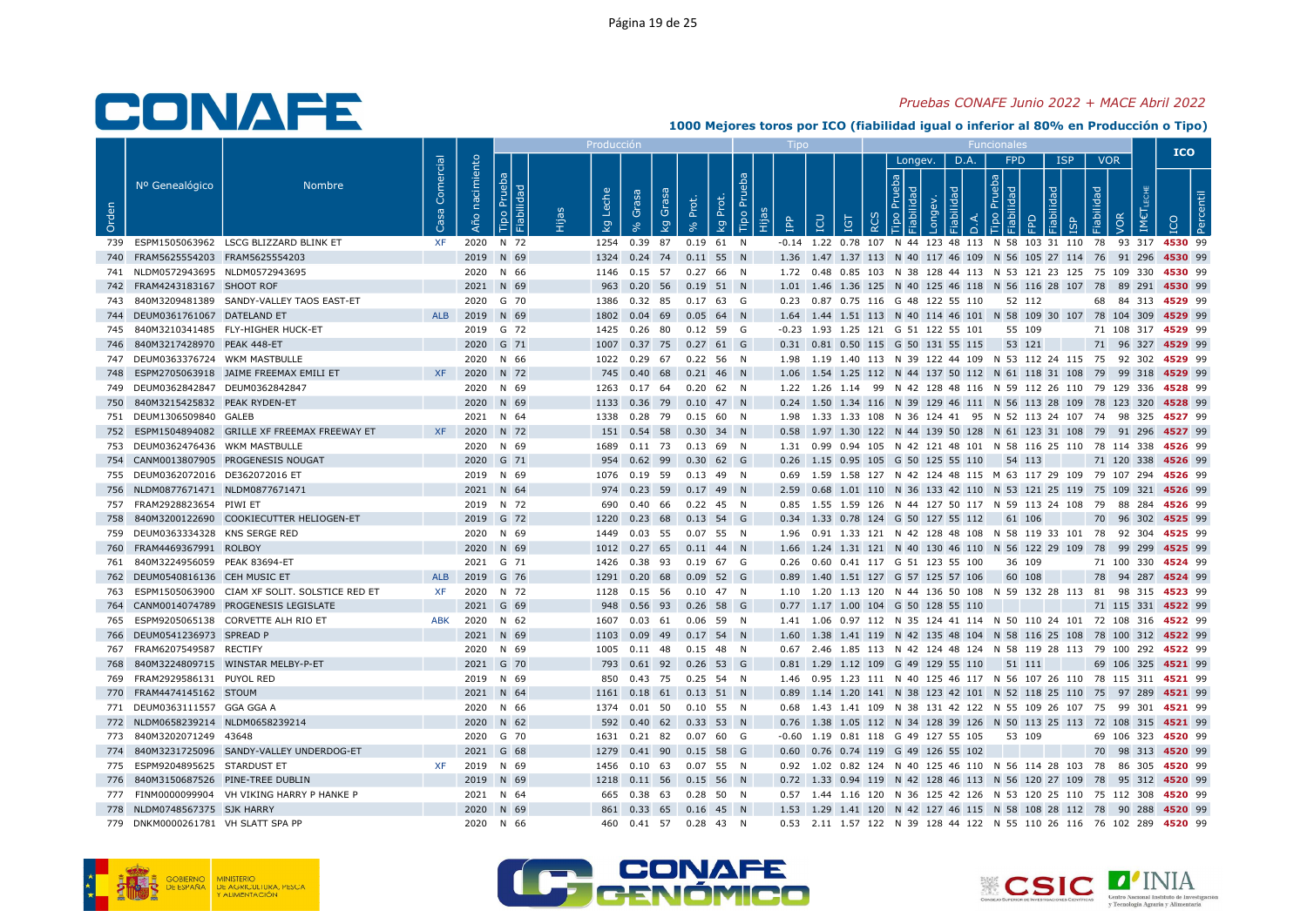### Pruebas CONAFE Junio 2022 + MACE Abril 2022

|       |                                                          |                                                |                 |                   |                              | Producci            |                                                      |       |                         |            |                                                                                                                                                |          |                       |      |                                    |                            |            |                   | <b>ICO</b>         |  |
|-------|----------------------------------------------------------|------------------------------------------------|-----------------|-------------------|------------------------------|---------------------|------------------------------------------------------|-------|-------------------------|------------|------------------------------------------------------------------------------------------------------------------------------------------------|----------|-----------------------|------|------------------------------------|----------------------------|------------|-------------------|--------------------|--|
| Orden | Nº Genealógico                                           | Nombre                                         | Comercial<br>്ള | nacimiento<br>Año | Prueba<br>Fiabilidad<br>Tipo | Leche<br><b>L</b> g | Grasa<br>Grasa<br>$\overline{5}$                     | Prot. | Tipo Pru<br>Prot.<br>kg | <b>Add</b> | LCU<br>ΙGΤ                                                                                                                                     | $\alpha$ | Longev.<br><b>gla</b> | D.A. | FPD<br>$\frac{1}{2}$ $\frac{1}{8}$ | <b>ISP</b><br>$\mathbb{R}$ | Fiabilidad | <b>VOR</b><br>VOR |                    |  |
|       |                                                          | 780 840M3224228141 LA-CA-DE-LE T ISAAC 8731-ET |                 |                   | 2020 G 70                    |                     | 1082 0.56 98 0.21 57 G                               |       |                         |            | 0.28 1.40 1.41 104 G 49 123 55 113                                                                                                             |          |                       |      |                                    |                            |            |                   | 70 111 315 4519 99 |  |
|       | 781 840M3216669759 47673                                 |                                                |                 |                   | 2020 G 68                    |                     | 1267  0.31  79  0.20  63  G                          |       |                         |            | 0.49 1.38 0.84 112 G 49 126 55 104                                                                                                             |          |                       |      |                                    |                            |            |                   | 70 102 326 4519 99 |  |
|       |                                                          | 782 840M3137164315 DANHOF GUARDIAN ET          | <b>BAS</b>      |                   | 2018 N 69                    |                     | 1189  0.25  69  0.12  51  N                          |       |                         |            | -0.01 1.56 1.06 128 N 42 125 48 106 M 63 97 41 112 78 91 290 4519 99                                                                           |          |                       |      |                                    |                            |            |                   |                    |  |
|       | 783 FRAM2253773332 SHREK                                 |                                                |                 |                   | 2021 N 69                    |                     | 1141  0.20  62  0.17  55  N                          |       |                         |            | 0.99 1.96 1.80 120 N 40 120 46 114 N 55 102 29 100 78 103 291 4519 99                                                                          |          |                       |      |                                    |                            |            |                   |                    |  |
|       |                                                          | 784 840M3214324443 LADYS-MANOR TIDES-OUT       |                 |                   | 2021 N 66                    |                     | 1277  0.32  80  0.23  66  N                          |       |                         |            | 1.55 0.96 1.02 109 N 39 115 44 107 N 55 103 27 111 76 89 311 4518 99                                                                           |          |                       |      |                                    |                            |            |                   |                    |  |
|       | 785 ESPM9204896665 KELVIN ET                             |                                                | XF              |                   | 2019 N 72                    |                     | 739  0.48  76  0.29  54  N                           |       |                         |            | 1.17 1.16 1.25 127 N 45 122 50 107 N 61 95 30 108 81 96 286 4518 99                                                                            |          |                       |      |                                    |                            |            |                   |                    |  |
|       | 786 840M3209312091 BOMAZ TYCOON-ET                       |                                                |                 |                   | 2019 G 71                    |                     | 574  0.68  89  0.22  41  G                           |       |                         |            | 0.80 1.10 0.89 128 G 51 130 55 111                                                                                                             |          |                       |      | 55 111                             |                            |            |                   | 72 97 299 4518 99  |  |
|       |                                                          | 787 ESPM9204828913 TIRSVAD HOTSPOT HONDO ET    | <b>XF</b>       |                   | 2019 N 72                    |                     | 870  0.12  44  0.15  44  N                           |       |                         |            | 1.71  1.64  1.58  119  N  44  127  50  125  N  78  124  34  113  81  98  289  4518  99                                                         |          |                       |      |                                    |                            |            |                   |                    |  |
|       |                                                          | 788 840M3215425548 PEAK MR POPULAR-ET          |                 |                   | 2020 G 71                    |                     | 1143  0.55  100  0.20  58  G                         |       |                         |            | 0.24 0.78 0.58 110 G 50 128 55 106                                                                                                             |          |                       |      | 55 115                             |                            |            |                   | 71 101 333 4517 99 |  |
|       |                                                          | 789 CANM0013636773 PROGENESIS TOLKIEN          |                 |                   | 2020 G 64                    |                     | 740  0.70  99  0.29  54  G                           |       |                         |            | 1.04 1.77 1.69 105 G 39 123 55 107                                                                                                             |          |                       |      | 36 116                             |                            |            |                   | 55 111 320 4517 99 |  |
|       | 790 DEUM0362618211 JBW 18211                             |                                                |                 |                   | 2020 N 72                    |                     | 1012  0.10  47  0.12  46  N                          |       |                         |            | 0.68 2.54 1.96 123 N 44 131 50 109 N 59 118 28 107 79 95 290 4517 99                                                                           |          |                       |      |                                    |                            |            |                   |                    |  |
|       |                                                          | 791 ESPM9205064707 SPECIAL ALH MYH ET          | ABK             |                   | 2019 N 69                    |                     | 1340  0.31  82  0.23  68  N                          |       |                         |            | 0.41 0.77 0.70 103 N 40 124 46 110 N 55 106 26 111 76 104 330 4516 99                                                                          |          |                       |      |                                    |                            |            |                   |                    |  |
|       | 792 840M3230499545 SHELAND 1024                          |                                                |                 |                   | 2020 G 70                    |                     | 1420  0.25  78  0.11  58  G                          |       |                         |            | 1.29 1.42 1.64 115 G 49 122 55 101                                                                                                             |          |                       |      |                                    |                            |            |                   | 70 112 307 4516 99 |  |
|       | 793 DEUM0361239976 TNP CANETTI ET                        |                                                | <b>BAS</b>      |                   | 2019 N 72                    |                     | 1471  0.24  79  0.06  54  N                          |       |                         |            | 0.47 1.60 1.33 113 N 44 122 50 102 M 63 106 34 115 79 110 315 4516 99                                                                          |          |                       |      |                                    |                            |            |                   |                    |  |
|       | 794 DEUM0541157534 RUW HUSAR P                           |                                                |                 |                   | 2020 N 69                    |                     | 1455  0.03  55  0.16  65  N                          |       |                         |            | 1.11 1.55 1.37 111 N 40 126 46 104 N 58 108 25 108 78 110 316 4516 99                                                                          |          |                       |      |                                    |                            |            |                   |                    |  |
|       |                                                          | 795 840M3143701918 STGEN MENACE TULLY-ET       |                 |                   | 2019 G 73                    |                     | 1010  0.27  65  0.08  41  G                          |       |                         |            | 1.29 1.60 1.66 126 G 51 133 55 107                                                                                                             |          |                       |      | 54 106                             |                            |            |                   | 71 101 293 4516 99 |  |
|       |                                                          | 796 FINM0000099810 VH Viking Greatboy Gatsby   |                 |                   | 2020 N 64                    |                     | 605 0.39 61 0.25 45 N                                |       |                         |            | 1.18 1.68 1.34 126 N 38 128 42 113 N 53 110 26 111 75 96 294 4516 99                                                                           |          |                       |      |                                    |                            |            |                   |                    |  |
|       |                                                          | 797 ESPM9205219351 FRESCO GH FIENCHEN RED ET   | ABK             |                   | 2021 N 64                    |                     | 1225  0.20  65  0.11  51  N                          |       |                         |            | 1.32 1.68 1.79 114 N 38 127 42 109 N 52 101 23 104 75 99 292 4515 99                                                                           |          |                       |      |                                    |                            |            |                   |                    |  |
|       | 798 NLDM0608515892 DG OH DUKO                            |                                                |                 |                   | 2019 G 75                    |                     | 1338 0.19 69 0.14 59 G                               |       |                         |            | 0.79 1.30 0.99 118 G 54 127 57 105 56 114                                                                                                      |          |                       |      |                                    |                            |            |                   | 73 98 315 4514 99  |  |
|       | 799 FRAM8550174155 ROTSCHILD                             |                                                |                 |                   | 2020 N 69                    |                     | 1148  0.17  59  0.10  48  N                          |       |                         |            | 0.66 2.02 1.91 123 N 42 124 46 114 N 56 99 29 105 78 119 291 4514 99                                                                           |          |                       |      |                                    |                            |            |                   |                    |  |
|       | 800 NLDM0578222824 3STAR OH SWAART                       |                                                |                 |                   | 2020 N 69                    |                     | 1193  0.08  51  0.04  43  N                          |       |                         |            | 1.70 1.64 1.53 113 N 42 130 48 121 N 58 113 28 106 78 103 295 4514 99                                                                          |          |                       |      |                                    |                            |            |                   |                    |  |
|       | 801 DEUM0540816130 DEUM0540816130                        |                                                |                 |                   | 2019 N 72                    |                     | 1187  0.27  72  0.19  59  N                          |       |                         |            | 1.01 1.22 1.31 111 N 44 120 50 113 N 61 104 30 113 79 87 295 4513 99                                                                           |          |                       |      |                                    |                            |            |                   |                    |  |
|       | 802 FRAM5625554256 RIZZO P<br>803 DEUM0817297591 Griffon |                                                |                 |                   | 2020 N 66                    |                     | 1281  0.13  60  0.07  49  N                          |       |                         |            | 1.16 1.63 1.79 128 N 40 121 46 105 N 55 106 25 113 76 99 284 4513 99                                                                           |          |                       |      |                                    |                            |            |                   |                    |  |
|       | 804 NLDM0608516167 MOORHAWK                              |                                                |                 |                   | 2019 N 69<br>2020 N 66       |                     | 1031  0.16  54  0.14  48  N<br>701 0.45 71 0.16 39 N |       |                         |            | 1.84 1.43 1.35 119 N 40 123 46 121 N 58 109 26 107 78 101 288 4513 99<br>1.37 1.92 1.70 119 N 40 131 46 106 N 55 119 27 113 76 107 308 4513 99 |          |                       |      |                                    |                            |            |                   |                    |  |
|       | 805 CANM0013777571 WESTCOAST LABEL                       |                                                |                 |                   | 2021 G 70                    |                     | 674  0.72  98  0.25  48  G                           |       |                         |            | 0.88 1.24 1.04 112 G 48 124 55 116                                                                                                             |          |                       |      | 37 111                             |                            |            |                   | 69 102 312 4512 99 |  |
|       | 806 FRAM2934800175 PEPE JBT                              |                                                |                 |                   | 2019 N 69                    |                     | 1208  0.04  48  0.09  49  N                          |       |                         |            | 0.95 2.05 1.84 127 N 40 127 46 102 N 58 103 31 116 79 77 271 4512 99                                                                           |          |                       |      |                                    |                            |            |                   |                    |  |
|       |                                                          | 807 CANM0013807665 PROGENESIS BLUEBLACK        |                 |                   | 2020 G 71                    |                     | 818  0.68  100  0.26  54  G                          |       |                         |            | 0.45 1.38 1.32 108 G 50 126 55 109                                                                                                             |          |                       |      | 55 111                             |                            |            |                   | 72 103 316 4511 99 |  |
| 808.  | 840M3209641351 PEAK UPSWING ET                           |                                                |                 |                   | CRV 2019 N 72                |                     | 1000  0.45  83  0.16  49  N                          |       |                         |            | 0.89 1.23 1.38 104 N 44 132 50 114 N 61 112 31 106 81 112 320 4511 99                                                                          |          |                       |      |                                    |                            |            |                   |                    |  |
|       |                                                          | 809 840M3215097986 S-S-I ROSCOE ONO-ET         |                 |                   | 2020 G 70                    |                     | 1311  0.32  82  0.17  61  G                          |       |                         |            | 0.24 1.15 0.82 119 G 49 124 55 104                                                                                                             |          |                       |      | 53 110                             |                            |            |                   | 69 89 311 4510 99  |  |
|       |                                                          | 810 CANM0013807683 PROGENESIS MONTREAL         |                 |                   | 2020 G 70                    |                     | 1095  0.38  80  0.27  64  G                          |       |                         |            | 0.34 1.33 1.04 111 G 50 125 55 109                                                                                                             |          |                       |      | 55 116                             |                            |            |                   | 71 108 325 4510 99 |  |
|       | 811 DEUM0123860667 SH MEGABYTE                           |                                                |                 |                   | 2019 N 69                    |                     | 1631  0.02  61  0.01  54  N                          |       |                         |            | 1.18 1.65 1.37 120 N 42 124 48 96 N 58 107 28 113 78 94 305 4510 99                                                                            |          |                       |      |                                    |                            |            |                   |                    |  |
|       | 812 DEUM0362694090 DEUM0362694090                        |                                                |                 |                   | 2020 N 66                    |                     | 1442 0.04 56 0.04 51 N                               |       |                         |            | 1.39 1.64 1.56 125 N 39 127 44 100 N 55 105 26 105 76 90 288 4510 99                                                                           |          |                       |      |                                    |                            |            |                   |                    |  |
|       |                                                          | 813 GBRM3100934464 DUNBANARD DPR SEABISCUIT ET | ALB             |                   | 2019 G 76                    |                     | 1117 0.14 55 0.16 53 G                               |       |                         |            | 1.12  1.54  1.20  122  G  56  131  58  109                                                                                                     |          |                       |      | 56 116                             |                            |            |                   | 78 107 311 4510 99 |  |
|       |                                                          | 814 ESPM1505063931 LSCG SATURNINO FIV ET       | <b>XF</b>       |                   | 2020 N 69                    |                     | 638 0.37 60 0.26 47 N                                |       |                         |            | 1.81 1.64 1.68 129 N 42 122 48 115 N 58 117 28 103 79 87 278 4510 99                                                                           |          |                       |      |                                    |                            |            |                   |                    |  |
|       |                                                          | 815 NLDM0597117020 KOEPON ALTAREFINE-RED-ET    |                 |                   | 2020 N 72                    |                     | 1103  0.03  43  0.10  46  N                          |       |                         |            | 0.87 1.31 1.24 125 N 44 132 48 120 N 59 107 30 112 79 88 283 4510 99                                                                           |          |                       |      |                                    |                            |            |                   |                    |  |
|       | 816 840M3213270828 47282                                 |                                                |                 |                   | 2020 G 68                    |                     | 1309  0.41  92  0.12  55  G                          |       |                         |            | 0.25 0.87 0.50 116 G 49 126 55 107                                                                                                             |          |                       |      |                                    |                            |            |                   | 69 106 325 4509 99 |  |
|       |                                                          | 817 ESPM1705217096 AF CASALOT GERO ET          | ABK             |                   | 2021 N 66                    |                     | 1392  0.31  84  0.22  69  N                          |       |                         |            | 0.38 1.30 1.12 109 N 39 113 44 111 N 55 108 26 105 76 103 318 4508 99                                                                          |          |                       |      |                                    |                            |            |                   |                    |  |
|       |                                                          | 818 840M3216859595 DENOVO 17174 HIAWATHA-ET    |                 |                   | 2020 G 71                    |                     | 991 0.43 81 0.15 48 G                                |       |                         |            | 0.20 1.53 0.97 122 G 50 128 55 110                                                                                                             |          |                       |      | 53 114                             |                            |            |                   | 71 97 310 4508 99  |  |
|       |                                                          | 819 NLDM0630317686 POPPE RED HOT MADORA        |                 |                   | 2018 N 69                    |                     | 659  0.58  83  0.18  40  N                           |       |                         |            | 1.04 1.20 1.09 126 N 40 130 46 104 N 55 101 25 114 78 92 292 4508 99                                                                           |          |                       |      |                                    |                            |            |                   |                    |  |
| 820   |                                                          | 840M3213270765 GENOSOURCE CAPNS MATE-ET        |                 |                   | 2020 G 70                    |                     | 1131 0.21 63 0.08 45 G                               |       |                         |            | 1.41 1.78 1.50 108 G 48 132 55 117                                                                                                             |          |                       |      | 52 120                             |                            |            |                   | 69 114 319 4508 99 |  |





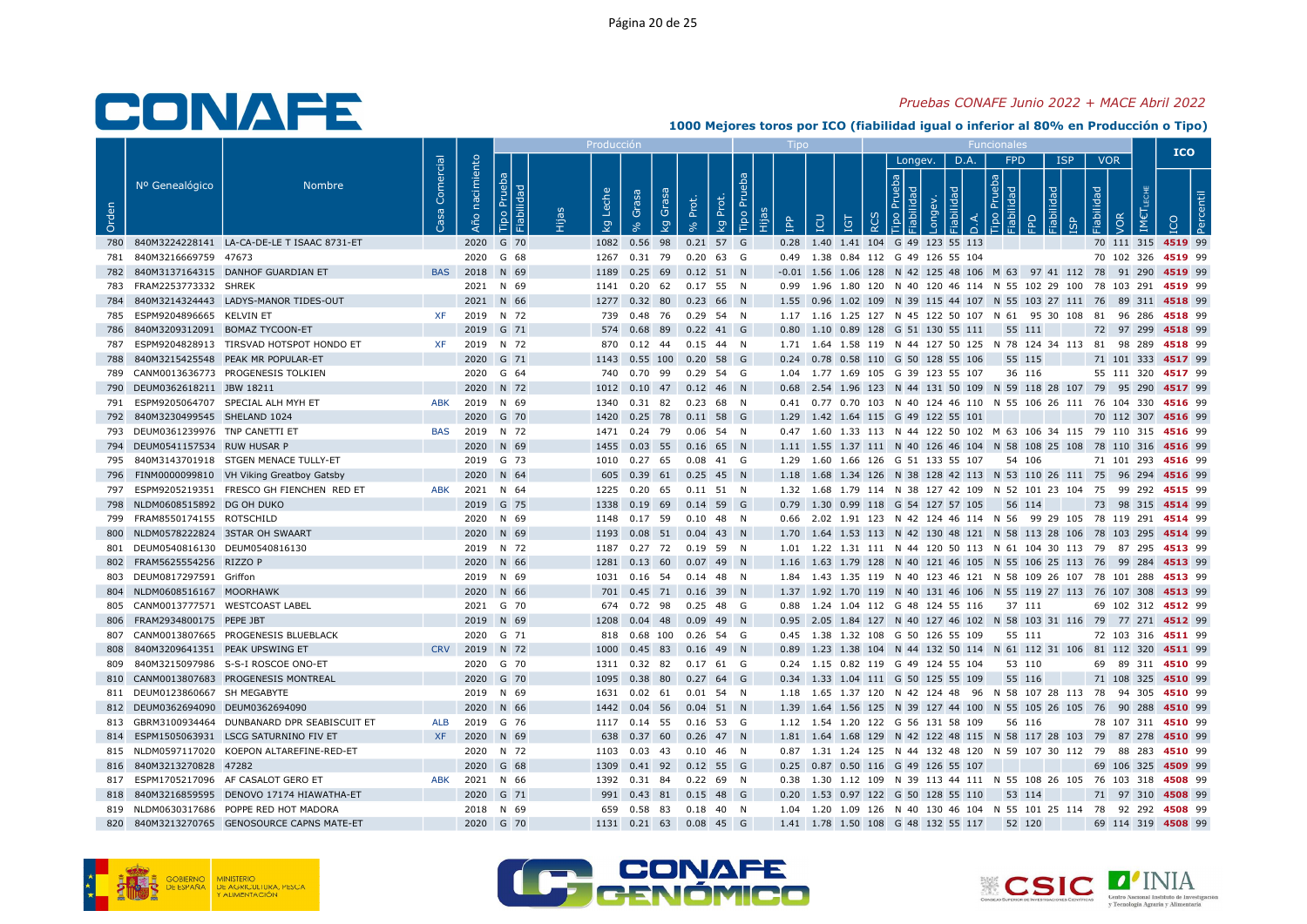#### Pruebas CONAFE Junio 2022 + MACE Abril 2022

|       |                                    |                                                |            |               |                              |             | Producc     |                                 |             |                      |                 |           |               |               |                                            |                                                                       |            |                   | <b>ICO</b>                                                                              |
|-------|------------------------------------|------------------------------------------------|------------|---------------|------------------------------|-------------|-------------|---------------------------------|-------------|----------------------|-----------------|-----------|---------------|---------------|--------------------------------------------|-----------------------------------------------------------------------|------------|-------------------|-----------------------------------------------------------------------------------------|
|       | Nº Genealógico                     | <b>Nombre</b>                                  | Comercial  | nacimiento    |                              |             |             |                                 |             |                      |                 |           |               | Longev.       | D.A.                                       | <b>FPD</b>                                                            | <b>ISP</b> | <b>VOR</b>        |                                                                                         |
| Orden |                                    |                                                | <b>S</b> a | Año           | Prueba<br>Fiabilidad<br>Tipo | <b>Beth</b> | Leche<br>Σã | Grasa<br>Grasa<br>$\mathcal{Q}$ | Prot.       | Tipo Pru<br>kg Prot. | Hijas<br>e<br>E | <b>CD</b> | Ξ<br>$\alpha$ | $\frac{1}{2}$ |                                            | $\frac{1}{2}$ $\frac{1}{2}$<br>$\Omega$                               | う          | Fiabilidad<br>VOR |                                                                                         |
|       | 821 FRAM4959456429 SOLIDOR         |                                                |            |               | 2021 N 66                    |             | 808         | $0.11$ 40                       | $0.27$ 54 N |                      |                 |           |               |               |                                            |                                                                       |            |                   | 1.32  2.15  1.82  129  N  38  118  42  120  N  53  112  26  107  75  107  276  4508  99 |
|       |                                    | 822 840M3137349424 CO-OP DUKE GARZA-ET         |            |               | 2017 M 67                    | 62          |             | 1642 0.23 85 0.12 66 G          |             |                      |                 |           |               |               |                                            | 0.78 1.08 0.99 113 G 57 119 57 99 M 55 105                            |            |                   | 76 102 318 4507 99                                                                      |
|       | 823 840M3213270739 47193           |                                                |            |               | 2020 G 70                    |             |             | 1006  0.52  91  0.23  57  G     |             |                      |                 |           |               |               | -0.16 1.17 0.68 115 G 49 127 55 110        | 52 112                                                                |            |                   | 69 109 327 4507 99                                                                      |
|       |                                    | 824 CANM0013807834 PROGENESIS ANTONOV          |            |               | 2020 G 64                    |             |             | 989  0.55  93  0.16  49  G      |             |                      |                 |           |               |               | 0.16 1.17 0.82 109 G 41 127 55 120         | 54 115                                                                |            |                   | 55 113 326 4507 99                                                                      |
|       |                                    | 825 840M3208951942 T-SPRUCE RENEGADE REGAL-ET  |            |               | 2019 G 72                    |             |             | 938 0.39 74 0.21 53 G           |             |                      |                 |           |               |               |                                            | 0.58 1.23 1.00 120 G 50 127 55 115 M 48 105                           |            |                   | 71 104 306 4507 99                                                                      |
|       | 826 FRAM5631923555 ROLLS RF        |                                                |            |               | 2020 N 66                    |             | 1304        | 0.07 54 0.12 55 N               |             |                      |                 |           |               |               |                                            |                                                                       |            |                   | 0.77 1.38 1.42 128 N 38 122 42 108 N 52 112 24 114 75 103 288 4507 99                   |
|       |                                    | 827 840M3204165516 DENOVO 16278 KINETIC ET     | <b>ABS</b> |               | 3919 N 72                    |             |             | 1556  0.21  80  0.10  62  N     |             |                      |                 |           |               |               |                                            |                                                                       |            |                   | -0.74 1.15 0.69 116 N 42 126 48 102 M 52 106 32 104 78 99 331 4506 99                   |
| 828   |                                    | 840M3213892679 JOOK ESTN QUALITY ET            |            | ALB 2020 N 66 |                              |             |             | 1516  0.12  68  0.06  56  N     |             |                      |                 |           |               |               |                                            |                                                                       |            |                   | 0.66 1.17 0.94 113 N 39 128 44 106 N 56 108 28 110 76 100 314 4506 99                   |
|       | 829 DEUM0362263486 DEUM0362263486  |                                                |            |               | 2020 N 66                    |             |             | 1091  0.22  62  0.19  56  N     |             |                      |                 |           |               |               |                                            |                                                                       |            |                   | 1.54  0.80  0.79  118  N  40  125  44  115  N  56  123  24  108  76  92  299  4506  99  |
| 830   |                                    | ESPM9204971333 MIDAS-TOUCH 1206 ET             |            | ASC 2019 N 69 |                              |             |             | 1035  0.14  52  0.04  38  N     |             |                      |                 |           |               |               |                                            |                                                                       |            |                   | 0.80 2.10 1.66 117 N 40 135 46 120 N 56 110 27 104 76 99 287 4506 99                    |
|       |                                    | 831 840M3145627625 DENOVO 14951 EVANDER-ET     |            |               | 2017 M 62                    | 39          |             | 842 0.62 95 0.25 53 G           |             |                      |                 |           |               |               |                                            | 1.07 1.49 1.36 116 G 56 121 36 104 M 62 122                           |            |                   | 76 112 320 4505 99                                                                      |
|       |                                    | 832 CANM0013996627 PROGENESIS VANGOGH          |            |               | 2021 G 70                    |             |             | 937 0.49 85 0.15 46 G           |             |                      |                 |           |               |               |                                            | 1.09 1.32 1.25 116 G 49 128 55 110 52 99                              |            |                   | 70 109 301 4505 99                                                                      |
|       |                                    | 833 840M3133032627 GREEN-BANKS BEST TIME- ET   | <b>BAS</b> |               | 2018 N 69                    |             |             | 1166  0.15  58  0.14  53  N     |             |                      |                 |           |               |               |                                            |                                                                       |            |                   | 1.89 1.53 1.37 107 N 42 122 48 115 M 63 116 25 117 79 108 307 4505 99                   |
|       | 834 DEUM0541177769 ETG 77769       |                                                |            |               | 2019 N 69                    |             |             | 1501 -0.22 30 0.01 50 N         |             |                      |                 |           |               |               |                                            |                                                                       |            |                   | 1.52 1.09 0.99 120 N 40 134 46 118 N 58 117 27 111 78 95 298 4505 99                    |
|       |                                    | 835 ESPM9204862008 ADAWAY RIO 2183 ET          | ASC        |               | 2018 N 66                    |             |             | 2055 -0.12 60 -0.04 62 N        |             |                      |                 |           |               |               |                                            |                                                                       |            |                   | 0.12 1.18 0.96 108 N 40 126 46 111 N 67 111 28 107 76 98 313 4504 99                    |
| 836   |                                    | 840M3151003682 LEANINGHOUSE TAOS ET            | <b>WWS</b> |               | 2019 G 74                    |             |             | 1056  0.24  63  0.18  53  G     |             |                      |                 |           |               |               |                                            | 0.63 1.93 1.56 111 G 51 127 55 119 M 67 99                            |            |                   | 71 102 296 4504 99                                                                      |
|       | 837 FRAM1732917913 RHODES          |                                                |            |               | 2020 N 69                    |             |             | 1043  0.20  59  0.13  48  N     |             |                      |                 |           |               |               |                                            |                                                                       |            |                   | 1.46  2.05  1.74  115  N  42  127  48  108  N  58  106  30  109  79  108  301  4504  99 |
|       | 838 GBRM0751403944 DENOVO RAFFA    |                                                |            |               | 2020 G 70                    |             |             | 764 0.65 94 0.24 50 G           |             |                      |                 |           |               |               | 0.58  0.81  0.80  121  G  49  132  55  104 | 52 108                                                                |            |                   | 70 107 314 4503 99                                                                      |
|       |                                    | 839 DNKM0000261567 VH Tirsvad Simon SovranP    |            |               | 2020 N 66                    |             |             | 1337  0.18  68  0.14  58  N     |             |                      |                 |           |               |               |                                            |                                                                       |            |                   | 1.56 0.73 1.29 113 N 40 121 46 112 N 58 118 28 113 76 101 301 4502 99                   |
| 840   | 840M3206963301 PEAK REPLAY-ET      |                                                |            |               | 2020 N 69                    |             |             | 1353  0.18  68  0.01  45  N     |             |                      |                 |           |               |               |                                            |                                                                       |            |                   | 0.88 1.26 1.01 109 N 40 134 46 111 N 56 119 31 112 78 126 333 4502 99                   |
|       |                                    | 841 CANM0013807680 PROGENESIS GRANDMASTER-ET   |            |               | 2020 N 69                    |             |             | 378  0.78  91  0.32  44  N      |             |                      |                 |           |               |               |                                            |                                                                       |            |                   | -0.41 1.36 0.60 113 N 42 130 48 125 N 56 126 27 111 78 121 335 4502 99                  |
|       | 842 840M3215743725 PEAK RESCUE-ET  |                                                |            |               | 2020 N 66                    |             |             | 1140  0.52  96  0.22  60  N     |             |                      |                 |           |               |               |                                            |                                                                       |            |                   | 0.36 1.15 0.90 104 N 39 124 44 108 N 55 124 28 104 76 123 344 4501 99                   |
|       | 843 DEUM0362934786 NEWYORKER       |                                                |            |               | 2020 N 66                    |             | 1249        | 0.10 56 0.07 48 N               |             |                      |                 |           |               |               |                                            |                                                                       |            |                   | 0.89 1.62 1.45 115 N 39 134 44 109 N 53 123 26 109 75 104 314 4501 99                   |
|       | 844 DEUM1262598967 MBL Mitja       |                                                |            |               | 2019 N 72                    |             |             | 1688  0.31  96  0.10  66  N     |             |                      |                 |           |               |               |                                            |                                                                       |            |                   | 1.28 0.90 1.10 112 N 44 113 50 92 N 59 110 27 107 79 99 321 4500 99                     |
|       |                                    | 845 ITAM9992208125 CRISTELLA ROSTOV ET         |            |               | 2021 G 59                    |             |             | 1486  0.30  86  0.15  65  G     |             |                      |                 |           |               |               | 0.68 1.45 1.46 103 G 35 124 55 100         |                                                                       |            |                   | 54 111 326 4500 99                                                                      |
|       |                                    | 846 840M3205428537 S-S-I RENEGADE RASHAN ET    | <b>WWS</b> |               | 2019 G 73                    |             |             | 1173  0.50  96  0.14  53  G     |             |                      |                 |           |               |               |                                            | 0.95 1.20 1.14 114 G 52 120 55 106 M 65 102                           |            |                   | 71 105 309 4500 99                                                                      |
|       | 847 DEUM1273500181 RBB SINAN PP    |                                                |            |               | 2020 N 66                    |             |             | 1626  0.09  68                  | 0.09 63 N   |                      |                 |           |               |               |                                            |                                                                       |            |                   | 1.01  0.69  1.00  117  N  40  125  46  97  N  56  110  24  115  76  94  309  4500  99   |
|       | 848 FRAM4482231304 SIVERT          |                                                |            |               | 2021 N 66                    |             |             | 1083  0.31  72  0.22  58  N     |             |                      |                 |           |               |               |                                            |                                                                       |            |                   | 1.99 1.61 1.97 114 N 39 115 44 106 N 55 99 26 108 76 96 282 4500 99                     |
|       |                                    | 849 840M3206205233 S-S-I RENGADE IMPROBABLE-ET |            |               | 2019 G 72                    |             |             | 993 0.35 72 0.19 52 G           |             |                      |                 |           |               |               |                                            | 1.06  1.85  1.73  114  G  50  124  55  112  M  65  102                |            |                   | 69 103 294 4500 99                                                                      |
| 850   |                                    | 840M3143701534 STGEN BETTERMENT-ET             |            |               | 2019 G 71                    |             |             | 769 0.49 78 0.21 47 G           |             |                      |                 |           |               |               | 0.36 1.40 0.79 119 G 51 133 55 113         | 48 116                                                                |            |                   | 72 103 314 4500 99                                                                      |
|       | 851 840M3213270776 SDG GS GOTTI-ET |                                                |            |               | 2020 G 70                    |             |             | 1805  0.18  85  0.02  61  G     |             |                      |                 |           |               |               | 0.88  0.75  0.70  108  G  50  121  55  107 | 53 114                                                                |            |                   | 70 104 326 4499 99                                                                      |
|       | 852 DEUM0362322942 WEH Merryville  |                                                |            |               | 2019 N 69                    |             |             | 1451  0.14  68  0.08  56  N     |             |                      |                 |           |               |               |                                            |                                                                       |            |                   | 1.50 1.24 1.34 111 N 42 126 48 100 N 58 120 26 113 78 91 313 4499 99                    |
| 853   | 840M3205436481 PEAK COMIX-ET       |                                                |            |               | 2019 G 72                    |             |             | 885 0.43 77 0.22 52 G           |             |                      |                 |           |               |               |                                            | 0.78 1.36 0.89 121 G 52 127 55 109 M 54 113                           |            |                   | 72 95 305 4499 99                                                                       |
|       |                                    | 854 DEUM1504829909 Sondermanns SOUNDTRACK      |            |               | 2019 N 72                    |             |             | 986  0.26  63  0.11  44  N      |             |                      |                 |           |               |               |                                            |                                                                       |            |                   | 1.34 2.15 1.80 123 N 44 126 50 104 N 59 103 31 107 81 98 290 4499 99                    |
|       | 855 DEUM0360558209 GREATBOY        |                                                |            |               | 2017 N 75                    |             |             | 714  0.37  63  0.21  45  N      |             |                      |                 |           |               |               |                                            |                                                                       |            |                   | 0.99 1.74 1.50 118 N 49 131 54 113 M 73 123 37 111 84 102 302 4499 99                   |
|       | 856 CANM0014073887 CLAYNOOK ZICKEL |                                                |            |               | 2021 G 68                    |             |             | 1174  0.43  88  0.22  62  G     |             |                      |                 |           |               |               | 0.50 1.00 0.95 114 G 49 125 55 103         |                                                                       |            |                   | 70 105 314 4498 99                                                                      |
|       | 857 NLDM0597117974 NLDM0597117974  |                                                |            |               | 2020 N 69                    |             |             | 1311  0.30  80  0.20  64  N     |             |                      |                 |           |               |               |                                            |                                                                       |            |                   | 1.48 1.00 1.26 102 N 42 118 48 108 N 59 115 31 114 79 108 321 4498 99                   |
|       | 858 DEUM0362966751 DEUM0362966751  |                                                |            |               | 2020 N 69                    |             |             | 915  0.47  82  0.32  63  N      |             |                      |                 |           |               |               |                                            |                                                                       |            |                   | 0.95 1.49 1.27 108 N 42 120 48 109 N 58 105 31 105 78 109 315 4498 99                   |
|       | 859 DNKM0000261912 VH SINGASIT     |                                                |            |               | 2020 N 64                    |             |             | 930 0.25 60 0.12 43 N           |             |                      |                 |           |               |               |                                            |                                                                       |            |                   | 0.33 1.58 1.13 127 N 35 126 41 115 N 50 113 23 120 74 111 298 4498 99                   |
| 860   |                                    | 840M3146922986 BOMAZ MONTREAL-ET               |            |               | 2017 M 78                    | 124         |             |                                 |             |                      |                 |           |               |               |                                            | 835 0.88 121 0.34 62 M 23 0.91 0.38 0.62 107 G 55 117 48 107 M 67 121 |            |                   | 75 108 332 4497 99                                                                      |
| 861   |                                    | 840M3219696513 BOMAZ HEARTLAND-ET              |            |               | 2020 G 70                    |             |             | 1352  0.33  85  0.16  61  G     |             |                      |                 |           |               |               | 0.87 1.19 1.23 104 G 49 124 55 108         | 54 116                                                                |            |                   | 69 101 326 4497 99                                                                      |





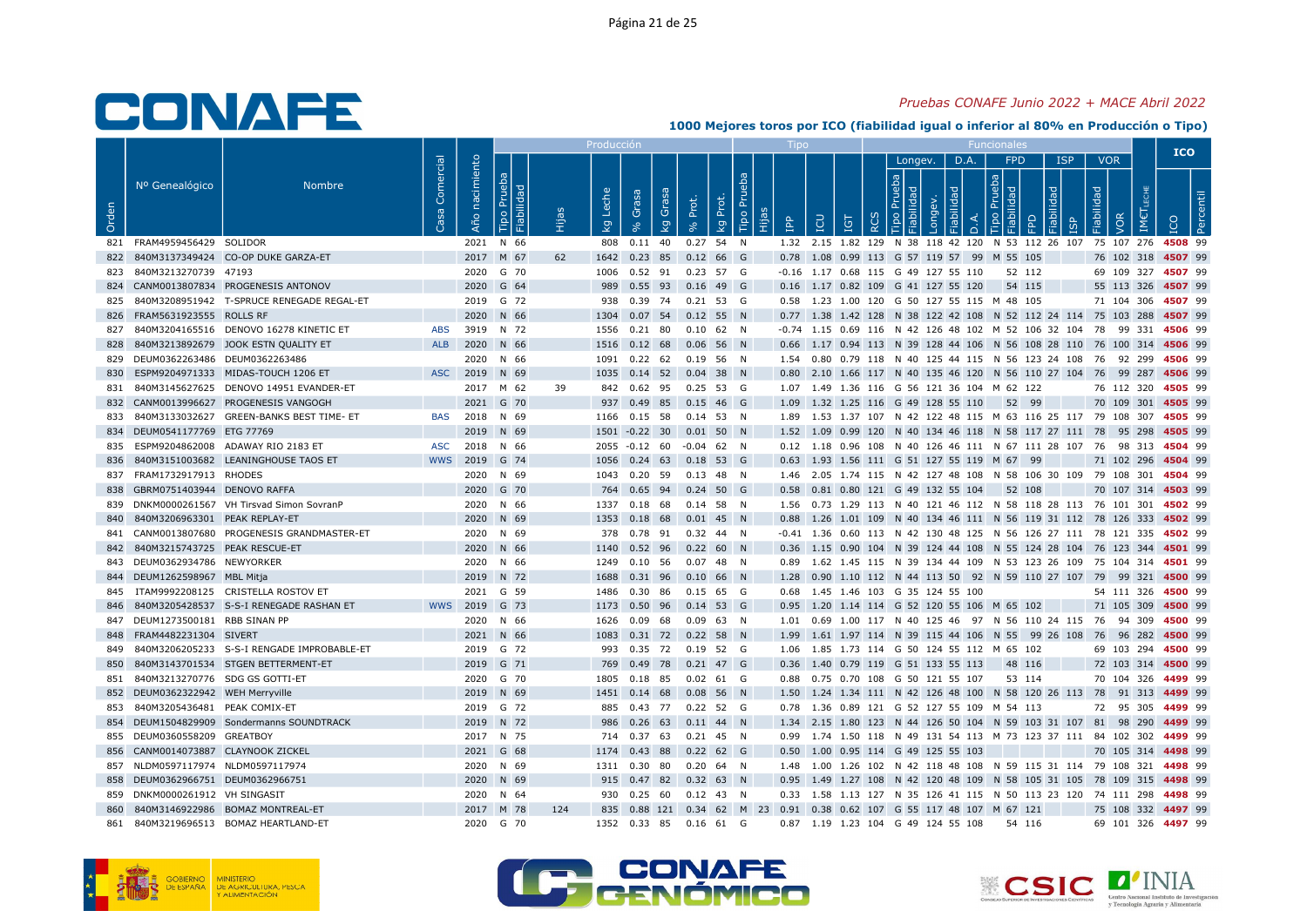#### Pruebas CONAFE Junio 2022 + MACE Abril 2022

|       |                                                                   |                                                |                   |                   |                              |     | Producci            |                                  |                                                         |          |            |     |   |         |                                                        |     |        |                 |            |                   | <b>ICO</b>                                                                                                                                    |
|-------|-------------------------------------------------------------------|------------------------------------------------|-------------------|-------------------|------------------------------|-----|---------------------|----------------------------------|---------------------------------------------------------|----------|------------|-----|---|---------|--------------------------------------------------------|-----|--------|-----------------|------------|-------------------|-----------------------------------------------------------------------------------------------------------------------------------------------|
| Orden | Nº Genealógico                                                    | <b>Nombre</b>                                  | Comercial<br>- Sa | nacimiento<br>Año | Prueba<br>Fiabilidad<br>Tipo |     | Leche<br><b>L</b> g | Grasa<br>Grasa<br>$\overline{5}$ | Prot.<br>Prot.<br>ΔÄ                                    | Tipo Pru | <b>Add</b> | LCU | Ξ | Longev. | D.A.                                                   | 의 모 | FPD    | <b>ISP</b><br>모 | Fiabilidad | <b>VOR</b><br>/OR |                                                                                                                                               |
|       |                                                                   | 862 840M3206144963 BLUMENFELD RENEGAD AMIGO ET | <b>WWS</b>        |                   | 2019 G 73                    |     |                     | 1152 0.36 80                     | $0.16$ 54 G                                             |          |            |     |   |         | 1.09 0.90 0.92 111 G 51 126 55 115 M 57 106            |     |        |                 |            |                   | 69 107 312 4497 99                                                                                                                            |
|       | 863 DEUM0361913341 GIGABOY                                        |                                                |                   |                   | 2019 N 72                    |     |                     |                                  | 1639  0.00  59  0.05  59  N                             |          |            |     |   |         |                                                        |     |        |                 |            |                   | 1.25 1.92 1.87 117 N 42 121 48 94 N 59 110 30 112 79 111 308 4497 99                                                                          |
|       | 864 FRAM5373868933 FRAM5373868933                                 |                                                |                   |                   | 2019 N 69                    |     |                     |                                  | 1259  0.08  54  0.08  49  N                             |          |            |     |   |         |                                                        |     |        |                 |            |                   | 1.74 1.77 1.75 124 N 40 118 48 116 N 58 109 31 101 78 95 277 4497 99                                                                          |
|       | 865 FRAM2229184889 RIGNAC                                         |                                                |                   |                   | 2020 N 66                    |     |                     |                                  | 891  0.22  55  0.20  50  N                              |          |            |     |   |         |                                                        |     |        |                 |            |                   | 0.89  2.04  1.68  123  N  40  125  46  114  N  55  114  27  105  76  106  294  4497  99                                                       |
|       | 866 DEUM1306189564 DEUM1306189564                                 |                                                |                   |                   | 2020 N 69                    |     |                     |                                  | 949 0.24 59 0.30 62 N                                   |          |            |     |   |         |                                                        |     |        |                 |            |                   | 0.91 1.37 1.03 108 N 42 130 48 111 N 56 111 28 112 78 98 312 4496 99                                                                          |
|       | 867 DEUM0540695931 DE0540695931                                   |                                                |                   |                   | 2019 N 69                    |     |                     |                                  | 450  0.52  68  0.25  40  N                              |          |            |     |   |         |                                                        |     |        |                 |            |                   | 1.31 1.82 1.25 103 N 40 140 46 117 N 55 116 26 111 76 110 322 4496 99                                                                         |
| 868   |                                                                   | 840M3234373445 BADGER SSI F OFF TRACK-ET       |                   |                   | 2021 G 69                    |     |                     |                                  | 1250  0.52  101  0.17  59  G                            |          |            |     |   |         | 0.44 1.06 0.97 102 G 49 126 55 105 53 103              |     |        |                 |            |                   | 70 116 334 4494 99                                                                                                                            |
|       | 869 DEUM0954501578 RHO General                                    |                                                |                   |                   | 2019 N 72                    |     |                     |                                  | 1363  0.32  84  0.20  66  N                             |          |            |     |   |         |                                                        |     |        |                 |            |                   | 1.31 1.07 1.32 124 N 42 105 48 97 N 59 113 26 116 79 88 295 4494 99                                                                           |
|       | 870 840M3202071380                                                |                                                |                   |                   | 2021 G 69                    |     |                     |                                  | 1062  0.51  92  0.16  51  G                             |          |            |     |   |         | -0.04 0.75 0.32 115 G 50 131 55 113                    |     |        |                 |            |                   | 70 107 322 4493 99                                                                                                                            |
|       | 871 DEUM0361742831 Garitus                                        |                                                |                   |                   | 2019 N 72                    |     |                     |                                  | 1483  0.11  65  0.12  61  N                             |          |            |     |   |         |                                                        |     |        |                 |            |                   | 1.23 1.38 1.27 106 N 44 126 50 107 M 65 113 29 104 81 116 320 4493 99                                                                         |
|       |                                                                   | 872 840M3215097839 S-S-I REVLTN SENSATIONAL-ET |                   |                   | 2020 G 70                    |     |                     |                                  | 1352 0.27 78 0.15 60 G                                  |          |            |     |   |         | 0.32 1.28 0.81 119 G 49 127 55 99                      |     | 53 118 |                 |            |                   | 69 94 321 4492 99                                                                                                                             |
|       |                                                                   | 873 CANM0014074608 PROGENESIS RUSHJOB          |                   |                   | 2021 G 70                    |     |                     |                                  | 927 0.42 77 0.28 59 G                                   |          |            |     |   |         | 0.71 0.94 0.75 117 G 49 128 55 110                     |     | 53 115 |                 |            |                   | 71 101 318 4492 99                                                                                                                            |
|       | 874 DEUM0363376939 WKM MASTBULLE                                  |                                                |                   |                   | 2021 N 66                    |     |                     |                                  | 1335  0.19  69  0.10  54  N                             |          |            |     |   |         |                                                        |     |        |                 |            |                   | 0.79 1.42 1.20 107 N 40 121 46 118 N 58 126 26 113 76 103 316 4492 99                                                                         |
|       | 875 DEUM0361951631 HADI ET                                        |                                                | ALB               |                   | 2019 N 69                    |     |                     |                                  | 1468  0.04  57  0.08  56  N                             |          |            |     |   |         |                                                        |     |        |                 |            |                   | 2.29 1.43 1.72 116 N 40 120 48 106 N 58 115 30 103 78 110 303 4492 99                                                                         |
|       |                                                                   | 876 CANM0013807975 PROGENESIS VIGOROSO         |                   |                   | 2020 G 70                    |     |                     |                                  | 1453  0.50  107  0.12  60  G                            |          |            |     |   |         | 0.59 0.46 0.40 114 G 49 121 55 98                      |     | 54 111 |                 |            |                   | 71 104 331 4491 99                                                                                                                            |
|       |                                                                   | 877 CANM0012923566 STANTONS CHARLEY YOUR CALL  |                   |                   | 2018 M 79                    | 236 |                     |                                  | 1297  0.45  95  0.14  57  G                             |          |            |     |   |         | 1.06  0.70  0.85  107  G  56  120  43  113  M  67  104 |     |        |                 |            |                   | 76 107 317 4491 99                                                                                                                            |
|       | 878 DEUM1404580644 SHA SUDOKU                                     |                                                |                   |                   | 2021 N 69                    |     |                     |                                  | 1484  0.03  56  0.08  57  N                             |          |            |     |   |         |                                                        |     |        |                 |            |                   | -0.17 1.23 0.48 110 N 42 139 46 111 N 56 119 27 106 76 113 336 4491 99                                                                        |
|       |                                                                   | 879 CANM0014074886 PROGENESIS SHIMMER          |                   |                   | 2021 G 70                    |     |                     |                                  | 1200  0.56  103  0.12  52  G                            |          |            |     |   |         | 0.68  0.44  0.57  108  G  50  132  55  104             |     |        |                 |            |                   | 71 114 329 4490 99                                                                                                                            |
| 880   | 840M3223871492 SSI-DUCKETT 1736                                   |                                                |                   |                   | 2020 G 69                    |     |                     |                                  | 864 0.49 82 0.21 50 G                                   |          |            |     |   |         | 0.36 1.42 0.90 128 G 48 125 55 106                     |     | 52 112 |                 |            |                   | 68 94 301 4490 99                                                                                                                             |
| 881   |                                                                   | 840M3213139443 ADAWAY TAOS WATNE-ET            |                   |                   | 2020 G 70                    |     |                     |                                  | 1228  0.19  65  0.12  53  G                             |          |            |     |   |         | 0.34 1.91 1.40 114 G 49 123 55 119                     |     | 52 106 |                 |            |                   | 69 108 298 4490 99                                                                                                                            |
|       | 882 ESPM9204628506 MANDY KODAK ET                                 |                                                | <b>ABK</b>        |                   | 2017 N 76                    | 43  |                     |                                  | 1669  0.10  71  0.04  58  N                             |          |            |     |   |         |                                                        |     |        |                 |            |                   | 0.59 1.38 1.31 119 N 45 117 52 103 N 59 103 38 112 81 106 296 4489 99                                                                         |
|       |                                                                   | 883 CANM0014074752 PROGENESIS REVITALIZE       |                   |                   | 2021 G 70                    |     |                     |                                  | 1060  0.57  99  0.34  70  G                             |          |            |     |   |         | 0.15 0.52 0.39 105 G 49 125 55 107                     |     | 53 111 |                 |            |                   | 71 102 337 4487 99                                                                                                                            |
| 884   |                                                                   | 840M3205251522 BADGER SSI BRASS LUNA-ET        |                   |                   | 2019 G 71                    |     |                     |                                  | 1345  0.14  63  0.08  52  G                             |          |            |     |   |         | 0.71 1.11 0.96 131 G 50 130 55 101 M 52 110            |     |        |                 |            |                   | 70 99 297 4487 99                                                                                                                             |
|       |                                                                   | 885 CANM0013636755 PROGENESIS OVERPASS         |                   |                   | 2020 G 71                    |     |                     |                                  | 1602  0.39  101  0.10  63  G                            |          |            |     |   |         | 0.12 0.94 0.81 115 G 50 118 55 97                      |     | 55 109 |                 |            |                   | 71 105 326 4486 99                                                                                                                            |
| 886   | 840M3216669828                                                    |                                                |                   |                   | 2021 G 68                    |     |                     |                                  | 1344  0.37  89  0.21  66  G                             |          |            |     |   |         | 0.67 1.03 0.79 97 G 49 125 55 109                      |     |        |                 |            |                   | 69 117 338 4486 99                                                                                                                            |
| 887   | NLDM0573948273 3STAR OH MACHO                                     |                                                |                   |                   | 2020 N 69                    |     |                     |                                  | 1105  0.50  93  0.21  58  N                             |          |            |     |   |         |                                                        |     |        |                 |            |                   | 1.65 0.94 1.22 105 N 42 125 48 96 N 56 104 28 110 78 95 317 4486 99                                                                           |
| 889   | 888 DEUM0361614595 RZH MIGEL ET<br>840M3218350952 BOMAZ HOHHOT-ET |                                                | <b>BAS</b>        |                   | 2019 N 72<br>2020 N 66       |     |                     |                                  | 1809 -0.09 55 -0.03 55 N<br>1091  0.46  88  0.09  45  N |          |            |     |   |         |                                                        |     |        |                 |            |                   | 0.56 0.70 0.76 121 N 42 129 50 110 M 61 113 35 108 79 99 305 4486 99<br>0.17 0.99 0.61 118 N 39 130 46 109 N 55 110 29 108 76 114 318 4485 99 |
|       | 890 DEUM0362852458 DEUM0362852458                                 |                                                |                   |                   | 2020 N 72                    |     |                     |                                  | 1385  0.08  58  0.09  55  N                             |          |            |     |   |         |                                                        |     |        |                 |            |                   | 1.68 1.88 1.80 111 N 44 117 48 109 N 58 105 27 114 79 103 293 4485 99                                                                         |
|       |                                                                   | 891 840M3150687548 PINE-TREE ENGINEER          |                   |                   | 2019 N 75                    |     |                     |                                  | 669  0.55  80  0.27  49  N                              |          |            |     |   |         |                                                        |     |        |                 |            |                   | 0.93 1.28 1.15 115 N 45 130 50 114 N 61 104 29 100 79 108 302 4485 99                                                                         |
|       | 892 NLDM0590838612 NL0590838612                                   |                                                |                   |                   | 2019 N 66                    |     |                     |                                  | 1293 -0.01 45 0.19 62 N                                 |          |            |     |   |         |                                                        |     |        |                 |            |                   | 0.71 1.43 1.11 105 N 39 129 46 122 N 55 117 31 109 76 103 311 4485 99                                                                         |
|       | 893 FRAM7261295436 REVALUE                                        |                                                |                   |                   | 2020 N 66                    |     |                     |                                  | 865 0.22 54 0.32 62 N                                   |          |            |     |   |         |                                                        |     |        |                 |            |                   | 1.41 1.76 1.59 123 N 39 118 44 109 N 53 109 26 107 76 88 281 4485 99                                                                          |
|       | 894 840M3214541139 WELCOME 4697                                   |                                                |                   |                   | 2020 G 70                    |     |                     |                                  | 969 0.46 83 0.24 57 G                                   |          |            |     |   |         | 0.57 1.41 1.07 112 G 48 124 55 111                     |     |        |                 |            |                   | 68 98 304 4484 99                                                                                                                             |
|       |                                                                   | 895 CANM0014074704 PROGENESIS PORTFOLIO        |                   |                   | 2021 G 71                    |     |                     |                                  | 1074  0.38  79  0.11  47  G                             |          |            |     |   |         | 1.34 1.45 1.72 121 G 50 125 55 104                     |     | 55 110 |                 |            |                   | 71 98 290 4484 99                                                                                                                             |
|       | 896 DEUM0361985914 KNS Gamos Red                                  |                                                |                   |                   | 2019 N 69                    |     |                     |                                  | 1386  0.08  58  0.06  51  N                             |          |            |     |   |         |                                                        |     |        |                 |            |                   | 1.31 0.71 0.74 125 N 40 128 48 107 M 59 135 27 111 78 83 305 4484 99                                                                          |
|       | 897 DEUM0540402310 COL GREENWICH                                  |                                                |                   |                   | 2018 N 72                    |     |                     |                                  | 863 0.31 63 0.23 52 N                                   |          |            |     |   |         |                                                        |     |        |                 |            |                   | 1.25 1.03 0.80 121 N 45 127 52 116 M 69 113 33 105 81 87 296 4484 99                                                                          |
| 898   |                                                                   | CANM0013807942 PROGENESIS RAPTORS              |                   |                   | 2020 G 71                    |     |                     |                                  | 848  0.69  102  0.27  56  G                             |          |            |     |   |         | 0.12 0.51 0.13 113 G 51 131 55 107                     |     | 54 116 |                 |            |                   | 72 101 333 4483 99                                                                                                                            |
|       | 899 840M3215564851 PEAK FRANTISEK-ET                              |                                                |                   |                   | 2020 G 70                    |     |                     |                                  | 1031  0.53  93  0.17  51  G                             |          |            |     |   |         | 0.56 0.97 0.69 111 G 49 130 55 108                     |     | 55 117 |                 |            |                   | 70 112 331 4483 99                                                                                                                            |
|       | 900 DEUM0817663176 CANITZ                                         |                                                |                   |                   | 2021 N 69                    |     |                     |                                  | 1409  0.14  66  0.05  51  N                             |          |            |     |   |         |                                                        |     |        |                 |            |                   | 0.92 1.48 1.37 113 N 40 128 46 106 N 56 108 27 109 78 116 311 4483 99                                                                         |
|       | 901 FRAM7253843286 RIFAYE RF                                      |                                                |                   |                   | 2020 N 66                    |     |                     |                                  | 1096  0.17  57  0.15  51  N                             |          |            |     |   |         |                                                        |     |        |                 |            |                   | 1.74  0.72  0.93  125  N  39  120  44  118  N  55  123  29  113  76  86  284  4483  99                                                        |
|       |                                                                   | 902 CANM0014003844 WESTCOAST LONGSHOT          |                   |                   | 2021 G 70                    |     |                     |                                  | 409  0.70  84  0.28  41  G                              |          |            |     |   |         | 1.01  1.46  1.41  130  G  49  128  55  108             |     | 55 113 |                 |            |                   | 70 101 289 4483 99                                                                                                                            |





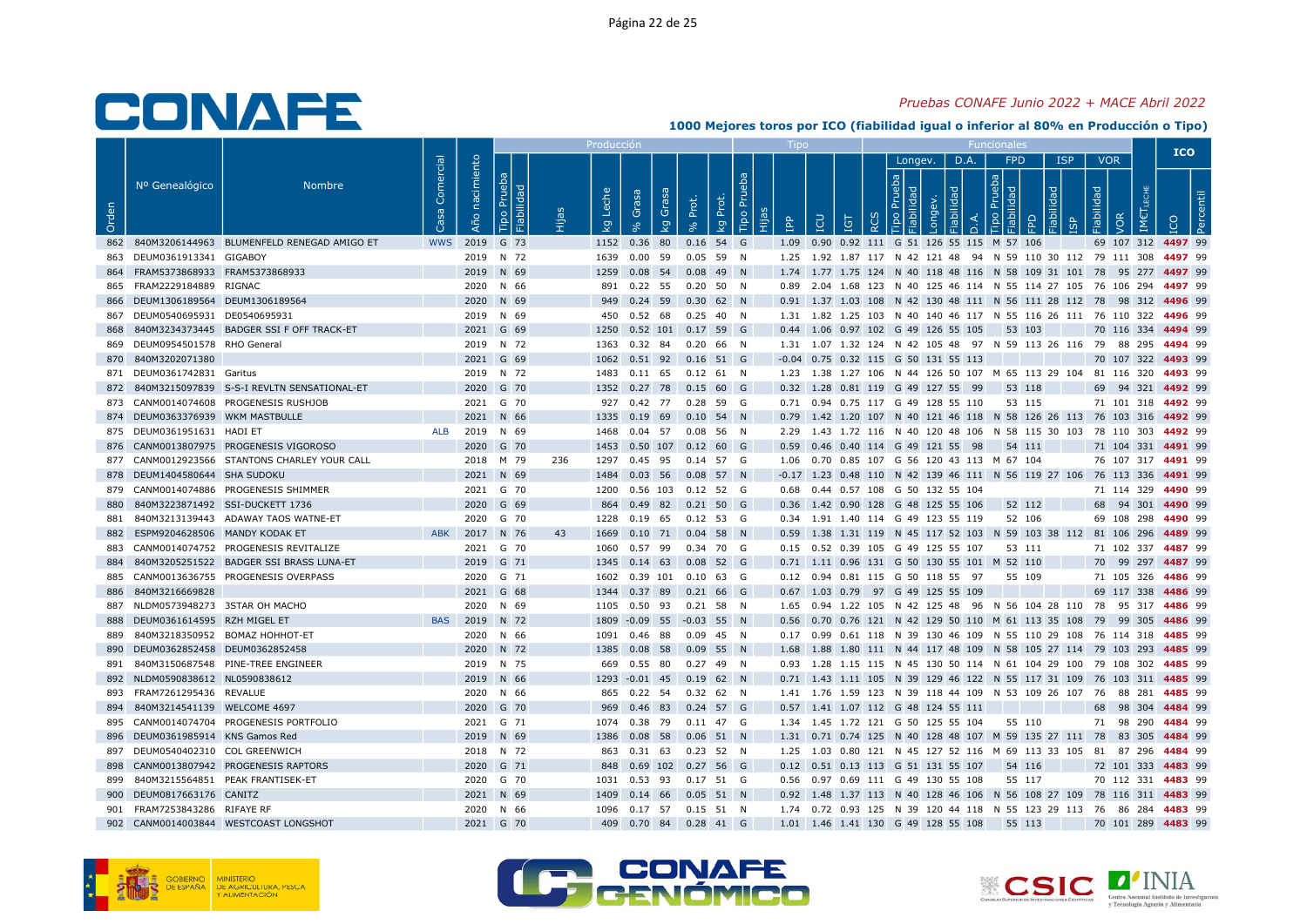#### Pruebas CONAFE Junio 2022 + MACE Abril 2022

|       |                                                            |                                               |                   |                   |                              |     | Producció   |                                                    |                   |                               |            |     |          |                                             |           |                                |                                                               |                          |     | <b>ICO</b>                                                                                    |
|-------|------------------------------------------------------------|-----------------------------------------------|-------------------|-------------------|------------------------------|-----|-------------|----------------------------------------------------|-------------------|-------------------------------|------------|-----|----------|---------------------------------------------|-----------|--------------------------------|---------------------------------------------------------------|--------------------------|-----|-----------------------------------------------------------------------------------------------|
| Orden | Nº Genealógico                                             | <b>Nombre</b>                                 | Comercial<br>Casa | nacimiento<br>Año | Prueba<br>Fiabilidad<br>Tipo |     | Leche<br>kg | Grasa<br>Grasa<br>kg                               | Prot.<br>$\infty$ | ba<br>Tipo Pru<br>Prot.<br>kg | <b>AdI</b> | ICU | ΙGΤ<br>≃ | Longev.<br>deb<br>$\overline{\sigma}$       | D.A.<br>흥 | FPD<br>$\boxed{g}$ $\boxed{g}$ | <b>ISP</b><br>ᄝ                                               | <b>VOR</b><br>Fiabilidad | VOR |                                                                                               |
|       | 903 840M3202071409 43808                                   |                                               |                   |                   | 2021 G 67                    |     |             | 1563  0.31  91                                     |                   | $0.07$ 58 G                   |            |     |          | 0.97 0.72 0.66 102 G 49 126 55 107          |           |                                |                                                               |                          |     | 69 107 325 4482 99                                                                            |
| 904   |                                                            | 840M3207410722 S-S-I BG LUKAKU FOXTROT-ET     |                   |                   | 2019 G 71                    |     |             | 1452 0.12 65 0.02 49 G                             |                   |                               |            |     |          | 1.08  0.72  0.65  120  G  52  134  55  108  |           | 56 121                         |                                                               |                          |     | 72 109 315 4482 99                                                                            |
|       | 905 FRAM5357754400 SEPHORA P                               |                                               |                   |                   | 2021 N 69                    |     | 590         | 0.28 49 0.14 34 N                                  |                   |                               |            |     |          |                                             |           |                                |                                                               |                          |     | 0.97 1.30 1.21 138 N 40 133 46 120 N 56 110 26 111 78 100 276 4482 99                         |
| 906   | 840M3216669860                                             |                                               |                   |                   | 2021 G 68                    |     | 1166        | 0.30                                               |                   | 74 0.15 54 G                  |            |     |          | 0.80 1.00 0.71 116 G 49 127 55 113          |           |                                |                                                               |                          |     | 69 109 310 4481 99                                                                            |
|       |                                                            | 907 CANM0013442781 PROGENESIS MAHOMES ET      | <b>SMX</b>        |                   | 2019 G 75                    |     |             | 1175  0.25  69  0.15  54  G                        |                   |                               |            |     |          | 0.80 1.22 1.06 117 G 55 128 57 111          |           | 56 122                         |                                                               |                          |     | 77 93 307 4481 99                                                                             |
| 908   |                                                            | ESPM2705063949 JAIME SATURN GORNAI ET         | <b>XF</b>         |                   | 2020 N 69                    |     | 1005        | $0.27$ 65 0.22 56 N                                |                   |                               |            |     |          |                                             |           |                                |                                                               |                          |     | 1.35 1.75 1.57 116 N 40 122 46 104 N 56 111 28 111 78 103 298 4481 99                         |
|       |                                                            | 909 DEUM0541879163 DE SANDERJI RUW MATRIX RED |                   |                   | 2021 N 64                    |     |             | 997 0.13 49 0.18 51 N                              |                   |                               |            |     |          |                                             |           |                                |                                                               |                          |     | 0.90 1.75 1.53 123 N 36 135 42 106 N 52 104 25 103 74 99 291 4481 99                          |
|       | 910 DEUM1604240486 ZZ PUSCHKIN                             |                                               |                   |                   | 2021 N 66                    |     |             | 1892  0.00  68  0.09  71  N                        |                   |                               |            |     |          |                                             |           |                                |                                                               |                          |     | 0.94 1.24 1.26 102 N 39 120 46 99 N 58 107 28 111 76 95 321 4480 99                           |
| 911   |                                                            | 840M3143986308 SIEMERS RENEGADE ROZLINE-ET    |                   |                   | 2019 G 72                    |     |             | 950  0.68  105  0.20  52  G                        |                   |                               |            |     |          | 0.80 1.15 1.13 115 G 50 119 55 105 M 51 104 |           |                                |                                                               |                          |     | 70 94 300 4480 99                                                                             |
|       | 912 CANM0014074931 PEAK ACHIEVE                            |                                               |                   |                   | 2021 G 70                    |     |             | 1246  0.46  94  0.14  55  G                        |                   |                               |            |     |          | $-0.50$ 0.93 0.73 121 G 49 128 55 103       |           |                                |                                                               |                          |     | 71 93 306 4480 99                                                                             |
|       |                                                            | 913 CANM0013996597 PROGENESIS MEASURE P       |                   |                   | 2021 G 69                    |     | 980         | 0.62 100 0.21 54 G                                 |                   |                               |            |     |          | 0.01 1.27 1.03 111 G 49 125 55 108          |           | 53 108                         |                                                               |                          |     | 69 113 318 4480 99                                                                            |
|       |                                                            | 914 CANM0013996595 PROGENESIS POLYMER         |                   |                   | 2021 G 70                    |     |             | 564  0.82  103  0.31  50  G                        |                   |                               |            |     |          | 0.54 1.25 0.97 106 G 49 128 55 113          |           | 54 114                         |                                                               |                          |     | 70 113 327 4480 99                                                                            |
|       | 915 NLDM0658528934 NLDM0658528934                          |                                               |                   |                   | 2020 N 69                    |     |             | 1801 -0.13 50                                      |                   | $0.04$ 63 N                   |            |     |          |                                             |           |                                |                                                               |                          |     | 1.21 1.45 1.62 117 N 39 120 46 103 N 55 109 30 109 76 98 292 4480 99                          |
|       | 917 DEUM0362285092 DE362285092 ET                          | 916 840M3143282229 C-HAVEN HARLOW-ET          |                   |                   | 2017 M 80                    | 230 |             | 1038  0.57  98  0.06  40  G                        |                   |                               |            |     |          | 0.92 1.28 0.98 115 G 57 125 41 110 M 67 113 |           |                                |                                                               |                          |     | 76 112 316 4480 99                                                                            |
|       | 918 FRAM8844358425 RAGNAROK P                              |                                               |                   |                   | 2019 G 73<br>2020 N 66       |     |             | 1940 -0.16 51 -0.07 54 G                           |                   |                               |            |     |          | 0.69 2.02 1.77 125 G 53 121 58 102          |           | 54 96                          |                                                               |                          |     | 72 96 278 4480 99                                                                             |
|       |                                                            |                                               |                   |                   |                              |     | 1260        | $0.26$ 73 $0.08$ 49 N                              |                   |                               |            |     |          |                                             |           |                                |                                                               |                          |     | 1.88 1.35 1.75 113 N 38 124 44 106 N 53 116 29 104 76 99 300 4480 99                          |
| 920   | 919 840M3218556022 SIEMERS 34659<br>DNKM0000261213 CARENZO |                                               |                   | BAS 2019 N 72     | 2020 G 70                    |     | 1253        | 1120  0.28  70  0.16  53  G<br>$0.14$ 60 0.06 47 N |                   |                               |            |     |          | 0.57 1.49 1.10 118 G 48 129 55 108          |           |                                | 0.76 1.76 1.43 118 N 44 129 50 113 N 59 109 27 101 79 105 299 |                          |     | 68 109 307 4480 99<br>4480 99                                                                 |
|       | 921 DEUM0770873766 DEUM0770873766                          |                                               |                   |                   | 2019 N 72                    |     |             | 947 0.23 58 0.11 42 N                              |                   |                               |            |     |          |                                             |           |                                |                                                               |                          |     | 1.85 1.80 1.56 113 N 44 131 48 111 N 58 109 28 109 79 104 297 4480 99                         |
|       | 922 840M3209641708 PEAK RING-ET                            |                                               |                   |                   | 2020 N 72                    |     |             | 1177  0.41  86  0.16  55  N                        |                   |                               |            |     |          |                                             |           |                                |                                                               |                          |     | 0.64 1.22 1.29 117 N 44 121 48 105 N 59 102 29 105 79 94 292 4479 99                          |
|       | 923 NLDM0642074306 K&L CS ADRIAAN                          |                                               |                   |                   | 2019 N 75                    |     |             | 1239  0.29  76  0.18  59  N                        |                   |                               |            |     |          |                                             |           |                                |                                                               |                          |     | 1.44 1.34 1.35 111 N 45 123 52 99 M 69 111 33 108 81 107 315 4479 99                          |
| 924   | 840M3147805922 CO-OP TRIPP ET                              |                                               | <b>TRG</b>        |                   | 2020 G 72                    |     |             | 1173 0.35 80 0.12 51 G                             |                   |                               |            |     |          | $-0.28$ 1.45 0.86 120 G 51 128 55 110       |           | 55 113                         |                                                               |                          |     | 71 110 315 4479 99                                                                            |
|       |                                                            | 925 840M3216213578 S-S-I BG MAX IMPACT-ET     |                   |                   | 2020 G 71                    |     |             | 1056  0.32  72  0.18  53  G                        |                   |                               |            |     |          | 0.40 1.39 1.04 109 G 50 131 55 117          |           | 53 114                         |                                                               |                          |     | 71 100 314 4479 99                                                                            |
|       | 926 DEUM0124091567 SOUNDMAX                                |                                               |                   |                   | 2020 N 72                    |     |             | 1053  0.29  69  0.13  48  N                        |                   |                               |            |     |          |                                             |           |                                |                                                               |                          |     | 1.07 1.51 1.45 119 N 42 128 48 109 N 58 115 31 102 79 90 296 4479 99                          |
|       | 927 FRAM4421704281 PERFECT ET                              |                                               | EVO               |                   | 2019 N 69                    |     |             | 663  0.30  54  0.28  50  N                         |                   |                               |            |     |          |                                             |           |                                |                                                               |                          |     | 0.79 1.91 1.56 118 N 42 130 48 114 N 59 111 32 112 79 115 297 4479 99                         |
|       |                                                            | 928 CANM0013807871 PROGENESIS BASSDRUM        |                   |                   | 2020 G 64                    |     |             | 761 0.84 114 0.29 55 G                             |                   |                               |            |     |          | 0.25 1.09 0.98 106 G 40 123 55 108          |           | 55 113                         |                                                               |                          |     | 55 105 323 4478 99                                                                            |
|       | 929 DEUM0956066811                                         |                                               |                   |                   | 2020 G 71                    |     |             | 1277 0.39 88                                       |                   | 0.16 59 G                     |            |     |          | 0.00  0.58  0.26  121  G  51  125  52  107  |           | 37 112                         |                                                               |                          |     | 71 97 317 4478 99                                                                             |
| 930   |                                                            | 840M3148092473 BLUMENFELD ACHV MAMBA-ET       |                   |                   | 2018 M 77                    | 168 |             | 1536  0.41  101  -0.06  43  G                      |                   |                               |            |     |          | 0.34 1.09 0.62 109 G 56 126 56 109 M 69 107 |           |                                |                                                               |                          |     | 74 120 328 4478 99                                                                            |
|       | 931 DEUM0123806378 AGH BRANDUNG P                          |                                               |                   |                   | 2019 N 69                    |     |             | 1731 -0.04 58 0.06 63 N                            |                   |                               |            |     |          |                                             |           |                                |                                                               |                          |     | 1.47 0.88 1.03 110 N 42 122 48 107 N 58 114 27 111 78 93 303 4478 99                          |
| 932   | NLDM0877671705 NLDM0877671705                              |                                               |                   |                   | 2021 N 60                    |     |             | 717 0.44 71 0.39 63 N                              |                   |                               |            |     |          |                                             |           |                                |                                                               |                          |     | 1.69  0.64  0.76  112  N  33  125  38  110  N  46  112  22  111  71  98  315  4478  99        |
|       | 933 ESPM9204826273 PARABENS ET                             |                                               | <b>XF</b>         |                   | 2018 N 72                    |     |             | 1409 -0.10 39 0.06 52 N                            |                   |                               |            |     |          |                                             |           |                                |                                                               |                          |     | 0.98  0.96  0.93  121  N  44  130  50  119  N  59  110  38  113  81  89  284  4477  99        |
|       | 934 DEUM0667609983 EHS ATTILA RED                          |                                               |                   |                   | 2020 N 69                    |     |             | 1106  0.05  45  0.06  42  N                        |                   |                               |            |     |          |                                             |           |                                |                                                               |                          |     | 1.22 1.85 1.51 130 N 40 129 46 108 N 56 109 31 111 78 94 278 4477 99                          |
|       |                                                            | 935 CANM0013638251 PROGENESIS ROYALFLUSH ET   |                   | SMX 2020 G 73     |                              |     |             | 584  0.38  59  0.26  46  G                         |                   |                               |            |     |          | 1.03 2.43 1.92 120 G 52 129 55 112          |           | 57 101                         |                                                               |                          |     | 73 90 277 4476 99                                                                             |
|       |                                                            | 936 DNKM2468005658 HOLDNKM002468005658        |                   |                   | 2019 N 75                    |     |             | 771 0.32 61 0.13 39 N                              |                   |                               |            |     |          |                                             |           |                                |                                                               |                          |     | 1.71 1.63 1.44 115 N 45 132 52 117 M 63 107 30 106 81 107 297 4476 99                         |
|       | 937 DEUM0361913231 Babalou                                 |                                               |                   |                   | 2019 N 69                    |     |             | 961 0.14 49                                        |                   | 0.07 39 N                     |            |     |          |                                             |           |                                |                                                               |                          |     | 0.83 1.54 0.97 127 N 42 132 46 118 N 56 117 28 111 78 82 283 4476 99                          |
| 938   | ESPM1704887456 GENER SMART ET                              |                                               | ABK               |                   | 2019 N 72                    |     |             | 738 0.23 50 0.12 36 N                              |                   |                               |            |     |          |                                             |           |                                |                                                               |                          |     | 1.35 1.61 1.40 129 N 45 134 50 115 N 59 115 28 108 81 103 285 4476 99                         |
| 939   |                                                            | CANM0013996488 PROGENESIS WESSON-ET           |                   |                   | 2021 G 70                    |     |             | 1211  0.61  109  0.25  66  G                       |                   |                               |            |     |          | $-0.11$ 0.52 0.19 108 G 50 124 55 101       |           | 35 111                         |                                                               |                          |     | 70 99 341 4475 99                                                                             |
| 940   |                                                            | 840M3214541186 WELCOME SAM BAL BEI-ET         |                   |                   | 2021 N 66                    |     |             | 1284  0.29  77  0.12  55  N                        |                   |                               |            |     |          |                                             |           |                                |                                                               |                          |     | 0.24 1.20 1.01 115 N 39 124 44 110 N 53 104 26 108 75 120 315 4475 99                         |
|       | 941 LUXM0699597344 LIS GRANITO                             |                                               |                   |                   | 2017 M 75                    | 23  |             |                                                    |                   |                               |            |     |          |                                             |           |                                |                                                               |                          |     | 1094 0.31 72 0.16 53 M 24 0.62 1.12 1.09 126 M 45 122 52 109 M 69 95 38 107 82 86 283 4475 99 |
|       | 942 FRAM5945699134 RANDAL HGH                              |                                               |                   |                   | 2020 N 72                    |     |             | 727 0.31 58 0.28 52 N                              |                   |                               |            |     |          |                                             |           |                                |                                                               |                          |     | 1.82  2.09  2.31  124  N  44  119  48  106  N  58  117  28  108  79  109  280  4475  99       |
|       | 943 840M3224809625 WINSTAR 3235-ET                         |                                               |                   |                   | 2020 G 70                    |     |             | 940 0.78 116 0.26 58 G                             |                   |                               |            |     |          | 0.24 0.84 0.67 106 G 50 125 55 101          |           | 55 112                         |                                                               |                          |     | 70 109 339 4474 99                                                                            |





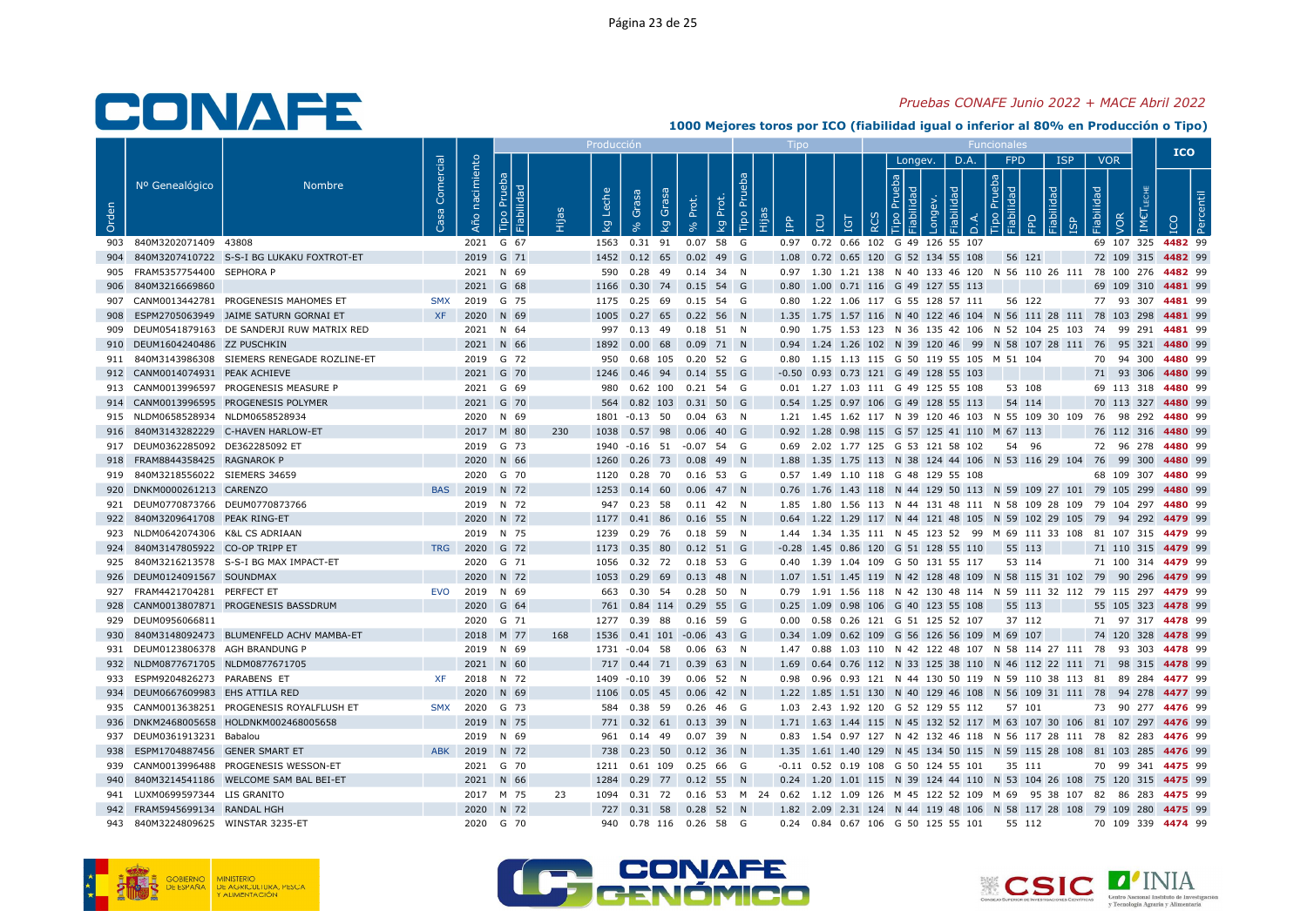### Pruebas CONAFE Junio 2022 + MACE Abril 2022

|       |                                   |                                                |                   |                   |                           |     | Producció         |                                |       |             |                       |            |            |                                                                                         |      |                                |            |            |                   | <b>ICO</b>                                                            |
|-------|-----------------------------------|------------------------------------------------|-------------------|-------------------|---------------------------|-----|-------------------|--------------------------------|-------|-------------|-----------------------|------------|------------|-----------------------------------------------------------------------------------------|------|--------------------------------|------------|------------|-------------------|-----------------------------------------------------------------------|
| Orden | Nº Genealógico                    | <b>Nombre</b>                                  | Comercial<br>Casa | nacimiento<br>Año | Tipo Prueba<br>Fiabilidad |     | Leche<br><b>Q</b> | <b>BSB</b><br>Grasa<br>Ğ<br>ζg | Prot. | Prot.<br>kg | <b>Bd</b><br>Tipo Pru | <b>AdI</b> | LCU<br>IGT | Longev.<br>$\frac{1}{2}$<br>$\overline{\sigma}$                                         | D.A. | FPD<br>$\boxed{g}$ $\boxed{g}$ | <b>ISP</b> | Fiabilidad | <b>VOR</b><br>/OR |                                                                       |
| 944   | 840M3215425427 PEAK DIALCODE ET   |                                                | <b>SMX</b>        |                   | 2020 G 68                 |     |                   | 1410  0.50  105  0.10  56  G   |       |             |                       |            |            | $-0.06$ 0.88 0.56 108 G 50 127 55 101                                                   |      | 54 116                         |            |            |                   | 70 113 340 4474 99                                                    |
|       |                                   | 945 840M3150687471 PINE-TREE HONEYCOMB-ET      |                   |                   | 2019 N 72                 |     |                   | 950 0.49 85 0.17 49 N          |       |             |                       |            |            | 0.28 1.25 0.87 115 N 42 131 48 107 N 58 119 27 105 78 104 321 4474 99                   |      |                                |            |            |                   |                                                                       |
|       | 946 DEUM0362323860 CASIO          |                                                |                   |                   | 2020 N 66                 |     |                   | 1453  0.06  59  0.07  55  N    |       |             |                       |            |            |                                                                                         |      |                                |            |            |                   | 1.79 1.10 1.32 107 N 38 122 42 118 N 53 114 24 107 75 110 311 4474 99 |
|       | 947 DEUM0954364259 SWH Suvari     |                                                |                   |                   | 2019 N 72                 |     |                   | 1045  0.05  43  0.05  39  N    |       |             |                       |            |            | 0.81 1.66 1.54 121 N 45 136 52 118 N 61 90 30 114 81 114 278 4474 99                    |      |                                |            |            |                   |                                                                       |
|       | 948 FRAM5502632933 REMEMBER       |                                                |                   |                   | 1950 N 69                 |     |                   | 688  0.18  43  0.11  34  N     |       |             |                       |            |            |                                                                                         |      |                                |            |            |                   | 2.33 2.58 2.90 131 N 40 120 46 113 N 55 93 29 113 78 94 237 4474 99   |
|       |                                   | 949 CANM0013442849 WESTCOAST CELEBRITY         |                   |                   | 2020 G 71                 |     |                   | 1233  0.30  77  0.20  61  G    |       |             |                       |            |            | $-0.03$ 1.34 0.84 115 G 50 129 55 103                                                   |      | 55 107                         |            |            |                   | 71 101 316 4473 99                                                    |
| 950   | FRAM4513841402 STROMAE FL         |                                                |                   |                   | 2021 N 69                 |     |                   | 1440  0.14  67  0.10  58  N    |       |             |                       |            |            |                                                                                         |      |                                |            |            |                   | 0.59 1.84 1.52 113 N 42 118 48 110 N 58 107 24 106 78 115 304 4473 99 |
|       | 951 DEUM0362802979 ZB 02979       |                                                |                   |                   | 2020 N 69                 |     |                   | 798  0.51  81  0.25  52  N     |       |             |                       |            |            | 0.48 1.29 1.05 113 N 44 130 48 112 N 58 97 27 102 78 109 307 4473 99                    |      |                                |            |            |                   |                                                                       |
|       | 952 DEUM0123810135 DEUM0123810135 |                                                |                   |                   | 2020 N 69                 |     |                   | 1188 -0.09 33 0.14 54 N        |       |             |                       |            |            |                                                                                         |      |                                |            |            |                   | 1.33 1.33 1.05 125 N 42 128 48 114 N 56 116 29 114 78 89 288 4473 99  |
|       | 953 FRAM7230592661 ROTEAUX        |                                                |                   |                   | 2020 N 66                 |     |                   | 1093  0.22  63  0.05  41  N    |       |             |                       |            |            | 0.61 1.35 1.19 137 N 38 123 44 110 N 53 102 28 111 76 86 272 4472 99                    |      |                                |            |            |                   |                                                                       |
| 954   | DEUM0362263497 LUPUS PP           |                                                |                   |                   | 2020 N 66                 |     |                   | 504  0.43  61  0.27  44  N     |       |             |                       |            |            |                                                                                         |      |                                |            |            |                   | 1.36 1.47 1.11 119 N 39 127 44 123 N 55 122 23 109 75 90 296 4472 99  |
|       | 955 DEUM0541518775 Paintball      |                                                |                   |                   | 2020 N 62                 |     |                   | 1029  0.03  40  0.05  39  N    |       |             |                       |            |            | 1.65 1.37 1.26 114 N 35 140 41 122 N 50 101 24 107 72 104 290 4472 99                   |      |                                |            |            |                   |                                                                       |
| 956   |                                   | 840M3143627185 NO-FLA ALTABUNDLE-ET            |                   |                   | 2017 M 82                 | 316 |                   | 2350 0.07 93 0.03 79 G         |       |             |                       |            |            | -0.64 0.24 0.20 113 G 55 113 54 99 M 69 97                                              |      |                                |            |            |                   | 74 98 319 4471 99                                                     |
| 957   | DEUM0362097590 GRANDO RED ET      |                                                | ALB               |                   | 2019 N 69                 |     |                   | 1243  0.17  63  0.20  62  N    |       |             |                       |            |            | 1.02 1.00 0.87 123 N 40 121 46 105 M 59 120 28 108 78 93 302 4471 99                    |      |                                |            |            |                   |                                                                       |
| 958   |                                   | 840M3213064415 FLY-HIGHER ESPECIAL-ET          |                   |                   | 2020 N 69                 |     |                   | 1093  0.22  63  0.07  43  N    |       |             |                       |            |            |                                                                                         |      |                                |            |            |                   | 0.39 1.45 0.95 118 N 42 140 46 109 N 58 120 30 103 78 101 312 4471 99 |
| 959   |                                   | 840M3218556047 SIEMERS TAO PRADA ET            | ALB               |                   | 2020 N 66                 |     |                   | 609  0.47  69  0.20  40  N     |       |             |                       |            |            | 0.71  2.64  1.93  112  N  40  126  46  119  N  55  102  28  105  76  107  289  4471  99 |      |                                |            |            |                   |                                                                       |
|       | 960 DEUM0363384476 WEH 84476      |                                                |                   |                   | 2020 N 66                 |     |                   | 1861  0.05  72  0.05  66  N    |       |             |                       |            |            |                                                                                         |      |                                |            |            |                   | 1.16 1.05 1.10 105 N 40 120 44 98 N 55 106 24 112 76 109 322 4470 99  |
| 961   |                                   | 840M3211394916 S-S-I WIMBLEDON AGASSI-ET       |                   |                   | 2019 G 71                 |     |                   | 936 0.53 89                    |       | 0.21 52 G   |                       |            |            | 0.29 0.99 0.55 111 G 50 127 55 117                                                      |      | 60 107                         |            |            |                   | 70 91 311 4470 99                                                     |
| 962   | NLDM0696919594 NLDM0696919594     |                                                |                   |                   | 2020 N 69                 |     |                   | 1415  0.21  74  0.13  60  N    |       |             |                       |            |            |                                                                                         |      |                                |            |            |                   | 1.47 1.37 1.36 110 N 42 117 48 98 N 58 105 26 118 78 96 303 4469 99   |
| 963   | DEUM0362071899 WHO HOTTOP P       |                                                |                   |                   | 2020 N 66                 |     |                   | 922 0.42 77 0.32 63 N          |       |             |                       |            |            | 0.87 0.80 0.81 108 N 39 127 44 107 N 55 123 26 113 76 123 337 4469 99                   |      |                                |            |            |                   |                                                                       |
|       | 964 DEUM1306233783 RZA CASADO     |                                                |                   |                   | 2020 N 66                 |     |                   | 1395  0.14  65  0.15  61  N    |       |             |                       |            |            |                                                                                         |      |                                |            |            |                   | 1.72 1.07 1.18 101 N 39 127 44 108 N 53 105 28 107 76 91 308 4469 99  |
| 965   | 840M3202071321 43720              |                                                |                   |                   | 2020 G 68                 |     |                   | 1039  0.42  82  0.13  47  G    |       |             |                       |            |            | 0.99 1.38 1.09 108 G 50 132 55 109                                                      |      |                                |            |            |                   | 70 108 314 4469 99                                                    |
| 966   | FRAM8550174203 SABELIUS P         |                                                |                   |                   | 2021 N 66                 |     |                   | 752 0.50 78 0.23 48 N          |       |             |                       |            |            |                                                                                         |      |                                |            |            |                   | 1.02 2.33 1.97 115 N 39 116 46 108 N 55 112 25 114 76 112 299 4469 99 |
| 967   |                                   | 840M3219939710 PEAK ALTAENTRANCED-ET           |                   |                   | 2020 G 71                 |     |                   | 730  0.60  88  0.15  39  G     |       |             |                       |            |            | 1.03 1.24 1.23 116 G 50 129 55 116                                                      |      | 55 116                         |            |            |                   | 71 111 306 4469 99                                                    |
|       |                                   | 840M3217140964 CHERRYPENCOL C 902-ET           |                   |                   | 2021 G 70                 |     |                   | 1171  0.51  97  0.24  64  G    |       |             |                       |            |            | 0.25 1.10 0.78 103 G 48 124 55 105                                                      |      |                                |            |            |                   | 69 104 325 4468 99                                                    |
| 969   | DEUM1306102495 TD 02495           |                                                |                   |                   | 2021 N 66                 |     |                   | 1406  0.10  61  0.19  66  N    |       |             |                       |            |            | 2.32 1.13 1.67 110 N 39 111 44 108 N 55 102 24 113 76 101 291 4468 99                   |      |                                |            |            |                   |                                                                       |
| 970   |                                   | 840M3213124733 STGEN CAP HURLIE-ET             |                   |                   | 2020 G 68                 |     |                   | 1213  0.25  70  0.17  58  G    |       |             |                       |            |            | 1.06 0.97 0.82 108 G 50 129 55 113                                                      |      |                                |            |            |                   | 70 105 315 4468 99                                                    |
|       | 971 DEUM0363384492 WEH STATEMENT  |                                                |                   |                   | 2020 N 64                 |     |                   | 695 0.39 65 0.18 41 N          |       |             |                       |            |            | 1.18 1.29 0.66 109 N 36 137 42 119 N 50 110 23 111 74 106 312 4468 99                   |      |                                |            |            |                   |                                                                       |
|       |                                   | 972 840M3206702899 PENN-ENGLAND GORDON-ET      |                   |                   | 2020 G 70                 |     |                   | 1244  0.21  67  0.23  65  G    |       |             |                       |            |            | 0.30 1.96 1.55 105 G 48 124 55 110                                                      |      |                                |            |            |                   | 69 113 312 4467 99                                                    |
|       |                                   | 973 840M3215564874 CO-OP ALTACHITCHAT-ET       |                   |                   | 2020 G 70                 |     |                   | 699 0.70 97 0.27 51 G          |       |             |                       |            |            | 0.26 1.07 0.75 116 G 51 127 55 110                                                      |      | 55 115                         |            |            |                   | 71 107 320 4467 99                                                    |
|       | 974 DEUM0667146583 HLM Pik As     |                                                |                   |                   | 2018 N 72                 |     |                   | 652 0.37 61 0.24 46 N          |       |             |                       |            |            |                                                                                         |      |                                |            |            |                   | 2.03 1.01 1.19 125 N 44 123 48 114 M 67 125 24 115 79 88 287 4467 99  |
|       | 975 FRAM5643261744 RODECO         |                                                |                   |                   | 2020 N 69                 |     |                   | 693  0.28  53  0.11  34  N     |       |             |                       |            |            | 1.31 1.60 1.37 138 N 40 126 46 118 N 56 123 29 107 78 95 273 4467 99                    |      |                                |            |            |                   |                                                                       |
|       |                                   | 976 840M3209481532 SANDY-VALLEY 4570           |                   |                   | 2021 G 70                 |     |                   | 793 0.68 99 0.24 51 G          |       |             |                       |            |            | 0.12 1.93 1.33 108 G 49 125 55 106                                                      |      |                                |            |            |                   | 69 111 316 4466 99                                                    |
|       | 977 DEUM0540362468 CALVIN ET      |                                                |                   |                   | 2018 N 72                 |     |                   | 1324  0.19  68  0.09  53  N    |       |             |                       |            |            | 1.35 1.13 1.14 109 N 44 128 50 108 M 68 125 34 108 79 109 321 4466 99                   |      |                                |            |            |                   |                                                                       |
| 978   | 840M3202071300 43699              |                                                |                   |                   | 2020 G 69                 |     |                   | 716  0.51  78  0.24  48  G     |       |             |                       |            |            | 1.19 1.15 0.95 106 G 48 134 55 117                                                      |      | 52 115                         |            |            |                   | 68 113 322 4466 99                                                    |
|       |                                   | 979 840M3206144957 BLUMENFELD RENEGAD AHEAD-ET |                   |                   | 2019 G 72                 |     |                   | 556  0.62  83  0.28  47  G     |       |             |                       |            |            | 1.19 1.24 1.28 116 G 50 128 55 114 M 65 97                                              |      |                                |            |            |                   | 70 101 290 4466 99                                                    |
| 980   |                                   | CANM0014074839 PROGENESIS RESPONSE             |                   |                   | 2021 G 67                 |     |                   | 906  0.50  85  0.17  47  G     |       |             |                       |            |            | 0.24 0.57 0.15 115 G 49 141 55 109                                                      |      |                                |            |            |                   | 69 105 319 4465 99                                                    |
| 981   |                                   | 840M3213241969 PINE-TREE 7479 ALONS 999-ET     |                   |                   | 2021 G 71                 |     |                   | 1180  0.62  109  0.24  64  G   |       |             |                       |            |            | 0.13 0.44 0.36 107 G 50 120 55 108                                                      |      |                                |            |            |                   | 70 106 323 4464 99                                                    |
| 982   |                                   | 840M3213270770 SDG CAP DIGGORY-ET              |                   |                   | 2020 G 70                 |     |                   | 1618  0.36  98  0.04  57  G    |       |             |                       |            |            | 0.22 0.91 0.65 108 G 50 123 55 103                                                      |      | 53 109                         |            |            |                   | 70 110 331 4464 99                                                    |
| 983   | ESPM9204896316 CASTROMIL ET       |                                                | <b>XF</b>         |                   | 2019 N 72                 |     |                   | 1424  0.16  69  0.06  53  N    |       |             |                       |            |            | 1.34 1.51 1.69 112 N 44 124 50 101 N 67 108 34 110 81 112 299 4464 99                   |      |                                |            |            |                   |                                                                       |
| 984   | CZEM0081775182 CZEM0081775182     |                                                |                   |                   | 2020 N 64                 |     |                   | 1591  0.00  57  0.03  55  N    |       |             |                       |            |            | 1.63 0.89 1.09 123 N 36 121 42 104 N 53 115 28 111 75 89 292 4464 99                    |      |                                |            |            |                   |                                                                       |